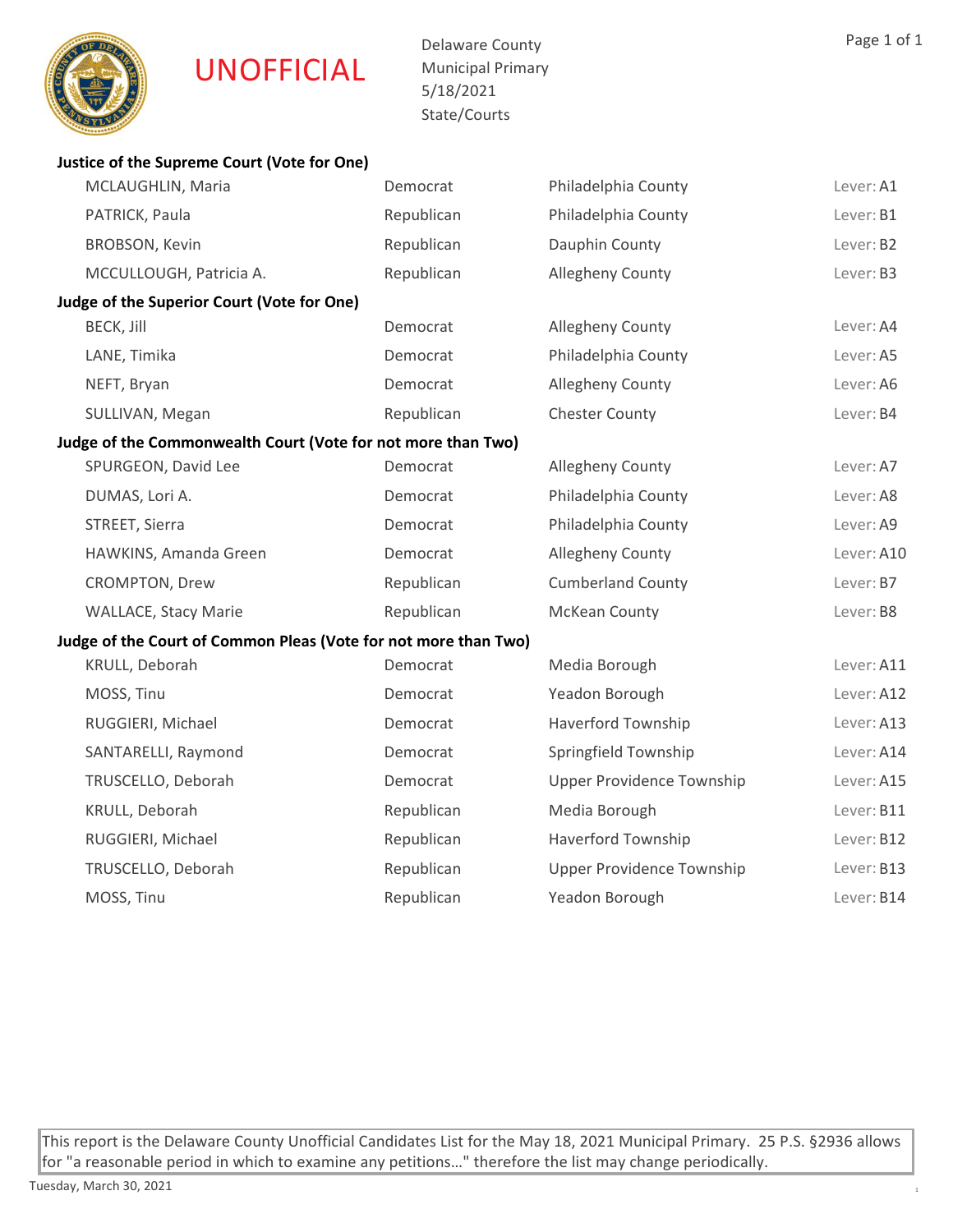

Delaware County Municipal Primary 5/18/2021 County Wide

# County Council (Vote for not more than Two) 4 Year Term

| WOMACK, Richard                                     | Democrat   | Darby Township                 | Lever: A16 |
|-----------------------------------------------------|------------|--------------------------------|------------|
| MADDEN, Kevin                                       | Democrat   | <b>Haverford Township</b>      | Lever: A17 |
| LOMBARDO JR, Joseph F.                              | Republican | <b>Clifton Heights Borough</b> | Lever: B16 |
| AGOVINO, Frank                                      | Republican | Springfield Township           | Lever: B17 |
| <b>Sheriff (Vote for One) 4 Year Term</b>           |            |                                |            |
| SANDERS, Jerry                                      | Democrat   | <b>Upper Darby Township</b>    | Lever: A18 |
| BROWN, Joshua K.                                    | Republican | Nether Providence Township     | Lever: B18 |
| <b>County Controller (Vote for One) 4 Year Term</b> |            |                                |            |
| PHILLIPS, Joanne                                    | Democrat   | Middletown Township            | Lever: A19 |
| SMYTH, Sherry                                       | Republican | Newtown Township               | Lever: B19 |
| Register of Wills (Vote for One) 4 Year Term        |            |                                |            |
| <b>BERRY, Rachel Ezzell</b>                         | Democrat   | Middletown Township            | Lever: A20 |
| BARTHOLF, David J.                                  | Republican | Upper Chichester Township      | Lever: B20 |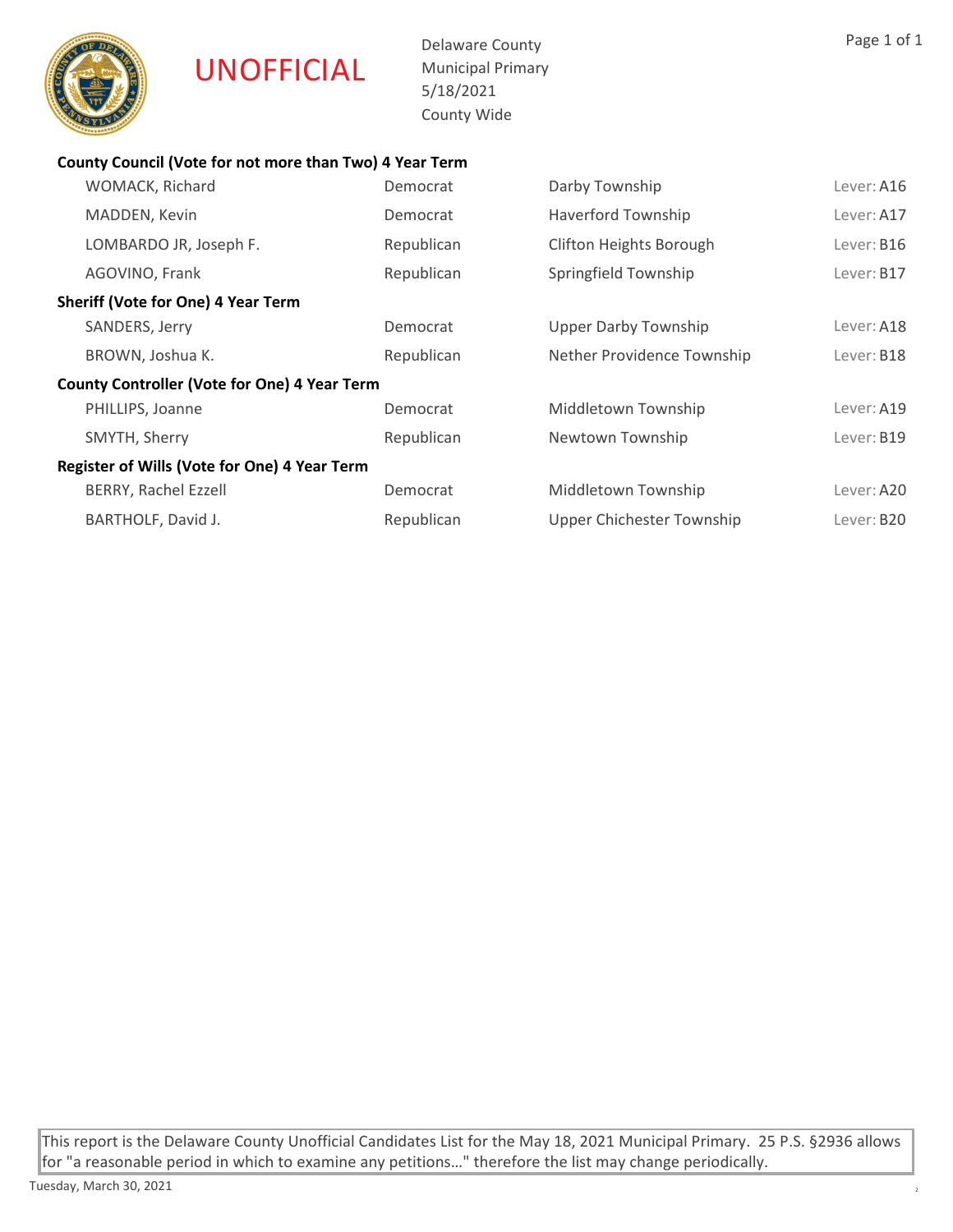

Delaware County Municipal Primary 5/18/2021 School District

# School Director CHESTER UPLAND SCHOOL DISTRICT(Vote for not more than Four) 4 Year Term

| <b>NO CANDIDATE</b>                                                                    | Republican |            |  |
|----------------------------------------------------------------------------------------|------------|------------|--|
| NO CANDIDATE                                                                           | Republican |            |  |
| NO CANDIDATE                                                                           | Republican |            |  |
| GREEN, Fred                                                                            | Democrat   | Lever: A25 |  |
| RILEY, William S.                                                                      | Democrat   | Lever: A26 |  |
| NEAL, Joan                                                                             | Democrat   | Lever: A27 |  |
| WASHINGTON, Kenneth                                                                    | Democrat   | Lever: A28 |  |
| WASHINGTON, Kenneth                                                                    | Republican | Lever: B25 |  |
| School Director GARNET VALLEY SCHOOL DISTRICT(Vote for not more than Four) 4 Year Term |            |            |  |
| HAYES, Robert C.                                                                       | Democrat   | Lever: A25 |  |
| ANDERSON, Robert C.                                                                    | Democrat   | Lever: A26 |  |
| FIUMARA, Rosemary                                                                      | Democrat   | Lever: A27 |  |
| SCHILLER, Denise                                                                       | Democrat   | Lever: A28 |  |
| HOLZSCHUH, Cymon Daniel                                                                | Democrat   | Lever: A29 |  |
| ANDERSON, Robert C.                                                                    | Republican | Lever: B25 |  |
| HAYES, Robert C.                                                                       | Republican | Lever: B26 |  |
| HOLZSCHUH, Cymon Daniel                                                                | Republican | Lever: B27 |  |
|                                                                                        |            |            |  |

FIUMARA, Rosemary **Republican** Republican Republican Republican Republican Republican Republican Republican Republican Republican Republican Republican Republican Republican Republican Republican Republican Republican Repu SCHILLER, Denise **Republican** Republican **Republican** Lever: B29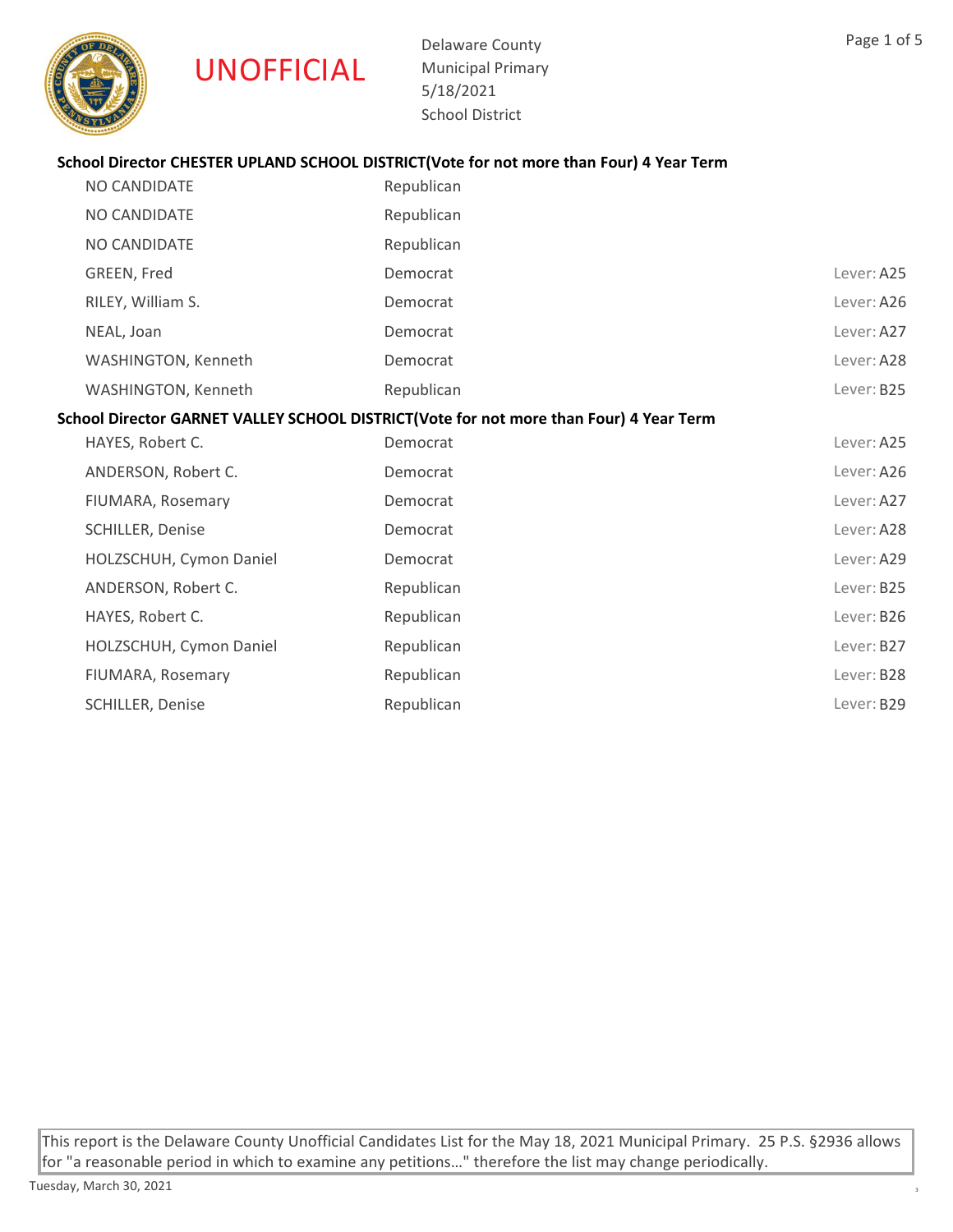

Delaware County Municipal Primary 5/18/2021 School District

# School Director HAVERFORD SCHOOL DISTRICT(Vote for not more than Four) 4 Year Term

| CONROY-SMITH, Helene       | Democrat                                                                                | Lever: A25 |
|----------------------------|-----------------------------------------------------------------------------------------|------------|
| WANG, Katherine            | Democrat                                                                                | Lever: A26 |
| LARSEN, Kristin            | Democrat                                                                                | Lever: A27 |
| VITALE, Danielle Camaratta | Democrat                                                                                | Lever: A28 |
| KING, Latanya S. H.        | Democrat                                                                                | Lever: A29 |
| MCKAY, Kimberly            | Democrat                                                                                | Lever: A30 |
| THORNTON, Thomas E.        | Republican                                                                              | Lever: B25 |
| JOHNSON, Ericka            | Republican                                                                              | Lever: B26 |
| MCKAY, Kimberly            | Republican                                                                              | Lever: B27 |
| KING, Latanya S. H.        | Republican                                                                              | Lever: B28 |
| CONROY-SMITH, Helene       | Republican                                                                              | Lever: B29 |
| VITALE, Danielle Camaratta | Republican                                                                              | Lever: B30 |
| WANG, Katherine            | Republican                                                                              | Lever: B31 |
| LARSEN, Kristin            | Republican                                                                              | Lever: B32 |
| WISELEY, Elena             | Republican                                                                              | Lever: B33 |
|                            | School Director MARPLE NEWTOWN SCHOOL DISTRICT(Vote for not more than Four) 4 Year Term |            |
| SHAH-JANI, Sheetal R.      | Democrat                                                                                | Lever: A25 |
| LYNCH, Laurie T.           | Democrat                                                                                | Lever: A26 |
| RIVIELLO, Christopher L.   | Democrat                                                                                | Lever: A27 |
| MAALOUF, Tony              | Democrat                                                                                | Lever: A28 |
| DEZZI, David J.            | Democrat                                                                                | Lever: A29 |
| HOLSTEN, Joanne            | Democrat                                                                                | Lever: A30 |
| HARVEY, Barbara S.         | Democrat                                                                                | Lever: A31 |
| SIANO, Nicholas V.         | Democrat                                                                                | Lever: A32 |
| SHAH-JANI, Sheetal R.      | Republican                                                                              | Lever: B25 |
| LYNCH, Laurie T.           | Republican                                                                              | Lever: B26 |
| DEZZI, David J.            | Republican                                                                              | Lever: B27 |
| HARVEY, Barbara S.         | Republican                                                                              | Lever: B28 |
| MAALOUF, Tony              | Republican                                                                              | Lever: B29 |
| SIANO, Nicholas V.         | Republican                                                                              | Lever: B30 |
| RIVIELLO, Christopher L.   | Republican                                                                              | Lever: B31 |
| HOLSTEN, Joanne            | Republican                                                                              | Lever: B32 |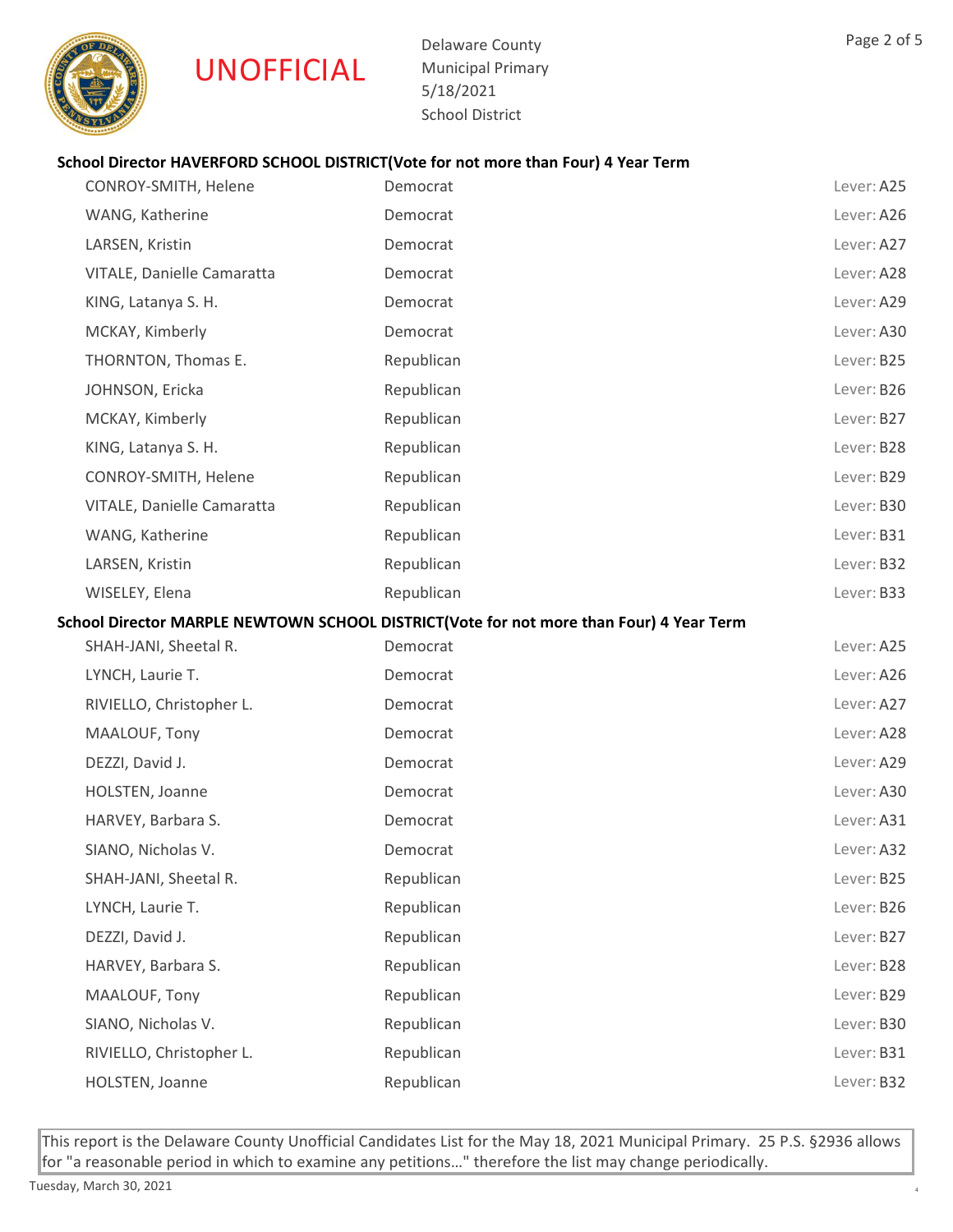

Delaware County Municipal Primary 5/18/2021 School District

# School Director PENN DELCO SCHOOL DISTRICT(Vote for not more than Four) 4 Year Term

| POWELL, M. Colleen  | Democrat                                                                        | Lever: A25 |
|---------------------|---------------------------------------------------------------------------------|------------|
| JONES, Dawn         | Democrat                                                                        | Lever: A26 |
| DENNEY, Katie       | Democrat                                                                        | Lever: A27 |
| TRUSKIN, Jeff       | Democrat                                                                        | Lever: A28 |
| LAVERY, Melissa     | Democrat                                                                        | Lever: A29 |
| COLEMAN, Jason      | Democrat                                                                        | Lever: A30 |
| HILFERTY, Catherine | Democrat                                                                        | Lever: A31 |
| TRUSKIN, Anna       | Democrat                                                                        | Lever: A32 |
| COLEMAN, Jason      | Republican                                                                      | Lever: B25 |
| DENNEY, Katie       | Republican                                                                      | Lever: B26 |
| JONES, Dawn         | Republican                                                                      | Lever: B27 |
| POWELL, M. Colleen  | Republican                                                                      | Lever: B28 |
| HILFERTY, Catherine | Republican                                                                      | Lever: B29 |
| TRUSKIN, Jeff       | Republican                                                                      | Lever: B30 |
| TRUSKIN, Anna       | Republican                                                                      | Lever: B31 |
| LAVERY, Melissa     | Republican                                                                      | Lever: B32 |
|                     | School Director RADNOR SCHOOL DISTRICT(Vote for not more than Four) 4 Year Term |            |
| DUNN, Sarah         | Democrat                                                                        | Lever: A25 |
| WHITEHEAD, Bob      | Democrat                                                                        | Lever: A26 |
| BABSON, Andrew      | Democrat                                                                        | Lever: A27 |
| SOLOMON, Lydia T.   | Democrat                                                                        | Lever: A28 |
| STERN, Susan        | Democrat                                                                        | Lever: A29 |
| CONNOR, Beth        | Democrat                                                                        | Lever: A30 |
| FALCONE, David      | Democrat                                                                        | Lever: A31 |
| FORAN, Laura        | Democrat                                                                        | Lever: A32 |
| FALCONE, David      | Republican                                                                      | Lever: B25 |
| FORAN, Laura        | Republican                                                                      | Lever: B26 |
| CONNOR, Beth        | Republican                                                                      | Lever: B27 |
| WHITEHEAD, Bob      | Republican                                                                      | Lever: B28 |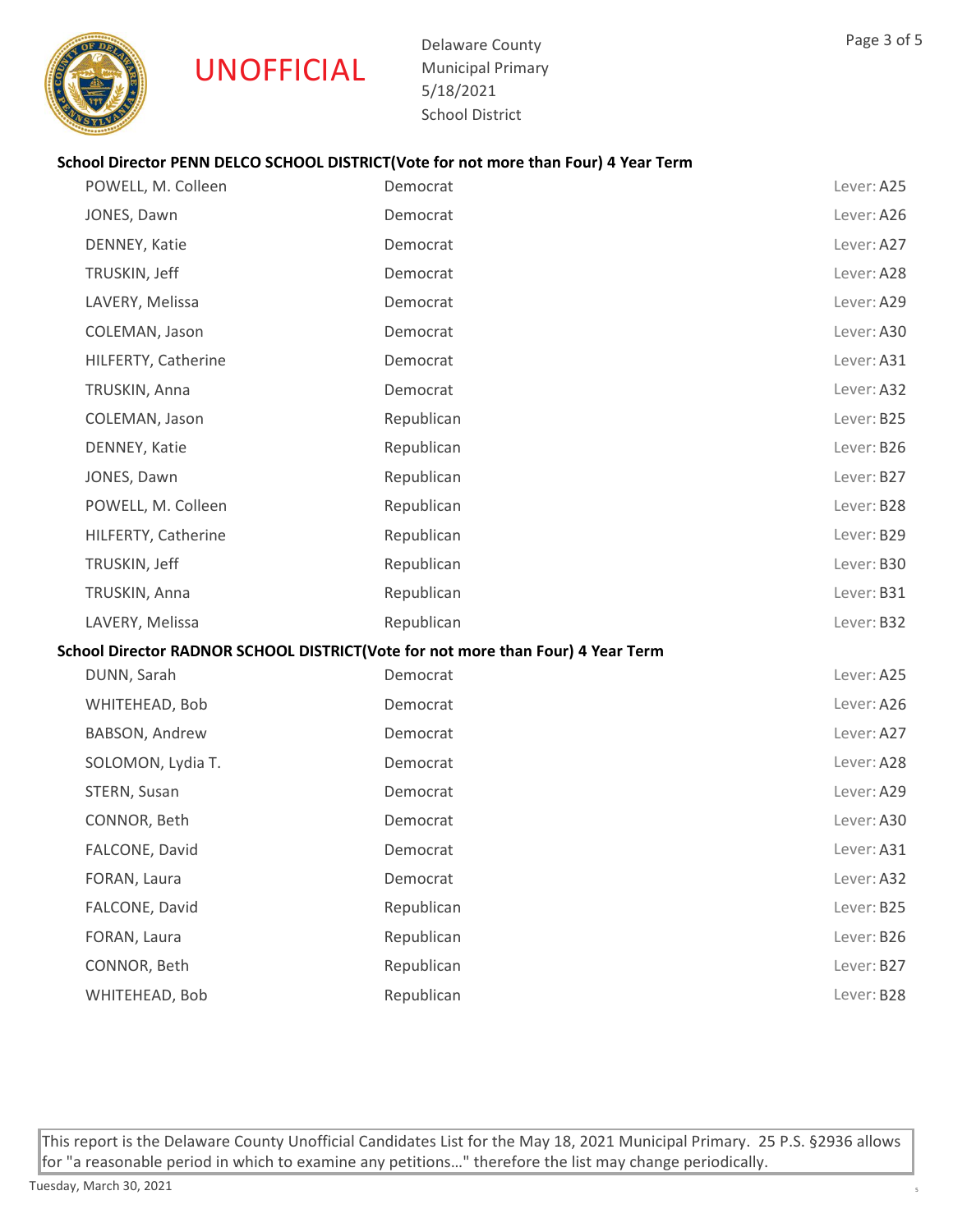

Delaware County Municipal Primary 5/18/2021 School District

# School Director RIDLEY SCHOOL DISTRICT(Vote for not more than Four) 4 Year Term

| HAYSE, Michael           | Democrat                                                                                 | Lever: A25 |
|--------------------------|------------------------------------------------------------------------------------------|------------|
| SCHIFFER, Rich           | Democrat                                                                                 | Lever: A26 |
| WARNER, Adele S.         | Democrat                                                                                 | Lever: A27 |
| CLEGHORN, Jack           | Democrat                                                                                 | Lever: A28 |
| BRYAN, Christopher M.    | Democrat                                                                                 | Lever: A29 |
| FOSS, Liz                | Democrat                                                                                 | Lever: A30 |
| COCCI, Kayla             | Democrat                                                                                 | Lever: A31 |
| FOSS, Liz                | Republican                                                                               | Lever: B25 |
| HAYSE, Michael           | Republican                                                                               | Lever: B26 |
| COCCI, Kayla             | Republican                                                                               | Lever: B27 |
| CLEGHORN, Jack           | Republican                                                                               | Lever: B28 |
| SCHIFFER, Rich           | Republican                                                                               | Lever: B29 |
| BRYAN, Christopher M.    | Republican                                                                               | Lever: B30 |
| WARNER, Adele S.         | Republican                                                                               | Lever: B31 |
|                          | School Director ROSE TREE MEDIA SCHOOL DISTRICT(Vote for not more than Four) 4 Year Term |            |
| HAUGHTON, Jaime          | Democrat                                                                                 | Lever: A25 |
| PATERSON, Geralyn        | Democrat                                                                                 | Lever: A26 |
| KELLY, Robert            | Democrat                                                                                 | Lever: A27 |
| DINITZ, Ken              | Democrat                                                                                 | Lever: A28 |
| WAYNE, Eric C.           | Democrat                                                                                 | Lever: A29 |
| NAPSON-WILLIAMS, Theresa | Democrat                                                                                 | Lever: A30 |
| ANDERSON, Kay S.         | Democrat                                                                                 | Lever: A31 |
| PASLAY, Jonathan         | Democrat                                                                                 | Lever: A32 |
| AKHAVAN, Rosanna         | Democrat                                                                                 | Lever: A33 |
| HENDERSON-UTIS, Susan    | Democrat                                                                                 | Lever: A34 |
| HAUGHTON, Jaime          | Republican                                                                               | Lever: B25 |
| HENDERSON-UTIS, Susan    | Republican                                                                               | Lever: B26 |
| NAPSON-WILLIAMS, Theresa | Republican                                                                               | Lever: B27 |
| PATERSON, Geralyn        | Republican                                                                               | Lever: B28 |
| PASLAY, Jonathan         | Republican                                                                               | Lever: B29 |
| KELLY, Robert            | Republican                                                                               | Lever: B30 |
| DINITZ, Ken              | Republican                                                                               | Lever: B31 |
| SABATINI, Cynthia        | Republican                                                                               | Lever: B32 |
|                          |                                                                                          |            |

This report is the Delaware County Unofficial Candidates List for the May 18, 2021 Municipal Primary. 25 P.S. §2936 allows for "a reasonable period in which to examine any petitions…" therefore the list may change periodically.

Page 4 of 5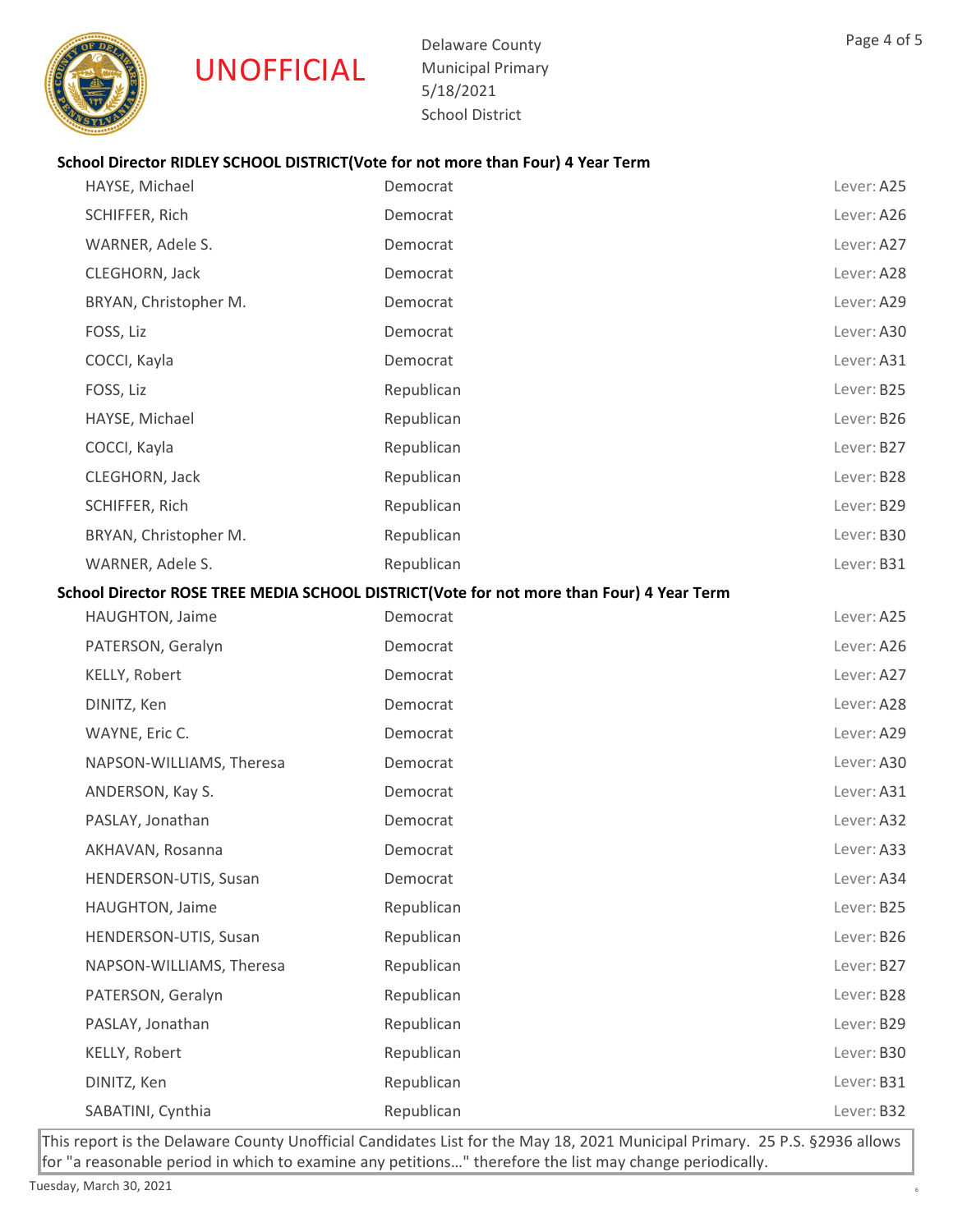

Delaware County Municipal Primary 5/18/2021 School District

# School Director SOUTHEAST DELCO SCHOOL DISTRICT(Vote for not more than Four) 4 Year Term

| <b>NO CANDIDATE</b>                                                             | Republican                                                                           |            |
|---------------------------------------------------------------------------------|--------------------------------------------------------------------------------------|------------|
| NO CANDIDATE                                                                    | Republican                                                                           |            |
| MONROE, Sheree                                                                  | Democrat                                                                             | Lever: A25 |
| PERRY, Rebecca                                                                  | Democrat                                                                             | Lever: A26 |
| PETER-KOYI, Vernell                                                             | Democrat                                                                             | Lever: A27 |
| WOODFOLK, Cynthia                                                               | Democrat                                                                             | Lever: A28 |
| PERRY, Rebecca                                                                  | Republican                                                                           | Lever: B25 |
| MONROE, Sheree                                                                  | Republican                                                                           | Lever: B26 |
|                                                                                 | School Director UPPER DARBY SCHOOL DISTRICT(Vote for not more than Four) 4 Year Term |            |
| MITCHELL, Rachel                                                                | Democrat                                                                             | Lever: A25 |
| WILLIAMS, Debra                                                                 | Democrat                                                                             | Lever: A26 |
| BROWN, Edward                                                                   | Democrat                                                                             | Lever: A27 |
| DESNOYERS, Neil                                                                 | Democrat                                                                             | Lever: A28 |
| GUGLIELMELI, Francis J.                                                         | Republican                                                                           | Lever: B25 |
| PLUMMER, James                                                                  | Republican                                                                           | Lever: B26 |
| DAVIS, Rosemary V.                                                              | Republican                                                                           | Lever: B27 |
| MITCHELL, Rachel                                                                | Republican                                                                           | Lever: B28 |
| OKEBATE, Oswald                                                                 | Republican                                                                           | Lever: B29 |
|                                                                                 | School Director CHESTER UPLAND SCHOOL DISTRICT(Vote for One) MidTerm 2 Year Term     |            |
| NO CANDIDATE                                                                    | Republican                                                                           |            |
| TAYLOR, Joy                                                                     | Democrat                                                                             | Lever: A35 |
| School Director GARNET VALLEY SCHOOL DISTRICT(Vote for One) MidTerm 2 Year Term |                                                                                      |            |
| DHRUVA, Vinit N.                                                                | Democrat                                                                             | Lever: A35 |
| DHRUVA, Vinit N.                                                                | Republican                                                                           | Lever: B35 |
|                                                                                 |                                                                                      |            |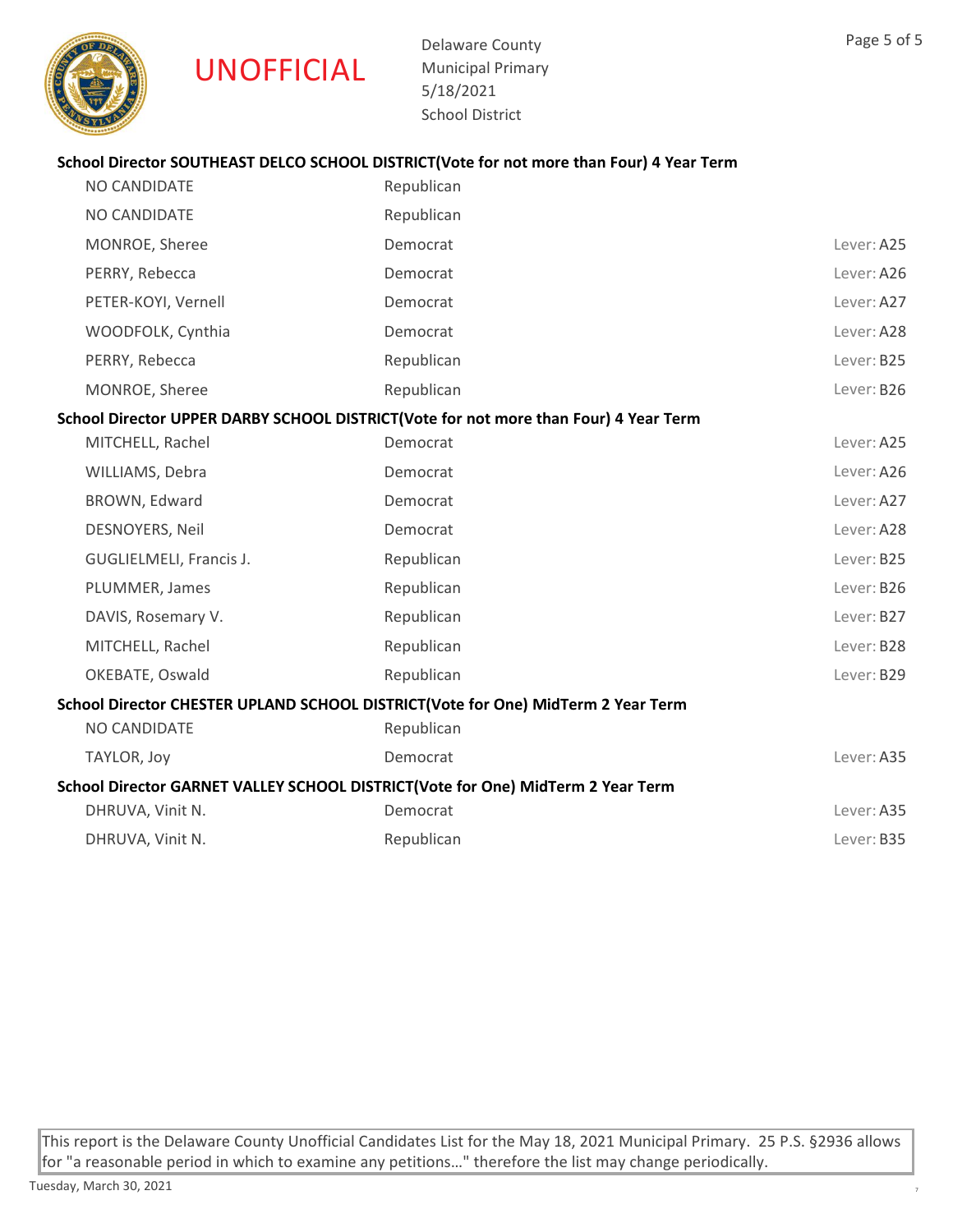

Delaware County Municipal Primary 5/18/2021 School District Region

|                          | School Director CHICHESTER SCHOOL DISTRICT Region 1 (Vote for not more than Two) 4 Year Term |            |
|--------------------------|----------------------------------------------------------------------------------------------|------------|
| BENNET, Amber            | Democrat                                                                                     | Lever: A25 |
| BARTHOLF, David J.       | Democrat                                                                                     | Lever: A26 |
| JONES, Jacquie           | Democrat                                                                                     | Lever: A27 |
| UTHMAN-OLUKOKUN, Eros    | Democrat                                                                                     | Lever: A28 |
| BARTHOLF, David J.       | Republican                                                                                   | Lever: B25 |
| UTHMAN-OLUKOKUN, Eros    | Republican                                                                                   | Lever: B26 |
| BENNETT, Amber           | Republican                                                                                   | Lever: B27 |
| JONES, Jacquie           | Republican                                                                                   | Lever: B28 |
|                          | School Director CHICHESTER SCHOOL DISTRICT Region 2(Vote for One) 4 Year Term                |            |
| JOHNSON, Nancy           | Democrat                                                                                     | Lever: A25 |
| ZEREGA, Krista           | Democrat                                                                                     | Lever: A26 |
| JOHNSON, Nancy           | Republican                                                                                   | Lever: B25 |
| ZEREGA, Krista           | Republican                                                                                   | Lever: B26 |
|                          | School Director CHICHESTER SCHOOL DISTRICT Region 3(Vote for One) 4 Year Term                |            |
| NO CANDIDATE             | Democrat                                                                                     |            |
| BEDWELL, Shawn P.        | Republican                                                                                   | Lever: B25 |
| BAKER, Meaghan           | Republican                                                                                   | Lever: B26 |
|                          | School Director INTERBORO SCHOOL DISTRICT Region 4 (Vote for One) 4 Year Term                |            |
| EVANS, John              | Democrat                                                                                     | Lever: A25 |
| EVANS, John              | Republican                                                                                   | Lever: B25 |
| <b>BRUNER, Debra Lee</b> | Republican                                                                                   | Lever: B26 |
|                          | School Director INTERBORO SCHOOL DISTRICT Region 7(Vote for One) 4 Year Term                 |            |
| NO CANDIDATE             | Democrat                                                                                     |            |
| PHELPS, William          | Republican                                                                                   | Lever: B25 |
|                          | School Director INTERBORO SCHOOL DISTRICT Region 8(Vote for One) 4 Year Term                 |            |
| NO CANDIDATE             | Democrat                                                                                     |            |
| JOSEPH, Kelly Ann        | Republican                                                                                   | Lever: B25 |
|                          | School Director INTERBORO SCHOOL DISTRICT Region 9(Vote for One) 4 Year Term                 |            |
| NO CANDIDATE             | Democrat                                                                                     |            |
| FAGAN, Danielle E.       | Republican                                                                                   | Lever: B25 |
|                          | School Director SPRINGFIELD SCHOOL DISTRICT Region 1(Vote for One) 4 Year Term               |            |
| BENTIVEGNA, Domenic      | Democrat                                                                                     | Lever: A25 |
| BENTIVEGNA, Domenic      | Republican                                                                                   | Lever: B25 |
|                          |                                                                                              |            |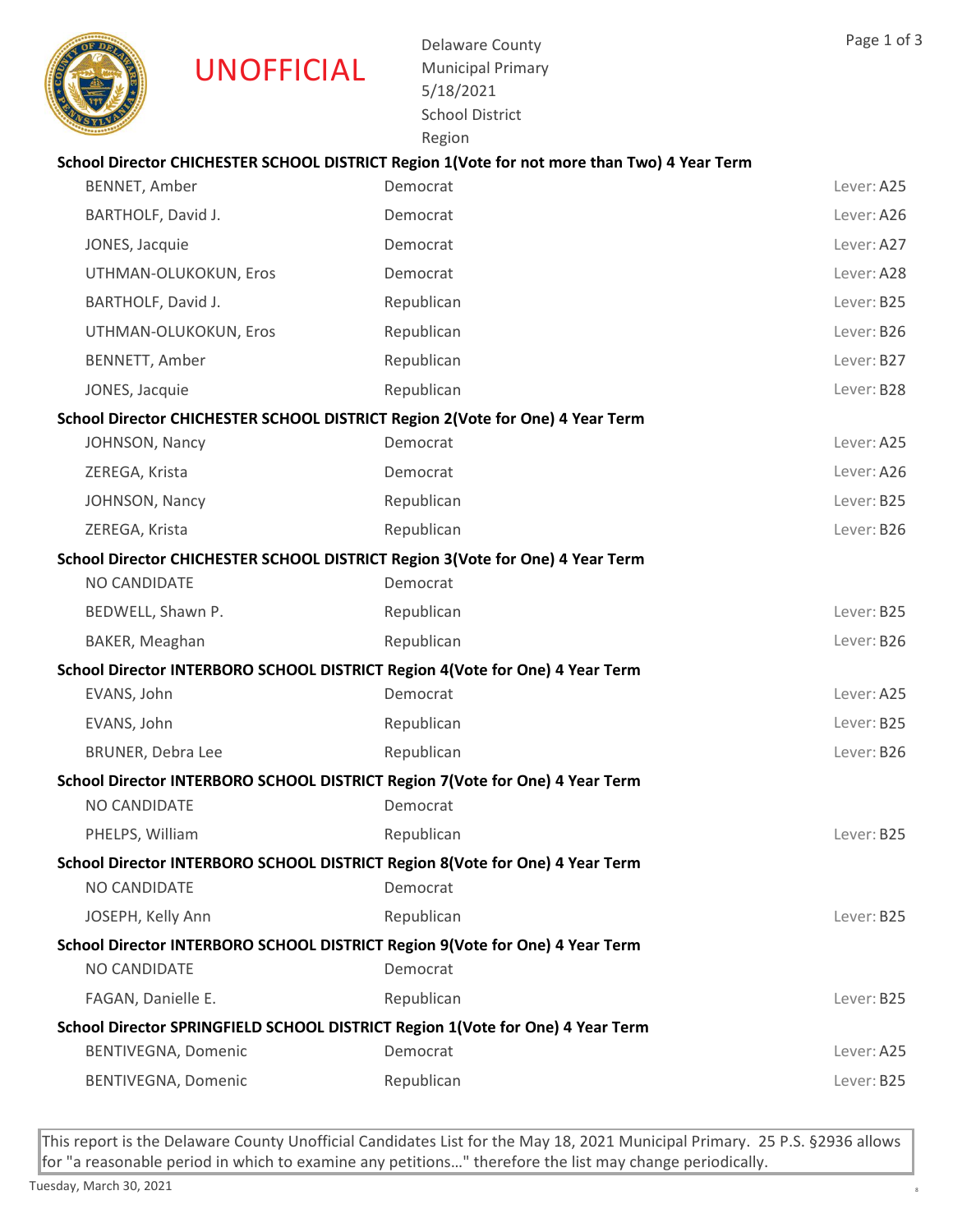|                      | <b>UNOFFICIAL</b> | <b>Delaware County</b><br><b>Municipal Primary</b><br>5/18/2021<br><b>School District</b><br>Region     | Page 2 of 3 |
|----------------------|-------------------|---------------------------------------------------------------------------------------------------------|-------------|
|                      |                   | School Director SPRINGFIELD SCHOOL DISTRICT Region 2(Vote for One) 4 Year Term                          |             |
| LOFLAND, Jennifer H. |                   | Democrat                                                                                                | Lever: A25  |
| LOFLAND, Jennifer H. |                   | Republican                                                                                              | Lever: B25  |
|                      |                   | School Director SPRINGFIELD SCHOOL DISTRICT Region 3(Vote for One) 4 Year Term                          |             |
| FLYNN, Jennifer      |                   | Democrat                                                                                                | Lever: A25  |
| FLYNN, Jennifer      |                   | Republican                                                                                              | Lever: B25  |
|                      |                   | School Director SPRINGFIELD SCHOOL DISTRICT Region 8(Vote for One) 4 Year Term                          |             |
| LORD, JR, Bruce E.   |                   | Democrat                                                                                                | Lever: A25  |
| LORD, JR, Bruce E.   |                   | Republican                                                                                              | Lever: B25  |
|                      |                   | School Director WALLINGFORD SWARTHMORE SCHOOL DISTRICT Region 1(Vote for not more than Two) 4 Year Term |             |
| CARUSO, Amy          |                   | Democrat                                                                                                | Lever: A25  |
| HENRY, Kevin         |                   | Democrat                                                                                                | Lever: A26  |
| WACHTMAN, Kelly      |                   | Democrat                                                                                                | Lever: A27  |
| CARUSO, Amy          |                   | Republican                                                                                              | Lever: B25  |
| HENRY, Kevin         |                   | Republican                                                                                              | Lever: B26  |
| WACHTMAN, Kelly      |                   | Republican                                                                                              | Lever: B27  |
| GUILLE, Suzanne      |                   | Republican                                                                                              | Lever: B28  |
|                      |                   | School Director WALLINGFORD SWARTHMORE SCHOOL DISTRICT Region 2(Vote for One) 4 Year Term               |             |
| KELLY, Robert        |                   | Democrat                                                                                                | Lever: A25  |
| HOLBERT, Rachel      |                   | Democrat                                                                                                | Lever: A26  |
| KELLY, Robert        |                   | Republican                                                                                              | Lever: B25  |
|                      |                   | School Director WALLINGFORD SWARTHMORE SCHOOL DISTRICT Region 3(Vote for One) 4 Year Term               |             |
| NO CANDIDATE         |                   | Republican                                                                                              |             |
| GRANDE, David        |                   | Democrat                                                                                                | Lever: A25  |
|                      |                   | School Director WEST CHESTER SCHOOL DISTRICT Region 3(Vote for not more than Two) 4 Year Term           |             |
| MCCUNE, Chris        |                   | Democrat                                                                                                | Lever: A25  |
| WHOMSLEY, Stacey     |                   | Democrat                                                                                                | Lever: A26  |
| SPACKMAN, Randell    |                   | Democrat                                                                                                | Lever: A27  |
| STARE, Carrie R.     |                   | Democrat                                                                                                | Lever: A28  |
| DETRE, Laura         |                   | Democrat                                                                                                | Lever: A29  |
| MCCUNE, Chris        |                   | Republican                                                                                              | Lever: B25  |
| SPACKMAN, Randell    |                   | Republican                                                                                              | Lever: B26  |
| DETRE, Laura         |                   | Republican                                                                                              | Lever: B27  |
| WHOMSLEY, Stacey     |                   | Republican                                                                                              | Lever: B28  |
|                      |                   |                                                                                                         |             |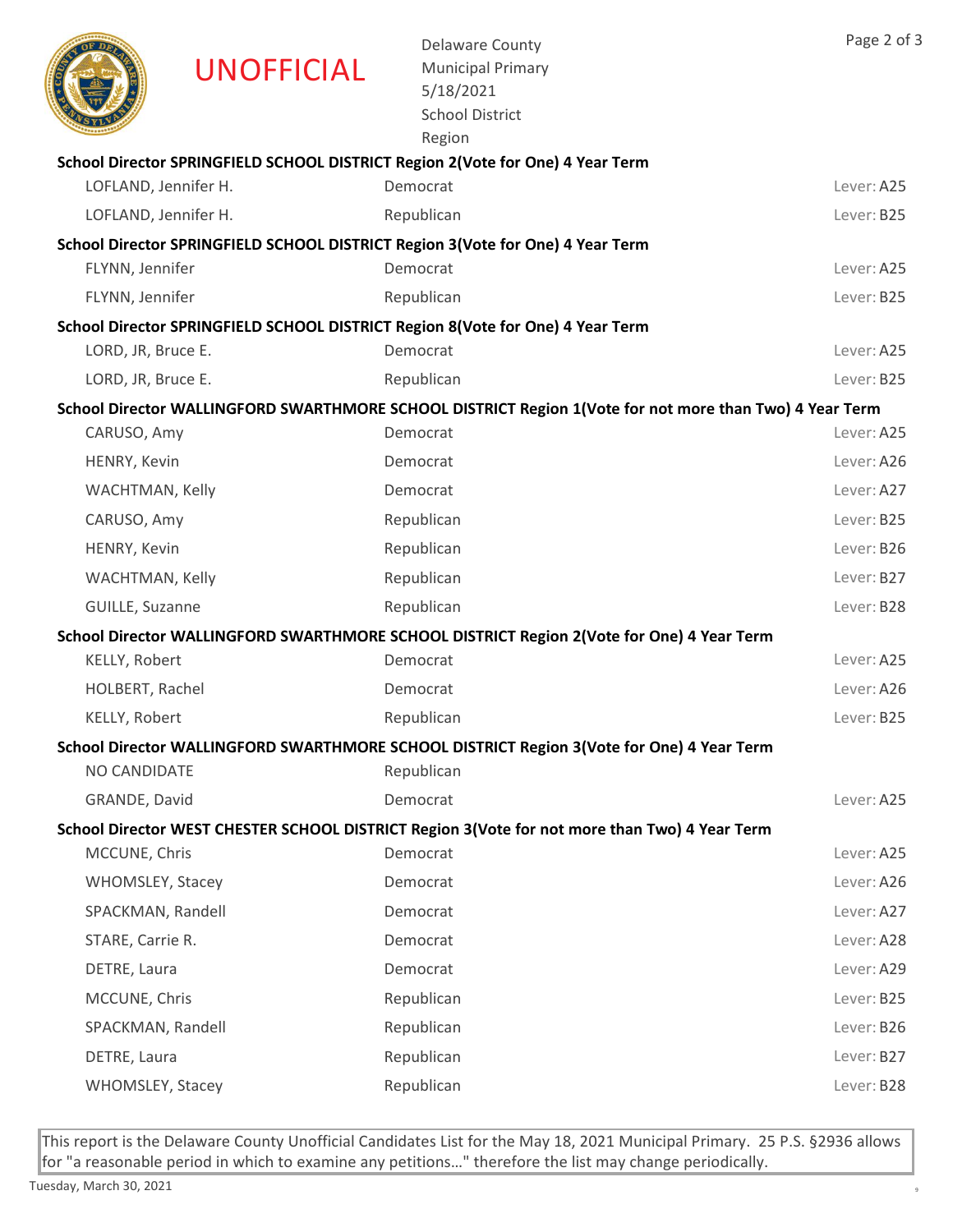|                     | <b>UNOFFICIAL</b>              | <b>Delaware County</b><br><b>Municipal Primary</b><br>5/18/2021<br><b>School District</b><br>Region | Page 3 of 3 |
|---------------------|--------------------------------|-----------------------------------------------------------------------------------------------------|-------------|
|                     |                                | School Director WILLIAM PENN SCHOOL DISTRICT Region 2(Vote for One) 4 Year Term                     |             |
| <b>NO CANDIDATE</b> |                                | Republican                                                                                          |             |
|                     | <b>BOYKINS, Monique Sunday</b> | Democrat                                                                                            | Lever: A25  |
|                     |                                | School Director WILLIAM PENN SCHOOL DISTRICT Region 4(Vote for One) 4 Year Term                     |             |
| <b>NO CANDIDATE</b> |                                | Republican                                                                                          |             |
|                     | RICHARDSON, Louella            | Democrat                                                                                            | Lever: A25  |
|                     |                                | School Director WILLIAM PENN SCHOOL DISTRICT Region 6(Vote for One) 4 Year Term                     |             |
| <b>NO CANDIDATE</b> |                                | Republican                                                                                          |             |
| TONG, Jan S.        |                                | Democrat                                                                                            | Lever: A25  |
|                     |                                | School Director WILLIAM PENN SCHOOL DISTRICT Region 9(Vote for One) 4 Year Term                     |             |
| <b>NO CANDIDATE</b> |                                | Republican                                                                                          |             |
| SIMMONS, Alicia     |                                | Democrat                                                                                            | Lever: A25  |
|                     | HENRY, Valerie Cook            | Democrat                                                                                            | Lever: A26  |
|                     |                                | School Director CHICHESTER SCHOOL DISTRICT Region 3(Vote for One) MidTerm 2 Year Term               |             |
| NO CANDIDATE        |                                | Democrat                                                                                            |             |
| NO CANDIDATE        |                                | Republican                                                                                          |             |
|                     |                                | School Director INTERBORO SCHOOL DISTRICT Region 1(Vote for One) MidTerm 2 Year Term                |             |
| <b>NO CANDIDATE</b> |                                | Democrat                                                                                            |             |
| FRALINGER, John     |                                | Republican                                                                                          | Lever: B35  |
|                     |                                | School Director INTERBORO SCHOOL DISTRICT Region 3(Vote for One) MidTerm 2 Year Term                |             |
| NO CANDIDATE        |                                | Democrat                                                                                            |             |
| <b>NO CANDIDATE</b> |                                | Republican                                                                                          |             |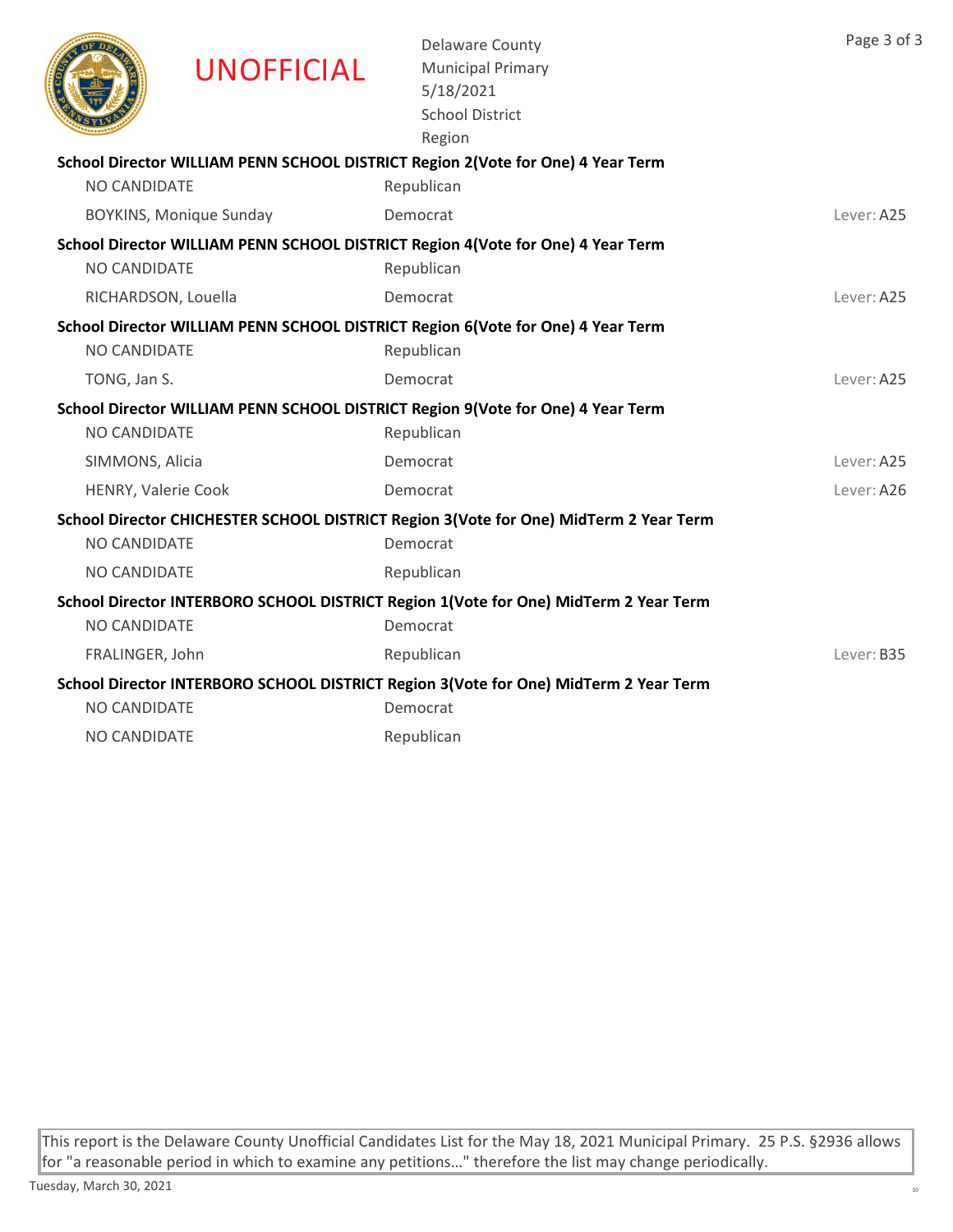

Delaware County Municipal Primary 5/18/2021 Magistrial Judge

| Magisterial District Judge 32-1-27 (Vote for One) 6 Year Term |            |            |  |
|---------------------------------------------------------------|------------|------------|--|
| LANG, SR, David H.                                            | Democrat   | Lever: A21 |  |
| UDGAONKAR, Ashwini                                            | Democrat   | Lever: A22 |  |
| LANG, SR, David H.                                            | Republican | Lever: B21 |  |
| UDGAONKAR, Ashwini                                            | Republican | Lever: B22 |  |
| Magisterial District Judge 32-1-30 (Vote for One) 6 Year Term |            |            |  |
| REDDING, Frank                                                | Democrat   | Lever: A21 |  |
| DAWSON, George B.                                             | Democrat   | Lever: A22 |  |
| DAWSON, George B.                                             | Republican | Lever: B21 |  |
| REDDING, Frank                                                | Republican | Lever: B22 |  |
| Magisterial District Judge 32-1-31 (Vote for One) 6 Year Term |            |            |  |
| TURNER JR, Philip S.                                          | Democrat   | Lever: A21 |  |
| TURNER JR, Philip S.                                          | Republican | Lever: B21 |  |
| Magisterial District Judge 32-1-32 (Vote for One) 6 Year Term |            |            |  |
| ROBERTS, Michele Y.                                           | Democrat   | Lever: A21 |  |
| THOMPSON, Nichole M.                                          | Democrat   | Lever: A22 |  |
| CULP, Michael                                                 | Democrat   | Lever: A23 |  |
| CRESTA, Matthew                                               | Democrat   | Lever: A24 |  |
| CULP, Michael                                                 | Republican | Lever: B21 |  |
| CRESTA, Matthew                                               | Republican | Lever: B22 |  |
| THOMPSON, Nichole M.                                          | Republican | Lever: B23 |  |
| Magisterial District Judge 32-1-33 (Vote for One) 6 Year Term |            |            |  |
| KARAPALIDES, Harry J.                                         | Democrat   | Lever: A21 |  |
| KARAPALIDES, Harry J.                                         | Republican | Lever: B21 |  |
| Magisterial District Judge 32-2-40(Vote for One) 6 Year Term  |            |            |  |
| PAPALEO, Joseph G.                                            | Democrat   | Lever: A21 |  |
| SANDONE, Steven A.                                            | Democrat   | Lever: A22 |  |
| PAPALEO, Joseph G.                                            | Republican | Lever: B21 |  |
| SANDONE, Steven A.                                            | Republican | Lever: B22 |  |
| Magisterial District Judge 32-2-49(Vote for One) 6 Year Term  |            |            |  |
| ROBERTS, Wendy B.                                             | Democrat   | Lever: A21 |  |
| ROBERTS, Wendy B.                                             | Republican | Lever: B21 |  |
| Magisterial District Judge 32-2-51(Vote for One) 6 Year Term  |            |            |  |
| MATTOX, Christopher R.                                        | Democrat   | Lever: A21 |  |
| MATTOX, Christopher R.                                        | Republican | Lever: B21 |  |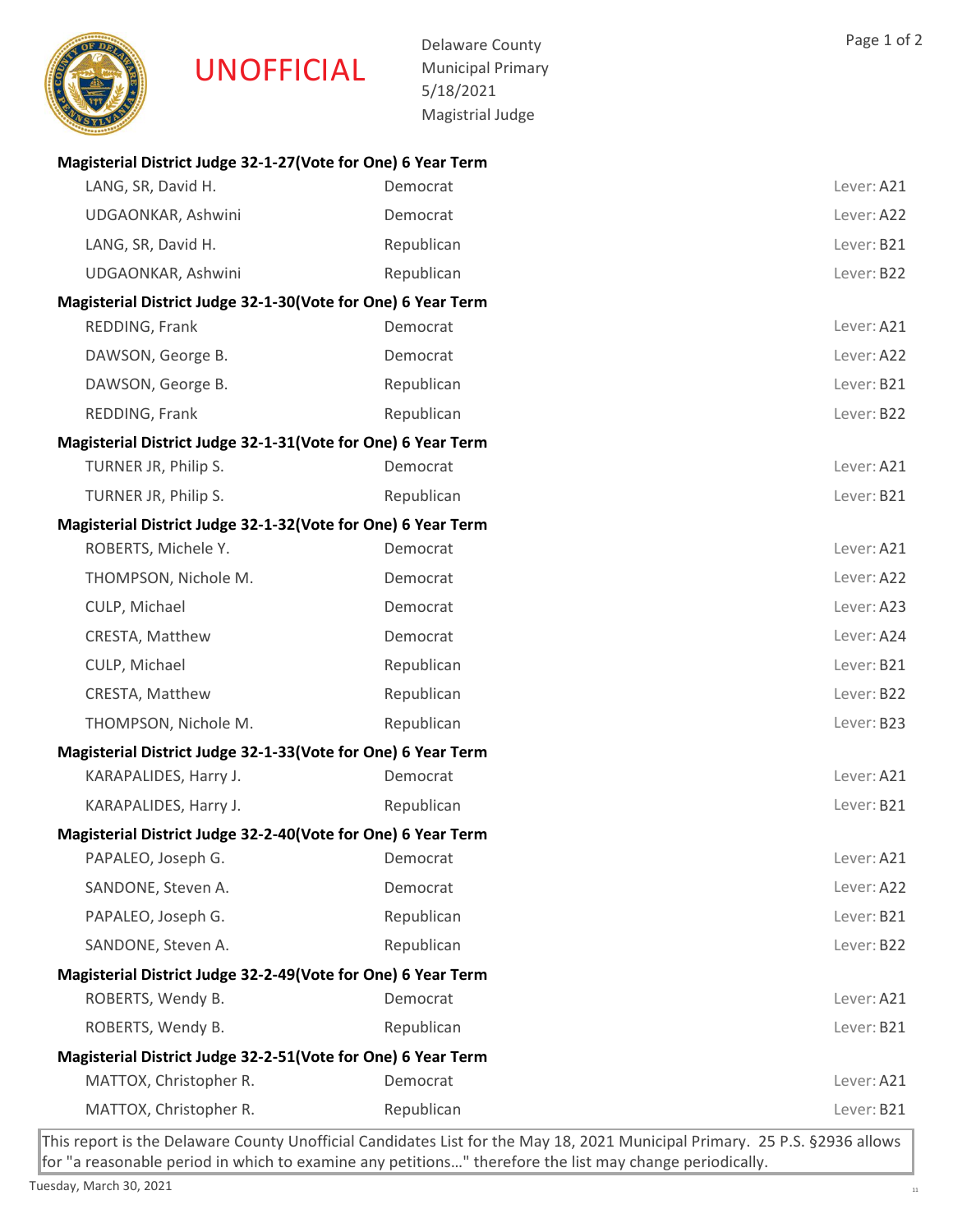

Delaware County Municipal Primary 5/18/2021 Magistrial Judge

# Magisterial District Judge 32-2-53(Vote for One) 6 Year Term

| MANCINI DUERR, Elysia J.                                     | Democrat   | Lever: A21             |
|--------------------------------------------------------------|------------|------------------------|
| LACIANCA, Lisa C.                                            | Democrat   | Lever: A22             |
| LACIANCA, Lisa C.                                            | Republican | Lever: B21             |
| Magisterial District Judge 32-2-54(Vote for One) 6 Year Term |            |                        |
| MERKINS, JR, James J.                                        | Democrat   | Lever: A21             |
| MERKINS, JR, James J.                                        | Republican | Lever: B <sub>21</sub> |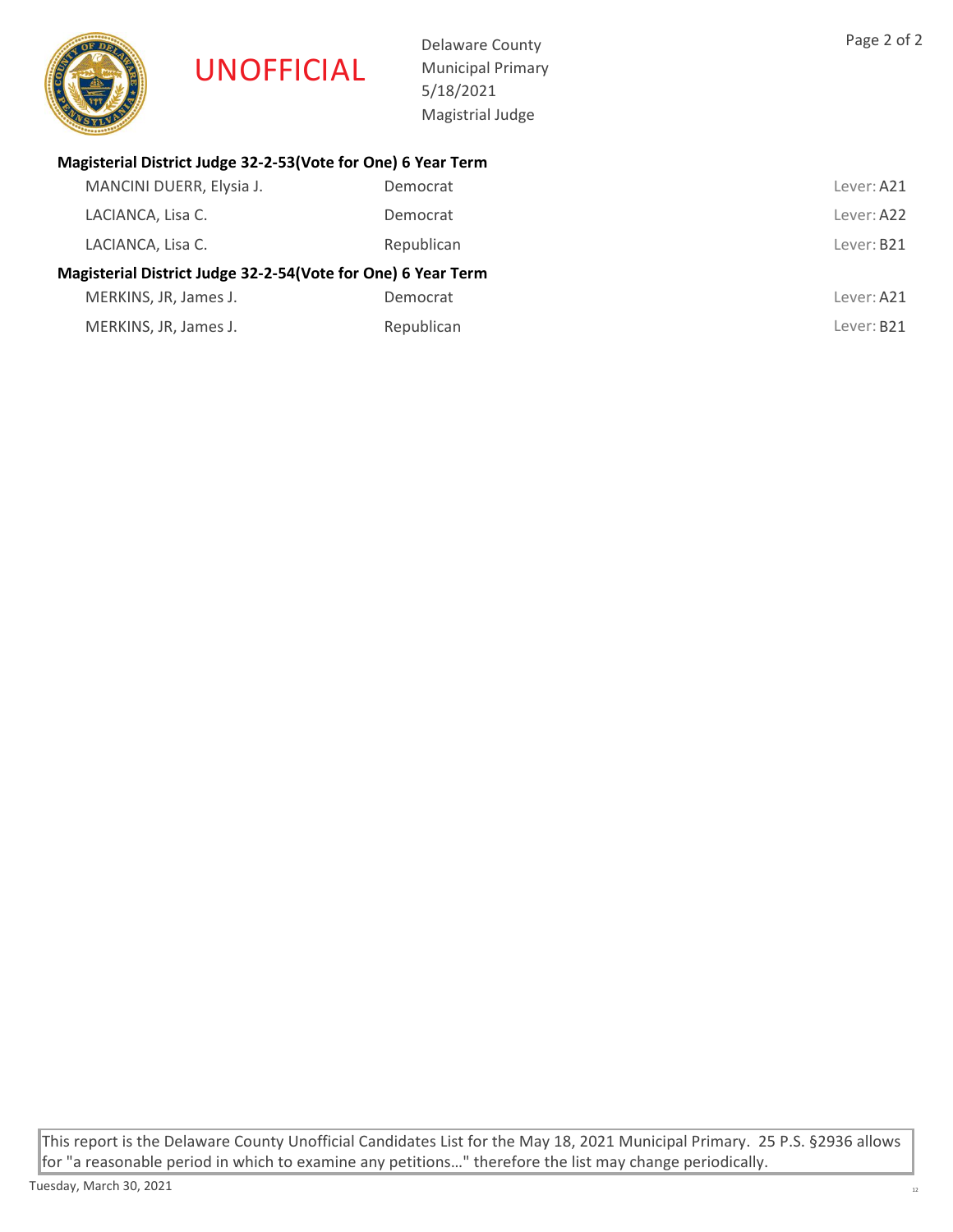

Delaware County Municipal Primary 5/18/2021

|                                                        | 5/18/2021<br>Municipality                                           |            |
|--------------------------------------------------------|---------------------------------------------------------------------|------------|
|                                                        |                                                                     |            |
| Auditor BETHEL TOWNSHIP(Vote for One) 6 Year Term      |                                                                     |            |
| NO CANDIDATE                                           | Democrat                                                            |            |
| MANCINI, Stephen M.                                    | Republican                                                          | Lever: B36 |
| Auditor CHADDS FORD TOWNSHIP(Vote for One) 6 Year Term |                                                                     |            |
| NO CANDIDATE                                           | Democrat                                                            |            |
| DEL ROSSI, Vince                                       | Republican                                                          | Lever: B36 |
| Auditor CHESTER TOWNSHIP(Vote for One) 6 Year Term     |                                                                     |            |
| NO CANDIDATE                                           | Democrat                                                            |            |
| NO CANDIDATE                                           | Republican                                                          |            |
| Auditor EDGMONT TOWNSHIP(Vote for One) 6 Year Term     |                                                                     |            |
| <b>NO CANDIDATE</b>                                    | Democrat                                                            |            |
| WOOD, Tyler                                            | Republican                                                          | Lever: B36 |
| Auditor HAVERFORD TOWNSHIP(Vote for One) 4 Year Term   |                                                                     |            |
| ANDERSON, Ross                                         | Democrat                                                            | Lever: A36 |
| WYNNE, Maureen T.                                      | Republican                                                          | Lever: B36 |
|                                                        | Auditor MIDDLETOWN TOWNSHIP(Vote for not more than Two) 4 Year Term |            |
| NO CANDIDATE                                           | Democrat                                                            |            |
| NO CANDIDATE                                           | Democrat                                                            |            |
| DABAGIAN, Neil                                         | Republican                                                          | Lever: B36 |
| CARLSON, Shane                                         | Republican                                                          | Lever: B37 |
| Auditor NEWTOWN TOWNSHIP(Vote for One) 6 Year Term     |                                                                     |            |
| NO CANDIDATE                                           | Democrat                                                            |            |
| WEAVER, John F.                                        | Republican                                                          | Lever: B36 |
| Auditor RUTLEDGE BOROUGH(Vote for One) 6 Year Term     |                                                                     |            |
| NO CANDIDATE                                           | Democrat                                                            |            |
| NO CANDIDATE                                           | Republican                                                          |            |
| Auditor SPRINGFIELD TOWNSHIP(Vote for One) 6 Year Term |                                                                     |            |
| NO CANDIDATE                                           | Democrat                                                            |            |
| DELIZZIO JR, James T.                                  | Republican                                                          | Lever: B36 |
| Auditor THORNBURY TOWNSHIP(Vote for One) 6 Year Term   |                                                                     |            |
| HURFORD, Don                                           | Democrat                                                            | Lever: A36 |
| MISCICHOWSKI, Beth                                     | Republican                                                          | Lever: B36 |
| Controller DARBY TOWNSHIP(Vote for One) 4 Year Term    |                                                                     |            |
| NO CANDIDATE                                           | Democrat                                                            |            |
| STRUS, Paul J.                                         | Republican                                                          | Lever: B38 |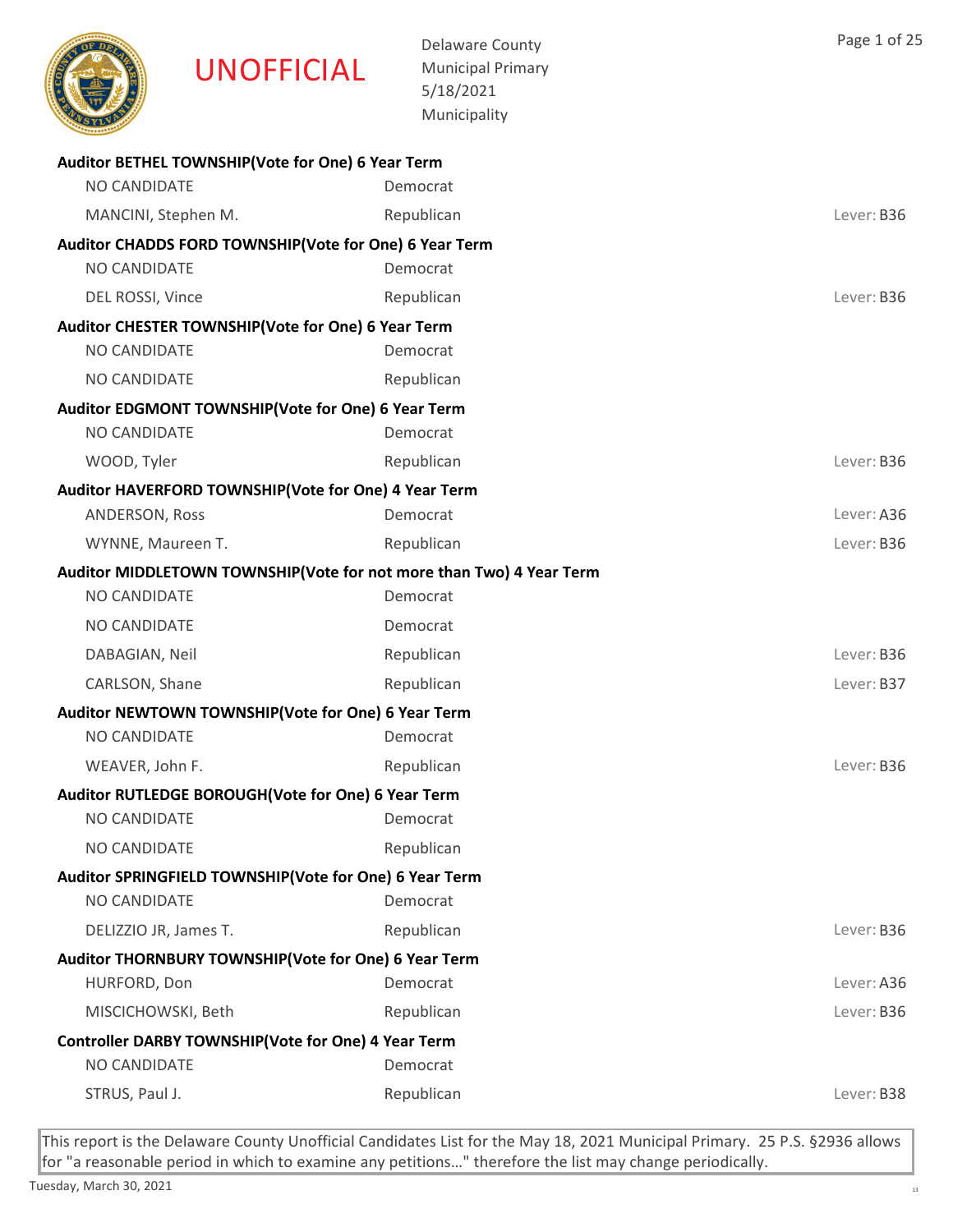|                    | <b>UNOFFICIAL</b>                                            | <b>Delaware County</b><br><b>Municipal Primary</b><br>5/18/2021<br>Municipality | Page 2 of  |
|--------------------|--------------------------------------------------------------|---------------------------------------------------------------------------------|------------|
|                    | Controller MARPLE TOWNSHIP(Vote for One) 4 Year Term         |                                                                                 |            |
| HOWZE, Christine   |                                                              | Democrat                                                                        | Lever: A38 |
| YANOSHAK, Kathleen |                                                              | Republican                                                                      | Lever: B38 |
|                    | Controller RIDLEY TOWNSHIP(Vote for One) 4 Year Term         |                                                                                 |            |
| NO CANDIDATE       |                                                              | Democrat                                                                        |            |
|                    | BETZLER, Christopher M.                                      | Republican                                                                      | Lever: B38 |
|                    | Controller ROSE VALLEY BOROUGH(Vote for One) 4 Year Term     |                                                                                 |            |
| NO CANDIDATE       |                                                              | Democrat                                                                        |            |
| NEILSON, John Drew |                                                              | Republican                                                                      | Lever: B38 |
|                    | Auditor RUTLEDGE BOROUGH(Vote for One) MidTerm 4 Year Term   |                                                                                 |            |
| NO CANDIDATE       |                                                              | Democrat                                                                        |            |
| NO CANDIDATE       |                                                              | Republican                                                                      |            |
|                    | Tax Collector ALDAN BOROUGH(Vote for One) 4 Year Term        |                                                                                 |            |
| BARBER, Jerry      |                                                              | Democrat                                                                        | Lever: A39 |
| MORSE, Thomas      |                                                              | Republican                                                                      | Lever: B39 |
|                    | Tax Collector ASTON TOWNSHIP(Vote for One) 4 Year Term       |                                                                                 |            |
| NO CANDIDATE       |                                                              | Democrat                                                                        |            |
| MCREA, Timothy W.  |                                                              | Republican                                                                      | Lever: B39 |
|                    | Tax Collector BETHEL TOWNSHIP(Vote for One) 4 Year Term      |                                                                                 |            |
| NO CANDIDATE       |                                                              | Democrat                                                                        |            |
| PLASHA, Edward C.  |                                                              | Republican                                                                      | Lever: B39 |
|                    | Tax Collector CHADDS FORD TOWNSHIP(Vote for One) 4 Year Term |                                                                                 |            |
| NO CANDIDATE       |                                                              | Democrat                                                                        |            |
| HOXTER, Valerie    |                                                              | Republican                                                                      | Lever: B39 |
|                    | Tax Collector BROOKHAVEN BOROUGH(Vote for One) 4 Year Term   |                                                                                 |            |
| NO CANDIDATE       |                                                              | Republican                                                                      |            |
|                    |                                                              |                                                                                 |            |

This report is the Delaware County Unofficial Candidates List for the May 18, 2021 Municipal Primary. 25 P.S. §2936 allows for "a reasonable period in which to examine any petitions…" therefore the list may change periodically.

Page 2 of 25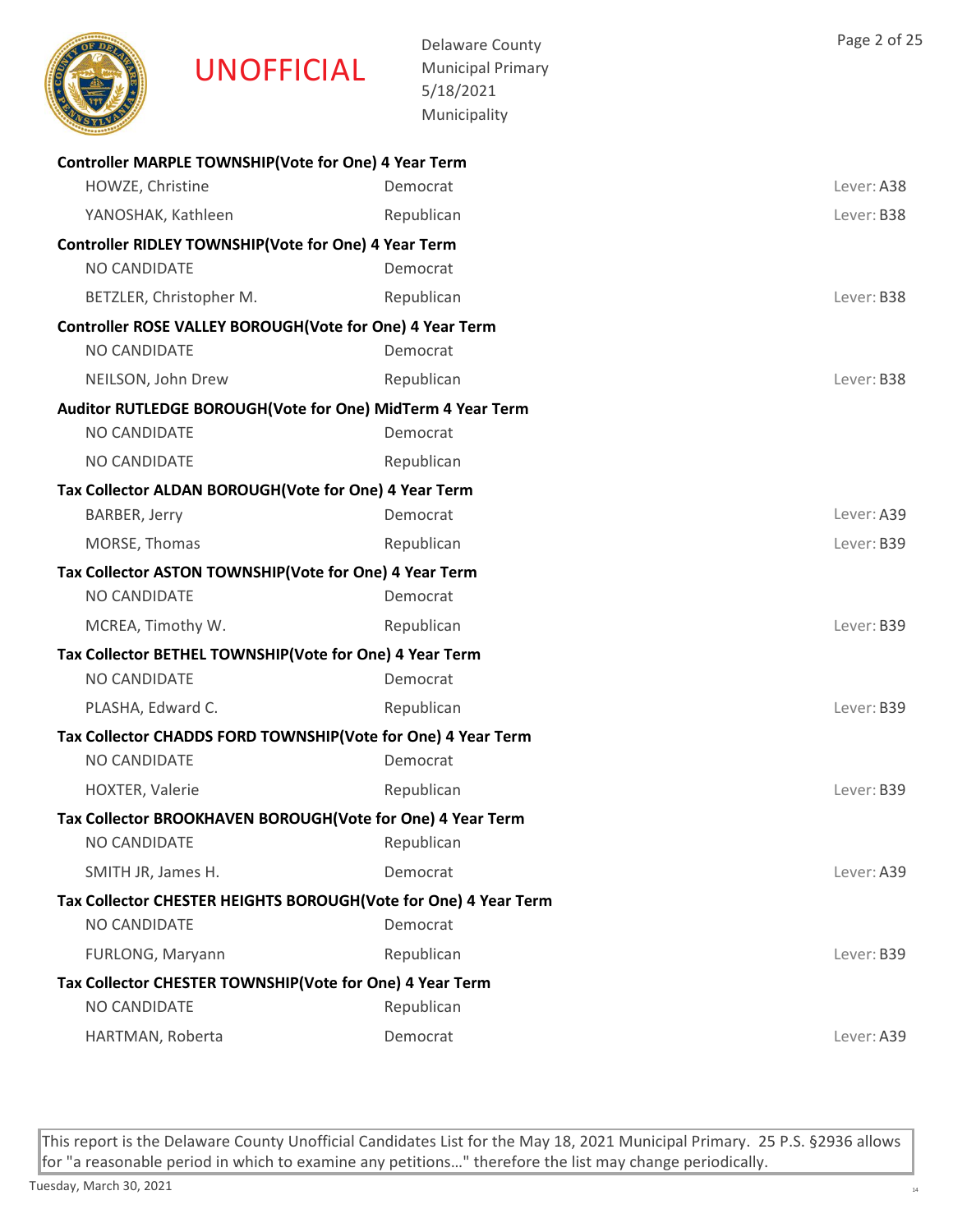

| <b>NO CANDIDATE</b>                                             | Tax Collector LOWER CHICHESTER TOWNSHIP(Vote for One) 4 Year Term<br>Democrat |            |
|-----------------------------------------------------------------|-------------------------------------------------------------------------------|------------|
| D'ANGELO, Cathy A.                                              | Republican                                                                    | Lever: B39 |
|                                                                 | Tax Collector UPPER CHICHESTER TOWNSHIP(Vote for One) 4 Year Term             |            |
| TRADER, Gregory                                                 | Democrat                                                                      | Lever: A39 |
| SENCHISHIN, Daniel                                              | Republican                                                                    | Lever: B39 |
| Tax Collector CLIFTON HEIGHTS BOROUGH(Vote for One) 4 Year Term |                                                                               |            |
| <b>NO CANDIDATE</b>                                             | Democrat                                                                      |            |
| TUMOLO, Jane D.                                                 | Republican                                                                    | Lever: B39 |
| Tax Collector COLLINGDALE BOROUGH(Vote for One) 4 Year Term     |                                                                               |            |
| NO CANDIDATE                                                    | Democrat                                                                      |            |
| NO CANDIDATE                                                    | Republican                                                                    |            |
| Tax Collector COLWYN BOROUGH(Vote for One) 4 Year Term          |                                                                               |            |
| NO CANDIDATE                                                    | Republican                                                                    |            |
| LOCK, Brian                                                     | Democrat                                                                      | Lever: A39 |
| Tax Collector DARBY BOROUGH(Vote for One) 4 Year Term           |                                                                               |            |
| NO CANDIDATE                                                    | Republican                                                                    |            |
| STOCKLEY, Edna                                                  | Democrat                                                                      | Lever: A39 |
| DEIGH, Donald                                                   | Democrat                                                                      | Lever: A40 |
| Tax Collector DARBY TOWNSHIP(Vote for One) 4 Year Term          |                                                                               |            |
| HOLMAN, Racquel                                                 | Democrat                                                                      | Lever: A39 |
| MERLINO, Barry H.                                               | Republican                                                                    | Lever: B39 |
| Tax Collector EDDYSTONE BOROUGH(Vote for One) 4 Year Term       |                                                                               |            |
| NO CANDIDATE                                                    | Democrat                                                                      |            |
| CORCORAN, Daniel J.                                             | Republican                                                                    | Lever: B39 |
| Tax Collector EDGMONT TOWNSHIP(Vote for One) 4 Year Term        |                                                                               |            |
| <b>NO CANDIDATE</b>                                             | Democrat                                                                      |            |
| TORRILLO, Joanne                                                | Republican                                                                    | Lever: B39 |
| Tax Collector FOLCROFT BOROUGH(Vote for One) 4 Year Term        |                                                                               |            |
| NO CANDIDATE                                                    | Republican                                                                    |            |
| KELLY, Kathleen S.                                              | Democrat                                                                      | Lever: A39 |
| Tax Collector GLENOLDEN BOROUGH(Vote for One) 4 Year Term       |                                                                               |            |
| NO CANDIDATE                                                    | Democrat                                                                      |            |
| RUGGIERO, Donna                                                 | Republican                                                                    | Lever: B39 |
|                                                                 |                                                                               |            |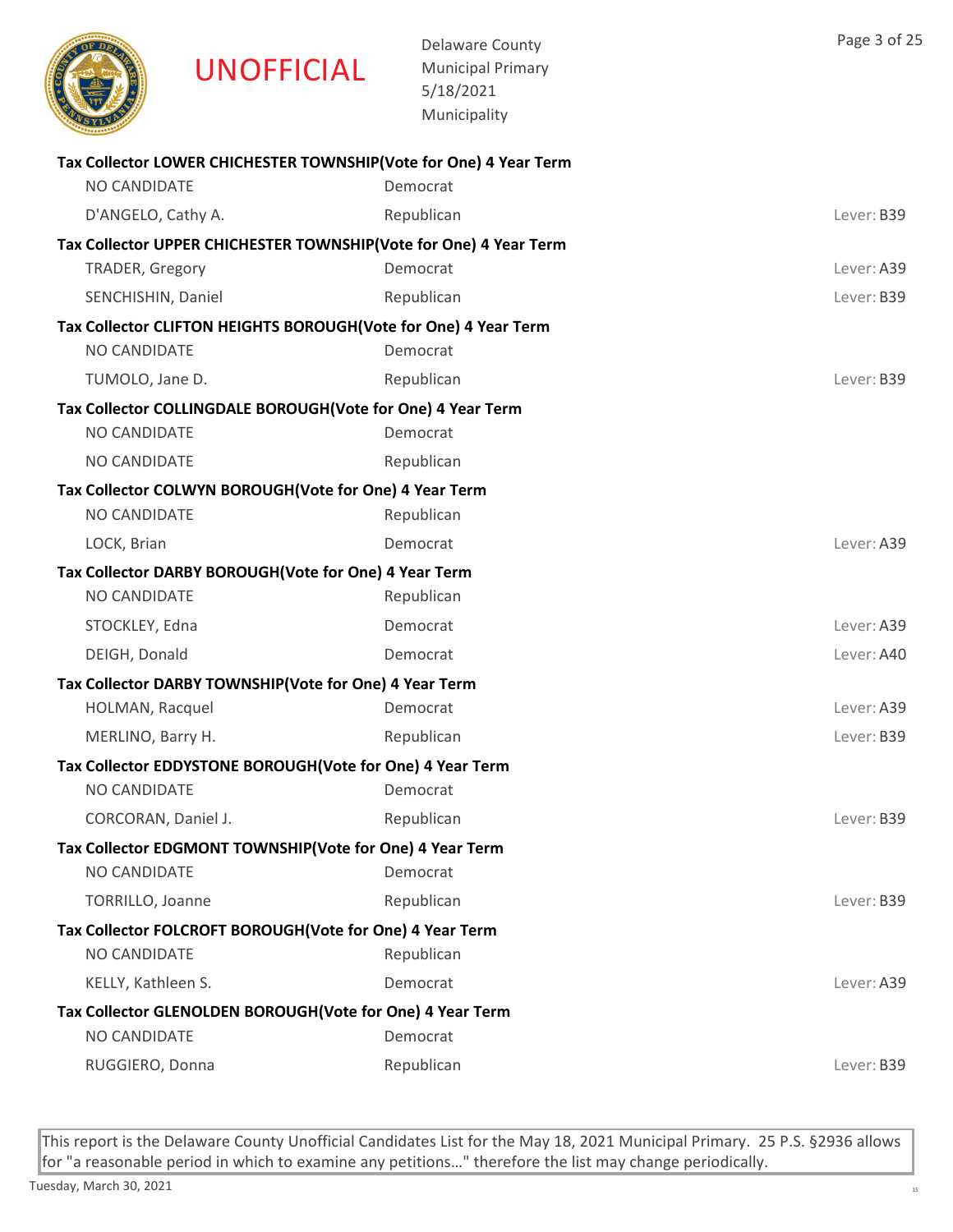

Delaware County Municipal Primary 5/18/2021 Municipality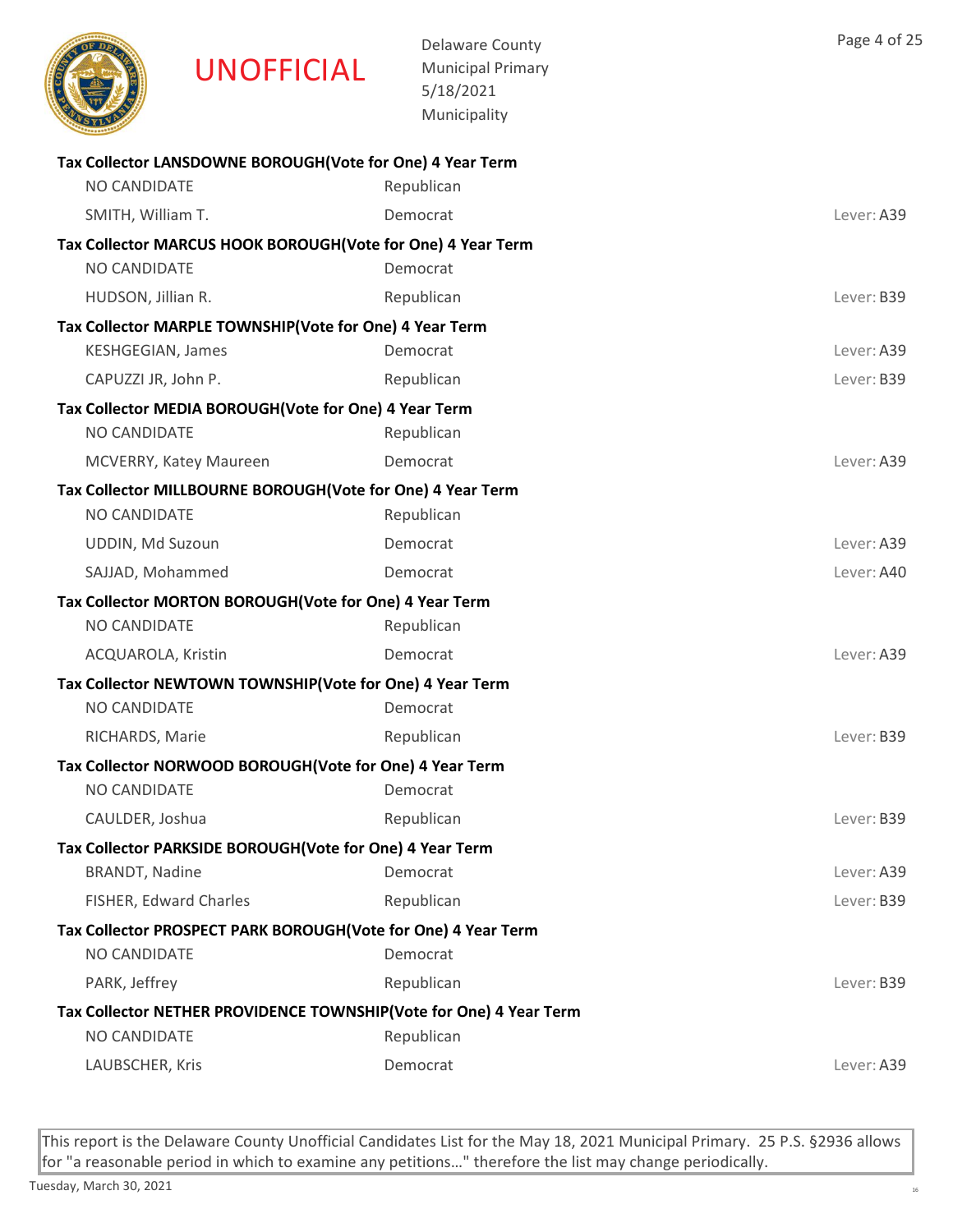

Delaware County Municipal Primary 5/18/2021 Municipality

| Tax Collector RIDLEY PARK BOROUGH (Vote for One) 4 Year Term |            |            |
|--------------------------------------------------------------|------------|------------|
| NO CANDIDATE                                                 | Democrat   |            |
| MCATEE BROCHET, Susan                                        | Republican | Lever: B39 |
| KAHMER, Richard                                              | Republican | Lever: B40 |
| Tax Collector RIDLEY TOWNSHIP(Vote for One) 4 Year Term      |            |            |
| NO CANDIDATE                                                 | Democrat   |            |
| JENNINGS, Kevin J.                                           | Republican | Lever: B39 |
| Tax Collector ROSE VALLEY BOROUGH(Vote for One) 4 Year Term  |            |            |
| NO CANDIDATE                                                 | Republican |            |
| HEALY, Paula W.                                              | Democrat   | Lever: A39 |
| Tax Collector RUTLEDGE BOROUGH(Vote for One) 4 Year Term     |            |            |
| NO CANDIDATE                                                 | Republican |            |
| HEZLEP, Rachel                                               | Democrat   | Lever: A39 |
| Tax Collector SHARON HILL BOROUGH(Vote for One) 4 Year Term  |            |            |
| NO CANDIDATE                                                 | Republican |            |
| MARTINEZ, ToniAnne V.                                        | Democrat   | Lever: A39 |
| Tax Collector SPRINGFIELD TOWNSHIP(Vote for One) 4 Year Term |            |            |
| RUNGE, Kristen                                               | Democrat   | Lever: A39 |
| MILLER, Carol J.                                             | Republican | Lever: B39 |
| Tax Collector SWARTHMORE BOROUGH(Vote for One) 4 Year Term   |            |            |
| NO CANDIDATE                                                 | Democrat   |            |
| NO CANDIDATE                                                 | Republican |            |
| Tax Collector THORNBURY TOWNSHIP(Vote for One) 4 Year Term   |            |            |
| NO CANDIDATE                                                 | Democrat   |            |
| GRICCO, Katie                                                | Republican | Lever: B39 |
| Tax Collector TINICUM TOWNSHIP (Vote for One) 4 Year Term    |            |            |
| NO CANDIDATE                                                 | Democrat   |            |
| FENN, James M.                                               | Republican | Lever: B39 |
| Tax Collector TRAINER BOROUGH (Vote for One) 4 Year Term     |            |            |
| NO CANDIDATE                                                 | Democrat   |            |
| NO CANDIDATE                                                 | Republican |            |
| Tax Collector UPLAND BOROUGH(Vote for One) 4 Year Term       |            |            |
| NO CANDIDATE                                                 | Democrat   |            |
| KIRBY, Linda E.                                              | Republican | Lever: B39 |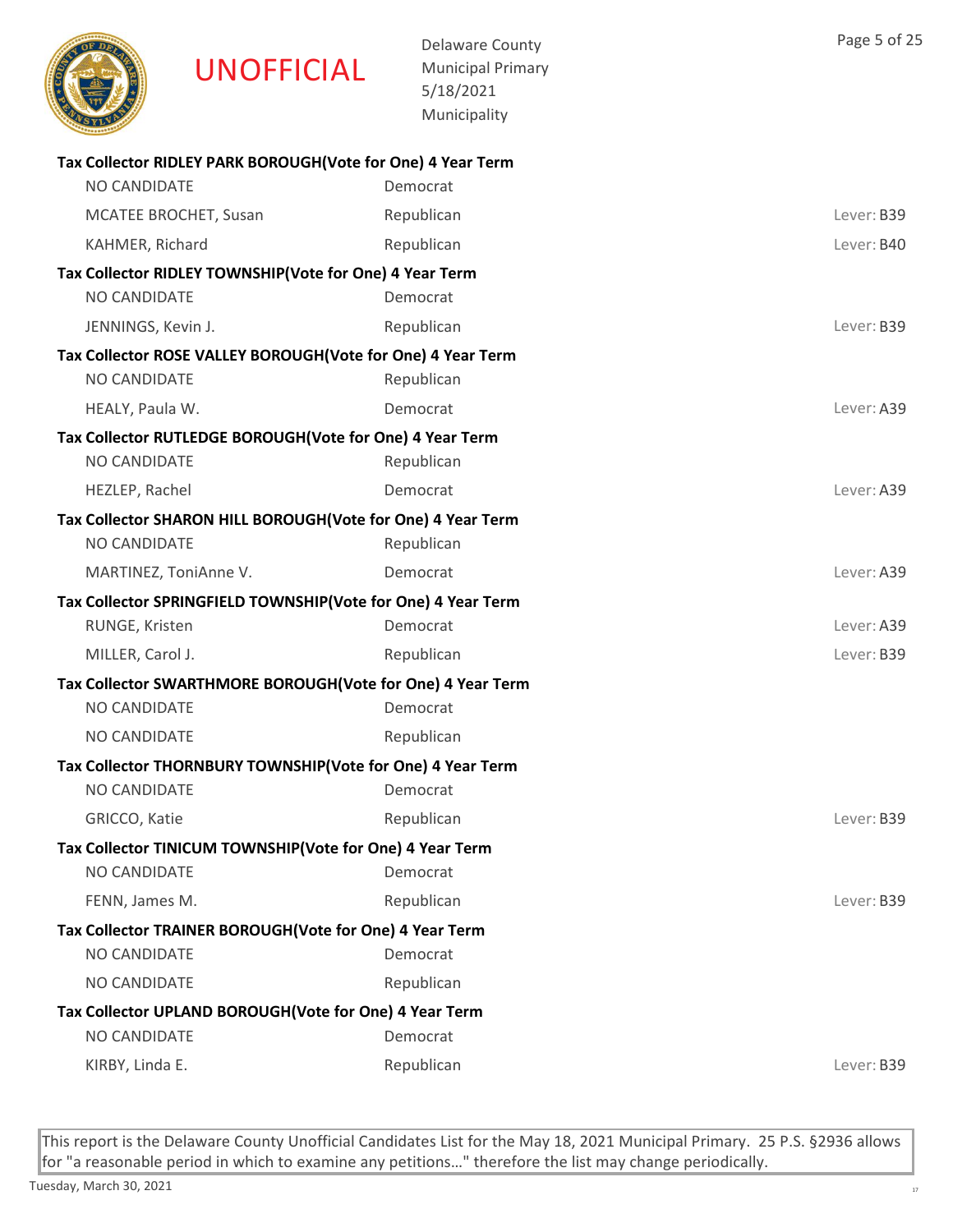

Delaware County Municipal Primary 5/18/2021 Municipality

| Tax Collector YEADON BOROUGH(Vote for One) 4 Year Term           |            |            |
|------------------------------------------------------------------|------------|------------|
| NO CANDIDATE                                                     | Republican |            |
| AUSTIN, Renita E.                                                | Democrat   | Lever: A39 |
| HUGHES, Yolonda Rene                                             | Democrat   | Lever: A40 |
| Treasurer UPPER DARBY TOWNSHIP(Vote for One) 4 Year Term         |            |            |
| HAMAN, David                                                     | Democrat   | Lever: A39 |
| SCHAFFER, Dave                                                   | Republican | Lever: B39 |
| Treasurer RADNOR TOWNSHIP(Vote for One) 4 Year Term              |            |            |
| FROHLICH, Ken                                                    | Democrat   | Lever: A39 |
| DOWD, Linda                                                      | Republican | Lever: B39 |
| Constable ALDAN BOROUGH (Vote for One) 6 Year Term               |            |            |
| NO CANDIDATE                                                     | Republican |            |
| HALEY, Jason                                                     | Democrat   | Lever: A41 |
| Constable ASTON TOWNSHIP(Vote for not more than Two) 6 Year Term |            |            |
| NO CANDIDATE                                                     | Democrat   |            |
| NO CANDIDATE                                                     | Democrat   |            |
| DENNEY, JR, Robert W.                                            | Republican | Lever: B41 |
| WHITE, Bill                                                      | Republican | Lever: B42 |
| Constable BETHEL TOWNSHIP(Vote for One) 6 Year Term              |            |            |
| NO CANDIDATE                                                     | Democrat   |            |
| DENOFIO, Joseph C.                                               | Republican | Lever: B41 |
| Constable CHADDS FORD TOWNSHIP(Vote for One) 6 Year Term         |            |            |
| NO CANDIDATE                                                     | Democrat   |            |
| WENRICH, Philip                                                  | Republican | Lever: B41 |
| Constable LOWER CHICHESTER TOWNSHIP(Vote for One) 6 Year Term    |            |            |
| NO CANDIDATE                                                     | Democrat   |            |
| NICKSON, Raymond J.                                              | Republican | Lever: B41 |
| Constable UPPER CHICHESTER TOWNSHIP(Vote for One) 6 Year Term    |            |            |
| NO CANDIDATE                                                     | Democrat   |            |
| HEACOCK, Jason                                                   | Republican | Lever: B41 |
| Constable COLLINGDALE BOROUGH(Vote for One) 6 Year Term          |            |            |
| NO CANDIDATE                                                     | Republican |            |
| LOFTUS, Mark J.                                                  | Democrat   | Lever: A41 |
| ROBINSON, David Lee                                              | Democrat   | Lever: A42 |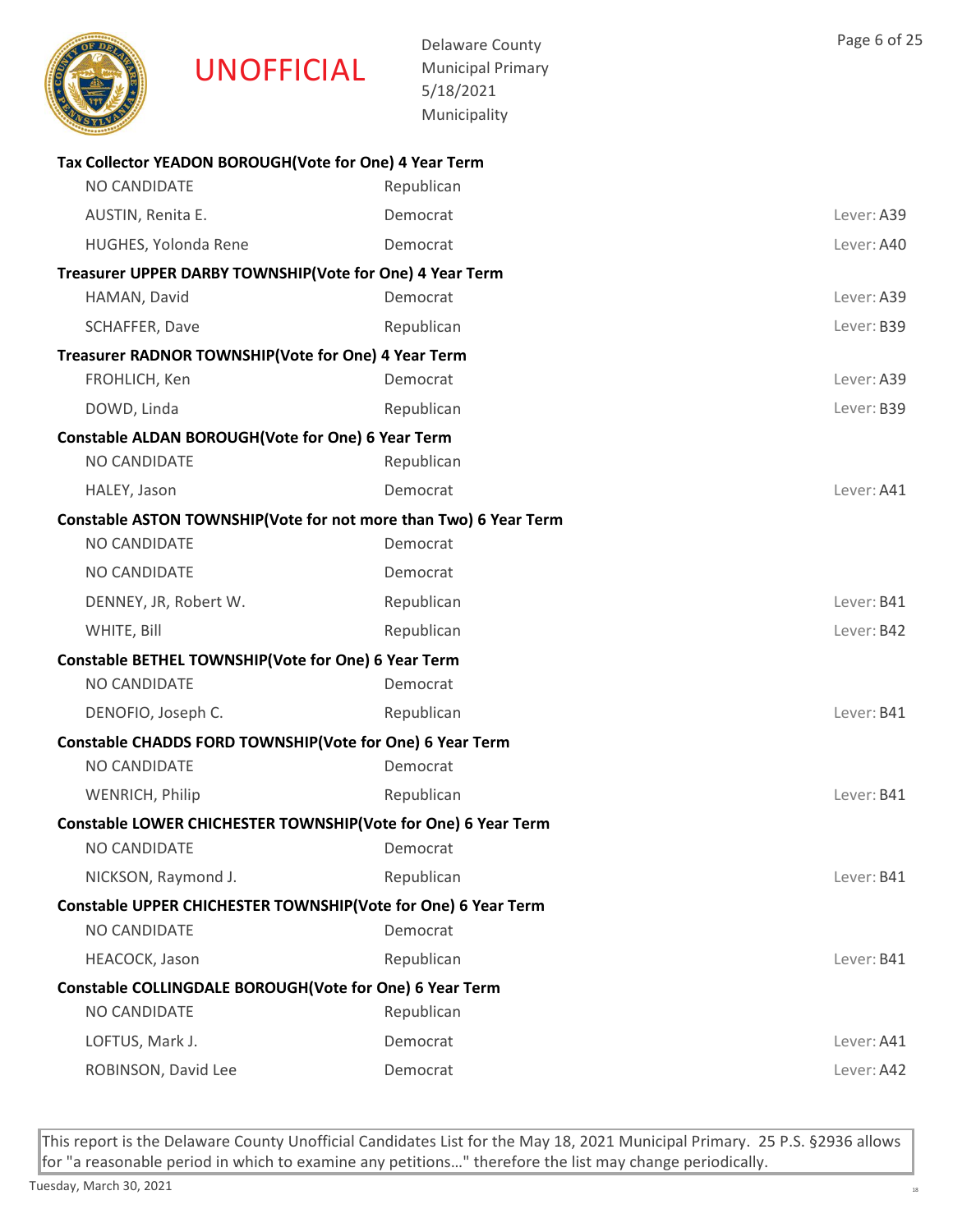|                     | <b>UNOFFICIAL</b>                                                | <b>Delaware County</b><br><b>Municipal Primary</b><br>5/18/2021<br>Municipality    | Page 7 of 25 |
|---------------------|------------------------------------------------------------------|------------------------------------------------------------------------------------|--------------|
|                     | Constable COLWYN BOROUGH(Vote for One) 6 Year Term               |                                                                                    |              |
| NO CANDIDATE        |                                                                  | Democrat                                                                           |              |
| NO CANDIDATE        |                                                                  | Republican                                                                         |              |
|                     | Constable CONCORD TOWNSHIP(Vote for One) 6 Year Term             |                                                                                    |              |
| NO CANDIDATE        |                                                                  | Democrat                                                                           |              |
| CAPPELLI, Andrew    |                                                                  | Republican                                                                         | Lever: B41   |
|                     | Constable DARBY TOWNSHIP(Vote for not more than Two) 6 Year Term |                                                                                    |              |
| NO CANDIDATE        |                                                                  | Democrat                                                                           |              |
| NO CANDIDATE        |                                                                  | Democrat                                                                           |              |
| SCOTT, Robert       |                                                                  | Republican                                                                         | Lever: B41   |
| LEE, Junius S.      |                                                                  | Republican                                                                         | Lever: B42   |
|                     |                                                                  | Constable UPPER DARBY TOWNSHIP(Vote for not more than Two) 6 Year Term<br>Democrat | Lever: A41   |
| BHUTTO, Kamal Uddin |                                                                  |                                                                                    |              |
| MCNEELY, Myron      |                                                                  | Democrat                                                                           | Lever: A42   |
|                     | IKBAL, Mahammad Zafor                                            | Democrat                                                                           | Lever: A43   |
| KELLY, Jack         |                                                                  | Republican                                                                         | Lever: B41   |
| AGUIRRE, Ernie      |                                                                  | Republican                                                                         | Lever: B42   |
| NO CANDIDATE        | Constable EDDYSTONE BOROUGH(Vote for One) 6 Year Term            | Democrat                                                                           |              |
| BENNETT, David      |                                                                  | Republican                                                                         | Lever: B41   |
|                     | Constable EDGMONT TOWNSHIP(Vote for One) 6 Year Term             |                                                                                    |              |
| NO CANDIDATE        |                                                                  | Democrat                                                                           |              |
| BATES, William      |                                                                  | Republican                                                                         | Lever: B41   |
|                     | Constable FOLCROFT BOROUGH(Vote for One) 6 Year Term             |                                                                                    |              |
| NO CANDIDATE        |                                                                  | Democrat                                                                           |              |
| LESTER, Kenneth B.  |                                                                  | Republican                                                                         | Lever: B41   |
|                     | Constable GLENOLDEN BOROUGH(Vote for One) 6 Year Term            |                                                                                    |              |
| NO CANDIDATE        |                                                                  | Democrat                                                                           |              |
| BOSCH, Gerald J.    |                                                                  | Republican                                                                         | Lever: B41   |
|                     |                                                                  | Constable HAVERFORD TOWNSHIP(Vote for not more than Two) 6 Year Term               |              |
| NO CANDIDATE        |                                                                  | Democrat                                                                           |              |
| NO CANDIDATE        |                                                                  | Democrat                                                                           |              |
| CUNNINGHAM, Jack    |                                                                  | Republican                                                                         | Lever: B41   |
|                     | DEGENHARDT, Douglas W.                                           | Republican                                                                         | Lever: B42   |
|                     |                                                                  |                                                                                    |              |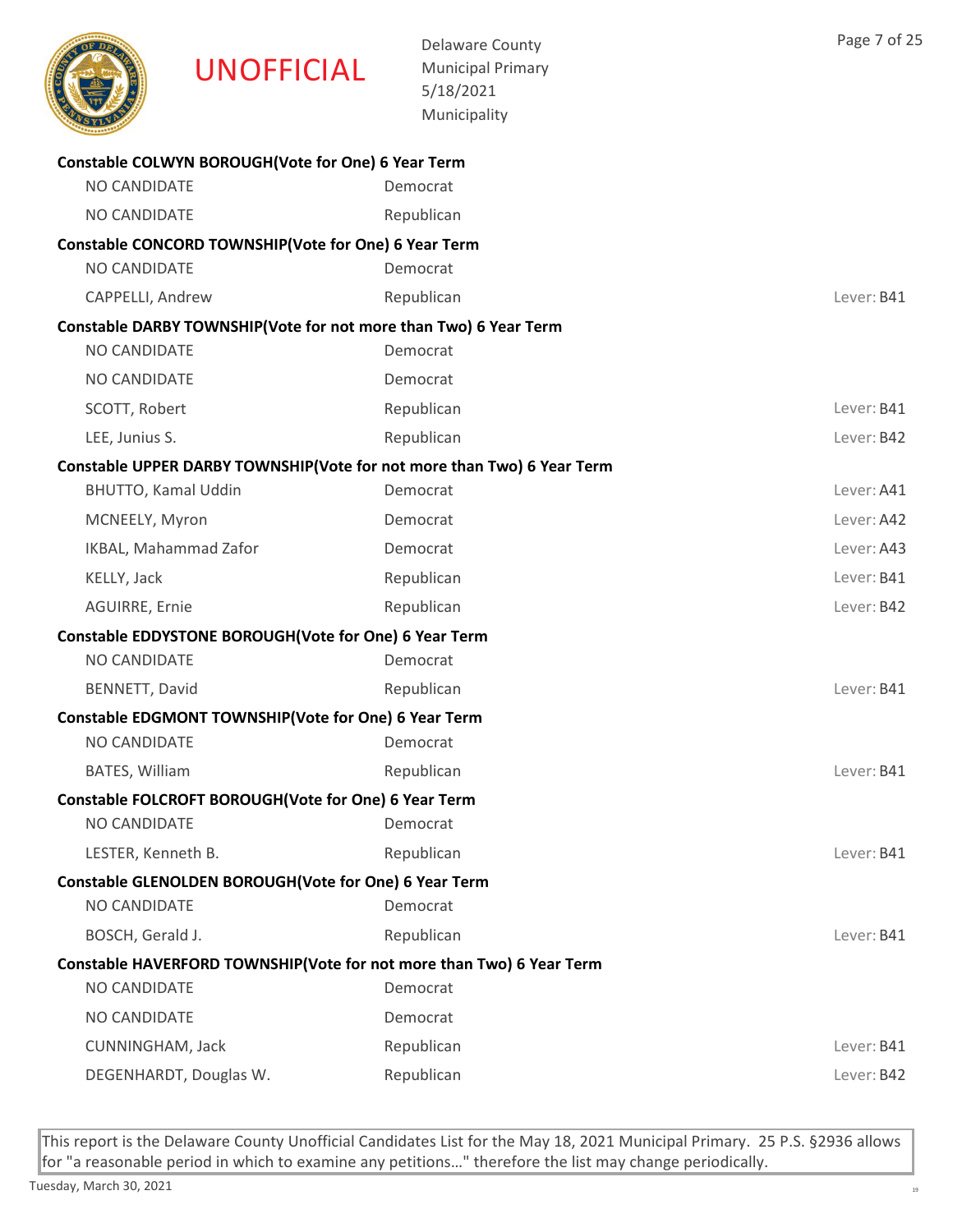

Delaware County Municipal Primary 5/18/2021 Municipality

| Constable LANSDOWNE BOROUGH(Vote for One) 6 Year Term   |                                                                    |            |
|---------------------------------------------------------|--------------------------------------------------------------------|------------|
| NO CANDIDATE                                            | Republican                                                         |            |
| FLETCHER, Jerome                                        | Democrat                                                           | Lever: A41 |
|                                                         | Constable MARPLE TOWNSHIP(Vote for not more than Two) 6 Year Term  |            |
| NO CANDIDATE                                            | Democrat                                                           |            |
| NO CANDIDATE                                            | Democrat                                                           |            |
| NO CANDIDATE                                            | Republican                                                         |            |
| <b>KERBER III, Ira Newton</b>                           | Republican                                                         | Lever: B41 |
| Constable MEDIA BOROUGH(Vote for One) 6 Year Term       |                                                                    |            |
| NO CANDIDATE                                            | Democrat                                                           |            |
| MCCANN, Dave                                            | Republican                                                         | Lever: B41 |
| Constable MIDDLETOWN TOWNSHIP(Vote for One) 6 Year Term |                                                                    |            |
| NO CANDIDATE                                            | Democrat                                                           |            |
| MARCOZZI, Charlie                                       | Republican                                                         | Lever: B41 |
| Constable MILLBOURNE BOROUGH(Vote for One) 6 Year Term  |                                                                    |            |
| NO CANDIDATE                                            | Republican                                                         |            |
| PLAVILAYIL, Somarajan K.                                | Democrat                                                           | Lever: A41 |
| Constable MORTON BOROUGH(Vote for One) 6 Year Term      |                                                                    |            |
| NO CANDIDATE                                            | Republican                                                         |            |
| HAMMOCK, Brian                                          | Democrat                                                           | Lever: A41 |
|                                                         | Constable NEWTOWN TOWNSHIP(Vote for not more than Two) 6 Year Term |            |
| <b>NO CANDIDATE</b>                                     | Democrat                                                           |            |
| NO CANDIDATE                                            | Democrat                                                           |            |
| NO CANDIDATE                                            | Republican                                                         |            |
| GRAHAM, Mark                                            | Republican                                                         | Lever: B41 |
| Constable NORWOOD BOROUGH(Vote for One) 6 Year Term     |                                                                    |            |
| NO CANDIDATE                                            | Democrat                                                           |            |
| CARDELL JR, Charles W.                                  | Republican                                                         | Lever: B41 |
| Constable PARKSIDE BOROUGH(Vote for One) 6 Year Term    |                                                                    |            |
| NO CANDIDATE                                            | Democrat                                                           |            |
| NO CANDIDATE                                            | Republican                                                         |            |

This report is the Delaware County Unofficial Candidates List for the May 18, 2021 Municipal Primary. 25 P.S. §2936 allows for "a reasonable period in which to examine any petitions…" therefore the list may change periodically.

Page 8 of 25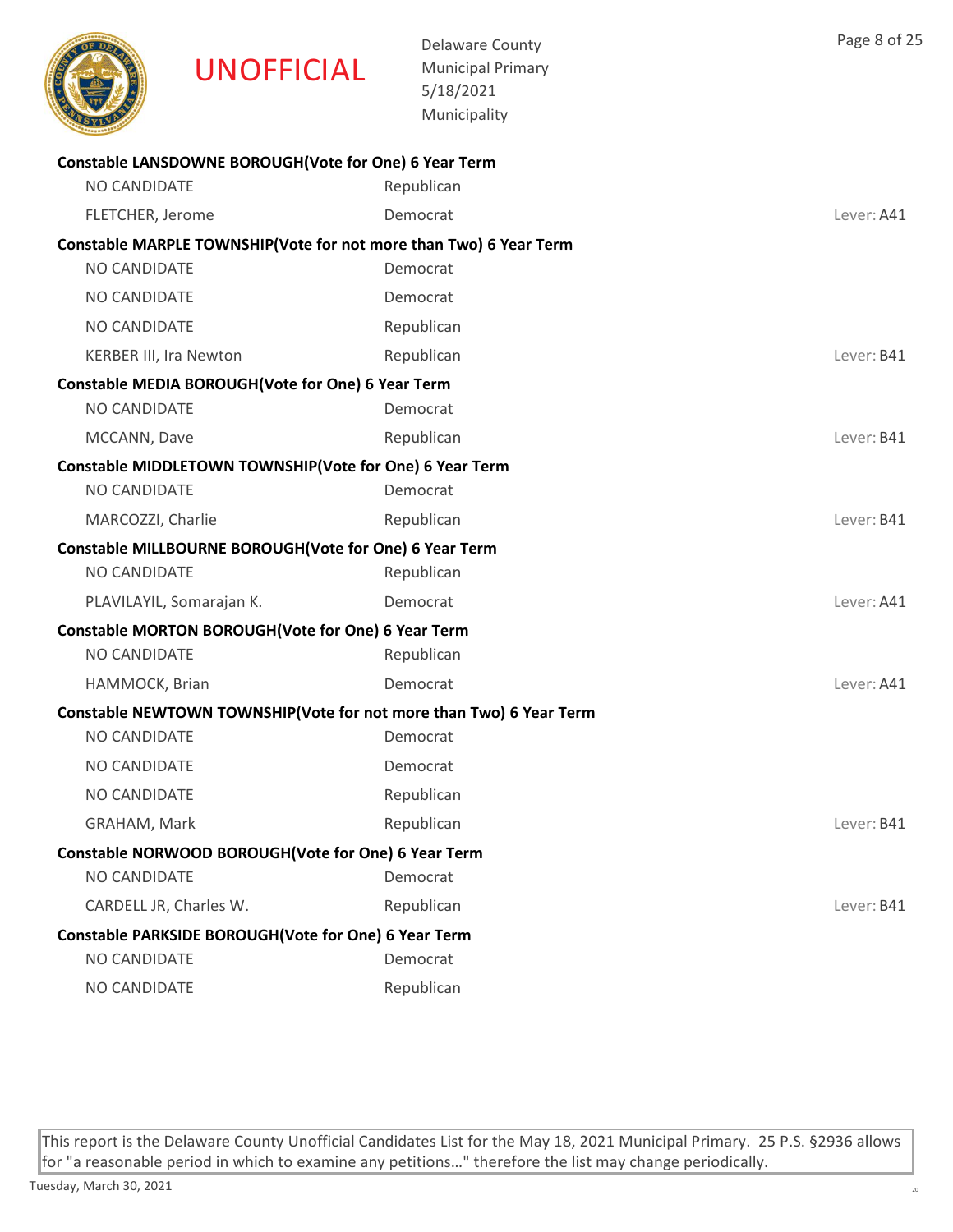

Delaware County Municipal Primary 5/18/2021

|                                                         | 5/18/2021<br>Municipality                                                    |            |
|---------------------------------------------------------|------------------------------------------------------------------------------|------------|
|                                                         |                                                                              |            |
|                                                         | Constable NETHER PROVIDENCE TOWNSHIP(Vote for not more than Two) 6 Year Term |            |
| NO CANDIDATE                                            | Democrat                                                                     |            |
| NO CANDIDATE                                            | Republican                                                                   |            |
| JACOBS, Paul                                            | Democrat                                                                     | Lever: A41 |
| SWEENEY, William                                        | Republican                                                                   | Lever: B41 |
|                                                         | Constable UPPER PROVIDENCE TOWNSHIP(Vote for One) 6 Year Term                |            |
| <b>NO CANDIDATE</b>                                     | Republican                                                                   |            |
| OMLOR, JR, Walter R.                                    | Democrat                                                                     | Lever: A41 |
|                                                         | Constable RADNOR TOWNSHIP(Vote for not more than Two) 6 Year Term            |            |
| <b>NO CANDIDATE</b>                                     | Democrat                                                                     |            |
| <b>NO CANDIDATE</b>                                     | Democrat                                                                     |            |
| NO CANDIDATE                                            | Republican                                                                   |            |
| NO CANDIDATE                                            | Republican                                                                   |            |
| Constable RIDLEY PARK BOROUGH(Vote for One) 6 Year Term |                                                                              |            |
| <b>NO CANDIDATE</b>                                     | Democrat                                                                     |            |
| MATTUS, Paul                                            | Republican                                                                   | Lever: B41 |
|                                                         | Constable RIDLEY TOWNSHIP(Vote for not more than Two) 6 Year Term            |            |
| <b>NO CANDIDATE</b>                                     | Democrat                                                                     |            |
| NO CANDIDATE                                            | Democrat                                                                     |            |
| CONTINO JR, Fred J.                                     | Republican                                                                   | Lever: B41 |
| HUDYMA, John J.                                         | Republican                                                                   | Lever: B42 |
| Constable ROSE VALLEY BOROUGH(Vote for One) 6 Year Term |                                                                              |            |
| NO CANDIDATE                                            | Democrat                                                                     |            |
| NO CANDIDATE                                            | Republican                                                                   |            |
| Constable RUTLEDGE BOROUGH(Vote for One) 6 Year Term    |                                                                              |            |
| NO CANDIDATE                                            | Democrat                                                                     |            |
| VIETRO, Nicholas J.                                     | Republican                                                                   | Lever: B41 |
| Constable SHARON HILL BOROUGH(Vote for One) 6 Year Term |                                                                              |            |
| NO CANDIDATE                                            | Republican                                                                   |            |
| ATTIX, Michael A.                                       | Democrat                                                                     | Lever: A41 |
|                                                         | Constable SPRINGFIELD TOWNSHIP(Vote for not more than Two) 6 Year Term       |            |
| NO CANDIDATE                                            | Democrat                                                                     |            |
| NO CANDIDATE                                            | Democrat                                                                     |            |
| RILEY, Shawn D.                                         | Republican                                                                   | Lever: B41 |
| KELLY, Daniel P.                                        | Republican                                                                   | Lever: B42 |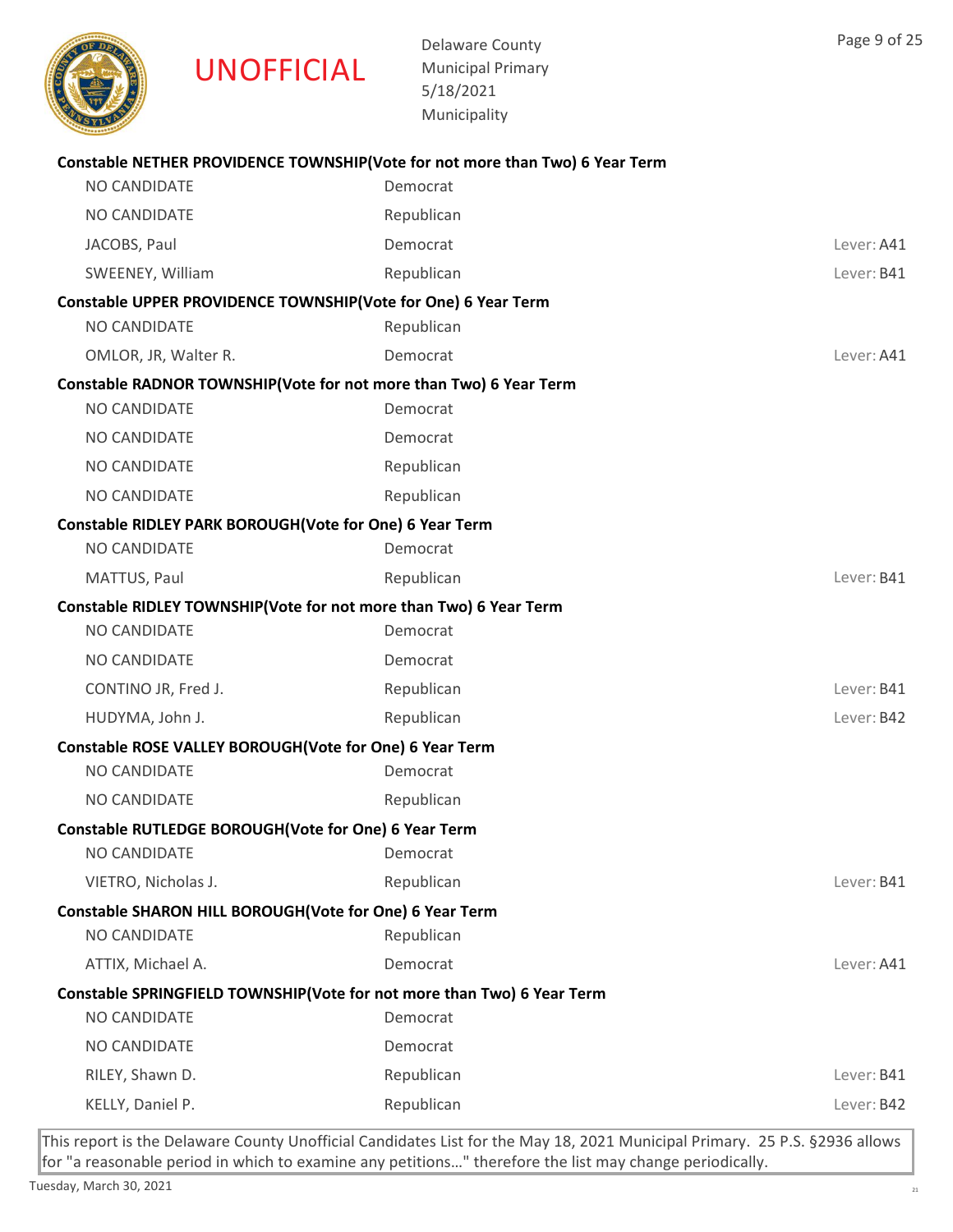

COFFEE, Felecia Democrat Lever: A44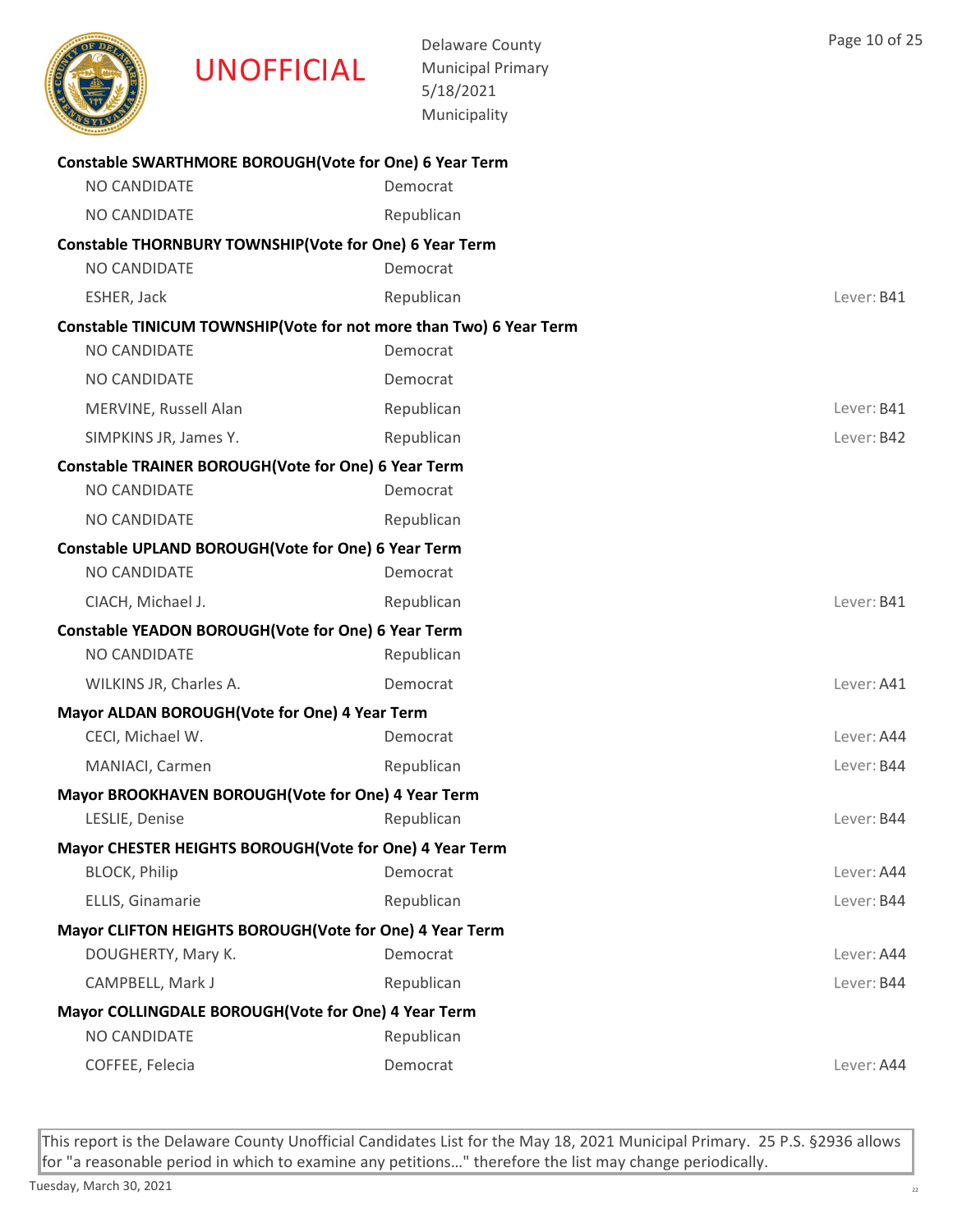

Delaware County Municipal Primary 5/18/2021 Municipality

| Mayor COLWYN BOROUGH (Vote for One) 4 Year Term        |            |            |
|--------------------------------------------------------|------------|------------|
| NO CANDIDATE                                           | Republican |            |
| WILLIAMS, Barbara                                      | Democrat   | Lever: A44 |
| CLARK SR, Maurice J.                                   | Democrat   | Lever: A45 |
| Mayor DARBY BOROUGH(Vote for One) 4 Year Term          |            |            |
| <b>NO CANDIDATE</b>                                    | Republican |            |
| <b>BURRELL, Darren</b>                                 | Democrat   | Lever: A44 |
| <b>BROWN, Paula</b>                                    | Democrat   | Lever: A45 |
| Mayor EAST LANSDOWNE BOROUGH(Vote for One) 4 Year Term |            |            |
| NO CANDIDATE                                           | Republican |            |
| <b>BLAND, Majovie</b>                                  | Democrat   | Lever: A44 |
| Mayor EDDYSTONE BOROUGH (Vote for One) 4 Year Term     |            |            |
| YANNUZZI, Rob                                          | Democrat   | Lever: A44 |
| <b>BOLTON, Bill</b>                                    | Republican | Lever: B44 |
| Mayor FOLCROFT BOROUGH (Vote for One) 4 Year Term      |            |            |
| NO CANDIDATE                                           | Republican |            |
| DICICCO, Franny                                        | Democrat   | Lever: A44 |
| Mayor GLENOLDEN BOROUGH (Vote for One) 4 Year Term     |            |            |
| NO CANDIDATE                                           | Democrat   |            |
| ENGEL, Clifford                                        | Republican | Lever: B44 |
| Mayor LANSDOWNE BOROUGH (Vote for One) 4 Year Term     |            |            |
| <b>NO CANDIDATE</b>                                    | Republican |            |
| BYRNE, Magda                                           | Democrat   | Lever: A44 |
| Mayor MARCUS HOOK BOROUGH (Vote for One) 4 Year Term   |            |            |
| <b>NO CANDIDATE</b>                                    | Democrat   |            |
| TAYLOR, Gene                                           | Republican | Lever: B44 |
| Mayor MEDIA BOROUGH(Vote for One) 4 Year Term          |            |            |
| MCMAHON JR, Robert A.                                  | Democrat   | Lever: A44 |
| KELLOGG, Kevin                                         | Republican | Lever: B44 |
| Mayor MILLBOURNE BOROUGH(Vote for One) 4 Year Term     |            |            |
| NO CANDIDATE                                           | Republican |            |
| TAYUB, Mahabubul A.                                    | Democrat   | Lever: A44 |
| NURUL, Hasan MD                                        | Democrat   | Lever: A45 |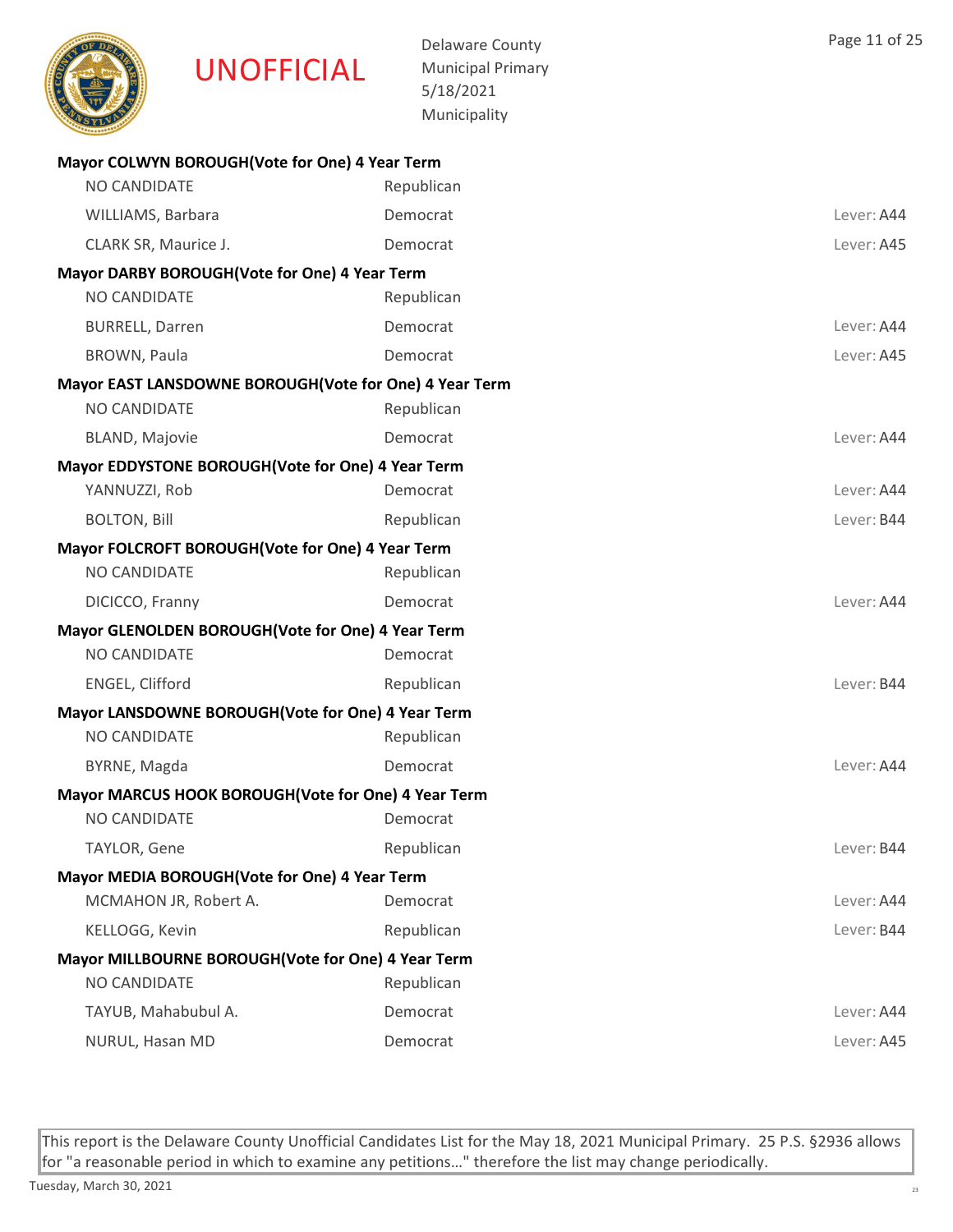

Delaware County Municipal Primary 5/18/2021 Municipality

| Mayor MORTON BOROUGH(Vote for One) 4 Year Term        |            |            |
|-------------------------------------------------------|------------|------------|
| NO CANDIDATE                                          | Republican |            |
| HAMMOCK, Amanda                                       | Democrat   | Lever: A44 |
| CIMINO, Mario L.                                      | Democrat   | Lever: A45 |
| Mayor NORWOOD BOROUGH (Vote for One) 4 Year Term      |            |            |
| NO CANDIDATE                                          | Democrat   |            |
| NARCAVAGE, Robert A.                                  | Republican | Lever: B44 |
| Mayor PARKSIDE BOROUGH (Vote for One) 4 Year Term     |            |            |
| ROBERTS, Ashley                                       | Democrat   | Lever: A44 |
| DEITMAN, Thomas G.                                    | Republican | Lever: B44 |
| ROMAN, Kimberly A.                                    | Republican | Lever: B45 |
| Mayor PROSPECT PARK BOROUGH(Vote for One) 4 Year Term |            |            |
| NO CANDIDATE                                          | Democrat   |            |
| HARRIS, Jeffrey                                       | Republican | Lever: B44 |
| Mayor RIDLEY PARK BOROUGH (Vote for One) 4 Year Term  |            |            |
| CONRAN, Shawn A.                                      | Democrat   | Lever: A44 |
| EBERLE, Hank                                          | Republican | Lever: B44 |
| Mayor ROSE VALLEY BOROUGH (Vote for One) 4 Year Term  |            |            |
| NO CANDIDATE                                          | Republican |            |
| HALE, William C.                                      | Democrat   | Lever: A44 |
| Mayor RUTLEDGE BOROUGH (Vote for One) 4 Year Term     |            |            |
| <b>NO CANDIDATE</b>                                   | Republican |            |
| SHERIF, Gamal                                         | Democrat   | Lever: A44 |
| Mayor SHARON HILL BOROUGH(Vote for One) 4 Year Term   |            |            |
| NO CANDIDATE                                          | Republican |            |
| <b>GREEN, Hykeem</b>                                  | Democrat   | Lever: A44 |
| Mayor SWARTHMORE BOROUGH(Vote for One) 4 Year Term    |            |            |
| NO CANDIDATE                                          | Republican |            |
| SPIEGEL, Marty                                        | Democrat   | Lever: A44 |
| Mayor TRAINER BOROUGH (Vote for One) 4 Year Term      |            |            |
| KING, Faith K.                                        | Democrat   | Lever: A44 |
| MAHER, Marilyn                                        | Republican | Lever: B44 |
| ZALEWSKI, Fran                                        | Republican | Lever: B45 |
|                                                       |            |            |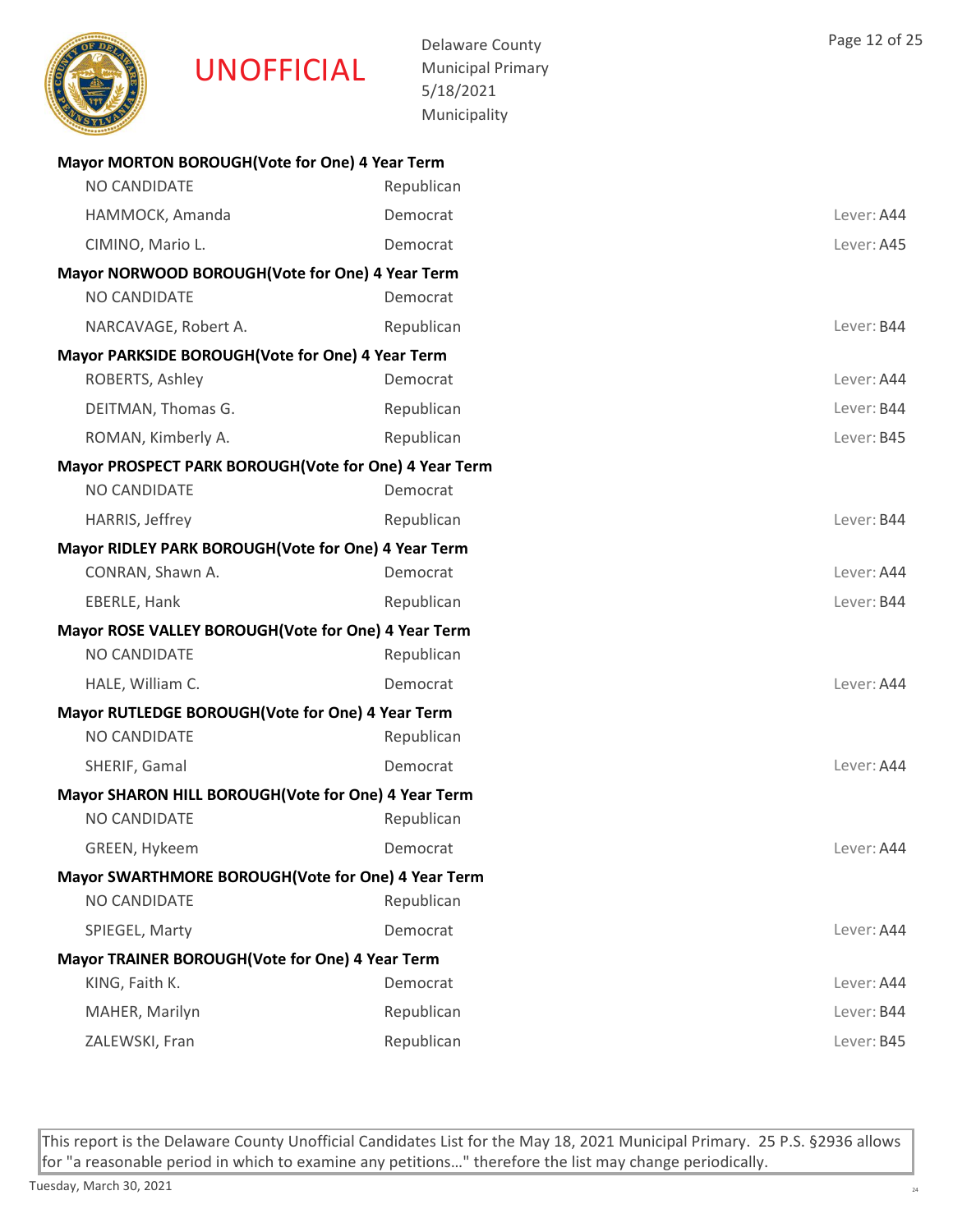|                     | <b>UNOFFICIAL</b>                                                 | <b>Delaware County</b><br><b>Municipal Primary</b><br>5/18/2021<br>Municipality | Page 13 of 25 |
|---------------------|-------------------------------------------------------------------|---------------------------------------------------------------------------------|---------------|
|                     | Mayor UPLAND BOROUGH(Vote for One) 4 Year Term                    |                                                                                 |               |
| <b>NO CANDIDATE</b> |                                                                   | Democrat                                                                        |               |
| DENNON, William A.  |                                                                   | Republican                                                                      | Lever: B44    |
| NO CANDIDATE        | Mayor YEADON BOROUGH (Vote for One) 4 Year Term                   | Republican                                                                      |               |
| FORD, Vivian B.     |                                                                   | Democrat                                                                        | Lever: A44    |
| GRAHAM II, Carl A.  |                                                                   | Democrat                                                                        | Lever: A45    |
| ROADCLOUD, Liana    |                                                                   | Democrat                                                                        | Lever: A46    |
| HEPKINS, Rohan      |                                                                   | Democrat                                                                        | Lever: A47    |
|                     | City Council CHESTER CITY(Vote for not more than Two) 4 Year Term |                                                                                 |               |
| <b>NO CANDIDATE</b> |                                                                   | Republican                                                                      |               |
| NO CANDIDATE        |                                                                   | Republican                                                                      |               |
| JACOBS, Williams Al |                                                                   | Democrat                                                                        | Lever: A48    |
| ROOTS, Stefan       |                                                                   | Democrat                                                                        | Lever: A49    |
| WEST, Portia L.     |                                                                   | Democrat                                                                        | Lever: A50    |
|                     |                                                                   | Council-At-Large UPPER DARBY TOWNSHIP(Vote for not more than Two) 4 Year Term   |               |
| SILVA, Matt         |                                                                   | Democrat                                                                        | Lever: A48    |
| WENTZ, Laura A.     |                                                                   | Democrat                                                                        | Lever: A49    |
| JONES, Jeffrey O.   |                                                                   | Republican                                                                      | Lever: B48    |
| CIANCIOLA, Steven   |                                                                   | Republican                                                                      | Lever: B49    |
|                     | Council-At-Large MIDDLETOWN TOWNSHIP(Vote for One) 4 Year Term    |                                                                                 |               |
| KRENICKY, Karleen   |                                                                   | Democrat                                                                        | Lever: A48    |
| DONNELLY, Jackie    |                                                                   | Republican                                                                      | Lever: B48    |
|                     | Council ALDAN BOROUGH(Vote for not more than Three) 4 Year Term   |                                                                                 |               |
| BLUNT, Kate         |                                                                   | Democrat                                                                        | Lever: A52    |
| SMYTHE, Marlene E.  |                                                                   | Democrat                                                                        | Lever: A53    |
| WALKER, Scott       |                                                                   | Democrat                                                                        | Lever: A54    |
| KOPERNA, Joseph A.  |                                                                   | Republican                                                                      | Lever: B52    |
| MAIDEN, Steven M.   |                                                                   | Republican                                                                      | Lever: B53    |
| REARDON, Mary E     |                                                                   | Republican                                                                      | Lever: B54    |
|                     |                                                                   |                                                                                 |               |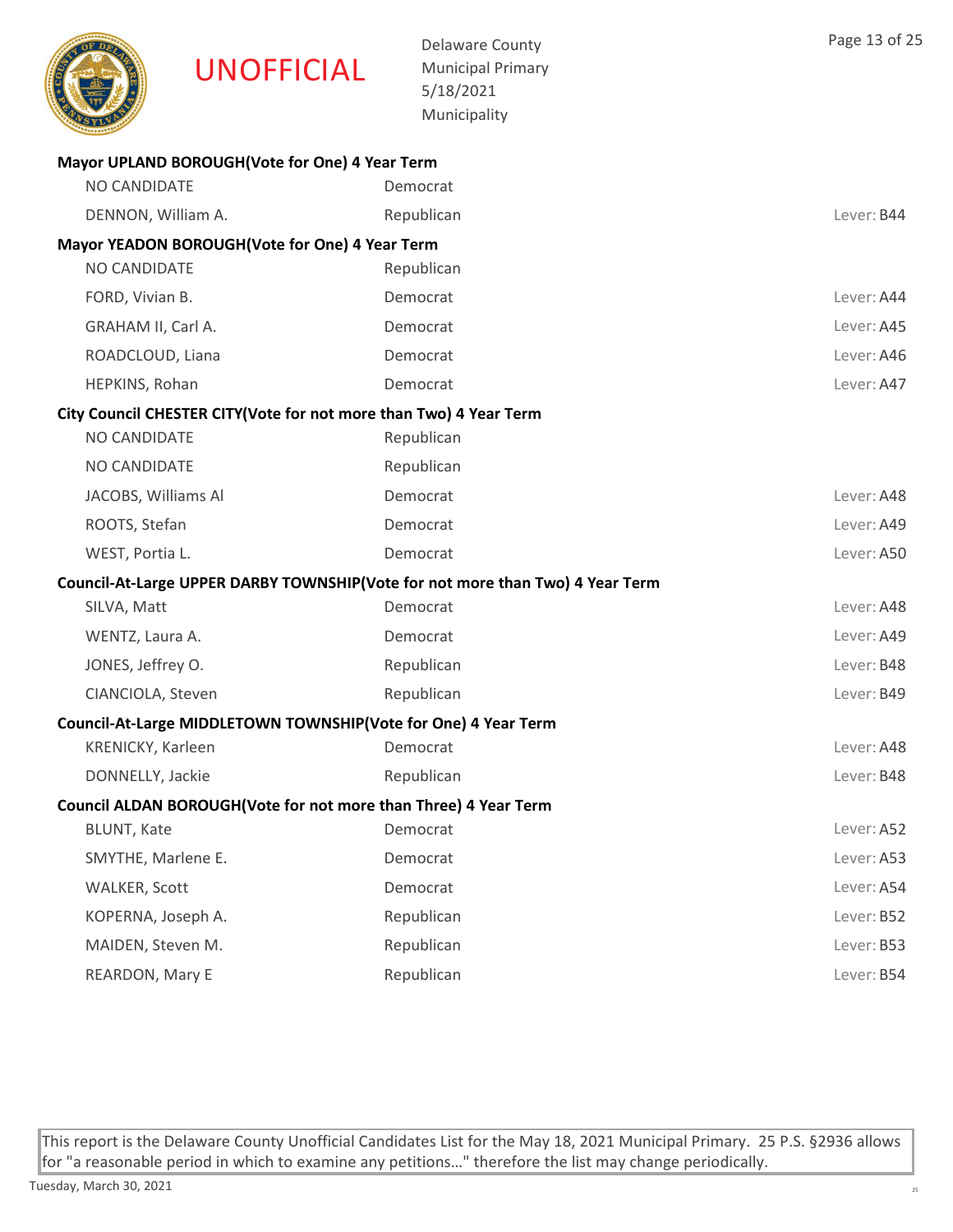

Delaware County Municipal Primary 5/18/2021 Municipality

| BARRISH, Chelsea                                   | Democrat                                                                 | Lever: A52 |
|----------------------------------------------------|--------------------------------------------------------------------------|------------|
| HESS, Elizabeth                                    | Democrat                                                                 | Lever: A53 |
| SAWICKI, Janice M.                                 | Democrat                                                                 | Lever: A54 |
| BURKE, Daniel D.                                   | Democrat                                                                 | Lever: A55 |
| ELLMORE IV, John P.                                | Republican                                                               | Lever: B52 |
| PAPPAS, George J.                                  | Republican                                                               | Lever: B53 |
| <b>HELLER, Terry</b>                               | Republican                                                               | Lever: B54 |
| GILROY, MIchael J.                                 | Republican                                                               | Lever: B55 |
|                                                    | Council CHESTER HEIGHTS BOROUGH(Vote for not more than Four) 4 Year Term |            |
| SURKIN, Ron                                        | Democrat                                                                 | Lever: A52 |
| DRISCOLL, Marta                                    | Democrat                                                                 | Lever: A53 |
| DURST, Jeffrey                                     | Democrat                                                                 | Lever: A54 |
| SERVER, Nancy                                      | Democrat                                                                 | Lever: A55 |
| SACKS, Robert                                      | Republican                                                               | Lever: B52 |
| ANDERSON, Natalie                                  | Republican                                                               | Lever: B53 |
| ADAMS, Bob                                         | Republican                                                               | Lever: B54 |
| BAUM, Drew                                         | Republican                                                               | Lever: B55 |
| Council CHESTER TOWNSHIP(Vote for One) 6 Year Term |                                                                          |            |
| THOMPSON, Candice                                  | Democrat                                                                 | Lever: A52 |
| DIKE SR, Stanley I.                                | Democrat                                                                 | Lever: A53 |
| INGRAM, Gabriel                                    | Republican                                                               | Lever: B52 |
|                                                    | Council COLLINGDALE BOROUGH(Vote for not more than Four) 4 Year Term     |            |
| NO CANDIDATE                                       | Democrat                                                                 |            |
| NO CANDIDATE                                       | Republican                                                               |            |
| <b>NO CANDIDATE</b>                                | Republican                                                               |            |
| NO CANDIDATE                                       | Republican                                                               |            |
| NO CANDIDATE                                       | Republican                                                               |            |
| CALHOUN, Stacey                                    | Democrat                                                                 | Lever: A52 |
| COTTON, Nancy                                      | Democrat                                                                 | Lever: A53 |
| MCBURROWS, Stephanie                               | Democrat                                                                 | Lever: A54 |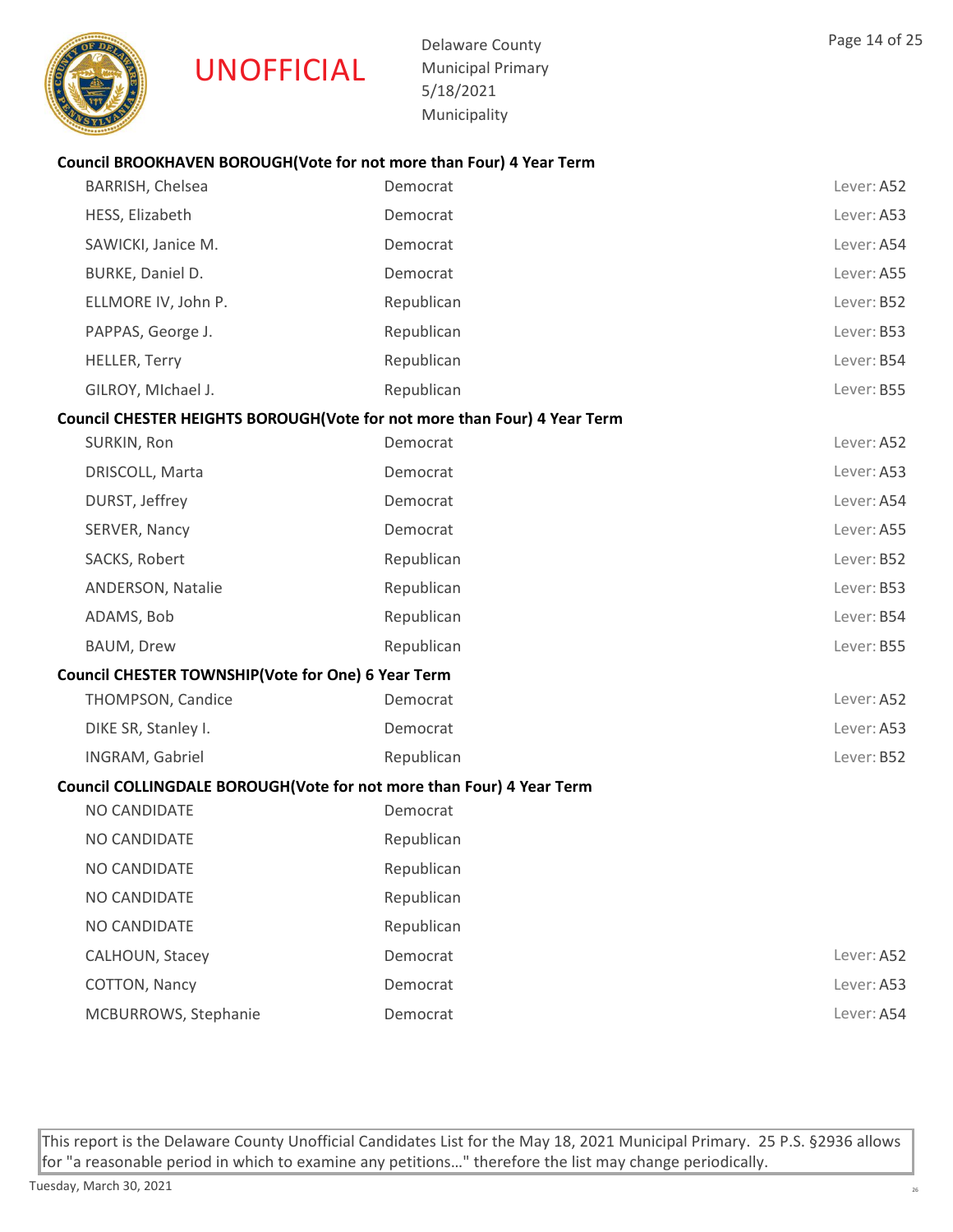

Delaware County Municipal Primary 5/18/2021 Municipality

# Council COLWYN BOROUGH(Vote for not more than Three) 4 Year Term

| NO CANDIDATE                                                            | Republican |            |
|-------------------------------------------------------------------------|------------|------------|
| NO CANDIDATE                                                            | Republican |            |
| NO CANDIDATE                                                            | Republican |            |
| ROSAL, Akilah                                                           | Democrat   | Lever: A52 |
| BELL, William                                                           | Democrat   | Lever: A53 |
| ODUNJO, Oyindamola                                                      | Democrat   | Lever: A54 |
| EADY, Tamika                                                            | Democrat   | Lever: A55 |
| MANNS II, Charles Bernard                                               | Democrat   | Lever: A56 |
| GOLDSMITH, Dawn                                                         | Democrat   | Lever: A57 |
| LOCK, Brian                                                             | Democrat   | Lever: A58 |
| Council CONCORD TOWNSHIP(Vote for not more than Four) 4 Year Term       |            |            |
| STOOPS, Philip C.                                                       | Democrat   | Lever: A52 |
| TWERSKY, Joshua                                                         | Democrat   | Lever: A53 |
| HEMPHILL, JR, Kenneth J.                                                | Democrat   | Lever: A54 |
| DAVENPORT, Lori L.                                                      | Democrat   | Lever: A55 |
| MORRONE, Colleen P.                                                     | Republican | Lever: B52 |
| PILEGGI, Dominic A.                                                     | Republican | Lever: B53 |
| RANKIN, Dana M.                                                         | Republican | Lever: B54 |
| GILLESPIE, John                                                         | Republican | Lever: B55 |
| Council EAST LANSDOWNE BOROUGH(Vote for not more than Four) 4 Year Term |            |            |
| <b>NO CANDIDATE</b>                                                     | Democrat   |            |
| NO CANDIDATE                                                            | Republican |            |
| <b>NO CANDIDATE</b>                                                     | Republican |            |
| NO CANDIDATE                                                            | Republican |            |
| NO CANDIDATE                                                            | Republican |            |
|                                                                         |            |            |

BONNER-FENNAL, Perry **Democrat Democrat Constant Democrat** Cever: A52 WILLIAMS, Joseph Democrat Democrat Democrat Communications and Lever: A53 MOULD, Robert **Democrat Democrat Contained Account Lever: A54**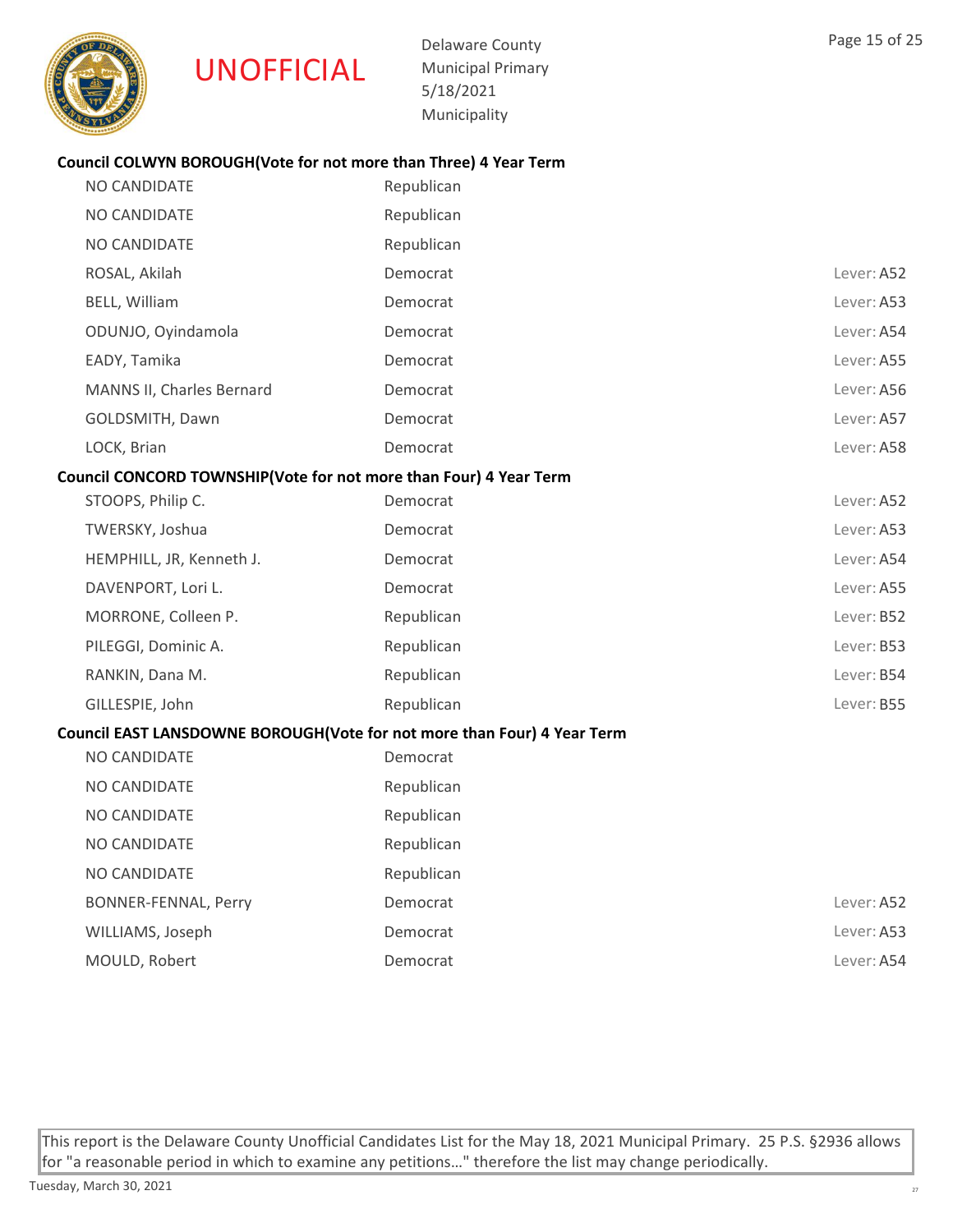

Delaware County Municipal Primary 5/18/2021 Municipality

| NO CANDIDATE                                                       | Republican                                                          |            |
|--------------------------------------------------------------------|---------------------------------------------------------------------|------------|
| STEWART JR, William G.                                             | Democrat                                                            | Lever: A52 |
| <b>MCALPIN SR, Harry</b>                                           | Democrat                                                            | Lever: A53 |
| WALKER, Rachael                                                    | Democrat                                                            | Lever: A54 |
| HARTLINE, Justin                                                   | Democrat                                                            | Lever: A55 |
| HUGHES, Ronald                                                     | Democrat                                                            | Lever: A56 |
| PERRY, Randy                                                       | Republican                                                          | Lever: B52 |
| HALL, Mandy                                                        | Republican                                                          | Lever: B53 |
| BANNON JR, Michael G.                                              | Republican                                                          | Lever: B54 |
| Council FOLCROFT BOROUGH(Vote for not more than Three) 4 Year Term |                                                                     |            |
| NO CANDIDATE                                                       | Republican                                                          |            |
| FYFFE, Lorna                                                       | Democrat                                                            | Lever: A52 |
| <b>WATERS SR, Nicholas</b>                                         | Democrat                                                            | Lever: A53 |
| ROPSKI, Stephen J.                                                 | Democrat                                                            | Lever: A54 |
| BRADSHAW, Debra I.                                                 | Republican                                                          | Lever: B52 |
| ZIZZA, Nicholas Edward                                             | Republican                                                          | Lever: B53 |
|                                                                    | Council GLENOLDEN BOROUGH(Vote for not more than Three) 4 Year Term |            |
| CARRENO, Maureen                                                   | Democrat                                                            | Lever: A52 |
| CURRAN, Robert                                                     | Democrat                                                            | Lever: A53 |
| <b>BRUTUS, Santina</b>                                             | Democrat                                                            | Lever: A54 |
| CALABRESE, Marianne                                                | Republican                                                          | Lever: B52 |
| RUGGIERO, Matt                                                     | Republican                                                          | Lever: B53 |
| MCGETTIGAN, Gerard J.                                              | Republican                                                          | Lever: B54 |
|                                                                    | Council LANSDOWNE BOROUGH(Vote for not more than Four) 4 Year Term  |            |
| NO CANDIDATE                                                       | Republican                                                          |            |
| NO CANDIDATE                                                       | Republican                                                          |            |
| NO CANDIDATE                                                       | Republican                                                          |            |
| NO CANDIDATE                                                       | Republican                                                          |            |
| MARTSOLF, Carol C.                                                 | Democrat                                                            | Lever: A52 |
| <b>BOWKER, Kellie</b>                                              | Democrat                                                            | Lever: A53 |
| CURRY, Robert A.                                                   | Democrat                                                            | Lever: A54 |
| YOUNG, Jayne C.                                                    | Democrat                                                            | Lever: A55 |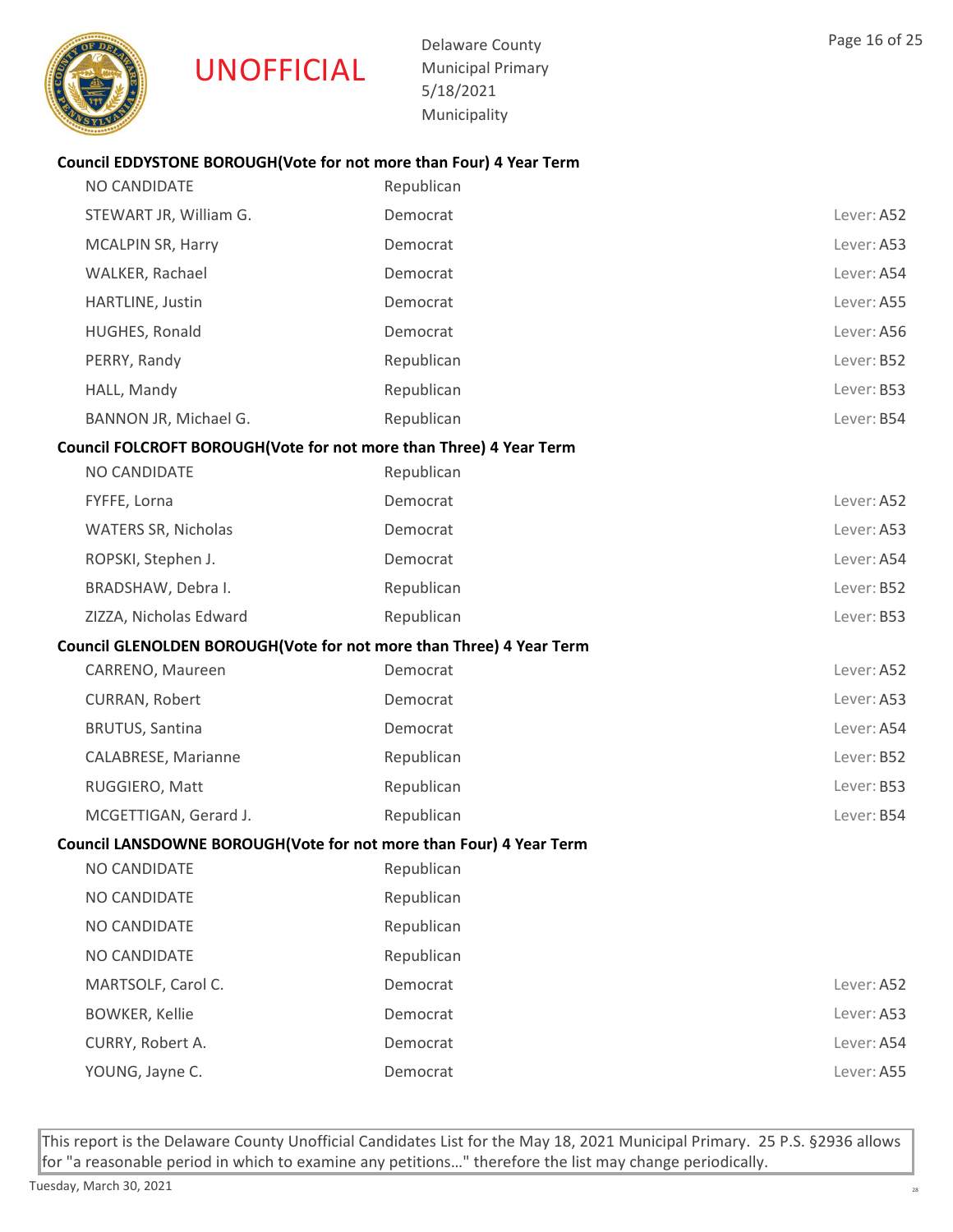

Delaware County Municipal Primary 5/18/2021 Municipality

#### Council MARCUS HOOK BOROUGH(Vote for not more than Three) 4 Year Term

| NO CANDIDATE                                                         | Democrat   |            |
|----------------------------------------------------------------------|------------|------------|
| GIBSON, Tameka                                                       | Democrat   | Lever: A52 |
| YATES, Malcolm J.                                                    | Democrat   | Lever: A53 |
| EVERNGHAM, Cheryl J.                                                 | Republican | Lever: B52 |
| MERCADANTE, Brian                                                    | Republican | Lever: B53 |
| FLYNN, Joseph R.                                                     | Republican | Lever: B54 |
| Council MEDIA BOROUGH(Vote for not more than Four) 4 Year Term       |            |            |
| PAIKOFF, Mark                                                        | Democrat   | Lever: A52 |
| BOYER, Kevin J.                                                      | Democrat   | Lever: A53 |
| ROMAINE, Elizabeth O.                                                | Democrat   | Lever: A54 |
| WASHINGTON, Joi                                                      | Democrat   | Lever: A55 |
| FIZZANO, Michele                                                     | Republican | Lever: B52 |
| STRAW, Michael                                                       | Republican | Lever: B53 |
| SIDES, Kelly                                                         | Republican | Lever: B54 |
| MCAVINEY, Donald                                                     | Republican | Lever: B55 |
| Council MILLBOURNE BOROUGH(Vote for not more than Three) 4 Year Term |            |            |
| NO CANDIDATE                                                         | Republican |            |
| NO CANDIDATE                                                         | Republican |            |
| NO CANDIDATE                                                         | Republican |            |
| ALI, MD M.                                                           | Democrat   | Lever: A52 |
| SKARIAH, Justin                                                      | Democrat   | Lever: A53 |
| MIAH, Salauddin                                                      | Democrat   | Lever: A54 |
| ISLAM, Jibon Mohammed                                                | Democrat   | Lever: A55 |
| HOSSAIN, MD Mosharraf                                                | Democrat   | Lever: A56 |
| PATWARY, Alauddin                                                    | Democrat   | Lever: A57 |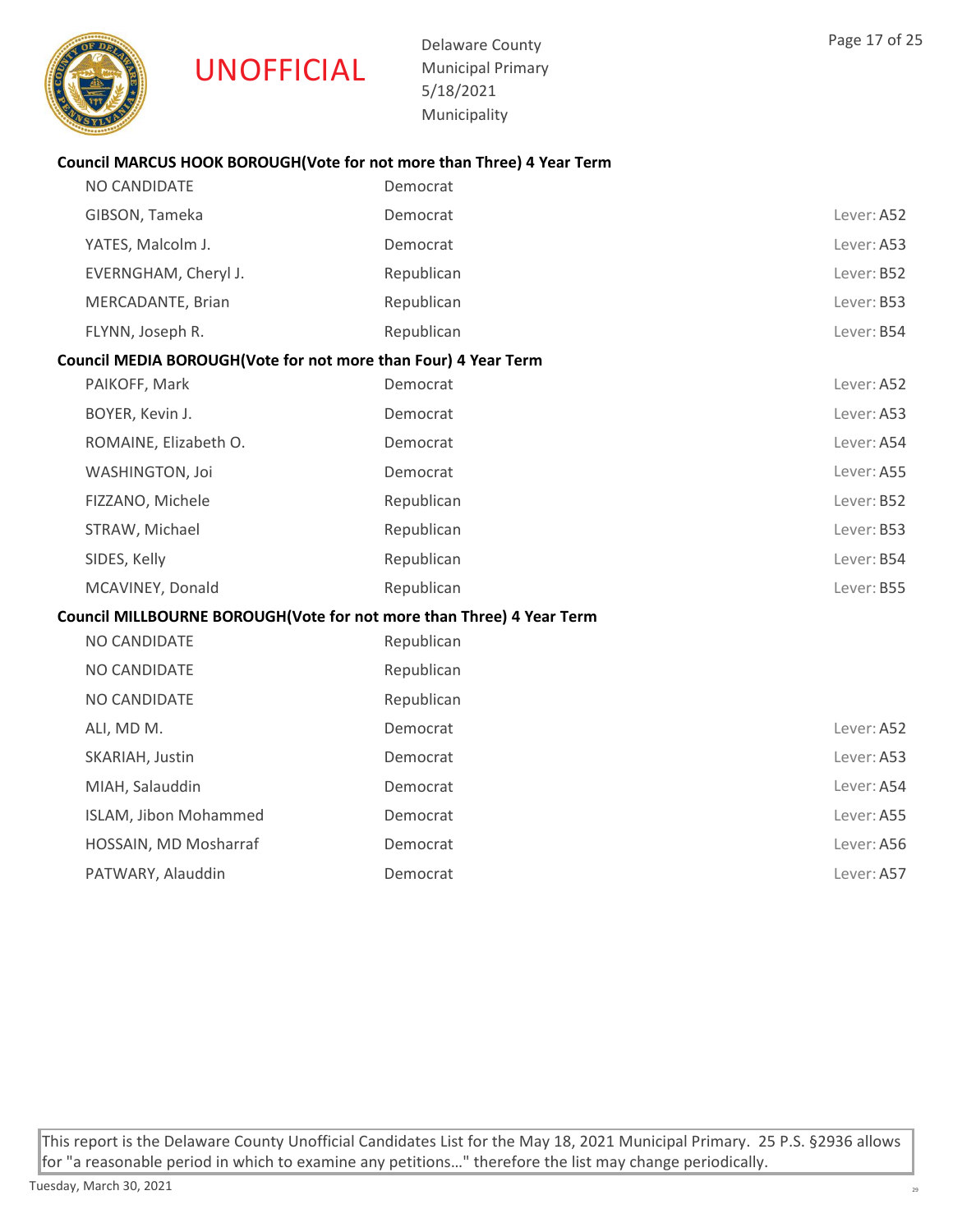

Delaware County Municipal Primary 5/18/2021 Municipality

# Council MORTON BOROUGH(Vote for not more than Four) 4 Year Term

| NO CANDIDATE                                                      | Republican |            |
|-------------------------------------------------------------------|------------|------------|
| NO CANDIDATE                                                      | Republican |            |
| EAGAR, Douglass                                                   | Democrat   | Lever: A52 |
| MCGRATH, Robert                                                   | Democrat   | Lever: A53 |
| STUBBS, Walter                                                    | Democrat   | Lever: A54 |
| ROBERTS, Michele Y.                                               | Democrat   | Lever: A55 |
| MILLER, Michelle                                                  | Democrat   | Lever: A56 |
| DESANTIS, Christopher A.                                          | Republican | Lever: B52 |
| LILLICRAPP JR, Charles J.                                         | Republican | Lever: B53 |
| Council NORWOOD BOROUGH(Vote for not more than Three) 4 Year Term |            |            |
| NO CANDIDATE                                                      | Democrat   |            |
| NO CANDIDATE                                                      | Democrat   |            |
| RHOADS, Jaclyn M.                                                 | Democrat   | Lever: A52 |
| FINLEY JR, Jeffrey                                                | Republican | Lever: B52 |
| STEELE, Marvin                                                    | Republican | Lever: B53 |
| SHORT, Timothy                                                    | Republican | Lever: B54 |
| Council PARKSIDE BOROUGH(Vote for not more than Four) 4 Year Term |            |            |
| COSTIGAN, Michael J.                                              | Democrat   | Lever: A52 |
| COINER, Patricia A.                                               | Democrat   | Lever: A53 |
| RIEDY, Kyle                                                       | Democrat   | Lever: A54 |
| MCCLEARY, Theodore T.                                             | Democrat   | Lever: A55 |
| PURCIVAL, Shirley                                                 | Republican | Lever: B52 |
| CAPOBIANCO, Dominic                                               | Republican | Lever: B53 |
| <b>BULL, Douglas</b>                                              | Republican | Lever: B54 |
| POWERS, Robert                                                    | Republican | Lever: B55 |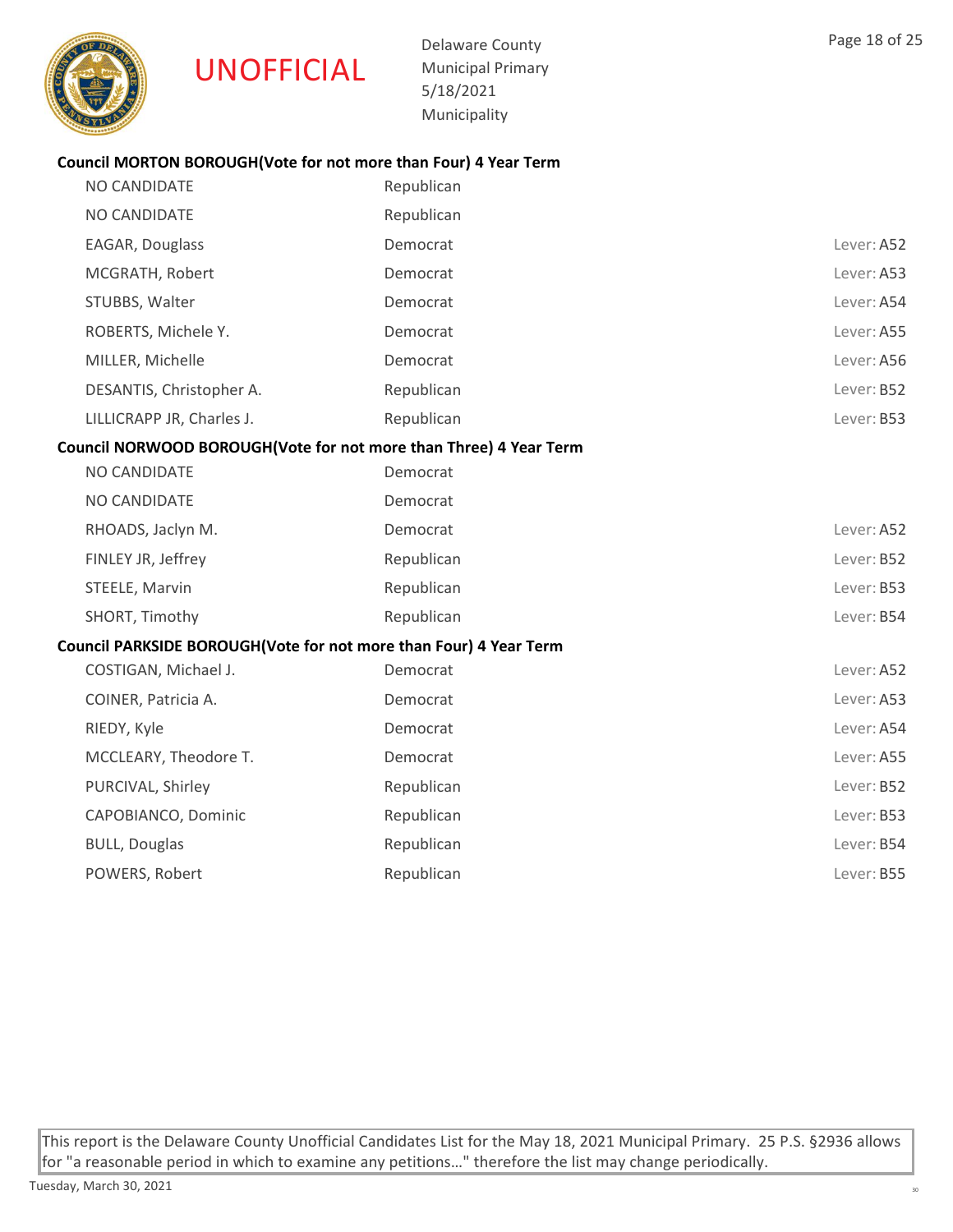

Delaware County Municipal Primary 5/18/2021 Municipality

# Council PROSPECT PARK BOROUGH(Vote for not more than Four) 4 Year Term

| NO CANDIDATE                                                         | Democrat   |            |
|----------------------------------------------------------------------|------------|------------|
| NO CANDIDATE                                                         | Democrat   |            |
| NO CANDIDATE                                                         | Democrat   |            |
| NO CANDIDATE                                                         | Democrat   |            |
| SHALLET, Mary Ann H.                                                 | Republican | Lever: B52 |
| GAGLIO, Peter                                                        | Republican | Lever: B53 |
| SUTPHIN, Gregory C.                                                  | Republican | Lever: B54 |
| O'CONNELL, Patrick P.                                                | Republican | Lever: B55 |
| Council RIDLEY PARK BOROUGH(Vote for not more than Four) 4 Year Term |            |            |
| NO CANDIDATE                                                         | Democrat   |            |
| NO CANDIDATE                                                         | Democrat   |            |
| JACKSON, Jacqueline K. Mwangangi                                     | Democrat   | Lever: A52 |
| FURMAN, Andrew                                                       | Democrat   | Lever: A53 |
| DALESSIO, Michele Endriss                                            | Republican | Lever: B52 |
| COLLINS, Kim                                                         | Republican | Lever: B53 |
| PINTO, Len                                                           | Republican | Lever: B54 |
| COLLINS, Dane                                                        | Republican | Lever: B55 |
| Council ROSE VALLEY BOROUGH(Vote for not more than Four) 4 Year Term |            |            |
| SULLIVAN, Matthew C.                                                 | Democrat   | Lever: A52 |
| BUSBY, Leonard                                                       | Democrat   | Lever: A53 |
| PROWN, Shannon                                                       | Democrat   | Lever: A54 |
| YEE, Vippy                                                           | Democrat   | Lever: A55 |
| CAULFIELD, Kelly A.                                                  | Republican | Lever: B52 |
| CARPENTER, Christopher B.                                            | Republican | Lever: B53 |
| OFLYNN JR, Richard P.                                                | Republican | Lever: B54 |
| O'MARA, Daniel J.                                                    | Republican | Lever: B55 |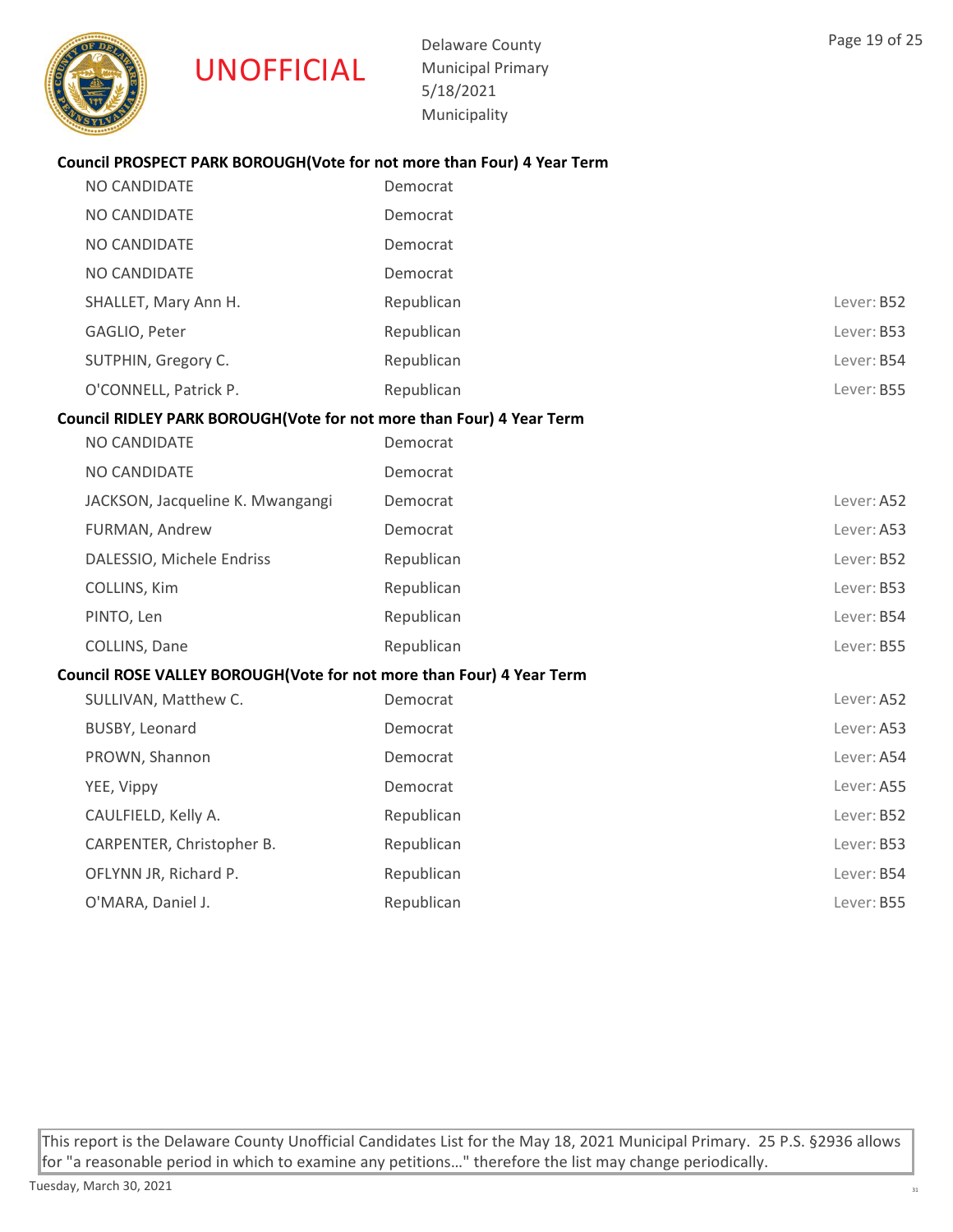

Delaware County Municipal Primary 5/18/2021 Municipality

# Council RUTLEDGE BOROUGH(Vote for not more than Four) 4 Year Term

| NO CANDIDATE                                                         | Republican |            |
|----------------------------------------------------------------------|------------|------------|
| NO CANDIDATE                                                         | Republican |            |
| NO CANDIDATE                                                         | Republican |            |
| NO CANDIDATE                                                         | Republican |            |
| ROBERTS, Jody                                                        | Democrat   | Lever: A52 |
| SENTIVAN, Heidi                                                      | Democrat   | Lever: A53 |
| NEWELL, Samantha                                                     | Democrat   | Lever: A54 |
| TORRES-ZICKLER, Kenneth                                              | Democrat   | Lever: A55 |
| Council SHARON HILL BOROUGH(Vote for not more than Four) 4 Year Term |            |            |
| NO CANDIDATE                                                         | Republican |            |
| NO CANDIDATE                                                         | Republican |            |
| <b>NO CANDIDATE</b>                                                  | Republican |            |
| NO CANDIDATE                                                         | Republican |            |
| BOOKER, Sharon J.                                                    | Democrat   | Lever: A52 |
| <b>TURNER, Tracey</b>                                                | Democrat   | Lever: A53 |
| HILL, Rodney S.                                                      | Democrat   | Lever: A54 |
| HOLCOMBE, Sandra L.                                                  | Democrat   | Lever: A55 |
| MARTINEZ, Keith E.                                                   | Democrat   | Lever: A56 |
| Council SWARTHMORE BOROUGH(Vote for not more than Four) 4 Year Term  |            |            |
| NO CANDIDATE                                                         | Republican |            |
| NO CANDIDATE                                                         | Republican |            |
| NO CANDIDATE                                                         | Republican |            |
| NO CANDIDATE                                                         | Republican |            |
| SEYMORE, Kristen L.                                                  | Democrat   | Lever: A52 |
| HALDERMAN, Francie                                                   | Democrat   | Lever: A53 |
| MCCAHILL, Scarlett                                                   | Democrat   | Lever: A54 |
| GRADEN, Sarah                                                        | Democrat   | Lever: A55 |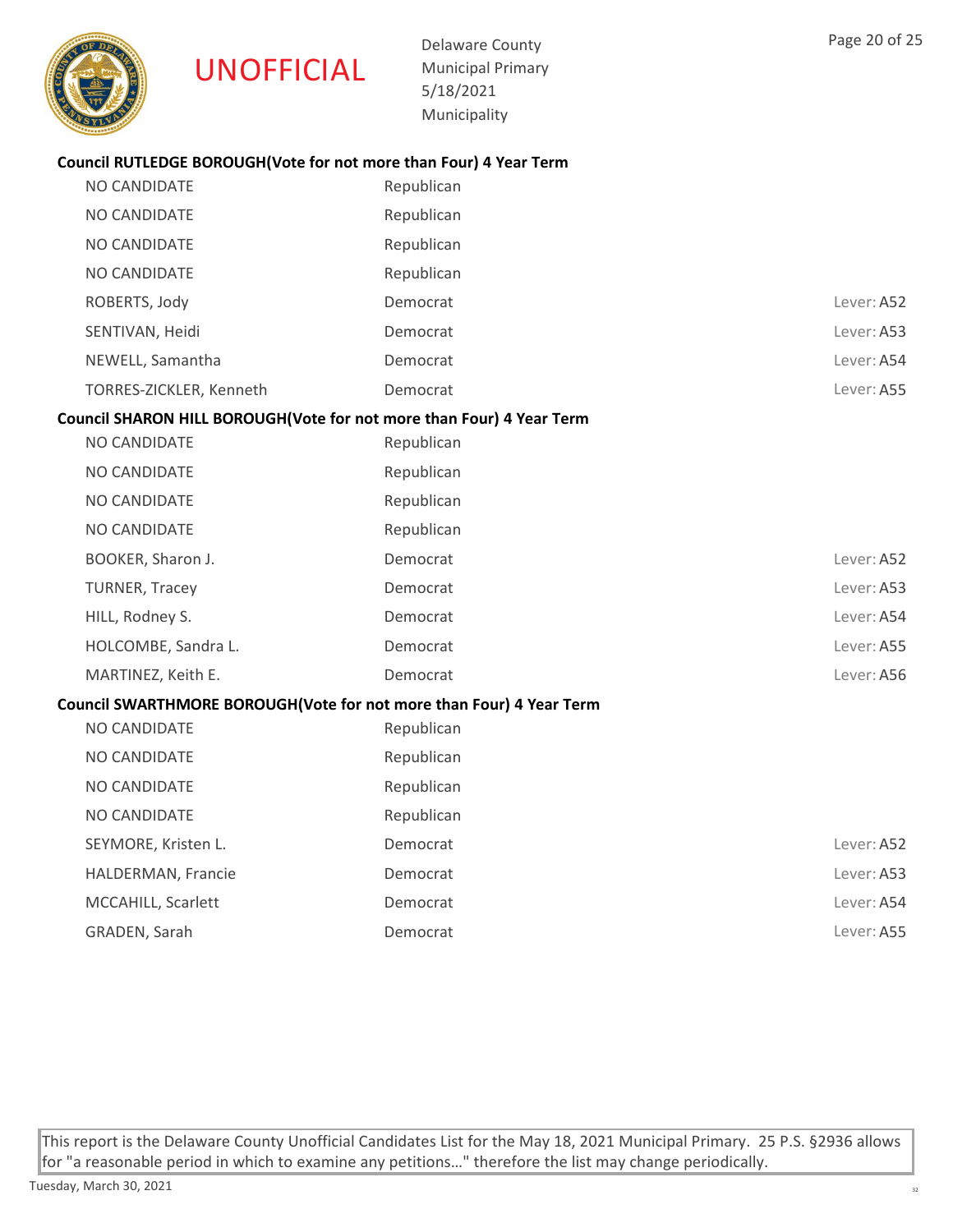

Delaware County Municipal Primary 5/18/2021 Municipality

# Council TRAINER BOROUGH(Vote for not more than Four) 4 Year Term

| NO CANDIDATE                                                     | Democrat   |            |  |
|------------------------------------------------------------------|------------|------------|--|
| NO CANDIDATE                                                     | Democrat   |            |  |
| TUCKER, Tracy                                                    | Democrat   | Lever: A52 |  |
| MATHIS, Aaron                                                    | Democrat   | Lever: A53 |  |
| MATHEWS, John F.                                                 | Republican | Lever: B52 |  |
| ROKICKA, Robin                                                   | Republican | Lever: B53 |  |
| MAHER II, Joseph S.                                              | Republican | Lever: B54 |  |
| KLINE, Marcia                                                    | Republican | Lever: B55 |  |
| BURGOS, Awilda M.                                                | Republican | Lever: B56 |  |
| BECK, Regina T.                                                  | Republican | Lever: B57 |  |
| Council UPLAND BOROUGH(Vote for not more than Three) 4 Year Term |            |            |  |
| <b>NO CANDIDATE</b>                                              | Democrat   |            |  |
| NO CANDIDATE                                                     | Democrat   |            |  |
| NO CANDIDATE                                                     | Democrat   |            |  |
|                                                                  |            |            |  |

| BUSH, Judith A.        | Republican | Lever: B52        |
|------------------------|------------|-------------------|
| MCCLINTOCK, Richard B. | Republican | Lever: B53        |
| CRAWFORD, Moira J.     | Republican | Lever: <b>B54</b> |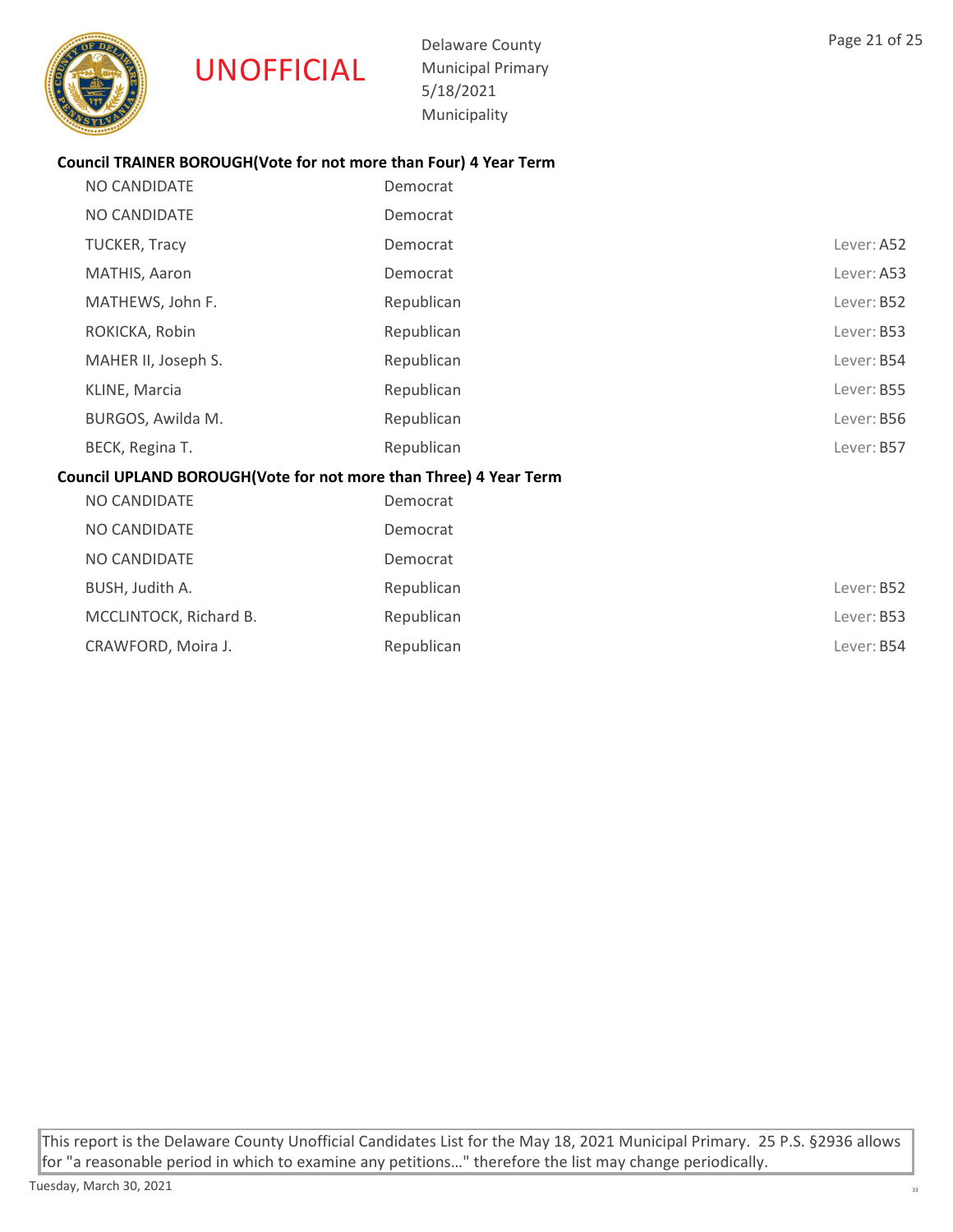

Delaware County Municipal Primary 5/18/2021 Municipality

#### Council YEADON BOROUGH(Vote for not more than Four) 4 Year Term

| <b>NO CANDIDATE</b>                                                 | Republican |            |
|---------------------------------------------------------------------|------------|------------|
| NO CANDIDATE                                                        | Republican |            |
| <b>NO CANDIDATE</b>                                                 | Republican |            |
| <b>NO CANDIDATE</b>                                                 | Republican |            |
| KEYES, Temitope A.                                                  | Democrat   | Lever: A52 |
| FOOTMAN, Lauren                                                     | Democrat   | Lever: A53 |
| <b>BROOKS, Carlette</b>                                             | Democrat   | Lever: A54 |
| JAMES, Julianne                                                     | Democrat   | Lever: A55 |
| WILKINS JR, Charles A.                                              | Democrat   | Lever: A56 |
| TRUEHART, Antoinette Toni                                           | Democrat   | Lever: A57 |
| BEATY, Nicole T.                                                    | Democrat   | Lever: A58 |
| MCCABE, Dolores E.                                                  | Democrat   | Lever: A59 |
| SHAVERS, Tracey M.                                                  | Democrat   | Lever: A60 |
| BROADFIELD, Joan                                                    | Democrat   | Lever: A61 |
| ESKRIDGE, Bentley                                                   | Democrat   | Lever: A62 |
| JOHNSON, Learin                                                     | Democrat   | Lever: A63 |
| COUNCIL-HARRIS, Sharon O.                                           | Democrat   | Lever: A64 |
| Supervisor BETHEL TOWNSHIP(Vote for not more than Two) 6 Year Term  |            |            |
| SCHECK, Eileen                                                      | Democrat   | Lever: A52 |
| DENNIE, Chuck                                                       | Democrat   | Lever: A53 |
| IACONO, Giovanna                                                    | Republican | Lever: B52 |
| DAVEY, Michael J.                                                   | Republican | Lever: B53 |
| Supervisor CHADDS FORD TOWNSHIP(Vote for One) 6 Year Term           |            |            |
| NO CANDIDATE                                                        | Democrat   |            |
| REINER, Samantha                                                    | Republican | Lever: B52 |
| Supervisor EDGMONT TOWNSHIP(Vote for One) 6 Year Term               |            |            |
| <b>BROOK, Steve</b>                                                 | Democrat   | Lever: A52 |
| CONAN, Lindsey J.                                                   | Republican | Lever: B52 |
| Supervisor NEWTOWN TOWNSHIP(Vote for not more than Two) 6 Year Term |            |            |
| SCOTT, Elizabeth                                                    | Democrat   | Lever: A52 |
| GROSSO, Cheryl                                                      | Democrat   | Lever: A53 |
| CHANDLESS, Kathryn V.                                               | Republican | Lever: B52 |
| RUSSO JR, Michael F.                                                | Republican | Lever: B53 |
|                                                                     |            |            |

This report is the Delaware County Unofficial Candidates List for the May 18, 2021 Municipal Primary. 25 P.S. §2936 allows for "a reasonable period in which to examine any petitions…" therefore the list may change periodically.

Page 22 of 25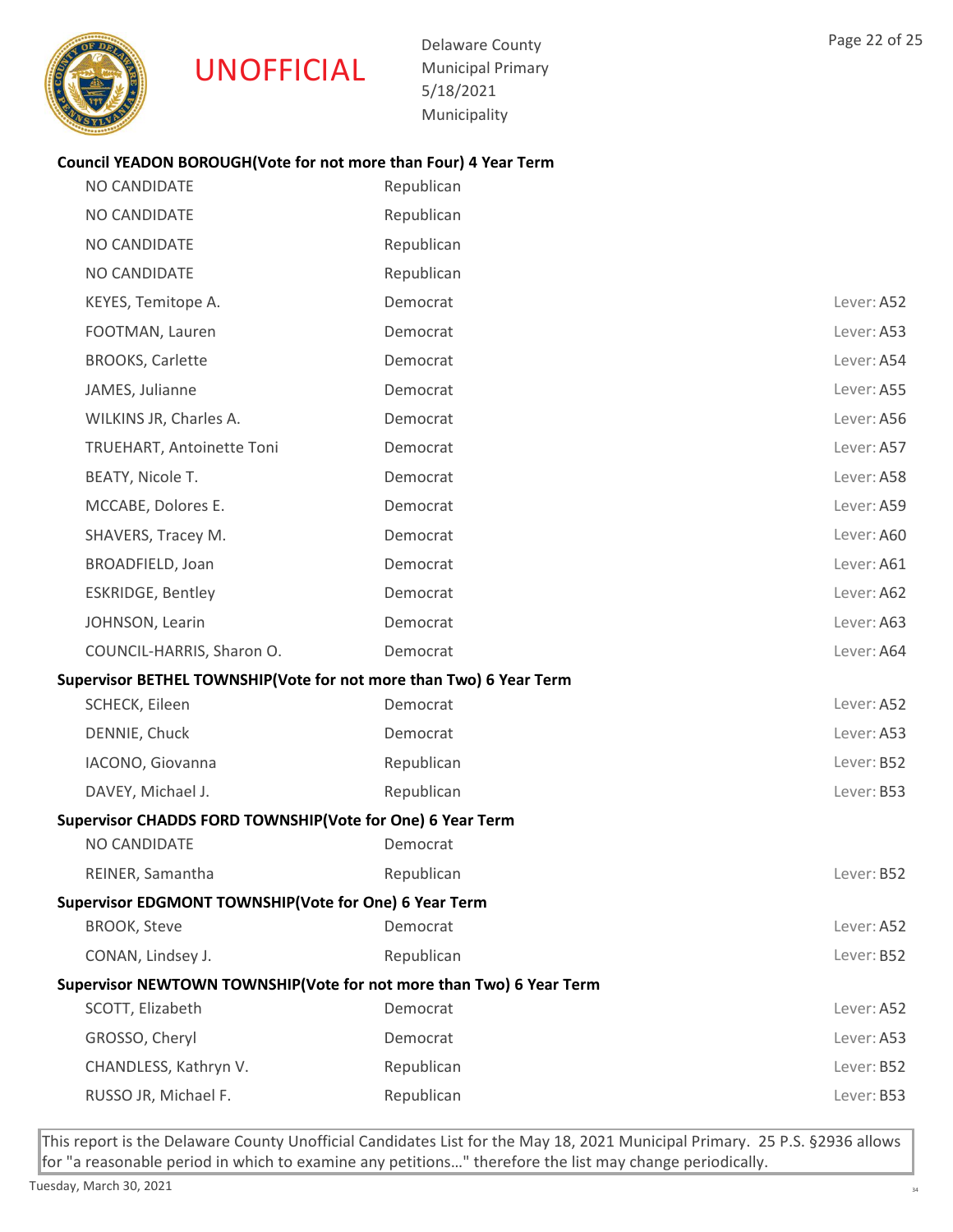

|                                                                                           | Municipality |            |
|-------------------------------------------------------------------------------------------|--------------|------------|
| Supervisor THORNBURY TOWNSHIP(Vote for One) 6 Year Term                                   |              |            |
| WHITE, Rich                                                                               | Democrat     | Lever: A52 |
| MATTSON, Mike                                                                             | Republican   | Lever: B52 |
| Commissioner LOWER CHICHESTER TOWNSHIP(Vote for not more than Two) 4 Year Term            |              |            |
| NO CANDIDATE                                                                              | Democrat     |            |
| <b>NO CANDIDATE</b>                                                                       | Democrat     |            |
| <b>GASPARI JR, Rocco</b>                                                                  | Republican   | Lever: B52 |
| SCHLACHTUN, John W.                                                                       | Republican   | Lever: B53 |
| Council CONCORD TOWNSHIP(Vote for not more than Two) MidTerm 2 Year Term                  |              |            |
| CARMICHAEL, Stephanie                                                                     | Democrat     | Lever: A65 |
| TAYLOR, Holly K.                                                                          | Democrat     | Lever: A66 |
| MUTSCHLER, II, Larry                                                                      | Republican   | Lever: B65 |
| DESHMUKH, Vinita                                                                          | Republican   | Lever: B66 |
| Council EDDYSTONE BOROUGH(Vote for One) MidTerm 2 Year Term                               |              |            |
| SCOTA, Alex                                                                               | Democrat     | Lever: A65 |
| GROSS, Beth                                                                               | Republican   | Lever: B65 |
| Council TRAINER BOROUGH(Vote for One) MidTerm 2 Year Term                                 |              |            |
| NO CANDIDATE                                                                              | Democrat     |            |
| HORGAN, Timothy                                                                           | Republican   | Lever: B65 |
| Council UPLAND BOROUGH(Vote for One) MidTerm 2 Year Term                                  |              |            |
| <b>NO CANDIDATE</b>                                                                       | Democrat     |            |
| STEIGERWALT, Matthew A.                                                                   | Republican   | Lever: B65 |
| Supervisor BETHEL TOWNSHIP(Vote for One) MidTerm 4 Year Term                              |              |            |
| <b>NO CANDIDATE</b>                                                                       | Democrat     |            |
| NO CANDIDATE                                                                              | Republican   |            |
| Commissioner LOWER CHICHESTER TOWNSHIP (Vote for One) MidTerm 2 Year Term<br>NO CANDIDATE | Democrat     |            |
| LAMPLUGH, Mark                                                                            | Republican   | Lever: B65 |
| Constable CLIFTON HEIGHTS BOROUGH 001(Vote for One) 6 Year Term                           |              |            |
| <b>NO CANDIDATE</b>                                                                       | Democrat     |            |
| CICHOWSKI, Frederick                                                                      | Republican   | Lever: B67 |
| Constable CLIFTON HEIGHTS BOROUGH 002(Vote for One) 6 Year Term                           |              |            |
| NO CANDIDATE                                                                              | Democrat     |            |
| NO CANDIDATE                                                                              | Republican   |            |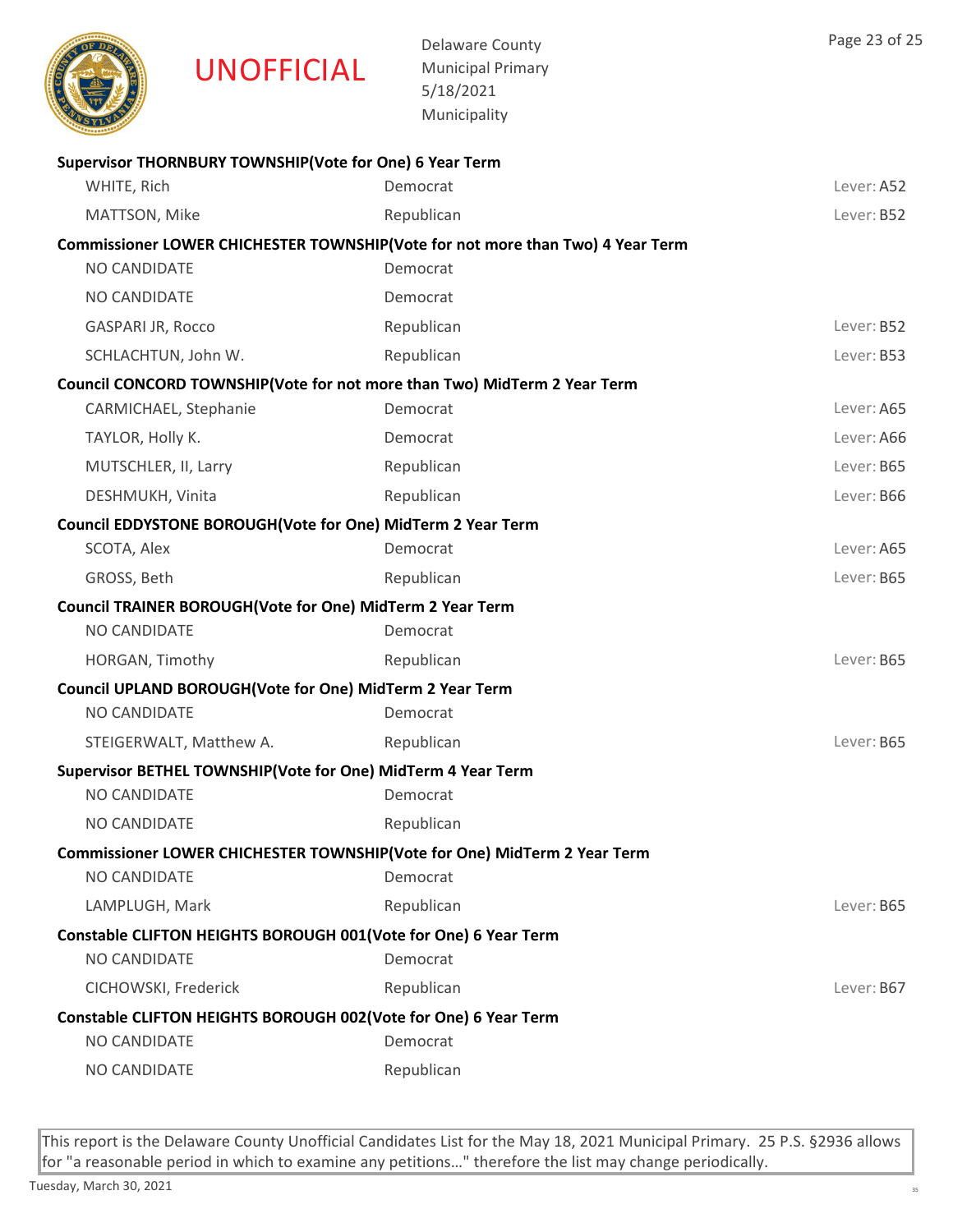

Delaware County Municipal Primary 5/18/2021 Municipality

| Constable CLIFTON HEIGHTS BOROUGH 003(Vote for One) 6 Year Term |            |            |
|-----------------------------------------------------------------|------------|------------|
| NO CANDIDATE                                                    | Democrat   |            |
| BORRELLI, JR, James J.                                          | Republican | Lever: B67 |
| Constable CLIFTON HEIGHTS BOROUGH 004(Vote for One) 6 Year Term |            |            |
| NO CANDIDATE                                                    | Democrat   |            |
| NO CANDIDATE                                                    | Republican |            |
| Constable DARBY BOROUGH 001(Vote for One) 6 Year Term           |            |            |
| NO CANDIDATE                                                    | Republican |            |
| OCKIMEY, Letitia M.                                             | Democrat   | Lever: A67 |
| Constable DARBY BOROUGH 002(Vote for One) 6 Year Term           |            |            |
| NO CANDIDATE                                                    | Republican |            |
| STOCKLEY, Curtis                                                | Democrat   | Lever: A67 |
| Constable DARBY BOROUGH 003(Vote for One) 6 Year Term           |            |            |
| <b>NO CANDIDATE</b>                                             | Democrat   |            |
| NO CANDIDATE                                                    | Republican |            |
| Constable MARCUS HOOK BOROUGH 001(Vote for One) 6 Year Term     |            |            |
| NO CANDIDATE                                                    | Democrat   |            |
| JOHNSON, John                                                   | Republican | Lever: B67 |
| Constable MARCUS HOOK BOROUGH 002(Vote for One) 6 Year Term     |            |            |
| NO CANDIDATE                                                    | Democrat   |            |
| WEIGAND III, Lawrence E.                                        | Republican | Lever: B67 |
| Constable MARCUS HOOK BOROUGH 003(Vote for One) 6 Year Term     |            |            |
| NO CANDIDATE                                                    | Democrat   |            |
| HUGHES, Robert                                                  | Republican | Lever: B67 |
| Constable MARCUS HOOK BOROUGH 004(Vote for One) 6 Year Term     |            |            |
| NO CANDIDATE                                                    | Democrat   |            |
| SWANSON JR, Donald J.                                           | Republican | Lever: B67 |
| Constable CHESTER CITY 001(Vote for One) 6 Year Term            |            |            |
| NO CANDIDATE                                                    | Republican |            |
| DALLARD JR, Paul C.                                             | Democrat   | Lever: A67 |
| Constable CHESTER CITY 002 (Vote for One) 6 Year Term           |            |            |
| NO CANDIDATE                                                    | Democrat   |            |
| NO CANDIDATE                                                    | Republican |            |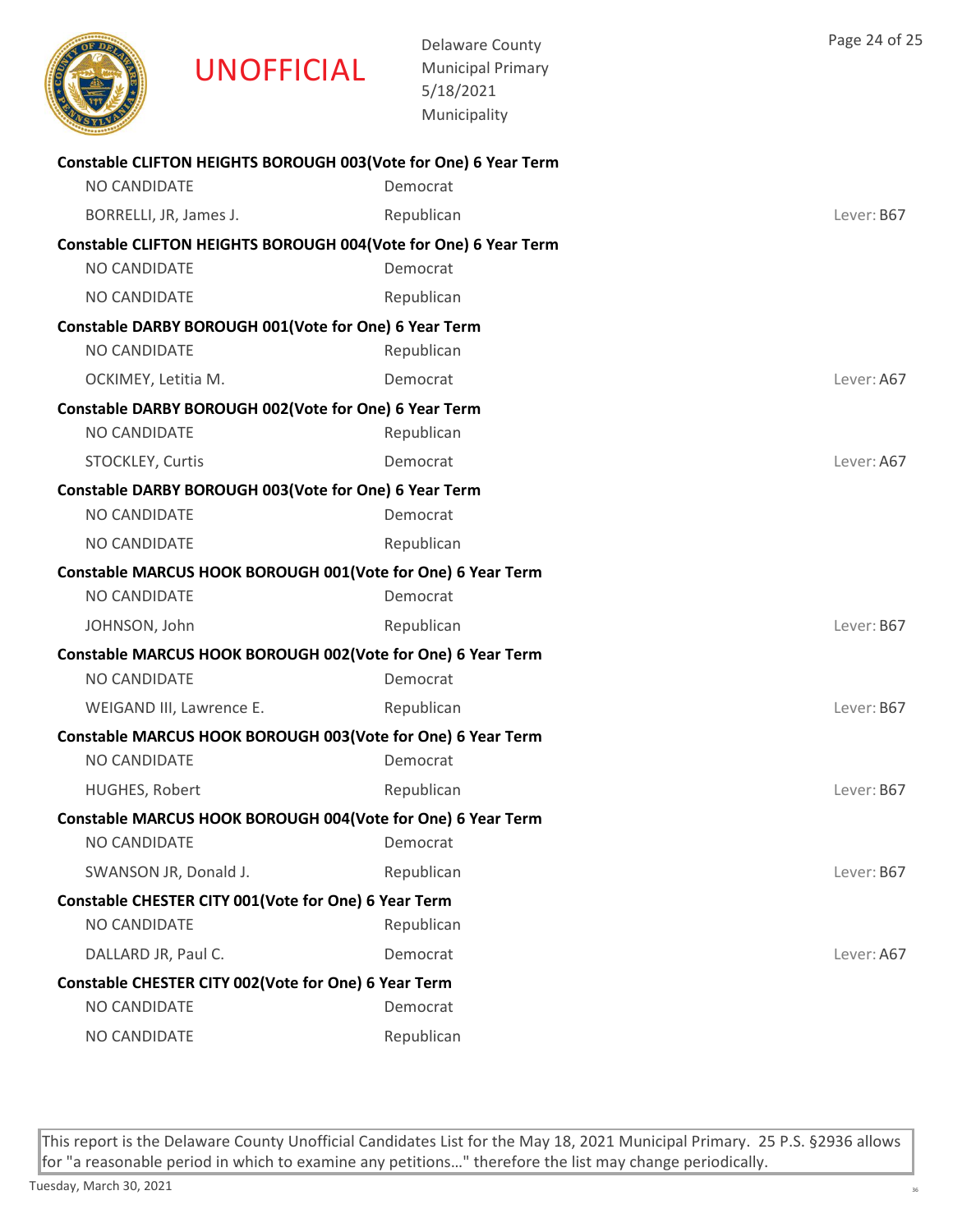

UNOFFICIAL

Delaware County Municipal Primary 5/18/2021 Municipality

| Constable CHESTER CITY 003(Vote for One) 6 Year Term  |            |  |
|-------------------------------------------------------|------------|--|
| <b>NO CANDIDATE</b>                                   | Democrat   |  |
| <b>NO CANDIDATE</b>                                   | Republican |  |
| Constable CHESTER CITY 004(Vote for One) 6 Year Term  |            |  |
| <b>NO CANDIDATE</b>                                   | Democrat   |  |
| <b>NO CANDIDATE</b>                                   | Republican |  |
| Constable CHESTER CITY 005(Vote for One) 6 Year Term  |            |  |
| <b>NO CANDIDATE</b>                                   | Democrat   |  |
| NO CANDIDATE                                          | Republican |  |
| Constable CHESTER CITY 006(Vote for One) 6 Year Term  |            |  |
| <b>NO CANDIDATE</b>                                   | Democrat   |  |
| NO CANDIDATE                                          | Republican |  |
| Constable CHESTER CITY 007 (Vote for One) 6 Year Term |            |  |
| <b>NO CANDIDATE</b>                                   | Democrat   |  |
| <b>NO CANDIDATE</b>                                   | Republican |  |
| Constable CHESTER CITY 008(Vote for One) 6 Year Term  |            |  |
| <b>NO CANDIDATE</b>                                   | Democrat   |  |
| <b>NO CANDIDATE</b>                                   | Republican |  |
| Constable CHESTER CITY 009(Vote for One) 6 Year Term  |            |  |
| <b>NO CANDIDATE</b>                                   | Democrat   |  |
| <b>NO CANDIDATE</b>                                   | Republican |  |
| Constable CHESTER CITY 010(Vote for One) 6 Year Term  |            |  |
| <b>NO CANDIDATE</b>                                   | Democrat   |  |
| <b>NO CANDIDATE</b>                                   | Republican |  |
| Constable CHESTER CITY 011(Vote for One) 6 Year Term  |            |  |
| <b>NO CANDIDATE</b>                                   | Democrat   |  |
| <b>NO CANDIDATE</b>                                   | Republican |  |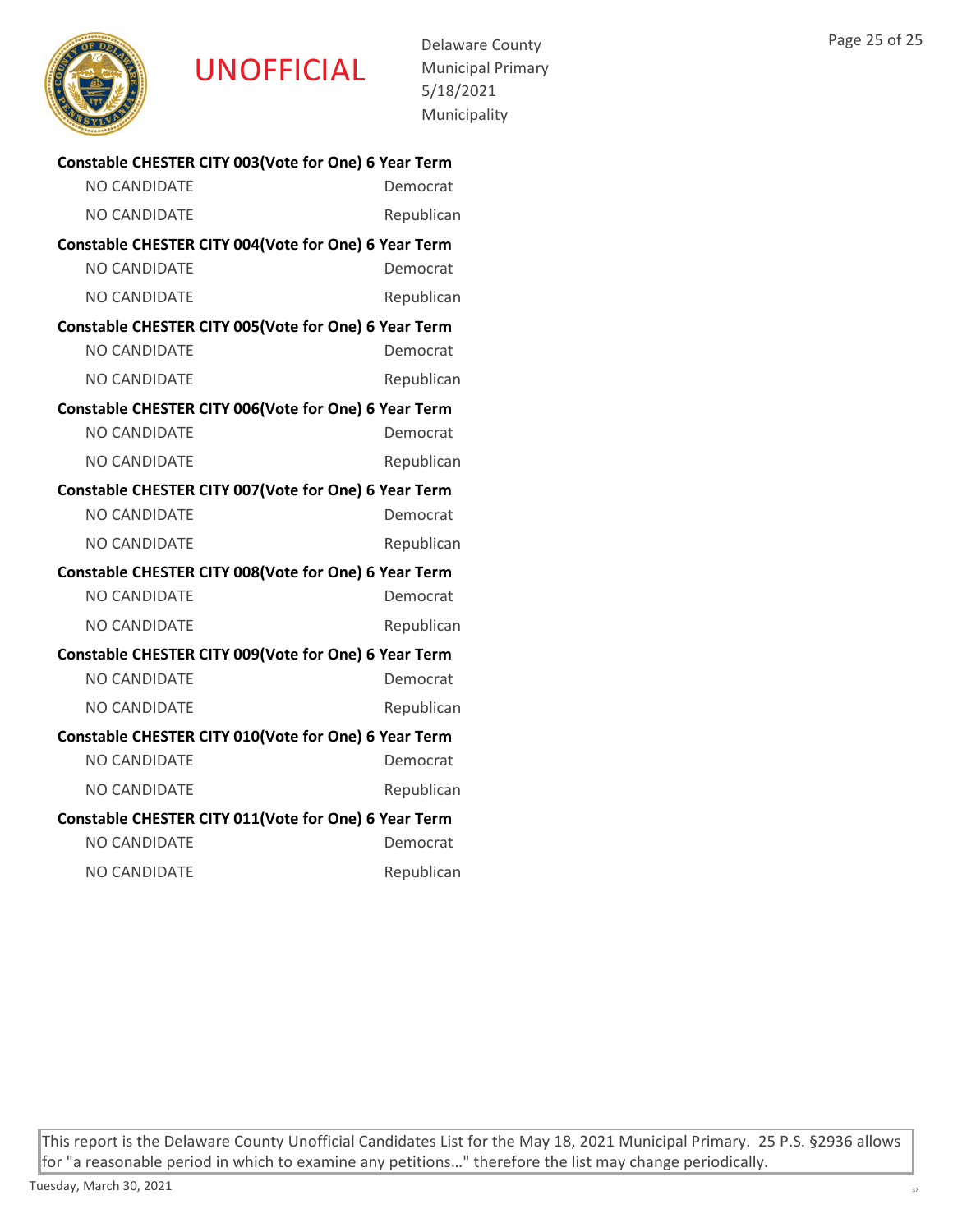|                            | <b>UNOFFICIAL</b>                                                  | <b>Delaware County</b><br><b>Municipal Primary</b><br>5/18/2021<br>Municipality<br>Ward | Page 1 of 5 |
|----------------------------|--------------------------------------------------------------------|-----------------------------------------------------------------------------------------|-------------|
|                            | Council CLIFTON HEIGHTS BOROUGH 001(Vote for One) 4 Year Term      |                                                                                         |             |
|                            | GREENBERG-KAGAN, Marcia                                            | Democrat                                                                                | Lever: A68  |
| RESNICK, Harris J.         |                                                                    | Republican                                                                              | Lever: B68  |
|                            | Council CLIFTON HEIGHTS BOROUGH 002(Vote for One) 4 Year Term      |                                                                                         |             |
| CANNON, John               |                                                                    | Democrat                                                                                | Lever: A68  |
| FAGIOLI, Bruce P.          |                                                                    | Republican                                                                              | Lever: B68  |
|                            | Council CLIFTON HEIGHTS BOROUGH 003(Vote for One) 4 Year Term      |                                                                                         |             |
| SCHULTHISE, Kurt           |                                                                    | Democrat                                                                                | Lever: A68  |
| <b>BORRELLI, Destiny</b>   |                                                                    | Republican                                                                              | Lever: B68  |
|                            | Council CLIFTON HEIGHTS BOROUGH 004(Vote for One) 4 Year Term      |                                                                                         |             |
| LOCKLEY, Lenise            |                                                                    | Democrat                                                                                | Lever: A68  |
| <b>BRIDDES, Suzanne</b>    |                                                                    | Republican                                                                              | Lever: B68  |
| NO CANDIDATE               | Council DARBY BOROUGH 001 (Vote for not more than Two) 4 Year Term | Republican                                                                              |             |
|                            |                                                                    |                                                                                         |             |
| NO CANDIDATE               |                                                                    | Republican                                                                              |             |
|                            | MCKENNA JR, Patrick F.                                             | Democrat                                                                                | Lever: A68  |
| <b>BELLINGER JR, Barry</b> |                                                                    | Democrat                                                                                | Lever: A69  |
|                            | HOLMES-WILLIAMS, Tracy                                             | Democrat                                                                                | Lever: A70  |
| <b>NO CANDIDATE</b>        | Council DARBY BOROUGH 002(Vote for One) 4 Year Term                | Republican                                                                              |             |
| OCKIMEY, Aaron             |                                                                    | Democrat                                                                                | Lever: A68  |
| ROBINSON JR, Alfred        |                                                                    | Democrat                                                                                | Lever: A69  |
|                            | Council DARBY BOROUGH 003 (Vote for not more than Two) 4 Year Term |                                                                                         |             |
| NO CANDIDATE               |                                                                    | Republican                                                                              |             |
| NO CANDIDATE               |                                                                    | Republican                                                                              |             |
| PRATT, Lucille             |                                                                    | Democrat                                                                                | Lever: A68  |
|                            | ROBINSON, Viki Neushawn                                            | Democrat                                                                                | Lever: A69  |
|                            | ROBINSON MUNDEN, Ruby                                              | Democrat                                                                                | Lever: A70  |
| THOMPSON, Omar K.          |                                                                    | Democrat                                                                                | Lever: A71  |
|                            | Commissioner ASTON TOWNSHIP 002(Vote for One) 4 Year Term          |                                                                                         |             |
| NO CANDIDATE               |                                                                    | Democrat                                                                                |             |
| MCGINN, Joe                |                                                                    | Republican                                                                              | Lever: B68  |
|                            | Commissioner ASTON TOWNSHIP 004(Vote for One) 4 Year Term          |                                                                                         |             |
| NO CANDIDATE               |                                                                    | Democrat                                                                                |             |
|                            | PRENDERGAST, Frederick                                             | Republican                                                                              | Lever: B68  |
|                            |                                                                    |                                                                                         |             |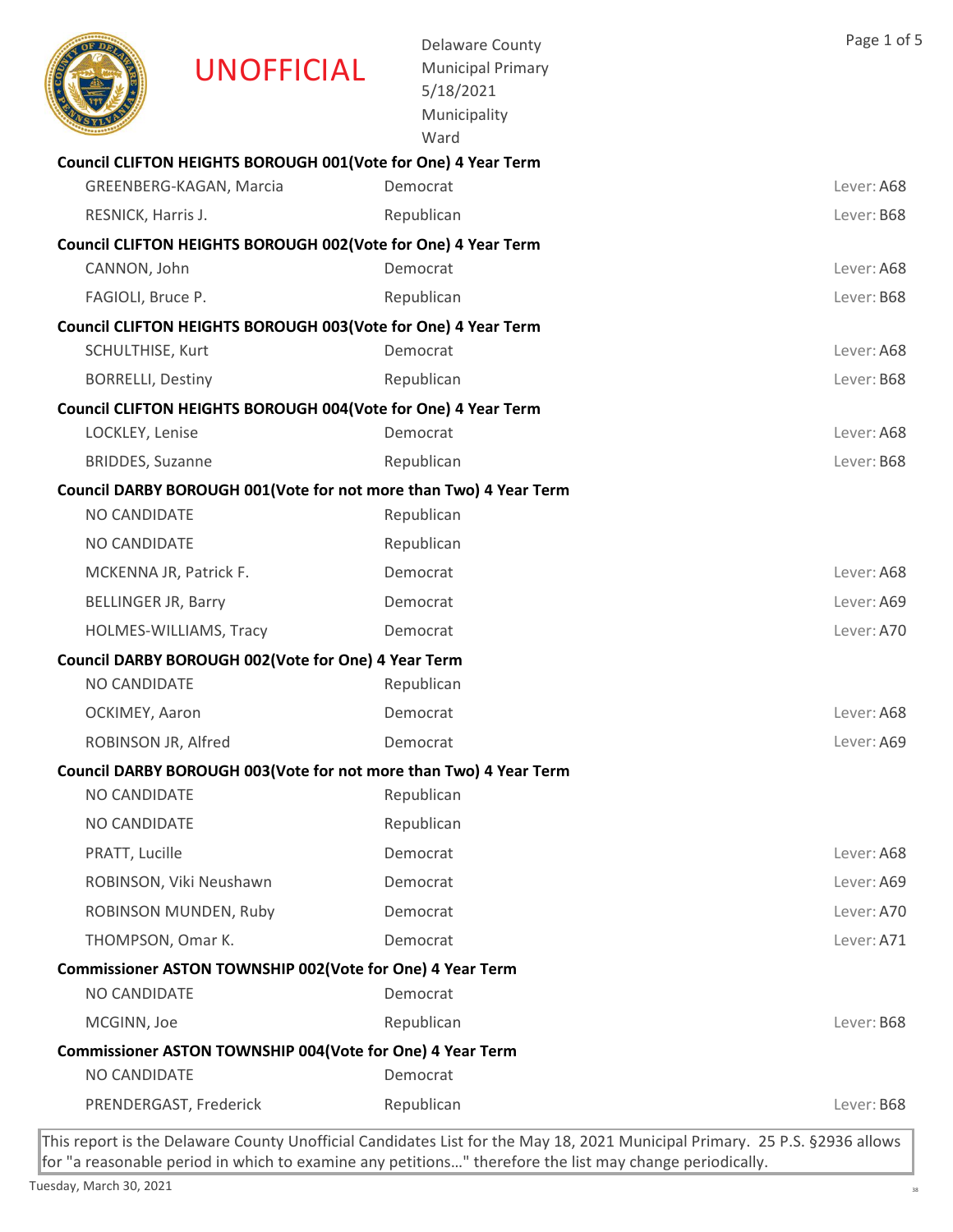|                           | <b>UNOFFICIAL</b>                                             | <b>Delaware County</b><br><b>Municipal Primary</b><br>5/18/2021<br>Municipality<br>Ward | Page 2 of 5 |
|---------------------------|---------------------------------------------------------------|-----------------------------------------------------------------------------------------|-------------|
|                           | Commissioner ASTON TOWNSHIP 006(Vote for One) 4 Year Term     |                                                                                         |             |
| <b>BERARDI, Casey Lee</b> |                                                               | Democrat                                                                                | Lever: A68  |
| STIGALE, James            |                                                               | Republican                                                                              | Lever: B68  |
|                           |                                                               | Commissioner UPPER CHICHESTER TOWNSHIP 002(Vote for One) 4 Year Term                    |             |
| <b>NO CANDIDATE</b>       |                                                               | Democrat                                                                                |             |
| WHITAKER, Nicole S.       |                                                               | Republican                                                                              | Lever: B68  |
| COTTER, Dolores           |                                                               | Republican                                                                              | Lever: B69  |
|                           |                                                               | Commissioner UPPER CHICHESTER TOWNSHIP 004(Vote for One) 4 Year Term                    |             |
| NEARY, Joseph W.          |                                                               | Democrat                                                                                | Lever: A68  |
| SILL, Frank               |                                                               | Republican                                                                              | Lever: B68  |
|                           | Commissioner DARBY TOWNSHIP 002(Vote for One) 4 Year Term     |                                                                                         |             |
| <b>NO CANDIDATE</b>       |                                                               | Republican                                                                              |             |
| TALIAFERRO, Tamara        |                                                               | Democrat                                                                                | Lever: A68  |
|                           | Commissioner DARBY TOWNSHIP 004(Vote for One) 4 Year Term     |                                                                                         |             |
| NO CANDIDATE              |                                                               | Democrat                                                                                |             |
| ORLANDO, Thomas           |                                                               | Republican                                                                              | Lever: B68  |
| LACEY, John               |                                                               | Republican                                                                              | Lever: B69  |
|                           | Commissioner HAVERFORD TOWNSHIP 002(Vote for One) 4 Year Term |                                                                                         |             |
|                           | FORSTE-GRUPP, Sheryl L.                                       | Democrat                                                                                | Lever: A68  |
| RAZZANO, Kim              |                                                               | Republican                                                                              | Lever: B68  |
|                           | Commissioner HAVERFORD TOWNSHIP 004(Vote for One) 4 Year Term |                                                                                         |             |
| NO CANDIDATE              |                                                               | Republican                                                                              |             |
| TROMBETTA, Judy           |                                                               | Democrat                                                                                | Lever: A68  |
|                           | Commissioner HAVERFORD TOWNSHIP 006(Vote for One) 4 Year Term |                                                                                         |             |
| HOLMES, Larry             |                                                               | Democrat                                                                                | Lever: A68  |
| SCHMIDT, Grant            |                                                               | Republican                                                                              | Lever: B68  |
|                           | Commissioner HAVERFORD TOWNSHIP 008(Vote for One) 4 Year Term |                                                                                         |             |
| HART, Gerry               |                                                               | Democrat                                                                                | Lever: A68  |
|                           | CARDAMONE, Gabriella                                          | Republican                                                                              | Lever: B68  |
|                           | Commissioner MARPLE TOWNSHIP 002(Vote for One) 4 Year Term    |                                                                                         |             |
| HENZY, Patrick            |                                                               | Democrat                                                                                | Lever: A68  |
| KNAPP, Robert J.          |                                                               | Republican                                                                              | Lever: B68  |
|                           | Commissioner MARPLE TOWNSHIP 004 (Vote for One) 4 Year Term   | Democrat                                                                                | Lever: A68  |
| RAJAN, Rahul              |                                                               |                                                                                         |             |
| LUCAS SR, John            |                                                               | Republican                                                                              | Lever: B68  |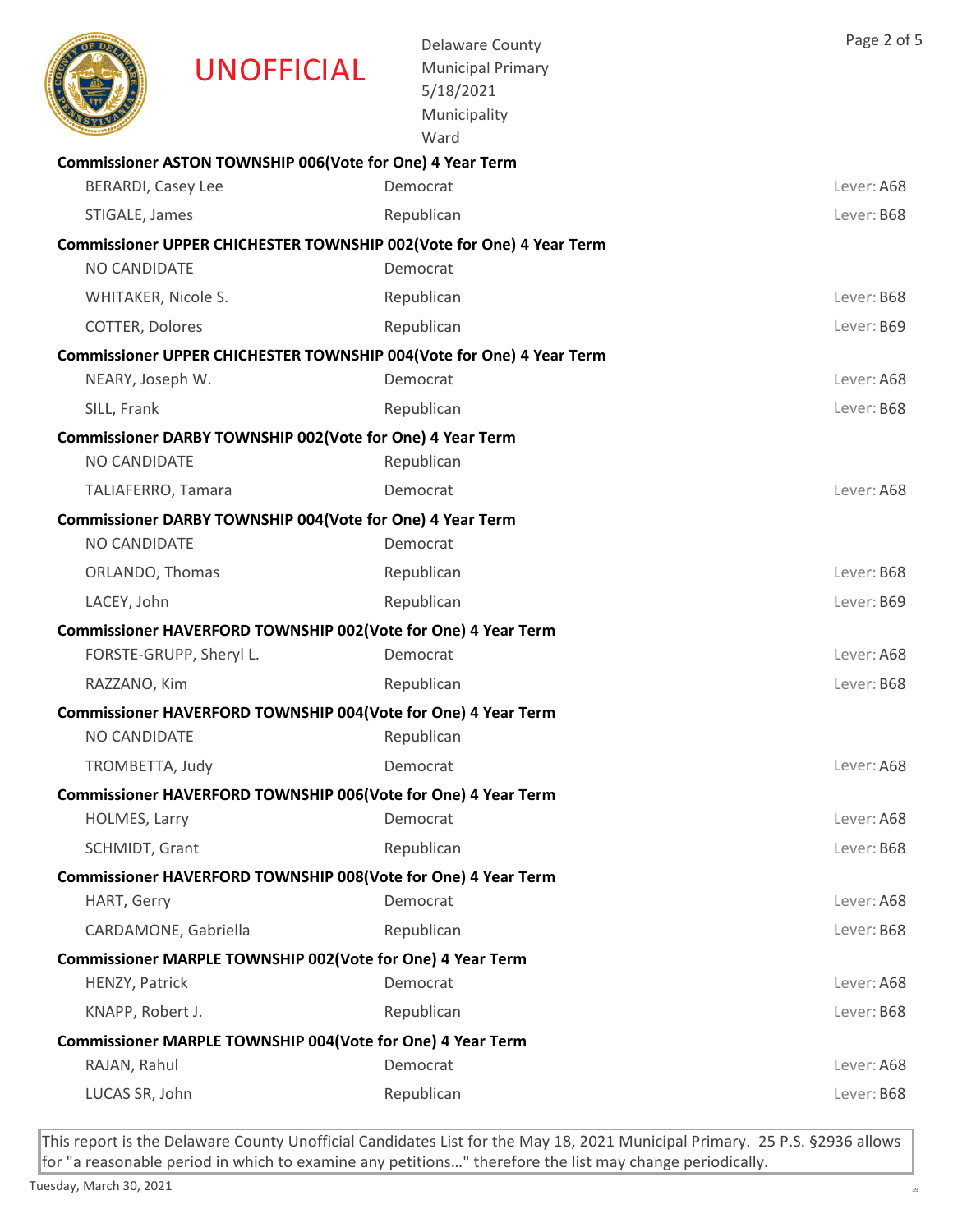|                       | <b>UNOFFICIAL</b>                                          | <b>Delaware County</b><br><b>Municipal Primary</b><br>5/18/2021<br>Municipality<br>Ward | Page 3 of 5 |
|-----------------------|------------------------------------------------------------|-----------------------------------------------------------------------------------------|-------------|
|                       | Commissioner MARPLE TOWNSHIP 006(Vote for One) 4 Year Term |                                                                                         |             |
| BAKER, Julie M.       |                                                            | Democrat                                                                                | Lever: A68  |
| MOLINARO, Michael K.  |                                                            | Republican                                                                              | Lever: B68  |
|                       |                                                            | Commissioner NETHER PROVIDENCE TOWNSHIP 002(Vote for One) 4 Year Term                   |             |
| GARSON, Matt          |                                                            | Democrat                                                                                | Lever: A68  |
| COKER, Noelle         |                                                            | Republican                                                                              | Lever: B68  |
|                       |                                                            | Commissioner NETHER PROVIDENCE TOWNSHIP 004(Vote for One) 4 Year Term                   |             |
| MCKENZIE, Kaitlin     |                                                            | Democrat                                                                                | Lever: A68  |
| O'ROURKE, Brian       |                                                            | Republican                                                                              | Lever: B68  |
|                       |                                                            | Commissioner NETHER PROVIDENCE TOWNSHIP 006(Vote for One) 4 Year Term                   |             |
| GERBER, Rebecca       |                                                            | Democrat                                                                                | Lever: A68  |
| O'CONNOR, Robert E.   |                                                            | Republican                                                                              | Lever: B68  |
|                       | Commissioner RADNOR TOWNSHIP 002(Vote for One) 4 Year Term |                                                                                         |             |
| MYERS, Maggy          |                                                            | Democrat                                                                                | Lever: A68  |
| WATERS, Sean          |                                                            | Republican                                                                              | Lever: B68  |
|                       | Commissioner RADNOR TOWNSHIP 004(Vote for One) 4 Year Term |                                                                                         |             |
| BOROWSKI, Lisa A.     |                                                            | Democrat                                                                                | Lever: A68  |
| NEKOUMAND, Sonja      |                                                            | Republican                                                                              | Lever: B68  |
|                       | Commissioner RADNOR TOWNSHIP 006(Vote for One) 4 Year Term |                                                                                         |             |
| ROME, Avery           |                                                            | Democrat                                                                                | Lever: A68  |
| ABEL, Jake            |                                                            | Republican                                                                              | Lever: B68  |
|                       | Commissioner RIDLEY TOWNSHIP 002(Vote for One) 4 Year Term |                                                                                         |             |
| CORCORAN, Daniel      |                                                            | Democrat                                                                                | Lever: A68  |
|                       | RODGERS MORRISETTE, Patti                                  | Republican                                                                              | Lever: B68  |
| NO CANDIDATE          | Commissioner RIDLEY TOWNSHIP 004(Vote for One) 4 Year Term | Democrat                                                                                |             |
| MCMENAMIN, Patrick J. |                                                            | Republican                                                                              | Lever: B68  |
|                       | Commissioner RIDLEY TOWNSHIP 006(Vote for One) 4 Year Term |                                                                                         |             |
| NO CANDIDATE          |                                                            | Democrat                                                                                |             |
| MCCREA, Michael J.    |                                                            | Republican                                                                              | Lever: B68  |
|                       | Commissioner RIDLEY TOWNSHIP 008(Vote for One) 4 Year Term |                                                                                         |             |
| DIIORIO, Janet        |                                                            | Democrat                                                                                | Lever: A68  |
| MELASECCA, Shanin     |                                                            | Republican                                                                              | Lever: B68  |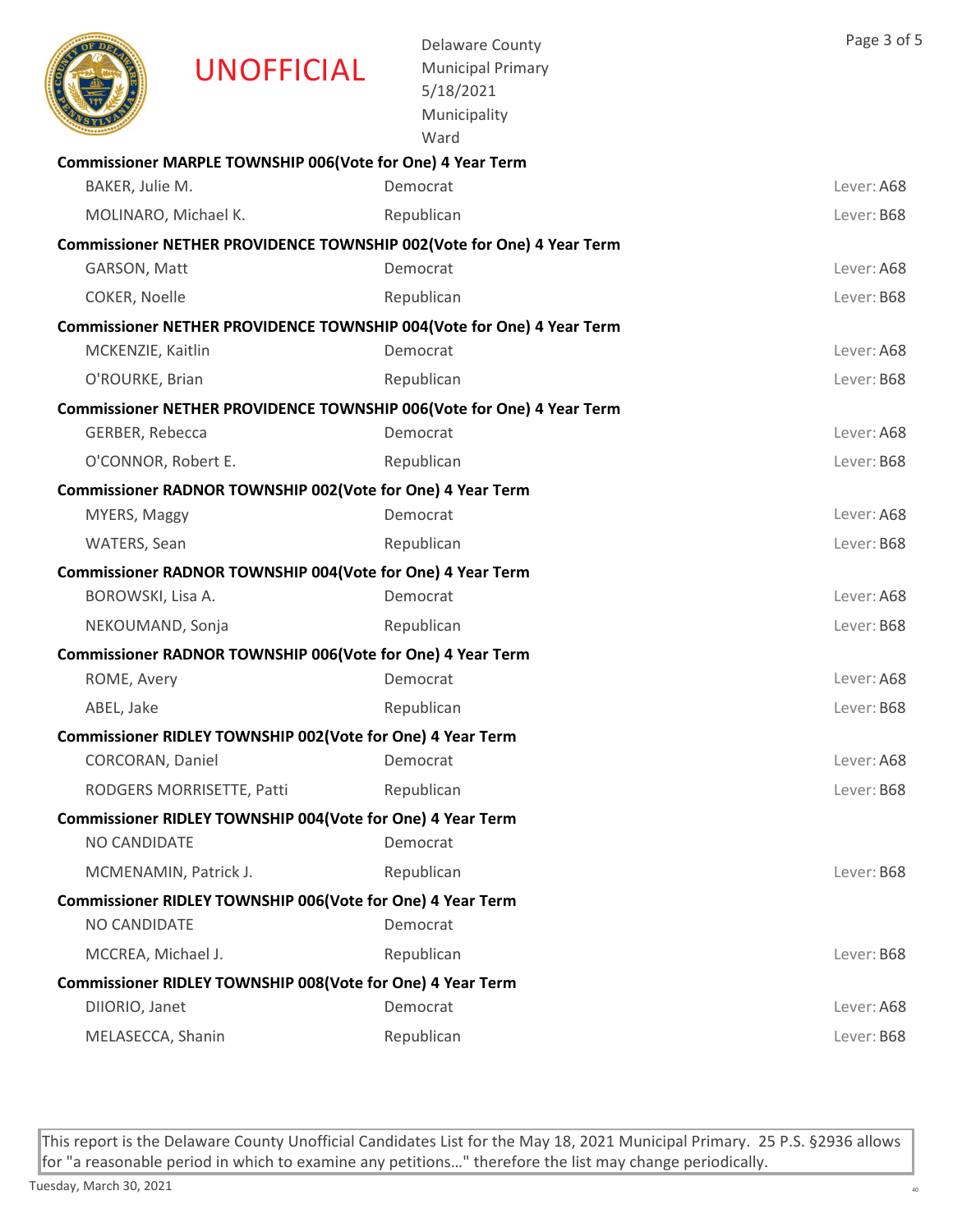|                      | <b>UNOFFICIAL</b>                                               | <b>Delaware County</b><br><b>Municipal Primary</b><br>5/18/2021<br>Municipality<br>Ward | Page 4 of 5 |
|----------------------|-----------------------------------------------------------------|-----------------------------------------------------------------------------------------|-------------|
|                      | Commissioner SPRINGFIELD TOWNSHIP 002(Vote for One) 4 Year Term |                                                                                         |             |
| NIELSEN, Chris       |                                                                 | Democrat                                                                                | Lever: A68  |
| SAGE, Gina           |                                                                 | Republican                                                                              | Lever: B68  |
|                      | Commissioner SPRINGFIELD TOWNSHIP 004(Vote for One) 4 Year Term |                                                                                         |             |
| HODGES, Bonny        |                                                                 | Democrat                                                                                | Lever: A68  |
| KENNEDY, James I.    |                                                                 | Republican                                                                              | Lever: B68  |
|                      | Commissioner SPRINGFIELD TOWNSHIP 006(Vote for One) 4 Year Term |                                                                                         |             |
| CASEY, Terrence      |                                                                 | Democrat                                                                                | Lever: A68  |
| LAYDEN JR, Robert T. |                                                                 | Republican                                                                              | Lever: B68  |
| BRADY, Scott E.      |                                                                 | Republican                                                                              | Lever: B69  |
|                      | Commissioner TINICUM TOWNSHIP 002(Vote for One) 4 Year Term     |                                                                                         |             |
| NO CANDIDATE         |                                                                 | Democrat                                                                                |             |
|                      | <b>ARTHUR, Dennis Richard</b>                                   | Republican                                                                              | Lever: B68  |
|                      | Commissioner TINICUM TOWNSHIP 004(Vote for One) 4 Year Term     |                                                                                         |             |
| <b>NO CANDIDATE</b>  |                                                                 | Democrat                                                                                |             |
| EDMISTON, Lisa E.    |                                                                 | Republican                                                                              | Lever: B68  |
|                      | Council UPPER DARBY TOWNSHIP 001(Vote for One) 4 Year Term      |                                                                                         |             |
| FIELDS, Noah         |                                                                 | Democrat                                                                                | Lever: A68  |
| WAGNER, Meaghan      |                                                                 | Republican                                                                              | Lever: B68  |
|                      | Council UPPER DARBY TOWNSHIP 003(Vote for One) 4 Year Term      |                                                                                         |             |
| MINICK, Marion       |                                                                 | Democrat                                                                                | Lever: A68  |
| SNEAD, Whitney       |                                                                 | Democrat                                                                                | Lever: A69  |
| ANDRUSZKO, Brian     |                                                                 | Republican                                                                              | Lever: B68  |
|                      | Council UPPER DARBY TOWNSHIP 005(Vote for One) 4 Year Term      |                                                                                         |             |
| ALTAMASH, Abm B.     |                                                                 | Democrat                                                                                | Lever: A68  |
| HAYMAN, Andrew       |                                                                 | Democrat                                                                                | Lever: A69  |
| SCOTT, William       |                                                                 | Republican                                                                              | Lever: B68  |
|                      | Council UPPER DARBY TOWNSHIP 007 (Vote for One) 4 Year Term     |                                                                                         |             |
| NO CANDIDATE         |                                                                 | Republican                                                                              |             |
| EVERETT, Kia         |                                                                 | Democrat                                                                                | Lever: A68  |
| ALI, Mohamed Haider  |                                                                 | Democrat                                                                                | Lever: A69  |
| TUNIS, Hafiz         |                                                                 | Democrat                                                                                | Lever: A70  |
|                      | Council MIDDLETOWN TOWNSHIP 002(Vote for One) 4 Year Term       |                                                                                         |             |
| READ, Walter Bok     |                                                                 | Democrat                                                                                | Lever: A68  |
| GRAMO, Doug          |                                                                 | Republican                                                                              | Lever: B68  |
|                      |                                                                 |                                                                                         |             |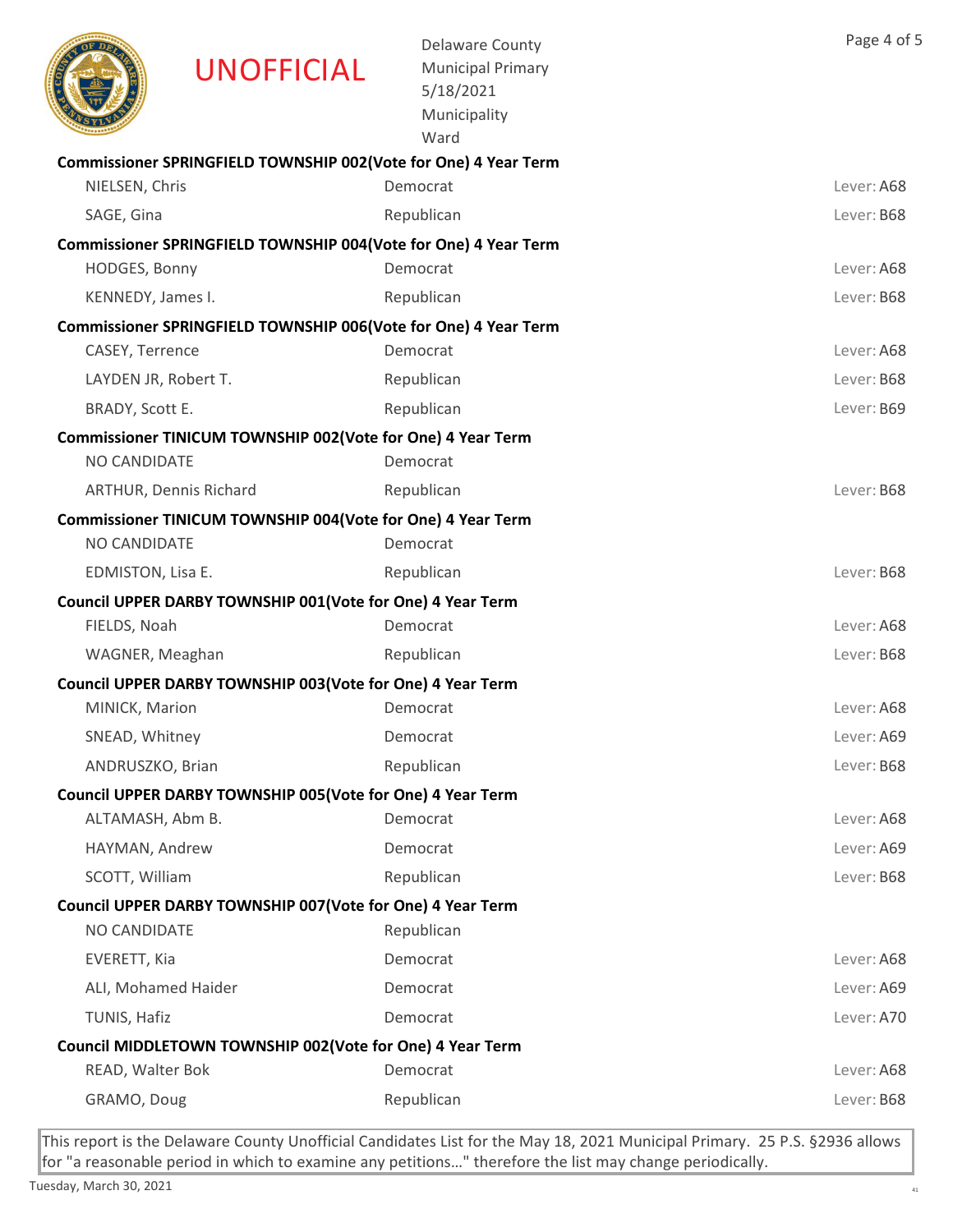|                      | <b>UNOFFICIAL</b>                                                | <b>Delaware County</b><br><b>Municipal Primary</b><br>5/18/2021<br>Municipality<br>Ward | Page 5 of 5 |
|----------------------|------------------------------------------------------------------|-----------------------------------------------------------------------------------------|-------------|
|                      | Council MIDDLETOWN TOWNSHIP 004(Vote for One) 4 Year Term        |                                                                                         |             |
| <b>NO CANDIDATE</b>  |                                                                  | Democrat                                                                                |             |
| BYRNE, Stephen R.    |                                                                  | Republican                                                                              | Lever: B68  |
|                      | Council UPPER PROVIDENCE TOWNSHIP 001 (Vote for One) 4 Year Term |                                                                                         |             |
| PETERSON, Marsha     |                                                                  | Democrat                                                                                | Lever: A68  |
| MORRIS, June         |                                                                  | Republican                                                                              | Lever: B68  |
|                      | Council UPPER PROVIDENCE TOWNSHIP 003(Vote for One) 4 Year Term  |                                                                                         |             |
| REXING, Christen     |                                                                  | Democrat                                                                                | Lever: A68  |
| THOMAS, David A      |                                                                  | Republican                                                                              | Lever: B68  |
|                      | Council UPPER PROVIDENCE TOWNSHIP 005(Vote for One) 4 Year Term  |                                                                                         |             |
| GRESS, Michael       |                                                                  | Democrat                                                                                | Lever: A68  |
|                      | MCFADDEN, Thomas A.                                              | Republican                                                                              | Lever: B68  |
|                      |                                                                  | Commissioner NETHER PROVIDENCE TOWNSHIP 005(Vote for One) MidTerm 2 Year Term           |             |
| BARNES, Shaina       |                                                                  | Democrat                                                                                | Lever: A72  |
| MOORE III, George L. |                                                                  | Republican                                                                              | Lever: B72  |
|                      |                                                                  | Commissioner NETHER PROVIDENCE TOWNSHIP 007(Vote for One) MidTerm 2 Year Term           |             |
| <b>NO CANDIDATE</b>  |                                                                  | Republican                                                                              |             |
| MOLLOY, Marty        |                                                                  | Democrat                                                                                | Lever: A72  |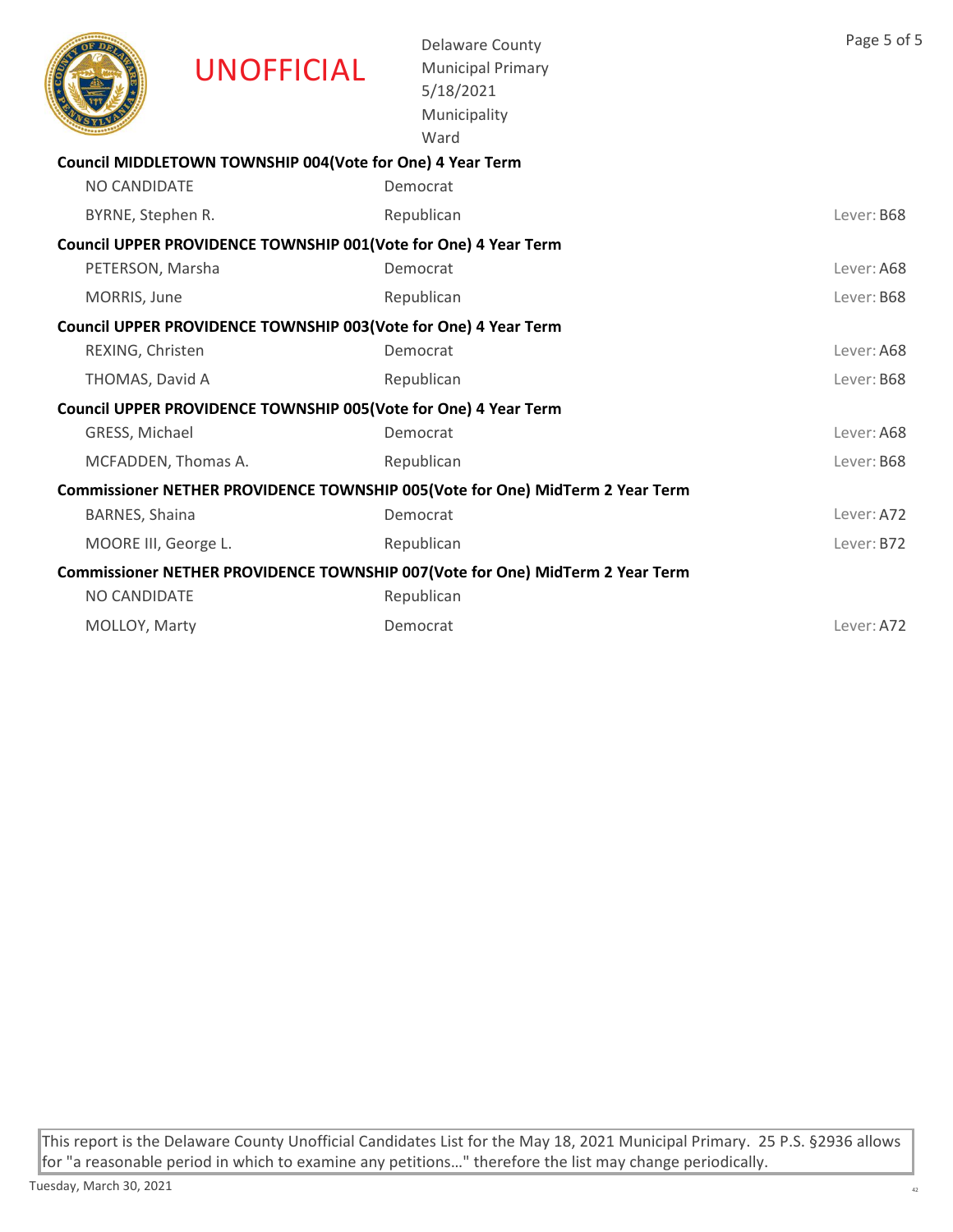|                        | <b>UNOFFICIAL</b>                                               | <b>Delaware County</b><br><b>Municipal Primary</b><br>5/18/2021<br>Municipality<br>Precinct | Page 1 of 78 |
|------------------------|-----------------------------------------------------------------|---------------------------------------------------------------------------------------------|--------------|
|                        | Judge of Election ALDAN BOROUGH 00E(Vote for One) 4 Year Term   |                                                                                             |              |
|                        | WOLVERTON, Nicole M.                                            | Democrat                                                                                    | Lever: A73   |
| NO CANDIDATE           |                                                                 | Republican                                                                                  | Lever: B73   |
| SALKIND, Beth M.       | Judge of Election ALDAN BOROUGH 00W(Vote for One) 4 Year Term   | Democrat                                                                                    | Lever: A73   |
| GREENSLADE, Mark A     |                                                                 | Republican                                                                                  | Lever: B73   |
|                        | Judge of Election ASTON TOWNSHIP 001 (Vote for One) 4 Year Term |                                                                                             |              |
| NO CANDIDATE           |                                                                 | Democrat                                                                                    | Lever: A73   |
| <b>BENDITT, Kylie</b>  |                                                                 | Republican                                                                                  | Lever: B73   |
|                        | Judge of Election ASTON TOWNSHIP 002(Vote for One) 4 Year Term  |                                                                                             |              |
| NO CANDIDATE           |                                                                 | Democrat                                                                                    | Lever: A73   |
| <b>WENDLING, Diane</b> |                                                                 | Republican                                                                                  | Lever: B73   |
|                        | Judge of Election ASTON TOWNSHIP 003(Vote for One) 4 Year Term  |                                                                                             |              |
| NO CANDIDATE           |                                                                 | Democrat                                                                                    | Lever: A73   |
|                        | JONES SHORTLIDGE, Cathaleen M.                                  | Republican                                                                                  | Lever: B73   |
|                        | Judge of Election ASTON TOWNSHIP 004(Vote for One) 4 Year Term  |                                                                                             |              |
| <b>NO CANDIDATE</b>    |                                                                 | Democrat                                                                                    | Lever: A73   |
| KESTER, Mary V.        |                                                                 | Republican                                                                                  | Lever: B73   |
|                        | Judge of Election ASTON TOWNSHIP 005(Vote for One) 4 Year Term  |                                                                                             |              |
| <b>NO CANDIDATE</b>    |                                                                 | Democrat                                                                                    | Lever: A73   |
| KELSO, David           |                                                                 | Republican                                                                                  | Lever: B73   |
|                        | Judge of Election ASTON TOWNSHIP 006(Vote for One) 4 Year Term  |                                                                                             |              |
| LEWIS, David M.        |                                                                 | Democrat                                                                                    | Lever: A73   |
| NO CANDIDATE           |                                                                 | Republican                                                                                  | Lever: B73   |
|                        | Judge of Election ASTON TOWNSHIP 007(Vote for One) 4 Year Term  |                                                                                             |              |
| NO CANDIDATE           |                                                                 | Democrat                                                                                    | Lever: A73   |
| CHURCH, Ray            |                                                                 | Republican                                                                                  | Lever: B73   |
| CONRAD, Tracie         | Judge of Election BETHEL TOWNSHIP 001(Vote for One) 4 Year Term | Democrat                                                                                    | Lever: A73   |
|                        |                                                                 |                                                                                             |              |
| WHITE III, John        |                                                                 | Republican                                                                                  | Lever: B73   |
| NO CANDIDATE           | Judge of Election BETHEL TOWNSHIP 002(Vote for One) 4 Year Term | Democrat                                                                                    | Lever: A73   |
| VANCE, Donna           |                                                                 | Republican                                                                                  | Lever: B73   |
|                        |                                                                 |                                                                                             |              |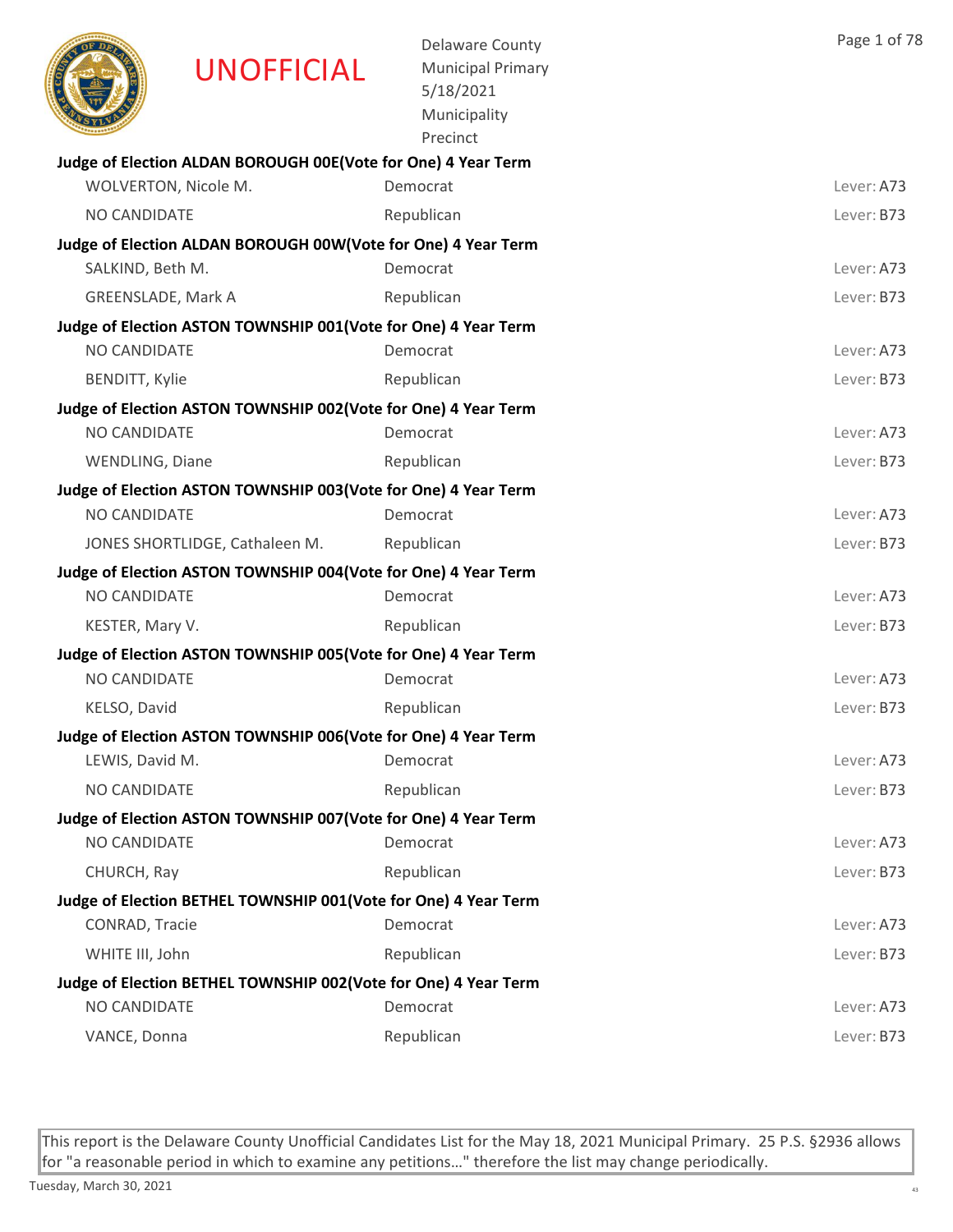|                     | <b>UNOFFICIAL</b>                                               | <b>Delaware County</b><br><b>Municipal Primary</b><br>5/18/2021<br>Municipality<br>Precinct | Page 2 of 78 |
|---------------------|-----------------------------------------------------------------|---------------------------------------------------------------------------------------------|--------------|
|                     | Judge of Election BETHEL TOWNSHIP 003(Vote for One) 4 Year Term |                                                                                             |              |
| NO CANDIDATE        |                                                                 | Democrat                                                                                    | Lever: A73   |
| LEE, David          |                                                                 | Republican                                                                                  | Lever: B73   |
|                     | Judge of Election BETHEL TOWNSHIP 004(Vote for One) 4 Year Term |                                                                                             |              |
|                     | DEROHANNESSIAN, Stephanie                                       | Democrat                                                                                    | Lever: A73   |
| LAMIA, Michael A.   |                                                                 | Republican                                                                                  | Lever: B73   |
|                     | Judge of Election BETHEL TOWNSHIP 005(Vote for One) 4 Year Term |                                                                                             |              |
| <b>NO CANDIDATE</b> |                                                                 | Democrat                                                                                    | Lever: A73   |
| CASEY, Donald R.    |                                                                 | Republican                                                                                  | Lever: B73   |
|                     | Judge of Election BETHEL TOWNSHIP 006(Vote for One) 4 Year Term |                                                                                             |              |
| NO CANDIDATE        |                                                                 | Democrat                                                                                    | Lever: A73   |
| HARTMAN, Jen        |                                                                 | Republican                                                                                  | Lever: B73   |
|                     |                                                                 | Judge of Election CHADDS FORD TOWNSHIP NE(Vote for One) 4 Year Term                         |              |
| HENRY, Linda Jensen |                                                                 | Republican                                                                                  | Lever: B73   |
|                     |                                                                 | Judge of Election CHADDS FORD TOWNSHIP SW(Vote for One) 4 Year Term                         |              |
| NO CANDIDATE        |                                                                 | Democrat                                                                                    | Lever: A73   |
| DUNWODY, Susie      |                                                                 | Republican                                                                                  | Lever: B73   |
|                     |                                                                 | Judge of Election BROOKHAVEN BOROUGH 001(Vote for One) 4 Year Term                          |              |
| NO CANDIDATE        |                                                                 | Democrat                                                                                    | Lever: A73   |
| JONES, Dawn         |                                                                 | Republican                                                                                  | Lever: B73   |
|                     |                                                                 | Judge of Election BROOKHAVEN BOROUGH 002(Vote for One) 4 Year Term                          |              |
| NO CANDIDATE        |                                                                 | Democrat                                                                                    | Lever: A73   |
| NO CANDIDATE        |                                                                 | Republican                                                                                  | Lever: B73   |
|                     |                                                                 | Judge of Election BROOKHAVEN BOROUGH 003(Vote for One) 4 Year Term                          |              |
| <b>NO CANDIDATE</b> |                                                                 | Democrat                                                                                    | Lever: A73   |
| DUPLICKI, David A.  |                                                                 | Republican                                                                                  | Lever: B73   |
|                     |                                                                 | Judge of Election BROOKHAVEN BOROUGH 004(Vote for One) 4 Year Term                          |              |
| <b>NO CANDIDATE</b> |                                                                 | Democrat                                                                                    | Lever: A73   |
| STONE, Matthew C.   |                                                                 | Republican                                                                                  | Lever: B73   |
|                     |                                                                 | Judge of Election BROOKHAVEN BOROUGH 005(Vote for One) 4 Year Term                          |              |
| NO CANDIDATE        |                                                                 | Democrat                                                                                    | Lever: A73   |
| COPPLE, Tami        |                                                                 | Republican                                                                                  | Lever: B73   |
|                     |                                                                 | Judge of Election BROOKHAVEN BOROUGH 006(Vote for One) 4 Year Term                          |              |
| NO CANDIDATE        |                                                                 | Democrat                                                                                    | Lever: A73   |
| NO CANDIDATE        |                                                                 | Republican                                                                                  | Lever: B73   |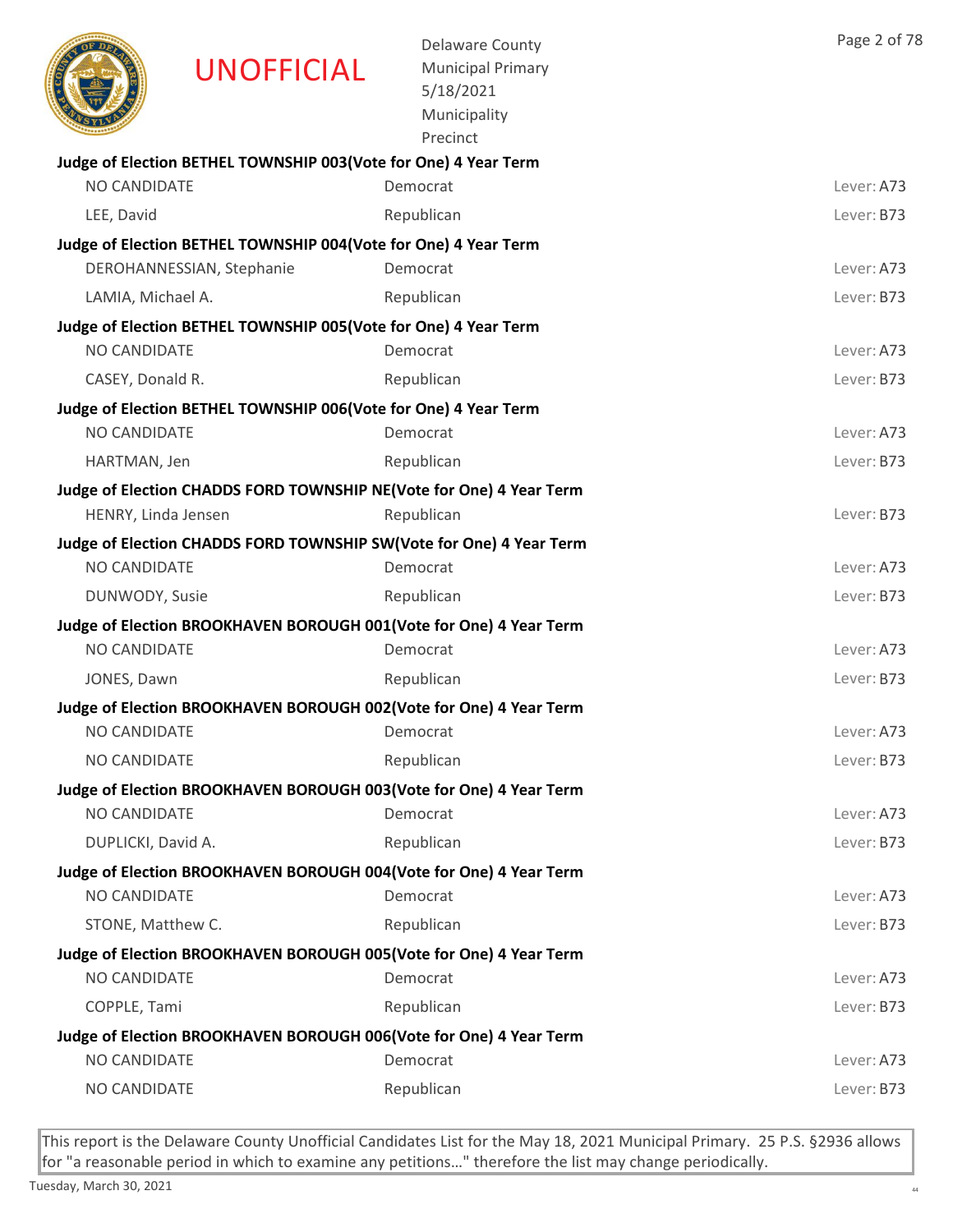|                     | <b>UNOFFICIAL</b>                                                | <b>Delaware County</b><br><b>Municipal Primary</b><br>5/18/2021<br>Municipality<br>Precinct | Page 3 of 78 |
|---------------------|------------------------------------------------------------------|---------------------------------------------------------------------------------------------|--------------|
|                     |                                                                  | Judge of Election CHESTER HEIGHTS BOROUGH(Vote for One) 4 Year Term                         |              |
|                     | MONTGOMERY, Jeanne L.                                            | Democrat                                                                                    | Lever: A73   |
| ELLIS, Gloriann     |                                                                  | Republican                                                                                  | Lever: B73   |
|                     | Judge of Election CHESTER TOWNSHIP 001(Vote for One) 4 Year Term |                                                                                             |              |
| NO CANDIDATE        |                                                                  | Democrat                                                                                    | Lever: A73   |
| NO CANDIDATE        |                                                                  | Republican                                                                                  | Lever: B73   |
|                     | Judge of Election CHESTER TOWNSHIP 002(Vote for One) 4 Year Term |                                                                                             |              |
| NO CANDIDATE        |                                                                  | Democrat                                                                                    | Lever: A73   |
| MAY, Christine S.   |                                                                  | Republican                                                                                  | Lever: B73   |
|                     | Judge of Election CHESTER TOWNSHIP 003(Vote for One) 4 Year Term |                                                                                             |              |
| <b>NO CANDIDATE</b> |                                                                  | Democrat                                                                                    | Lever: A73   |
| NO CANDIDATE        |                                                                  | Republican                                                                                  | Lever: B73   |
|                     | Judge of Election CHESTER TOWNSHIP 004(Vote for One) 4 Year Term |                                                                                             |              |
| <b>NO CANDIDATE</b> |                                                                  | Democrat                                                                                    | Lever: A73   |
| NO CANDIDATE        |                                                                  | Republican                                                                                  | Lever: B73   |
| NO CANDIDATE        | Judge of Election CHESTER TOWNSHIP 005(Vote for One) 4 Year Term | Democrat                                                                                    | Lever: A73   |
|                     |                                                                  |                                                                                             |              |
| NO CANDIDATE        |                                                                  | Republican                                                                                  | Lever: B73   |
| NO CANDIDATE        |                                                                  | Judge of Election LOWER CHICHESTER TOWNSHIP 001(Vote for One) 4 Year Term<br>Democrat       | Lever: A73   |
|                     |                                                                  |                                                                                             |              |
| NO CANDIDATE        |                                                                  | Republican                                                                                  | Lever: B73   |
| NO CANDIDATE        |                                                                  | Judge of Election LOWER CHICHESTER TOWNSHIP 002(Vote for One) 4 Year Term<br>Democrat       | Lever: A73   |
| NO CANDIDATE        |                                                                  | Republican                                                                                  | Lever: B73   |
|                     |                                                                  |                                                                                             |              |
| NO CANDIDATE        |                                                                  | Judge of Election UPPER CHICHESTER TOWNSHIP 001 001(Vote for One) 4 Year Term<br>Democrat   | Lever: A73   |
| ETSELL, Harold      |                                                                  | Republican                                                                                  | Lever: B73   |
|                     |                                                                  | Judge of Election UPPER CHICHESTER TOWNSHIP 001 002 (Vote for One) 4 Year Term              |              |
| NO CANDIDATE        |                                                                  | Democrat                                                                                    | Lever: A73   |
| NO CANDIDATE        |                                                                  | Republican                                                                                  | Lever: B73   |
|                     |                                                                  | Judge of Election UPPER CHICHESTER TOWNSHIP 002 001(Vote for One) 4 Year Term               |              |
| <b>NO CANDIDATE</b> |                                                                  | Democrat                                                                                    | Lever: A73   |
| MILLER, Gary        |                                                                  | Republican                                                                                  | Lever: B73   |
|                     |                                                                  |                                                                                             |              |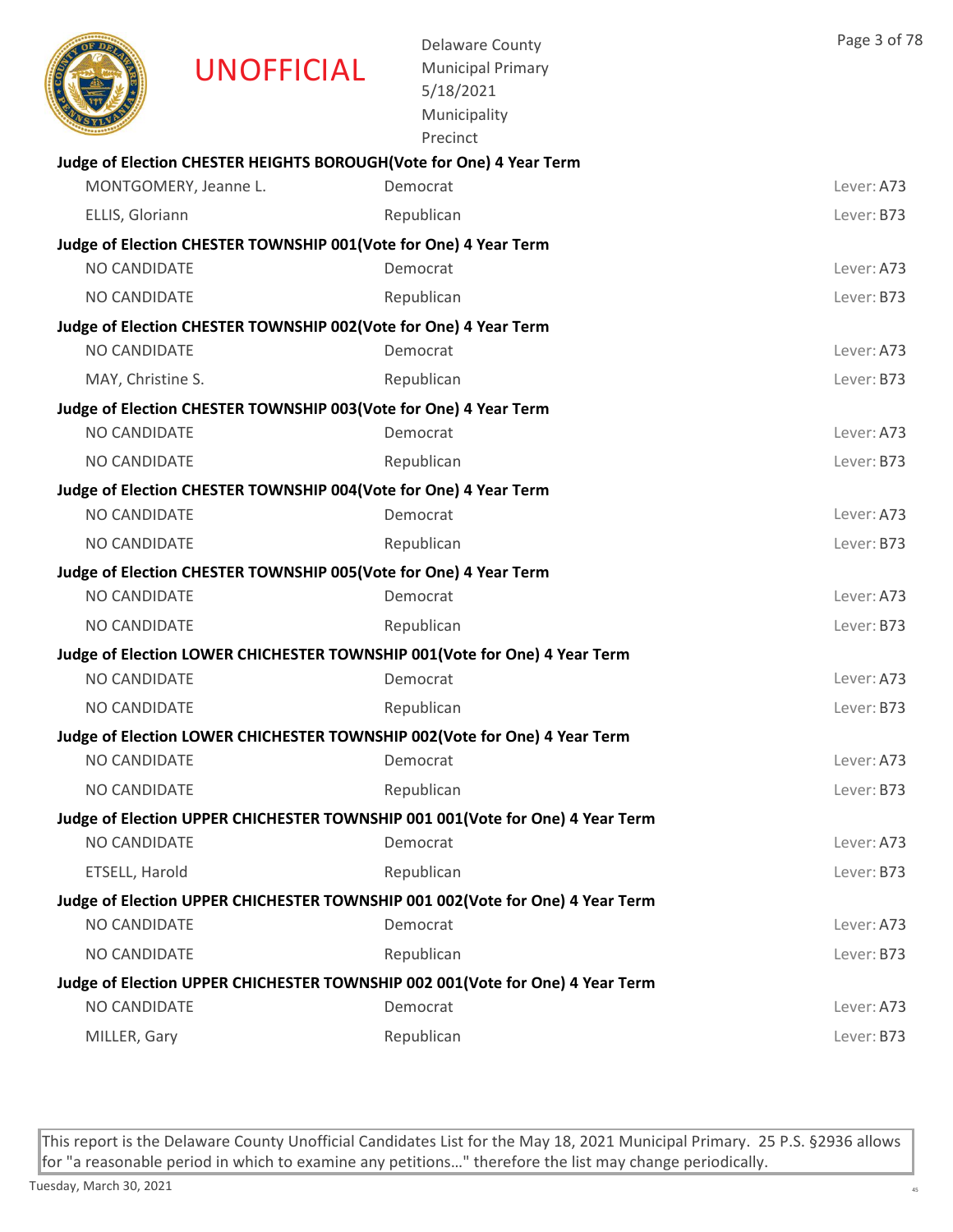|                       | <b>UNOFFICIAL</b>      | <b>Delaware County</b><br><b>Municipal Primary</b><br>5/18/2021<br>Municipality<br>Precinct | Page 4 of 78 |
|-----------------------|------------------------|---------------------------------------------------------------------------------------------|--------------|
|                       |                        | Judge of Election UPPER CHICHESTER TOWNSHIP 002 002(Vote for One) 4 Year Term               |              |
| LAURY, Felicia A.     |                        | Democrat                                                                                    | Lever: A73   |
| NO CANDIDATE          |                        | Republican                                                                                  | Lever: B73   |
|                       |                        | Judge of Election UPPER CHICHESTER TOWNSHIP 003 001(Vote for One) 4 Year Term               |              |
| NO CANDIDATE          |                        | Democrat                                                                                    | Lever: A73   |
| LEWIS, Charles        |                        | Republican                                                                                  | Lever: B73   |
|                       |                        | Judge of Election UPPER CHICHESTER TOWNSHIP 003 002(Vote for One) 4 Year Term               |              |
| NO CANDIDATE          |                        | Democrat                                                                                    | Lever: A73   |
| NO CANDIDATE          |                        | Republican                                                                                  | Lever: B73   |
|                       |                        | Judge of Election UPPER CHICHESTER TOWNSHIP 004 001 (Vote for One) 4 Year Term              |              |
| LAWLER JR, J. Francis |                        | Democrat                                                                                    | Lever: A73   |
| HUGHES, Jamie         |                        | Republican                                                                                  | Lever: B73   |
|                       |                        | Judge of Election UPPER CHICHESTER TOWNSHIP 004 002 (Vote for One) 4 Year Term              |              |
| NO CANDIDATE          |                        | Democrat                                                                                    | Lever: A73   |
| NO CANDIDATE          |                        | Republican                                                                                  | Lever: B73   |
|                       |                        | Judge of Election UPPER CHICHESTER TOWNSHIP 005 001(Vote for One) 4 Year Term               |              |
| <b>NO CANDIDATE</b>   |                        | Democrat                                                                                    | Lever: A73   |
| NO CANDIDATE          |                        | Republican                                                                                  | Lever: B73   |
|                       |                        | Judge of Election UPPER CHICHESTER TOWNSHIP 005 002(Vote for One) 4 Year Term               |              |
| NO CANDIDATE          |                        | Democrat                                                                                    | Lever: A73   |
| STEWART, James        |                        | Republican                                                                                  | Lever: B73   |
|                       |                        | Judge of Election CLIFTON HEIGHTS BOROUGH 001(Vote for One) 4 Year Term                     |              |
| NO CANDIDATE          |                        | Democrat                                                                                    | Lever: A73   |
| NO CANDIDATE          |                        | Republican                                                                                  | Lever: B73   |
|                       |                        | Judge of Election CLIFTON HEIGHTS BOROUGH 002(Vote for One) 4 Year Term                     |              |
| NO CANDIDATE          |                        | Democrat                                                                                    | Lever: A73   |
|                       | ARCHER JR, Theodore B. | Republican                                                                                  | Lever: B73   |
| NO CANDIDATE          |                        | Judge of Election CLIFTON HEIGHTS BOROUGH 003 001(Vote for One) 4 Year Term<br>Democrat     | Lever: A73   |
|                       |                        |                                                                                             |              |
| NO CANDIDATE          |                        | Republican                                                                                  | Lever: B73   |
| NO CANDIDATE          |                        | Judge of Election CLIFTON HEIGHTS BOROUGH 003 002(Vote for One) 4 Year Term<br>Democrat     | Lever: A73   |
| NO CANDIDATE          |                        | Republican                                                                                  | Lever: B73   |
|                       |                        |                                                                                             |              |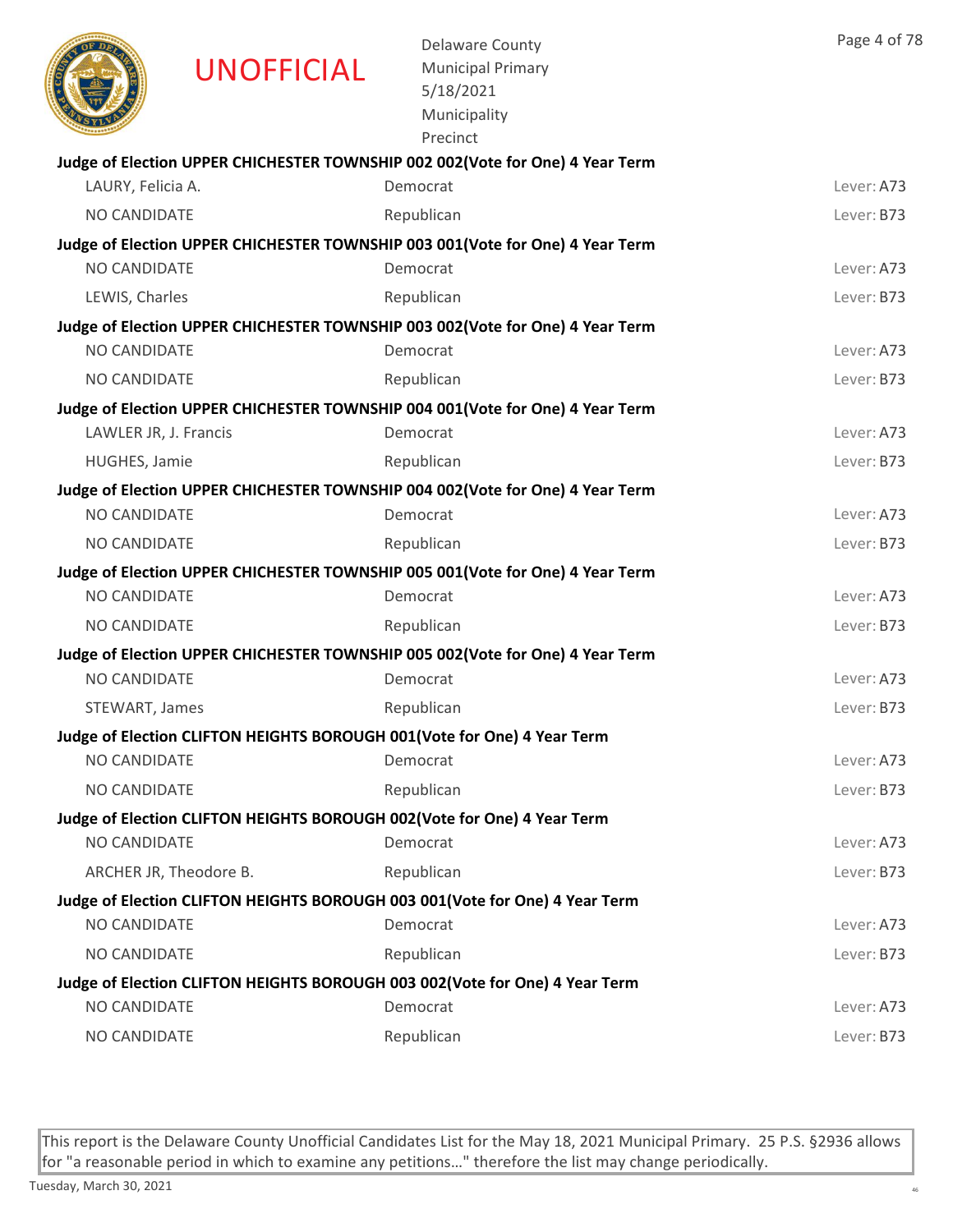|                     | <b>UNOFFICIAL</b>                                                | <b>Delaware County</b><br><b>Municipal Primary</b><br>5/18/2021<br>Municipality<br>Precinct | Page 5 of 78 |
|---------------------|------------------------------------------------------------------|---------------------------------------------------------------------------------------------|--------------|
| <b>NO CANDIDATE</b> |                                                                  | Judge of Election CLIFTON HEIGHTS BOROUGH 004(Vote for One) 4 Year Term<br>Democrat         | Lever: A73   |
|                     |                                                                  |                                                                                             |              |
| TROUT, Jennifer L.  |                                                                  | Republican                                                                                  | Lever: B73   |
| <b>NO CANDIDATE</b> |                                                                  | Judge of Election COLLINGDALE BOROUGH 001(Vote for One) 4 Year Term<br>Democrat             | Lever: A73   |
| NO CANDIDATE        |                                                                  | Republican                                                                                  | Lever: B73   |
|                     |                                                                  | Judge of Election COLLINGDALE BOROUGH 002(Vote for One) 4 Year Term                         |              |
| <b>NO CANDIDATE</b> |                                                                  | Democrat                                                                                    | Lever: A73   |
| RUSSELL, Bertram J. |                                                                  | Republican                                                                                  | Lever: B73   |
|                     |                                                                  | Judge of Election COLLINGDALE BOROUGH 003(Vote for One) 4 Year Term                         |              |
| NO CANDIDATE        |                                                                  | Democrat                                                                                    | Lever: A73   |
| NO CANDIDATE        |                                                                  | Republican                                                                                  | Lever: B73   |
|                     |                                                                  | Judge of Election COLLINGDALE BOROUGH 004(Vote for One) 4 Year Term                         |              |
| NO CANDIDATE        |                                                                  | Democrat                                                                                    | Lever: A73   |
| KENNEDY, Brenda S.  |                                                                  | Republican                                                                                  | Lever: B73   |
|                     |                                                                  | Judge of Election COLLINGDALE BOROUGH 005(Vote for One) 4 Year Term                         |              |
| NO CANDIDATE        |                                                                  | Democrat                                                                                    | Lever: A73   |
| NO CANDIDATE        |                                                                  | Republican                                                                                  | Lever: B73   |
|                     |                                                                  | Judge of Election COLLINGDALE BOROUGH 006(Vote for One) 4 Year Term                         |              |
| <b>NO CANDIDATE</b> |                                                                  | Democrat                                                                                    | Lever: A73   |
| HATCH, Steven D.    |                                                                  | Republican                                                                                  | Lever: B73   |
|                     |                                                                  | Judge of Election COLLINGDALE BOROUGH 007(Vote for One) 4 Year Term                         |              |
| NO CANDIDATE        |                                                                  | Democrat                                                                                    | Lever: A73   |
| MCGLINCHEY, Erin D. |                                                                  | Republican                                                                                  | Lever: B73   |
|                     | Judge of Election COLWYN BOROUGH 001(Vote for One) 4 Year Term   |                                                                                             |              |
| NO CANDIDATE        |                                                                  | Democrat                                                                                    | Lever: A73   |
| NO CANDIDATE        |                                                                  | Republican                                                                                  | Lever: B73   |
| NO CANDIDATE        | Judge of Election COLWYN BOROUGH 002(Vote for One) 4 Year Term   | Democrat                                                                                    | Lever: A73   |
| NO CANDIDATE        |                                                                  | Republican                                                                                  | Lever: B73   |
|                     | Judge of Election CONCORD TOWNSHIP 001(Vote for One) 4 Year Term |                                                                                             |              |
| NO CANDIDATE        |                                                                  | Democrat                                                                                    | Lever: A73   |
|                     | DONNELLY, Christopher                                            | Republican                                                                                  | Lever: B73   |
|                     |                                                                  |                                                                                             |              |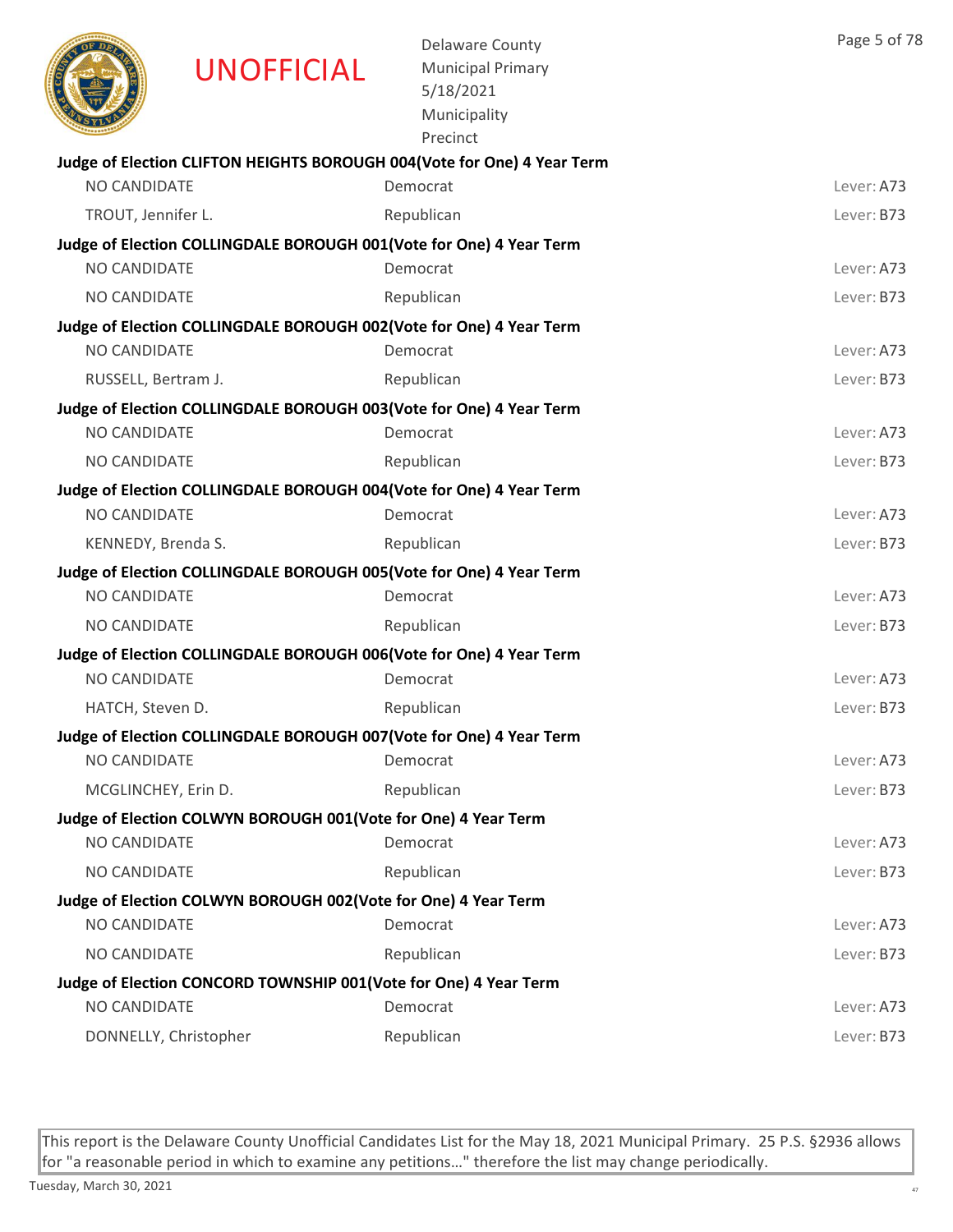|                         | <b>UNOFFICIAL</b>                                                                         | <b>Delaware County</b><br><b>Municipal Primary</b><br>5/18/2021<br>Municipality<br>Precinct | Page 6 of 78 |
|-------------------------|-------------------------------------------------------------------------------------------|---------------------------------------------------------------------------------------------|--------------|
|                         | Judge of Election CONCORD TOWNSHIP 002(Vote for One) 4 Year Term                          |                                                                                             |              |
| ALBERO, Stephanie       |                                                                                           | Democrat                                                                                    | Lever: A73   |
| <b>NO CANDIDATE</b>     |                                                                                           | Republican                                                                                  | Lever: B73   |
|                         | Judge of Election CONCORD TOWNSHIP 003(Vote for One) 4 Year Term                          |                                                                                             |              |
| CAMPISANO, Pamela       |                                                                                           | Democrat                                                                                    | Lever: A73   |
| MOYER, Jeannette        |                                                                                           | Republican                                                                                  | Lever: B73   |
|                         | Judge of Election CONCORD TOWNSHIP 004(Vote for One) 4 Year Term                          |                                                                                             |              |
| SHIPLEY, DeWitte J.     |                                                                                           | Democrat                                                                                    | Lever: A73   |
| <b>BRADSHAW, Thomas</b> |                                                                                           | Republican                                                                                  | Lever: B73   |
|                         | Judge of Election CONCORD TOWNSHIP 005(Vote for One) 4 Year Term<br>SCHOENBERGER, John A. | Democrat                                                                                    | Lever: A73   |
|                         |                                                                                           |                                                                                             |              |
| NO CANDIDATE            |                                                                                           | Republican                                                                                  | Lever: B73   |
| NO CANDIDATE            | Judge of Election CONCORD TOWNSHIP 006(Vote for One) 4 Year Term                          | Democrat                                                                                    | Lever: A73   |
| CRITCHLOW, Stephen      |                                                                                           | Republican                                                                                  | Lever: B73   |
|                         | Judge of Election CONCORD TOWNSHIP 007 (Vote for One) 4 Year Term                         |                                                                                             |              |
| <b>NO CANDIDATE</b>     |                                                                                           | Democrat                                                                                    | Lever: A73   |
| MARTIN, Brenda          |                                                                                           | Republican                                                                                  | Lever: B73   |
|                         | Judge of Election CONCORD TOWNSHIP 008(Vote for One) 4 Year Term                          |                                                                                             |              |
| NO CANDIDATE            |                                                                                           | Democrat                                                                                    | Lever: A73   |
| NO CANDIDATE            |                                                                                           | Republican                                                                                  | Lever: B73   |
|                         | Judge of Election CONCORD TOWNSHIP 009(Vote for One) 4 Year Term                          |                                                                                             |              |
| NO CANDIDATE            |                                                                                           | Democrat                                                                                    | Lever: A73   |
| HOLOBOVICH, Linda       |                                                                                           | Republican                                                                                  | Lever: B73   |
|                         | Judge of Election CONCORD TOWNSHIP 010(Vote for One) 4 Year Term                          |                                                                                             |              |
| NO CANDIDATE            |                                                                                           | Democrat                                                                                    | Lever: A73   |
| CONIGLIO, Mary S.       |                                                                                           | Republican                                                                                  | Lever: B73   |
|                         | Judge of Election CONCORD TOWNSHIP 011(Vote for One) 4 Year Term                          |                                                                                             |              |
| PETRINI, Kathy          |                                                                                           | Democrat                                                                                    | Lever: A73   |
| NO CANDIDATE            |                                                                                           | Republican                                                                                  | Lever: B73   |
|                         | Judge of Election DARBY BOROUGH 001 001 (Vote for One) 4 Year Term                        |                                                                                             |              |
| <b>NO CANDIDATE</b>     |                                                                                           | Democrat                                                                                    | Lever: A73   |
| NO CANDIDATE            |                                                                                           | Republican                                                                                  | Lever: B73   |
|                         |                                                                                           |                                                                                             |              |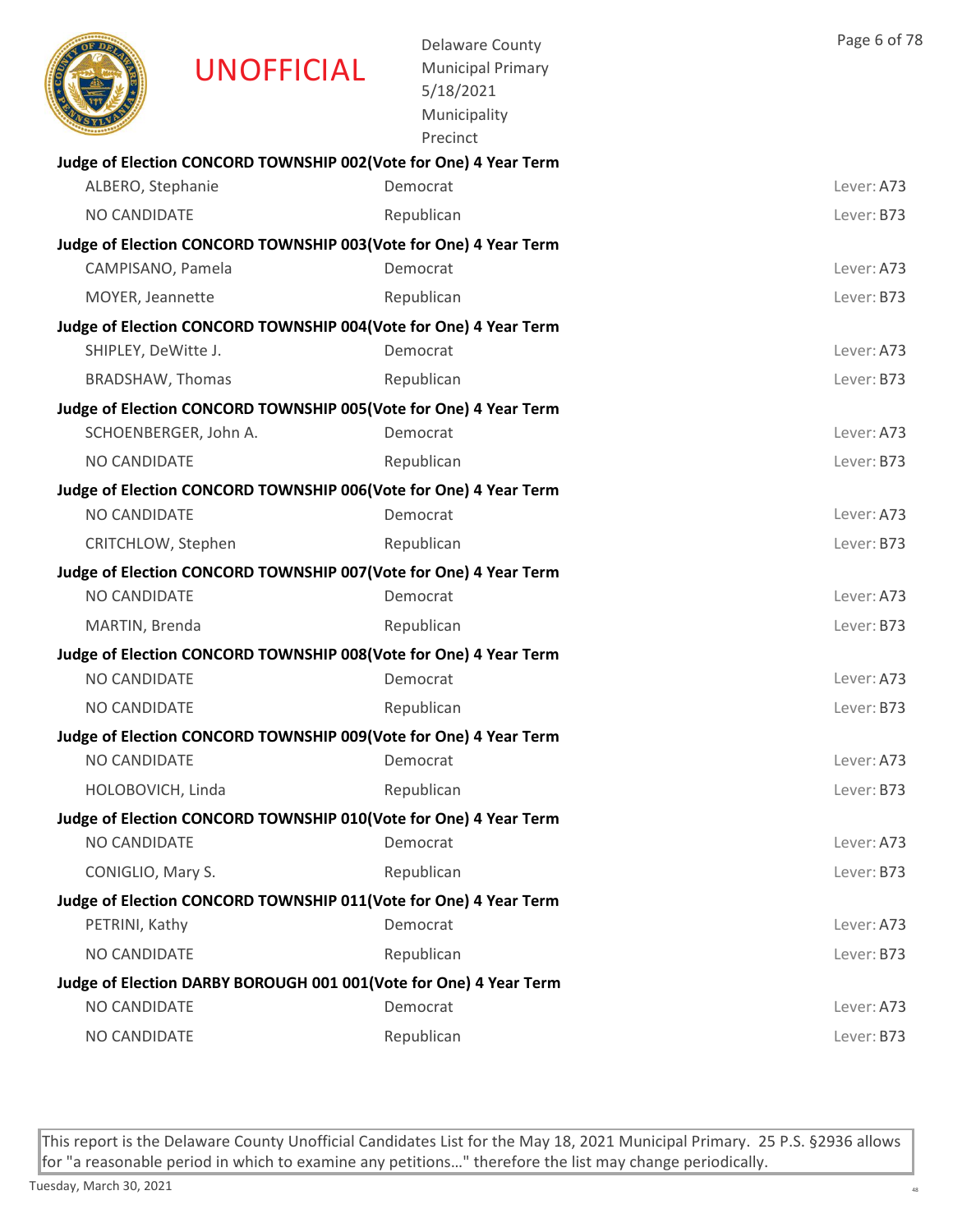|                     | <b>UNOFFICIAL</b>                                                  | <b>Delaware County</b><br><b>Municipal Primary</b><br>5/18/2021<br>Municipality<br>Precinct | Page 7 of 78 |
|---------------------|--------------------------------------------------------------------|---------------------------------------------------------------------------------------------|--------------|
|                     | Judge of Election DARBY BOROUGH 001 002(Vote for One) 4 Year Term  |                                                                                             |              |
| NO CANDIDATE        |                                                                    | Democrat                                                                                    | Lever: A73   |
| <b>NO CANDIDATE</b> |                                                                    | Republican                                                                                  | Lever: B73   |
|                     | Judge of Election DARBY BOROUGH 002 001(Vote for One) 4 Year Term  |                                                                                             |              |
| NO CANDIDATE        |                                                                    | Democrat                                                                                    | Lever: A73   |
| NO CANDIDATE        |                                                                    | Republican                                                                                  | Lever: B73   |
|                     | Judge of Election DARBY BOROUGH 002 002(Vote for One) 4 Year Term  |                                                                                             |              |
| WILLIAMS, Ethel V.  |                                                                    | Democrat                                                                                    | Lever: A73   |
| NO CANDIDATE        |                                                                    | Republican                                                                                  | Lever: B73   |
|                     | Judge of Election DARBY BOROUGH 003 001(Vote for One) 4 Year Term  |                                                                                             |              |
| POWELL, Caroline    |                                                                    | Democrat                                                                                    | Lever: A73   |
| NO CANDIDATE        |                                                                    | Republican                                                                                  | Lever: B73   |
|                     | Judge of Election DARBY BOROUGH 003 002(Vote for One) 4 Year Term  |                                                                                             |              |
| NO CANDIDATE        |                                                                    | Democrat                                                                                    | Lever: A73   |
| NO CANDIDATE        |                                                                    | Republican                                                                                  | Lever: B73   |
|                     | Judge of Election DARBY TOWNSHIP 001(Vote for One) 4 Year Term     |                                                                                             |              |
| NO CANDIDATE        |                                                                    | Democrat                                                                                    | Lever: A73   |
| NO CANDIDATE        |                                                                    | Republican                                                                                  | Lever: B73   |
|                     | Judge of Election DARBY TOWNSHIP 002(Vote for One) 4 Year Term     |                                                                                             |              |
| NO CANDIDATE        |                                                                    | Democrat                                                                                    | Lever: A73   |
|                     | JONES, Shirley Whitsett                                            | Republican                                                                                  | Lever: B73   |
|                     | Judge of Election DARBY TOWNSHIP 003 001(Vote for One) 4 Year Term |                                                                                             |              |
| NO CANDIDATE        |                                                                    | Democrat                                                                                    | Lever: A73   |
| TUCKER, Levi A.     |                                                                    | Republican                                                                                  | Lever: B73   |
|                     | Judge of Election DARBY TOWNSHIP 003 002(Vote for One) 4 Year Term |                                                                                             |              |
| NO CANDIDATE        |                                                                    | Democrat                                                                                    | Lever: A73   |
|                     | ACUAZZO-PESLAR, Trisha                                             | Republican                                                                                  | Lever: B73   |
| NO CANDIDATE        | Judge of Election DARBY TOWNSHIP 004(Vote for One) 4 Year Term     | Democrat                                                                                    | Lever: A73   |
| FEESER, George      |                                                                    | Republican                                                                                  | Lever: B73   |
|                     | Judge of Election DARBY TOWNSHIP 005 001(Vote for One) 4 Year Term |                                                                                             |              |
| NO CANDIDATE        |                                                                    | Democrat                                                                                    | Lever: A73   |
| PARROTTI, Diane     |                                                                    | Republican                                                                                  | Lever: B73   |
|                     |                                                                    |                                                                                             |              |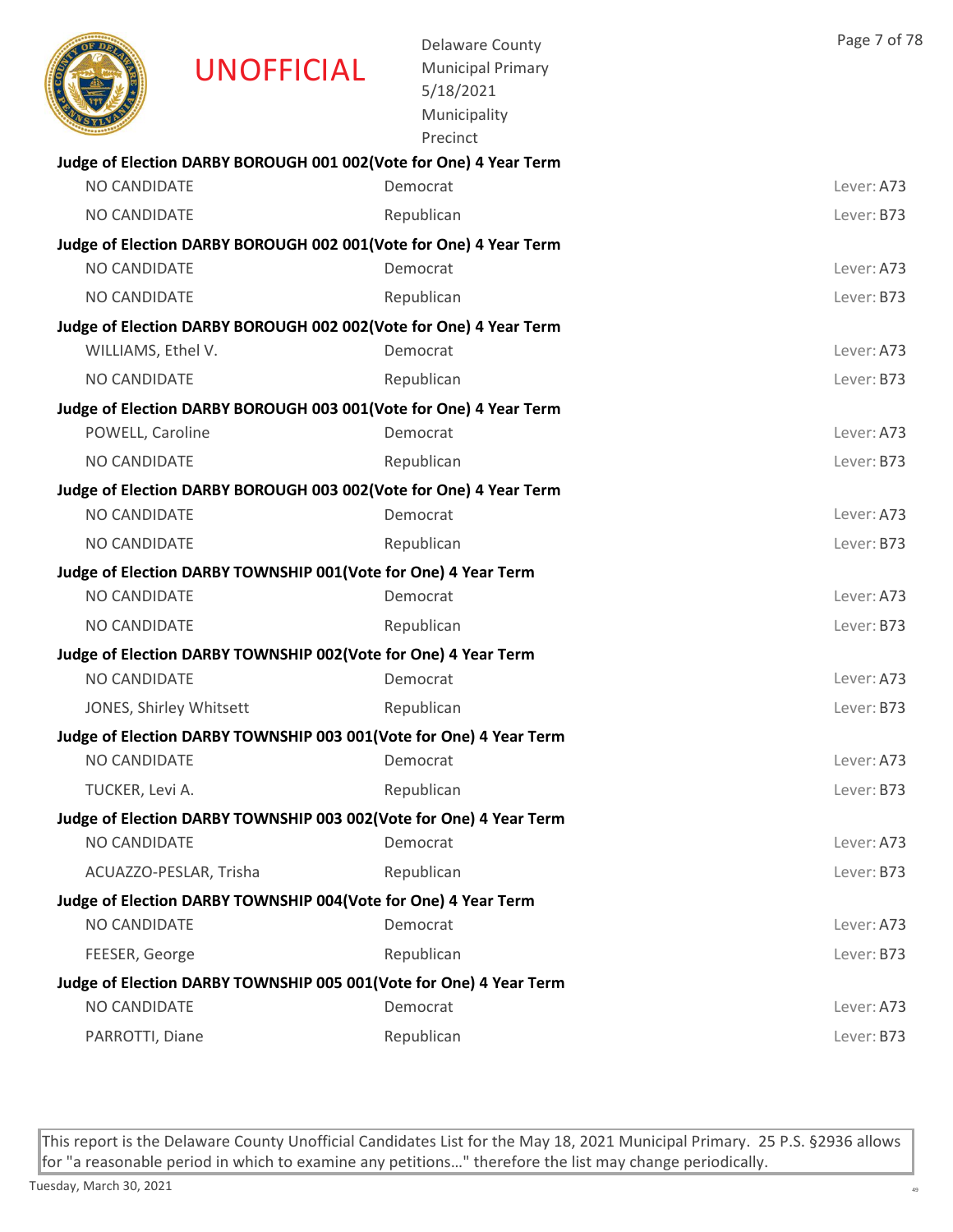|                         | <b>UNOFFICIAL</b>                                                  | <b>Delaware County</b><br><b>Municipal Primary</b><br>5/18/2021<br>Municipality<br>Precinct | Page 8 of 78 |
|-------------------------|--------------------------------------------------------------------|---------------------------------------------------------------------------------------------|--------------|
| NO CANDIDATE            | Judge of Election DARBY TOWNSHIP 005 002(Vote for One) 4 Year Term | Democrat                                                                                    | Lever: A73   |
|                         |                                                                    |                                                                                             |              |
| ACCARDO, Lisa J.        |                                                                    | Republican                                                                                  | Lever: B73   |
| NO CANDIDATE            |                                                                    | Judge of Election UPPER DARBY TOWNSHIP 001 001 (Vote for One) 4 Year Term<br>Democrat       | Lever: A73   |
| NO CANDIDATE            |                                                                    | Republican                                                                                  | Lever: B73   |
|                         |                                                                    | Judge of Election UPPER DARBY TOWNSHIP 001 002(Vote for One) 4 Year Term                    |              |
| NO CANDIDATE            |                                                                    | Democrat                                                                                    | Lever: A73   |
| DEGRAND, Doug           |                                                                    | Republican                                                                                  | Lever: B73   |
|                         |                                                                    | Judge of Election UPPER DARBY TOWNSHIP 001 003(Vote for One) 4 Year Term                    |              |
| NO CANDIDATE            |                                                                    | Democrat                                                                                    | Lever: A73   |
| GELSOMINI, Mark P.      |                                                                    | Republican                                                                                  | Lever: B73   |
|                         |                                                                    | Judge of Election UPPER DARBY TOWNSHIP 001 004(Vote for One) 4 Year Term                    |              |
| BARBONE, Dawn           |                                                                    | Democrat                                                                                    | Lever: A73   |
| NO CANDIDATE            |                                                                    | Republican                                                                                  | Lever: B73   |
|                         |                                                                    | Judge of Election UPPER DARBY TOWNSHIP 001 005 (Vote for One) 4 Year Term                   |              |
| <b>NO CANDIDATE</b>     |                                                                    | Democrat                                                                                    | Lever: A73   |
| DALEY, Marybeth         |                                                                    | Republican                                                                                  | Lever: B73   |
|                         |                                                                    | Judge of Election UPPER DARBY TOWNSHIP 001 006(Vote for One) 4 Year Term                    |              |
| RYAN, Tiffany M.        |                                                                    | Democrat                                                                                    | Lever: A73   |
| <b>NO CANDIDATE</b>     |                                                                    | Republican                                                                                  | Lever: B73   |
|                         |                                                                    | Judge of Election UPPER DARBY TOWNSHIP 001 007(Vote for One) 4 Year Term                    |              |
| <b>BORDERS, Rachael</b> |                                                                    | Democrat                                                                                    | Lever: A73   |
| NO CANDIDATE            |                                                                    | Republican                                                                                  | Lever: B73   |
|                         |                                                                    | Judge of Election UPPER DARBY TOWNSHIP 001 008(Vote for One) 4 Year Term                    |              |
| GAZETSKI, Alana         |                                                                    | Democrat                                                                                    | Lever: A73   |
| NO CANDIDATE            |                                                                    | Republican                                                                                  | Lever: B73   |
|                         |                                                                    | Judge of Election UPPER DARBY TOWNSHIP 001 009(Vote for One) 4 Year Term<br>Democrat        |              |
| MATHIAS, Andrea         |                                                                    |                                                                                             | Lever: A73   |
| NO CANDIDATE            |                                                                    | Republican                                                                                  | Lever: B73   |
| SUTERS, Tonia           |                                                                    | Judge of Election UPPER DARBY TOWNSHIP 002 001(Vote for One) 4 Year Term<br>Democrat        | Lever: A73   |
| NO CANDIDATE            |                                                                    | Republican                                                                                  | Lever: B73   |
|                         |                                                                    |                                                                                             |              |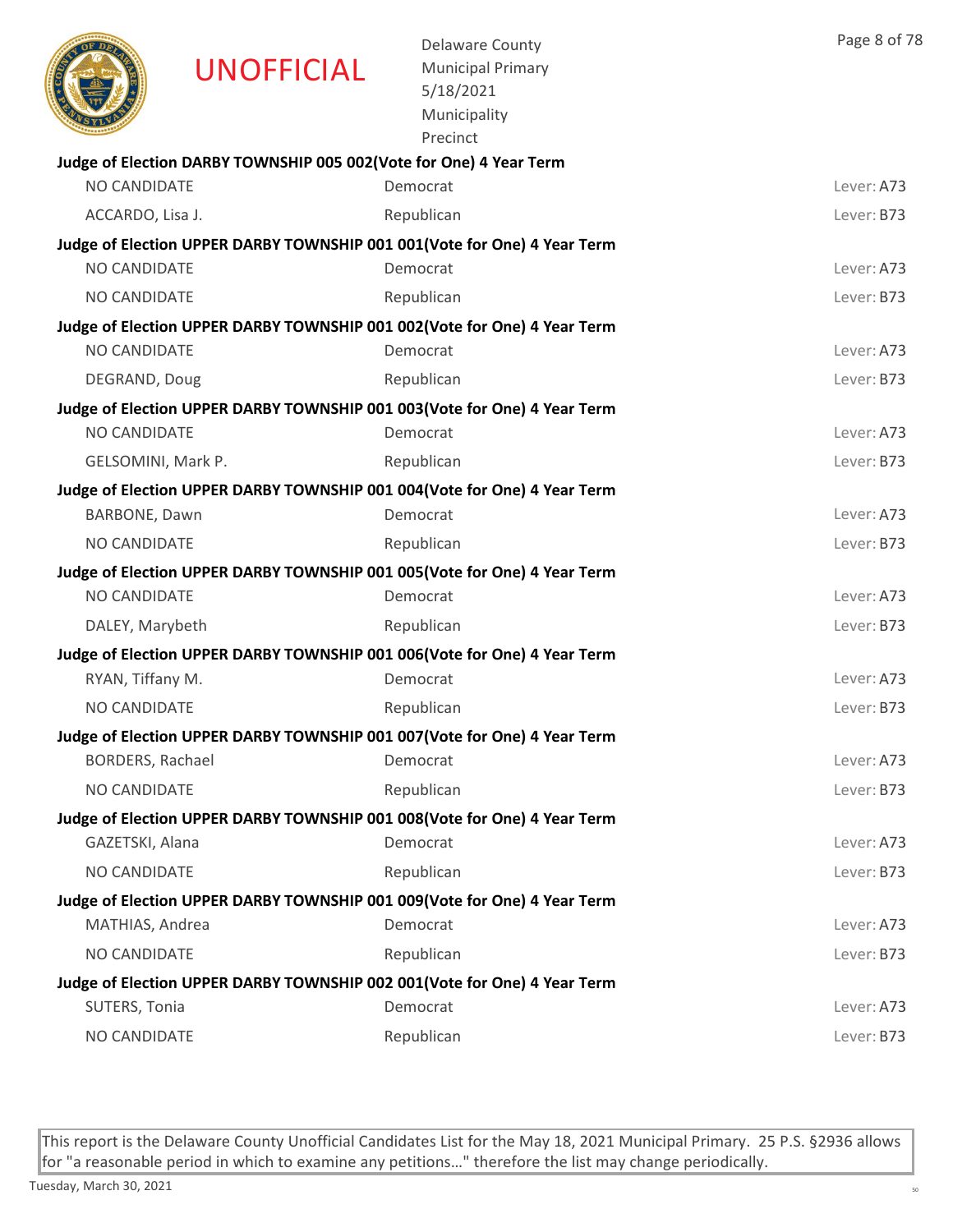|                     | <b>UNOFFICIAL</b> | <b>Delaware County</b><br><b>Municipal Primary</b><br>5/18/2021<br>Municipality<br>Precinct | Page 9 of 78 |
|---------------------|-------------------|---------------------------------------------------------------------------------------------|--------------|
|                     |                   | Judge of Election UPPER DARBY TOWNSHIP 002 002(Vote for One) 4 Year Term                    |              |
| WALLIS, Benjamin E. |                   | Democrat                                                                                    | Lever: A73   |
| LAFFERTY, Maria     |                   | Republican                                                                                  | Lever: B73   |
|                     |                   | Judge of Election UPPER DARBY TOWNSHIP 002 003 (Vote for One) 4 Year Term                   |              |
| <b>NO CANDIDATE</b> |                   | Democrat                                                                                    | Lever: A73   |
| FECZKO JR, Frank    |                   | Republican                                                                                  | Lever: B73   |
| <b>NO CANDIDATE</b> |                   | Judge of Election UPPER DARBY TOWNSHIP 002 004(Vote for One) 4 Year Term<br>Democrat        |              |
|                     |                   |                                                                                             | Lever: A73   |
| COLVIN, Gerald L.   |                   | Republican                                                                                  | Lever: B73   |
| <b>NO CANDIDATE</b> |                   | Judge of Election UPPER DARBY TOWNSHIP 002 005 (Vote for One) 4 Year Term<br>Democrat       | Lever: A73   |
|                     |                   |                                                                                             |              |
| COOK-FURY, Lois     |                   | Republican                                                                                  | Lever: B73   |
| <b>BRANAS, Jess</b> |                   | Judge of Election UPPER DARBY TOWNSHIP 002 006(Vote for One) 4 Year Term<br>Democrat        | Lever: A73   |
| BERGIN JR, John M.  |                   | Republican                                                                                  | Lever: B73   |
|                     |                   | Judge of Election UPPER DARBY TOWNSHIP 002 007 (Vote for One) 4 Year Term                   |              |
| NO CANDIDATE        |                   | Democrat                                                                                    | Lever: A73   |
| NO CANDIDATE        |                   | Republican                                                                                  | Lever: B73   |
|                     |                   | Judge of Election UPPER DARBY TOWNSHIP 003 001 (Vote for One) 4 Year Term                   |              |
| <b>NO CANDIDATE</b> |                   | Democrat                                                                                    | Lever: A73   |
| JONES, Jeffrey O.   |                   | Republican                                                                                  | Lever: B73   |
|                     |                   | Judge of Election UPPER DARBY TOWNSHIP 003 002(Vote for One) 4 Year Term                    |              |
| NO CANDIDATE        |                   | Democrat                                                                                    | Lever: A73   |
| NO CANDIDATE        |                   | Republican                                                                                  | Lever: B73   |
|                     |                   | Judge of Election UPPER DARBY TOWNSHIP 003 003 (Vote for One) 4 Year Term                   |              |
| <b>NO CANDIDATE</b> |                   | Democrat                                                                                    | Lever: A73   |
| FLAMMINIO, Dante    |                   | Republican                                                                                  | Lever: B73   |
|                     |                   | Judge of Election UPPER DARBY TOWNSHIP 003 004 (Vote for One) 4 Year Term                   |              |
| NO CANDIDATE        |                   | Democrat                                                                                    | Lever: A73   |
| HUNT, Daniel P.     |                   | Republican                                                                                  | Lever: B73   |
|                     |                   | Judge of Election UPPER DARBY TOWNSHIP 003 005(Vote for One) 4 Year Term                    |              |
| NO CANDIDATE        |                   | Democrat                                                                                    | Lever: A73   |
| NO CANDIDATE        |                   | Republican                                                                                  | Lever: B73   |
|                     |                   |                                                                                             |              |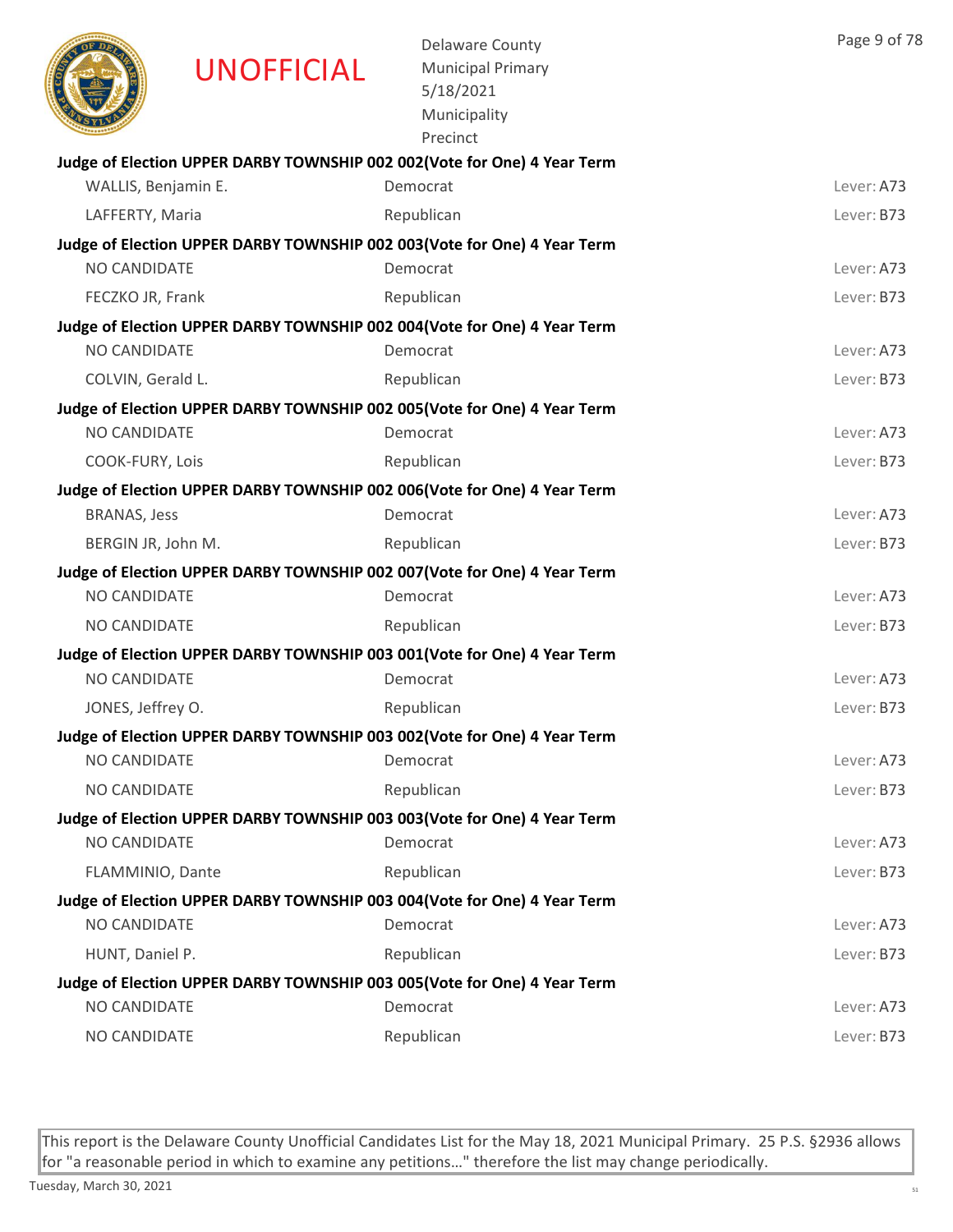|                     | UNOFFICIAL | <b>Delaware County</b><br><b>Municipal Primary</b><br>5/18/2021<br>Municipality<br>Precinct | Page 10 of 78 |
|---------------------|------------|---------------------------------------------------------------------------------------------|---------------|
|                     |            | Judge of Election UPPER DARBY TOWNSHIP 003 006(Vote for One) 4 Year Term                    |               |
| <b>NO CANDIDATE</b> |            | Democrat                                                                                    | Lever: A73    |
| BALL, Bernadette    |            | Republican                                                                                  | Lever: B73    |
|                     |            | Judge of Election UPPER DARBY TOWNSHIP 003 007(Vote for One) 4 Year Term                    |               |
| NO CANDIDATE        |            | Democrat                                                                                    | Lever: A73    |
| EMGE, Michael R.    |            | Republican                                                                                  | Lever: B73    |
|                     |            | Judge of Election UPPER DARBY TOWNSHIP 003 008(Vote for One) 4 Year Term                    |               |
| <b>NO CANDIDATE</b> |            | Democrat                                                                                    | Lever: A73    |
| CANNATARO, Paul     |            | Republican                                                                                  | Lever: B73    |
|                     |            | Judge of Election UPPER DARBY TOWNSHIP 003 009(Vote for One) 4 Year Term                    |               |
| NO CANDIDATE        |            | Democrat                                                                                    | Lever: A73    |
| GLATTS, James E.    |            | Republican                                                                                  | Lever: B73    |
| MINICK, Genevieve   |            | Judge of Election UPPER DARBY TOWNSHIP 003 010(Vote for One) 4 Year Term<br>Democrat        | Lever: A73    |
|                     |            |                                                                                             |               |
| FLORIO, Patricia    |            | Republican                                                                                  | Lever: B73    |
| NO CANDIDATE        |            | Judge of Election UPPER DARBY TOWNSHIP 003 011(Vote for One) 4 Year Term<br>Democrat        | Lever: A73    |
| DWYER, Thomas L.    |            | Republican                                                                                  | Lever: B73    |
|                     |            | Judge of Election UPPER DARBY TOWNSHIP 004 001 (Vote for One) 4 Year Term                   |               |
| NO CANDIDATE        |            | Democrat                                                                                    | Lever: A73    |
| <b>NO CANDIDATE</b> |            | Republican                                                                                  | Lever: B73    |
|                     |            | Judge of Election UPPER DARBY TOWNSHIP 004 002(Vote for One) 4 Year Term                    |               |
| KAPLAN, William J.  |            | Democrat                                                                                    | Lever: A73    |
| NO CANDIDATE        |            | Republican                                                                                  | Lever: B73    |
|                     |            | Judge of Election UPPER DARBY TOWNSHIP 004 003 (Vote for One) 4 Year Term                   |               |
| NO CANDIDATE        |            | Democrat                                                                                    | Lever: A73    |
| NO CANDIDATE        |            | Republican                                                                                  | Lever: B73    |
|                     |            | Judge of Election UPPER DARBY TOWNSHIP 004 004 (Vote for One) 4 Year Term                   |               |
| DALESSANDRO, Elinor |            | Democrat                                                                                    | Lever: A73    |
| NO CANDIDATE        |            | Republican                                                                                  | Lever: B73    |
|                     |            | Judge of Election UPPER DARBY TOWNSHIP 004 005(Vote for One) 4 Year Term                    |               |
| NO CANDIDATE        |            | Democrat                                                                                    | Lever: A73    |
| NO CANDIDATE        |            | Republican                                                                                  | Lever: B73    |
|                     |            |                                                                                             |               |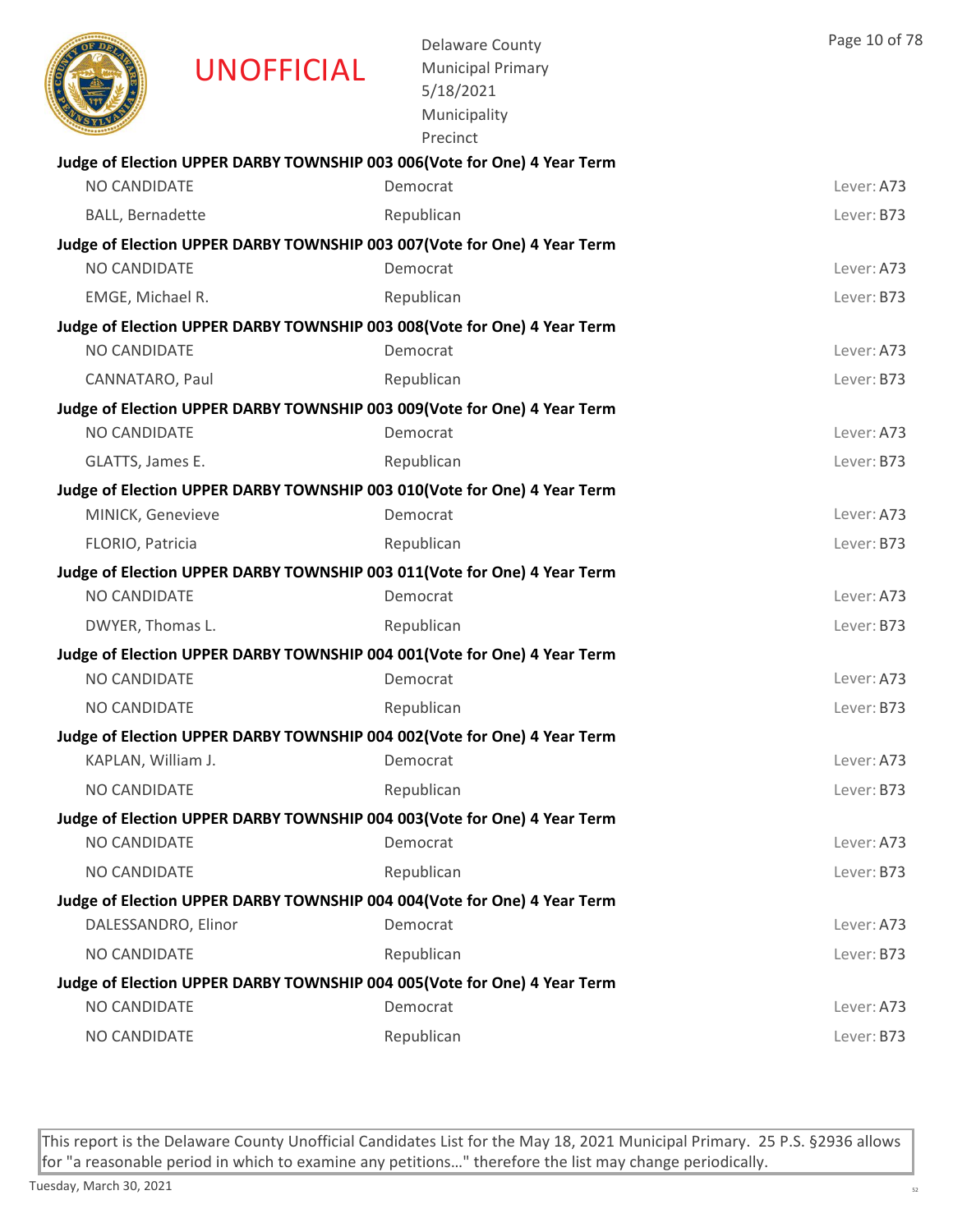|                     | <b>UNOFFICIAL</b>       | <b>Delaware County</b><br><b>Municipal Primary</b><br>5/18/2021<br>Municipality<br>Precinct | Page 11 of 78 |
|---------------------|-------------------------|---------------------------------------------------------------------------------------------|---------------|
|                     |                         | Judge of Election UPPER DARBY TOWNSHIP 004 006(Vote for One) 4 Year Term                    |               |
| <b>NO CANDIDATE</b> |                         | Democrat                                                                                    | Lever: A73    |
| NO CANDIDATE        |                         | Republican                                                                                  | Lever: B73    |
|                     |                         | Judge of Election UPPER DARBY TOWNSHIP 004 007 (Vote for One) 4 Year Term                   |               |
| <b>NO CANDIDATE</b> |                         | Democrat                                                                                    | Lever: A73    |
| <b>NO CANDIDATE</b> |                         | Republican                                                                                  | Lever: B73    |
|                     |                         | Judge of Election UPPER DARBY TOWNSHIP 004 008(Vote for One) 4 Year Term                    |               |
|                     | LOMBARDI, Dolores A.    | Democrat                                                                                    | Lever: A73    |
| NO CANDIDATE        |                         | Republican                                                                                  | Lever: B73    |
|                     |                         | Judge of Election UPPER DARBY TOWNSHIP 004 009(Vote for One) 4 Year Term                    |               |
| <b>NO CANDIDATE</b> |                         | Democrat                                                                                    | Lever: A73    |
| <b>NO CANDIDATE</b> |                         | Republican                                                                                  | Lever: B73    |
|                     |                         | Judge of Election UPPER DARBY TOWNSHIP 004 010(Vote for One) 4 Year Term                    |               |
| <b>NO CANDIDATE</b> |                         | Democrat                                                                                    | Lever: A73    |
| MARTIN, Michael     |                         | Republican                                                                                  | Lever: B73    |
|                     |                         | Judge of Election UPPER DARBY TOWNSHIP 004 011(Vote for One) 4 Year Term                    |               |
| NO CANDIDATE        |                         | Democrat                                                                                    | Lever: A73    |
| NO CANDIDATE        |                         | Republican                                                                                  | Lever: B73    |
|                     |                         | Judge of Election UPPER DARBY TOWNSHIP 005 001 (Vote for One) 4 Year Term                   |               |
| <b>NO CANDIDATE</b> |                         | Democrat                                                                                    | Lever: A73    |
| NO CANDIDATE        |                         | Republican                                                                                  | Lever: B73    |
| NO CANDIDATE        |                         | Judge of Election UPPER DARBY TOWNSHIP 005 002 (Vote for One) 4 Year Term<br>Democrat       |               |
|                     |                         |                                                                                             | Lever: A73    |
| NO CANDIDATE        |                         | Republican                                                                                  | Lever: B73    |
| NO CANDIDATE        |                         | Judge of Election UPPER DARBY TOWNSHIP 005 003(Vote for One) 4 Year Term<br>Democrat        | Lever: A73    |
| NO CANDIDATE        |                         | Republican                                                                                  | Lever: B73    |
|                     |                         |                                                                                             |               |
|                     | SULLIVAN, Jonathan Tabb | Judge of Election UPPER DARBY TOWNSHIP 005 004 (Vote for One) 4 Year Term<br>Democrat       | Lever: A73    |
| NO CANDIDATE        |                         | Republican                                                                                  | Lever: B73    |
|                     |                         | Judge of Election UPPER DARBY TOWNSHIP 005 005(Vote for One) 4 Year Term                    |               |
| AMLONG, Terri       |                         | Democrat                                                                                    | Lever: A73    |
| NO CANDIDATE        |                         | Republican                                                                                  | Lever: B73    |
|                     |                         |                                                                                             |               |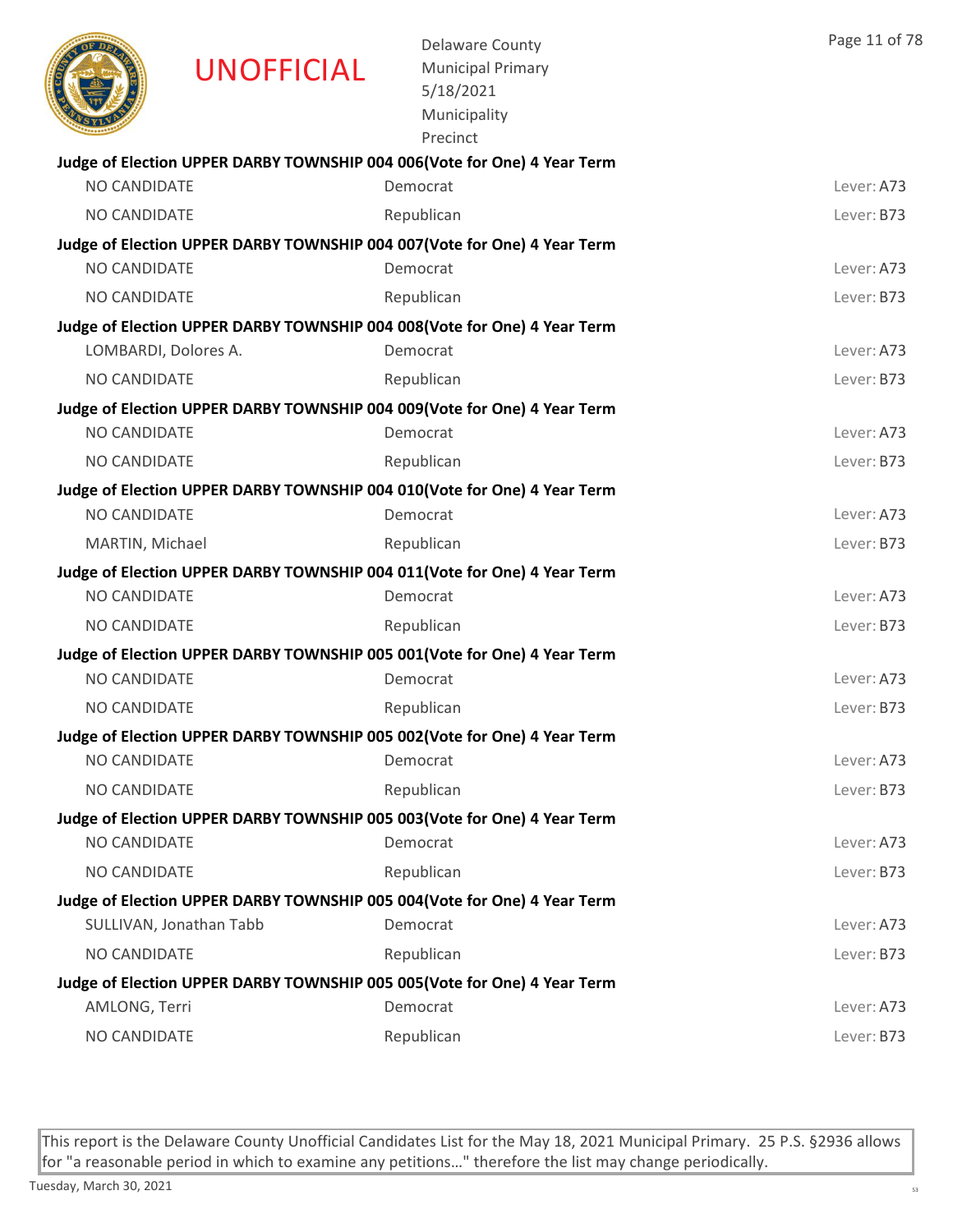|                     | <b>UNOFFICIAL</b>        | <b>Delaware County</b><br><b>Municipal Primary</b><br>5/18/2021<br>Municipality<br>Precinct | Page 12 of 78 |
|---------------------|--------------------------|---------------------------------------------------------------------------------------------|---------------|
|                     |                          | Judge of Election UPPER DARBY TOWNSHIP 005 006(Vote for One) 4 Year Term                    |               |
|                     | EUBANKS, Keenya Michelle | Democrat                                                                                    | Lever: A73    |
| KIME, Zoe           |                          | Democrat                                                                                    | Lever: A74    |
| NO CANDIDATE        |                          | Republican                                                                                  | Lever: B73    |
|                     |                          | Judge of Election UPPER DARBY TOWNSHIP 005 007 (Vote for One) 4 Year Term                   |               |
| NO CANDIDATE        |                          | Democrat                                                                                    | Lever: A73    |
| <b>NO CANDIDATE</b> |                          | Republican                                                                                  | Lever: B73    |
|                     |                          | Judge of Election UPPER DARBY TOWNSHIP 005 008(Vote for One) 4 Year Term                    |               |
| SALLOOM, George     |                          | Democrat                                                                                    | Lever: A73    |
| NO CANDIDATE        |                          | Republican                                                                                  | Lever: B73    |
|                     |                          | Judge of Election UPPER DARBY TOWNSHIP 005 009(Vote for One) 4 Year Term                    |               |
| <b>NO CANDIDATE</b> |                          | Democrat                                                                                    | Lever: A73    |
| SCOTT, Gail         |                          | Republican                                                                                  | Lever: B73    |
|                     |                          | Judge of Election UPPER DARBY TOWNSHIP 005 010(Vote for One) 4 Year Term                    |               |
| LAVERY, John J.     |                          | Democrat                                                                                    | Lever: A73    |
| NO CANDIDATE        |                          | Republican                                                                                  | Lever: B73    |
|                     |                          | Judge of Election UPPER DARBY TOWNSHIP 006 001 (Vote for One) 4 Year Term                   |               |
| CALDERON, Merteilla |                          | Democrat                                                                                    | Lever: A73    |
| NO CANDIDATE        |                          | Republican                                                                                  | Lever: B73    |
|                     |                          | Judge of Election UPPER DARBY TOWNSHIP 006 002(Vote for One) 4 Year Term                    |               |
| SIDDIQUE, Manju     |                          | Democrat                                                                                    | Lever: A73    |
| <b>NO CANDIDATE</b> |                          | Republican                                                                                  | Lever: B73    |
|                     |                          | Judge of Election UPPER DARBY TOWNSHIP 006 003(Vote for One) 4 Year Term                    |               |
| SARKEN, Mohammed R. |                          | Democrat                                                                                    | Lever: A73    |
| NO CANDIDATE        |                          | Republican                                                                                  | Lever: B73    |
| NO CANDIDATE        |                          | Judge of Election UPPER DARBY TOWNSHIP 006 004(Vote for One) 4 Year Term<br>Democrat        | Lever: A73    |
|                     |                          | Republican                                                                                  |               |
| NO CANDIDATE        |                          |                                                                                             | Lever: B73    |
| NO CANDIDATE        |                          | Judge of Election UPPER DARBY TOWNSHIP 006 005(Vote for One) 4 Year Term<br>Democrat        | Lever: A73    |
| NO CANDIDATE        |                          | Republican                                                                                  | Lever: B73    |
|                     |                          | Judge of Election UPPER DARBY TOWNSHIP 006 006(Vote for One) 4 Year Term                    |               |
| NO CANDIDATE        |                          | Democrat                                                                                    | Lever: A73    |
| NO CANDIDATE        |                          | Republican                                                                                  | Lever: B73    |
|                     |                          |                                                                                             |               |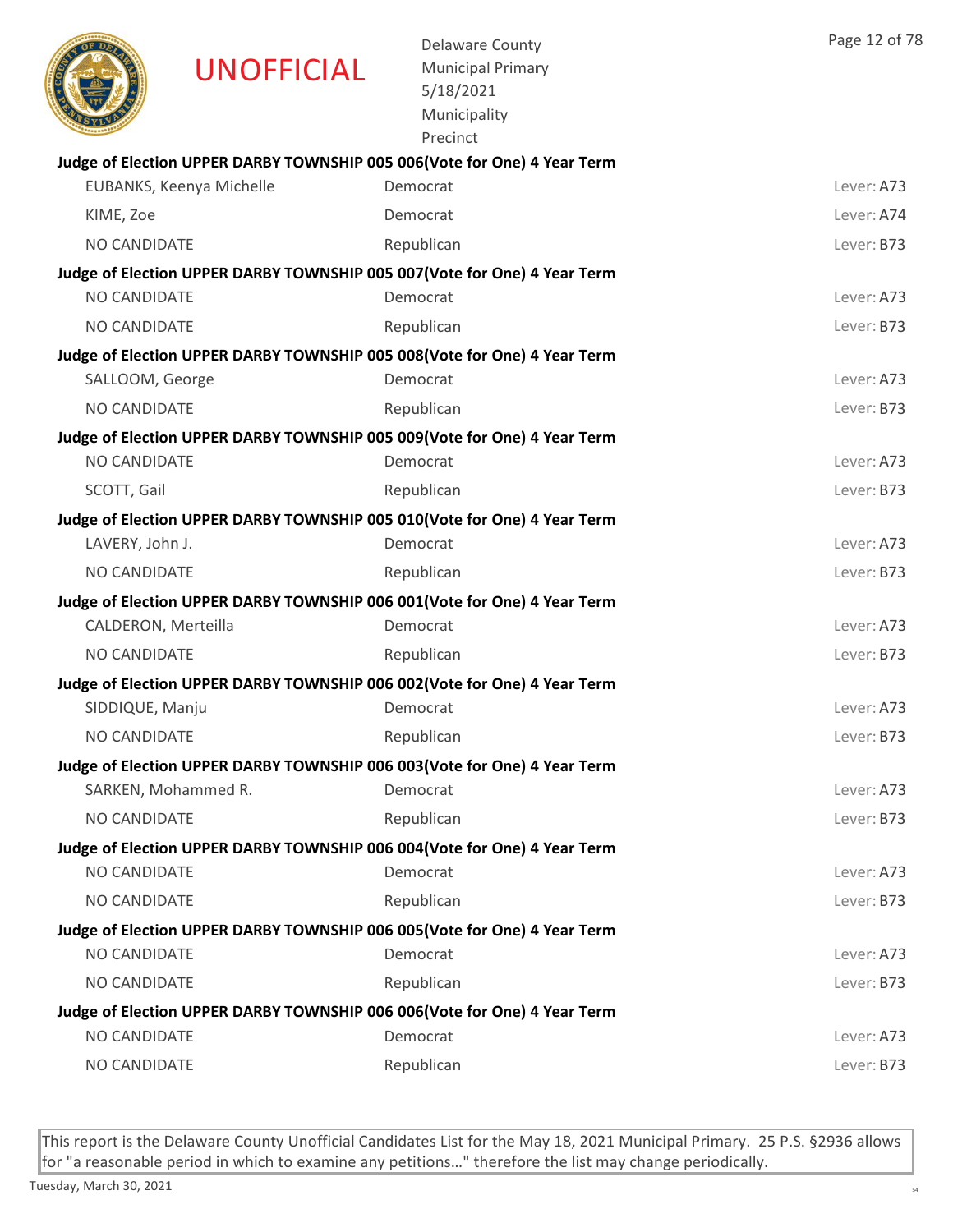|                      | <b>UNOFFICIAL</b>      | <b>Delaware County</b><br><b>Municipal Primary</b><br>5/18/2021<br>Municipality<br>Precinct | Page 13 of 78 |
|----------------------|------------------------|---------------------------------------------------------------------------------------------|---------------|
|                      |                        | Judge of Election UPPER DARBY TOWNSHIP 006 007 (Vote for One) 4 Year Term                   |               |
| BARBAR, Vivien       |                        | Democrat                                                                                    | Lever: A73    |
| NO CANDIDATE         |                        | Republican                                                                                  | Lever: B73    |
|                      | JACKSON, Cynthia Tobin | Judge of Election UPPER DARBY TOWNSHIP 006 008 (Vote for One) 4 Year Term<br>Democrat       | Lever: A73    |
| NO CANDIDATE         |                        |                                                                                             |               |
|                      |                        | Republican                                                                                  | Lever: B73    |
| <b>NO CANDIDATE</b>  |                        | Judge of Election UPPER DARBY TOWNSHIP 006 009(Vote for One) 4 Year Term<br>Democrat        | Lever: A73    |
| NO CANDIDATE         |                        | Republican                                                                                  | Lever: B73    |
|                      |                        | Judge of Election UPPER DARBY TOWNSHIP 006 010(Vote for One) 4 Year Term                    |               |
| <b>NO CANDIDATE</b>  |                        | Democrat                                                                                    | Lever: A73    |
| NO CANDIDATE         |                        | Republican                                                                                  | Lever: B73    |
|                      |                        | Judge of Election UPPER DARBY TOWNSHIP 006 011(Vote for One) 4 Year Term                    |               |
| MORGAN, Damon        |                        | Democrat                                                                                    | Lever: A73    |
| NO CANDIDATE         |                        | Republican                                                                                  | Lever: B73    |
|                      |                        | Judge of Election UPPER DARBY TOWNSHIP 006 012(Vote for One) 4 Year Term                    |               |
| HOGAN, William       |                        | Democrat                                                                                    | Lever: A73    |
| NO CANDIDATE         |                        | Republican                                                                                  | Lever: B73    |
|                      |                        | Judge of Election UPPER DARBY TOWNSHIP 007 001 (Vote for One) 4 Year Term                   |               |
| NO CANDIDATE         |                        | Democrat                                                                                    | Lever: A73    |
| <b>NO CANDIDATE</b>  |                        | Republican                                                                                  | Lever: B73    |
|                      |                        | Judge of Election UPPER DARBY TOWNSHIP 007 002 (Vote for One) 4 Year Term                   |               |
| NO CANDIDATE         |                        | Democrat                                                                                    | Lever: A73    |
| NO CANDIDATE         |                        | Republican                                                                                  | Lever: B73    |
|                      |                        | Judge of Election UPPER DARBY TOWNSHIP 007 003(Vote for One) 4 Year Term                    |               |
| GREENE, Angela       |                        | Democrat                                                                                    | Lever: A73    |
| NO CANDIDATE         |                        | Republican                                                                                  | Lever: B73    |
|                      |                        | Judge of Election UPPER DARBY TOWNSHIP 007 004 (Vote for One) 4 Year Term                   |               |
| GOLDMAN, Geraldine   |                        | Democrat                                                                                    | Lever: A73    |
| NO CANDIDATE         |                        | Republican                                                                                  | Lever: B73    |
|                      |                        | Judge of Election UPPER DARBY TOWNSHIP 007 005(Vote for One) 4 Year Term                    |               |
| ROBINSON, Michele D. |                        | Democrat                                                                                    | Lever: A73    |
| NO CANDIDATE         |                        | Republican                                                                                  | Lever: B73    |
|                      |                        |                                                                                             |               |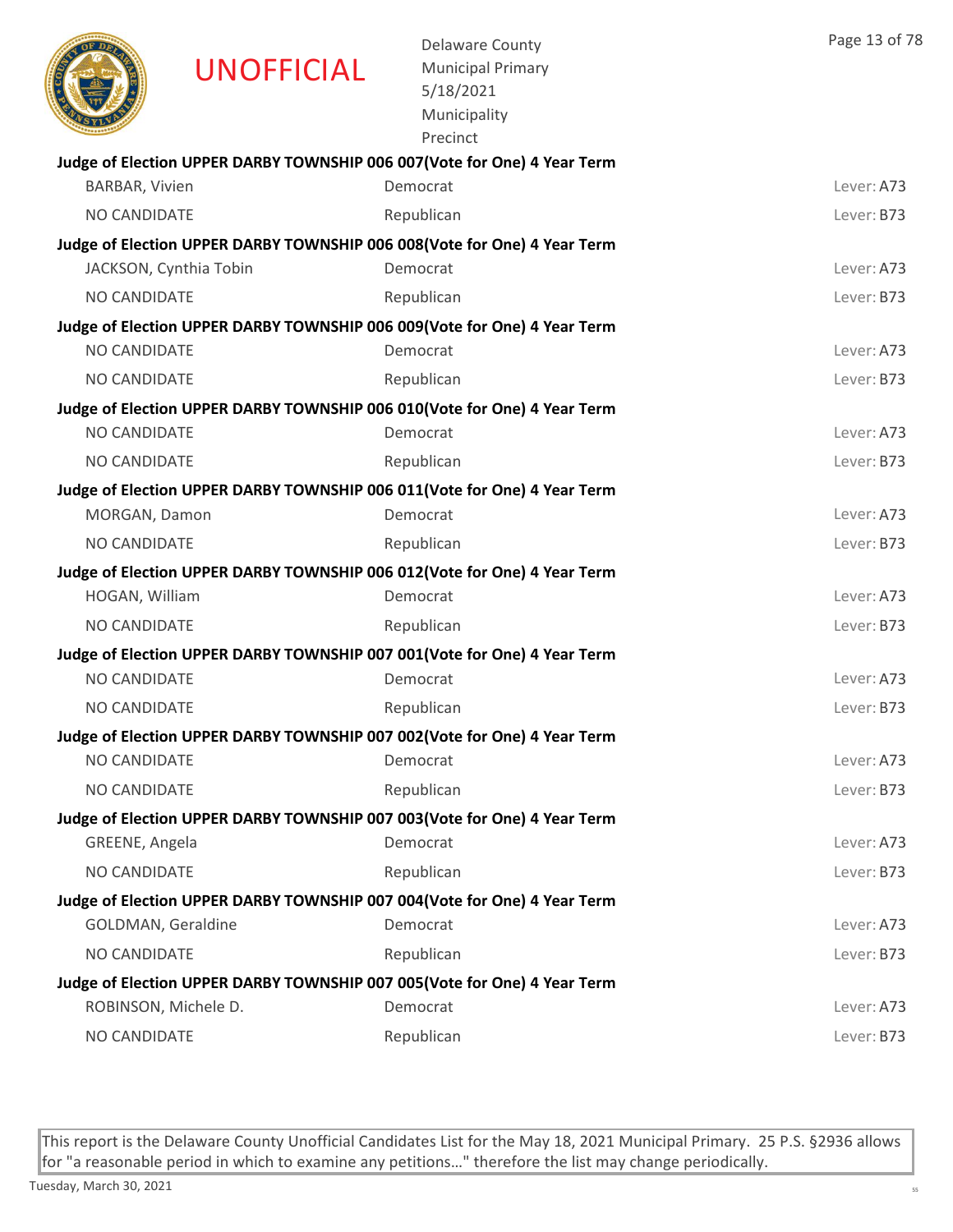|                      | <b>UNOFFICIAL</b>                                                 | <b>Delaware County</b><br><b>Municipal Primary</b><br>5/18/2021<br>Municipality<br>Precinct | Page 14 of 78 |
|----------------------|-------------------------------------------------------------------|---------------------------------------------------------------------------------------------|---------------|
|                      |                                                                   | Judge of Election UPPER DARBY TOWNSHIP 007 006(Vote for One) 4 Year Term                    |               |
| <b>NO CANDIDATE</b>  |                                                                   | Democrat                                                                                    | Lever: A73    |
| NO CANDIDATE         |                                                                   | Republican                                                                                  | Lever: B73    |
|                      |                                                                   | Judge of Election UPPER DARBY TOWNSHIP 007 007 (Vote for One) 4 Year Term                   |               |
| <b>NO CANDIDATE</b>  |                                                                   | Democrat                                                                                    | Lever: A73    |
| <b>NO CANDIDATE</b>  |                                                                   | Republican                                                                                  | Lever: B73    |
|                      |                                                                   | Judge of Election UPPER DARBY TOWNSHIP 007 008(Vote for One) 4 Year Term                    |               |
| <b>NO CANDIDATE</b>  |                                                                   | Democrat                                                                                    | Lever: A73    |
| <b>NO CANDIDATE</b>  |                                                                   | Republican                                                                                  | Lever: B73    |
|                      |                                                                   | Judge of Election UPPER DARBY TOWNSHIP 007 009(Vote for One) 4 Year Term                    |               |
| <b>NO CANDIDATE</b>  |                                                                   | Democrat                                                                                    | Lever: A73    |
| <b>NO CANDIDATE</b>  |                                                                   | Republican                                                                                  | Lever: B73    |
|                      |                                                                   | Judge of Election UPPER DARBY TOWNSHIP 007 010(Vote for One) 4 Year Term                    |               |
| CLARK, Holly         |                                                                   | Democrat                                                                                    | Lever: A73    |
| NO CANDIDATE         |                                                                   | Republican                                                                                  | Lever: B73    |
|                      |                                                                   | Judge of Election UPPER DARBY TOWNSHIP 007 011(Vote for One) 4 Year Term                    |               |
| <b>NO CANDIDATE</b>  |                                                                   | Democrat                                                                                    | Lever: A73    |
| NO CANDIDATE         |                                                                   | Republican                                                                                  | Lever: B73    |
| <b>NO CANDIDATE</b>  |                                                                   | Judge of Election EAST LANSDOWNE BOROUGH 00E(Vote for One) 4 Year Term<br>Democrat          | Lever: A73    |
|                      |                                                                   |                                                                                             |               |
| NO CANDIDATE         |                                                                   | Republican                                                                                  | Lever: B73    |
| NO CANDIDATE         |                                                                   | Judge of Election EAST LANSDOWNE BOROUGH 00W(Vote for One) 4 Year Term<br>Democrat          | Lever: A73    |
| NO CANDIDATE         |                                                                   | Republican                                                                                  | Lever: B73    |
|                      |                                                                   |                                                                                             |               |
| LAIN, Diana          | Judge of Election EDDYSTONE BOROUGH 00N(Vote for One) 4 Year Term | Democrat                                                                                    | Lever: A73    |
| NO CANDIDATE         |                                                                   | Republican                                                                                  | Lever: B73    |
|                      | Judge of Election EDDYSTONE BOROUGH 00S(Vote for One) 4 Year Term |                                                                                             |               |
| RIVERS, Joseph       |                                                                   | Democrat                                                                                    | Lever: A73    |
| NO CANDIDATE         |                                                                   | Republican                                                                                  | Lever: B73    |
|                      | Judge of Election EDGMONT TOWNSHIP 001 (Vote for One) 4 Year Term |                                                                                             |               |
|                      | WOHLSCHLAEGER, Richard R.                                         | Democrat                                                                                    | Lever: A73    |
| MAGER, Linda Dessart |                                                                   | Republican                                                                                  | Lever: B73    |
|                      |                                                                   |                                                                                             |               |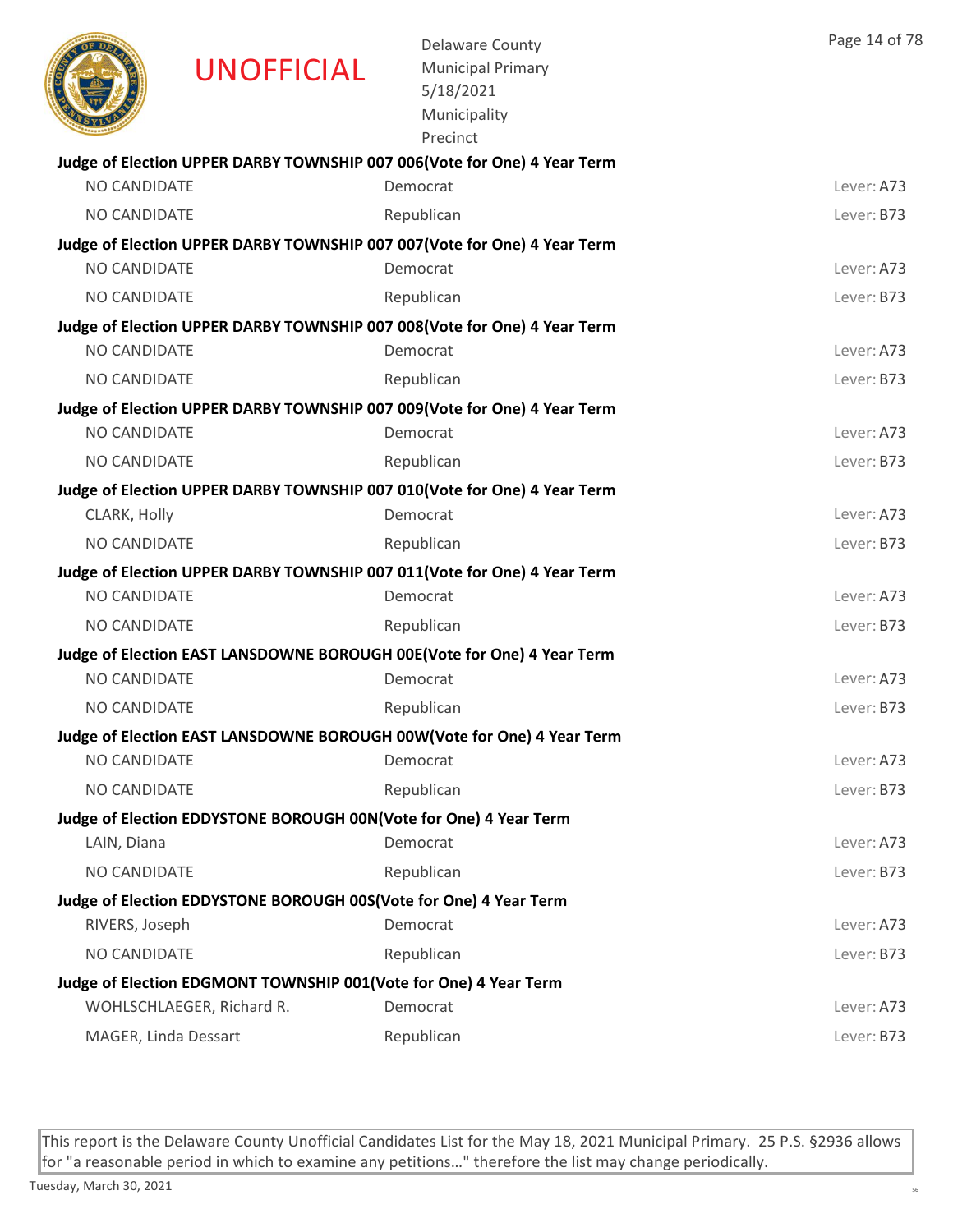| Judge of Election EDGMONT TOWNSHIP 002(Vote for One) 4 Year Term<br>DIPILLO, Jennifer<br>Democrat<br>BATES, Benjamin<br>Republican<br>Judge of Election FOLCROFT BOROUGH 001(Vote for One) 4 Year Term<br>ROPSKI, Susan M.<br>Democrat<br>NO CANDIDATE<br>Republican<br>Judge of Election FOLCROFT BOROUGH 002(Vote for One) 4 Year Term<br>NO CANDIDATE<br>Democrat<br>NO CANDIDATE<br>Republican<br>Judge of Election FOLCROFT BOROUGH 003(Vote for One) 4 Year Term<br>NO CANDIDATE<br>Democrat<br><b>NO CANDIDATE</b><br>Republican<br>Judge of Election FOLCROFT BOROUGH 004(Vote for One) 4 Year Term<br>NO CANDIDATE<br>Democrat<br>NO CANDIDATE<br>Republican<br>Judge of Election FOLCROFT BOROUGH 005(Vote for One) 4 Year Term<br>NO CANDIDATE<br>Democrat<br>NO CANDIDATE<br>Republican<br>Judge of Election GLENOLDEN BOROUGH 001(Vote for One) 4 Year Term<br>FOX, Jeanmarie<br>Democrat<br><b>NO CANDIDATE</b><br>Republican<br>Judge of Election GLENOLDEN BOROUGH 002(Vote for One) 4 Year Term<br>KEAN, Michael<br>Democrat<br>NO CANDIDATE<br>Republican<br>Judge of Election GLENOLDEN BOROUGH 003(Vote for One) 4 Year Term<br>NO CANDIDATE<br>Democrat<br>Republican<br>NO CANDIDATE<br>Judge of Election GLENOLDEN BOROUGH 004(Vote for One) 4 Year Term<br>NO CANDIDATE<br>Democrat<br>NO CANDIDATE<br>Republican<br>Judge of Election GLENOLDEN BOROUGH 005(Vote for One) 4 Year Term<br><b>NO CANDIDATE</b><br>Democrat<br>NO CANDIDATE<br>Republican | <b>UNOFFICIAL</b> | <b>Delaware County</b><br><b>Municipal Primary</b><br>5/18/2021<br>Municipality<br>Precinct | Page 15 of 78 |
|---------------------------------------------------------------------------------------------------------------------------------------------------------------------------------------------------------------------------------------------------------------------------------------------------------------------------------------------------------------------------------------------------------------------------------------------------------------------------------------------------------------------------------------------------------------------------------------------------------------------------------------------------------------------------------------------------------------------------------------------------------------------------------------------------------------------------------------------------------------------------------------------------------------------------------------------------------------------------------------------------------------------------------------------------------------------------------------------------------------------------------------------------------------------------------------------------------------------------------------------------------------------------------------------------------------------------------------------------------------------------------------------------------------------------------------------------------------------------------|-------------------|---------------------------------------------------------------------------------------------|---------------|
|                                                                                                                                                                                                                                                                                                                                                                                                                                                                                                                                                                                                                                                                                                                                                                                                                                                                                                                                                                                                                                                                                                                                                                                                                                                                                                                                                                                                                                                                                 |                   |                                                                                             |               |
|                                                                                                                                                                                                                                                                                                                                                                                                                                                                                                                                                                                                                                                                                                                                                                                                                                                                                                                                                                                                                                                                                                                                                                                                                                                                                                                                                                                                                                                                                 |                   |                                                                                             | Lever: A73    |
|                                                                                                                                                                                                                                                                                                                                                                                                                                                                                                                                                                                                                                                                                                                                                                                                                                                                                                                                                                                                                                                                                                                                                                                                                                                                                                                                                                                                                                                                                 |                   |                                                                                             | Lever: B73    |
|                                                                                                                                                                                                                                                                                                                                                                                                                                                                                                                                                                                                                                                                                                                                                                                                                                                                                                                                                                                                                                                                                                                                                                                                                                                                                                                                                                                                                                                                                 |                   |                                                                                             |               |
|                                                                                                                                                                                                                                                                                                                                                                                                                                                                                                                                                                                                                                                                                                                                                                                                                                                                                                                                                                                                                                                                                                                                                                                                                                                                                                                                                                                                                                                                                 |                   |                                                                                             | Lever: A73    |
|                                                                                                                                                                                                                                                                                                                                                                                                                                                                                                                                                                                                                                                                                                                                                                                                                                                                                                                                                                                                                                                                                                                                                                                                                                                                                                                                                                                                                                                                                 |                   |                                                                                             | Lever: B73    |
|                                                                                                                                                                                                                                                                                                                                                                                                                                                                                                                                                                                                                                                                                                                                                                                                                                                                                                                                                                                                                                                                                                                                                                                                                                                                                                                                                                                                                                                                                 |                   |                                                                                             |               |
|                                                                                                                                                                                                                                                                                                                                                                                                                                                                                                                                                                                                                                                                                                                                                                                                                                                                                                                                                                                                                                                                                                                                                                                                                                                                                                                                                                                                                                                                                 |                   |                                                                                             | Lever: A73    |
|                                                                                                                                                                                                                                                                                                                                                                                                                                                                                                                                                                                                                                                                                                                                                                                                                                                                                                                                                                                                                                                                                                                                                                                                                                                                                                                                                                                                                                                                                 |                   |                                                                                             | Lever: B73    |
|                                                                                                                                                                                                                                                                                                                                                                                                                                                                                                                                                                                                                                                                                                                                                                                                                                                                                                                                                                                                                                                                                                                                                                                                                                                                                                                                                                                                                                                                                 |                   |                                                                                             |               |
|                                                                                                                                                                                                                                                                                                                                                                                                                                                                                                                                                                                                                                                                                                                                                                                                                                                                                                                                                                                                                                                                                                                                                                                                                                                                                                                                                                                                                                                                                 |                   |                                                                                             | Lever: A73    |
|                                                                                                                                                                                                                                                                                                                                                                                                                                                                                                                                                                                                                                                                                                                                                                                                                                                                                                                                                                                                                                                                                                                                                                                                                                                                                                                                                                                                                                                                                 |                   |                                                                                             | Lever: B73    |
|                                                                                                                                                                                                                                                                                                                                                                                                                                                                                                                                                                                                                                                                                                                                                                                                                                                                                                                                                                                                                                                                                                                                                                                                                                                                                                                                                                                                                                                                                 |                   |                                                                                             |               |
|                                                                                                                                                                                                                                                                                                                                                                                                                                                                                                                                                                                                                                                                                                                                                                                                                                                                                                                                                                                                                                                                                                                                                                                                                                                                                                                                                                                                                                                                                 |                   |                                                                                             | Lever: A73    |
|                                                                                                                                                                                                                                                                                                                                                                                                                                                                                                                                                                                                                                                                                                                                                                                                                                                                                                                                                                                                                                                                                                                                                                                                                                                                                                                                                                                                                                                                                 |                   |                                                                                             | Lever: B73    |
|                                                                                                                                                                                                                                                                                                                                                                                                                                                                                                                                                                                                                                                                                                                                                                                                                                                                                                                                                                                                                                                                                                                                                                                                                                                                                                                                                                                                                                                                                 |                   |                                                                                             |               |
|                                                                                                                                                                                                                                                                                                                                                                                                                                                                                                                                                                                                                                                                                                                                                                                                                                                                                                                                                                                                                                                                                                                                                                                                                                                                                                                                                                                                                                                                                 |                   |                                                                                             | Lever: A73    |
|                                                                                                                                                                                                                                                                                                                                                                                                                                                                                                                                                                                                                                                                                                                                                                                                                                                                                                                                                                                                                                                                                                                                                                                                                                                                                                                                                                                                                                                                                 |                   |                                                                                             | Lever: B73    |
|                                                                                                                                                                                                                                                                                                                                                                                                                                                                                                                                                                                                                                                                                                                                                                                                                                                                                                                                                                                                                                                                                                                                                                                                                                                                                                                                                                                                                                                                                 |                   |                                                                                             |               |
|                                                                                                                                                                                                                                                                                                                                                                                                                                                                                                                                                                                                                                                                                                                                                                                                                                                                                                                                                                                                                                                                                                                                                                                                                                                                                                                                                                                                                                                                                 |                   |                                                                                             | Lever: A73    |
|                                                                                                                                                                                                                                                                                                                                                                                                                                                                                                                                                                                                                                                                                                                                                                                                                                                                                                                                                                                                                                                                                                                                                                                                                                                                                                                                                                                                                                                                                 |                   |                                                                                             | Lever: B73    |
|                                                                                                                                                                                                                                                                                                                                                                                                                                                                                                                                                                                                                                                                                                                                                                                                                                                                                                                                                                                                                                                                                                                                                                                                                                                                                                                                                                                                                                                                                 |                   |                                                                                             |               |
|                                                                                                                                                                                                                                                                                                                                                                                                                                                                                                                                                                                                                                                                                                                                                                                                                                                                                                                                                                                                                                                                                                                                                                                                                                                                                                                                                                                                                                                                                 |                   |                                                                                             | Lever: A73    |
|                                                                                                                                                                                                                                                                                                                                                                                                                                                                                                                                                                                                                                                                                                                                                                                                                                                                                                                                                                                                                                                                                                                                                                                                                                                                                                                                                                                                                                                                                 |                   |                                                                                             | Lever: B73    |
|                                                                                                                                                                                                                                                                                                                                                                                                                                                                                                                                                                                                                                                                                                                                                                                                                                                                                                                                                                                                                                                                                                                                                                                                                                                                                                                                                                                                                                                                                 |                   |                                                                                             |               |
|                                                                                                                                                                                                                                                                                                                                                                                                                                                                                                                                                                                                                                                                                                                                                                                                                                                                                                                                                                                                                                                                                                                                                                                                                                                                                                                                                                                                                                                                                 |                   |                                                                                             | Lever: A73    |
|                                                                                                                                                                                                                                                                                                                                                                                                                                                                                                                                                                                                                                                                                                                                                                                                                                                                                                                                                                                                                                                                                                                                                                                                                                                                                                                                                                                                                                                                                 |                   |                                                                                             | Lever: B73    |
|                                                                                                                                                                                                                                                                                                                                                                                                                                                                                                                                                                                                                                                                                                                                                                                                                                                                                                                                                                                                                                                                                                                                                                                                                                                                                                                                                                                                                                                                                 |                   |                                                                                             |               |
|                                                                                                                                                                                                                                                                                                                                                                                                                                                                                                                                                                                                                                                                                                                                                                                                                                                                                                                                                                                                                                                                                                                                                                                                                                                                                                                                                                                                                                                                                 |                   |                                                                                             | Lever: A73    |
|                                                                                                                                                                                                                                                                                                                                                                                                                                                                                                                                                                                                                                                                                                                                                                                                                                                                                                                                                                                                                                                                                                                                                                                                                                                                                                                                                                                                                                                                                 |                   |                                                                                             | Lever: B73    |
|                                                                                                                                                                                                                                                                                                                                                                                                                                                                                                                                                                                                                                                                                                                                                                                                                                                                                                                                                                                                                                                                                                                                                                                                                                                                                                                                                                                                                                                                                 |                   |                                                                                             |               |
|                                                                                                                                                                                                                                                                                                                                                                                                                                                                                                                                                                                                                                                                                                                                                                                                                                                                                                                                                                                                                                                                                                                                                                                                                                                                                                                                                                                                                                                                                 |                   |                                                                                             | Lever: A73    |
|                                                                                                                                                                                                                                                                                                                                                                                                                                                                                                                                                                                                                                                                                                                                                                                                                                                                                                                                                                                                                                                                                                                                                                                                                                                                                                                                                                                                                                                                                 |                   |                                                                                             | Lever: B73    |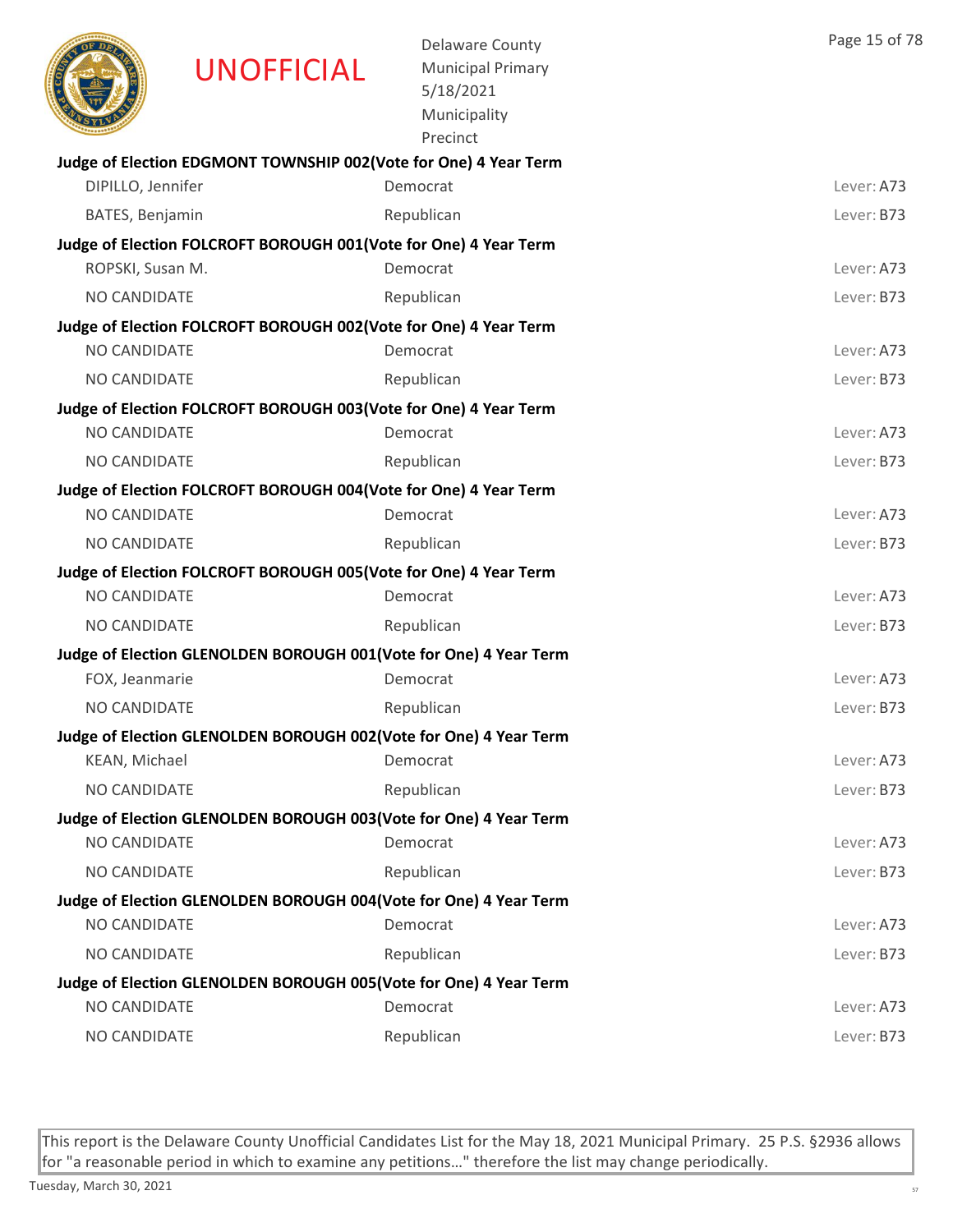|                     | UNOFFICIAL                                                        | <b>Delaware County</b><br><b>Municipal Primary</b><br>5/18/2021<br>Municipality<br>Precinct | Page 16 of 78 |
|---------------------|-------------------------------------------------------------------|---------------------------------------------------------------------------------------------|---------------|
|                     | Judge of Election GLENOLDEN BOROUGH 006(Vote for One) 4 Year Term |                                                                                             |               |
| NO CANDIDATE        |                                                                   | Democrat                                                                                    | Lever: A73    |
| NO CANDIDATE        |                                                                   | Republican                                                                                  | Lever: B73    |
|                     |                                                                   | Judge of Election HAVERFORD TOWNSHIP 001 001 (Vote for One) 4 Year Term                     |               |
| RASCO JR, Bill      |                                                                   | Democrat                                                                                    | Lever: A73    |
| NO CANDIDATE        |                                                                   | Republican                                                                                  | Lever: B73    |
|                     |                                                                   | Judge of Election HAVERFORD TOWNSHIP 001 002(Vote for One) 4 Year Term                      |               |
| FROELICH, Erik J.   |                                                                   | Democrat                                                                                    | Lever: A73    |
| <b>NO CANDIDATE</b> |                                                                   | Republican                                                                                  | Lever: B73    |
|                     |                                                                   | Judge of Election HAVERFORD TOWNSHIP 001 003(Vote for One) 4 Year Term                      |               |
| NO CANDIDATE        |                                                                   | Democrat                                                                                    | Lever: A73    |
| NO CANDIDATE        |                                                                   | Republican                                                                                  | Lever: B73    |
|                     |                                                                   | Judge of Election HAVERFORD TOWNSHIP 001 004(Vote for One) 4 Year Term                      |               |
|                     | <b>GREENE, Kathleen Ogilvie</b>                                   | Democrat                                                                                    | Lever: A73    |
| NO CANDIDATE        |                                                                   | Republican                                                                                  | Lever: B73    |
|                     |                                                                   | Judge of Election HAVERFORD TOWNSHIP 002 001(Vote for One) 4 Year Term                      |               |
| GODFREY, Abby       |                                                                   | Democrat                                                                                    | Lever: A73    |
| NO CANDIDATE        |                                                                   | Republican                                                                                  | Lever: B73    |
|                     |                                                                   | Judge of Election HAVERFORD TOWNSHIP 002 002(Vote for One) 4 Year Term                      |               |
| JONES, Christina    |                                                                   | Democrat                                                                                    | Lever: A73    |
| NO CANDIDATE        |                                                                   | Republican                                                                                  | Lever: B73    |
|                     |                                                                   | Judge of Election HAVERFORD TOWNSHIP 002 003(Vote for One) 4 Year Term                      |               |
| WHIPPLE, Michele    |                                                                   | Democrat                                                                                    | Lever: A73    |
| NO CANDIDATE        |                                                                   | Republican                                                                                  | Lever: B73    |
|                     |                                                                   | Judge of Election HAVERFORD TOWNSHIP 002 004(Vote for One) 4 Year Term                      |               |
| MACERA JR, John     |                                                                   | Democrat                                                                                    | Lever: A73    |
| NO CANDIDATE        |                                                                   | Republican                                                                                  | Lever: B73    |
|                     |                                                                   | Judge of Election HAVERFORD TOWNSHIP 003 001(Vote for One) 4 Year Term                      |               |
| SEEWAGEN, Christine |                                                                   | Democrat                                                                                    | Lever: A73    |
| NO CANDIDATE        |                                                                   | Republican                                                                                  | Lever: B73    |
|                     |                                                                   | Judge of Election HAVERFORD TOWNSHIP 003 002(Vote for One) 4 Year Term                      |               |
| WHITE, Andrea H.    |                                                                   | Democrat                                                                                    | Lever: A73    |
| NO CANDIDATE        |                                                                   | Republican                                                                                  | Lever: B73    |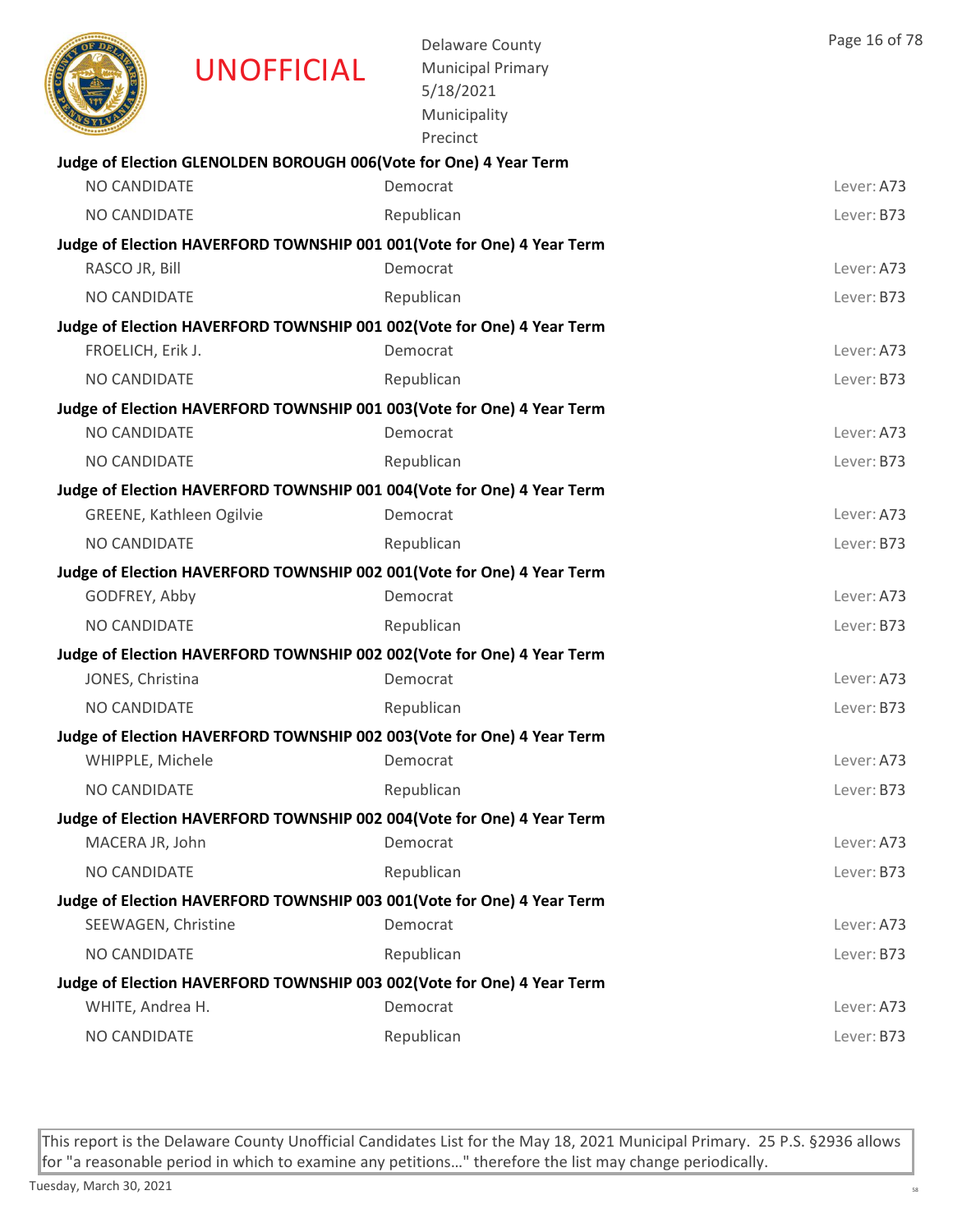|                     | <b>UNOFFICIAL</b>    | <b>Delaware County</b><br><b>Municipal Primary</b><br>5/18/2021<br>Municipality<br>Precinct | Page 17 of 78 |
|---------------------|----------------------|---------------------------------------------------------------------------------------------|---------------|
|                     |                      | Judge of Election HAVERFORD TOWNSHIP 003 003(Vote for One) 4 Year Term                      |               |
| SEITZ, Jonathan     |                      | Democrat                                                                                    | Lever: A73    |
| NO CANDIDATE        |                      | Republican                                                                                  | Lever: B73    |
| RUZANSKY, Stephen   |                      | Judge of Election HAVERFORD TOWNSHIP 003 004(Vote for One) 4 Year Term<br>Democrat          | Lever: A73    |
| NO CANDIDATE        |                      | Republican                                                                                  | Lever: B73    |
|                     |                      | Judge of Election HAVERFORD TOWNSHIP 004 001(Vote for One) 4 Year Term                      |               |
| ANDERSON, Susan L.  |                      | Democrat                                                                                    | Lever: A73    |
| NO CANDIDATE        |                      | Republican                                                                                  | Lever: B73    |
|                     |                      | Judge of Election HAVERFORD TOWNSHIP 004 002(Vote for One) 4 Year Term                      |               |
| MONTRESOR, Louis D. |                      | Democrat                                                                                    | Lever: A73    |
| ROTH, Dominic S.    |                      | Republican                                                                                  | Lever: B73    |
|                     |                      | Judge of Election HAVERFORD TOWNSHIP 004 003(Vote for One) 4 Year Term                      |               |
| NO CANDIDATE        |                      | Democrat                                                                                    | Lever: A73    |
| SPAHR, Stephen P.   |                      | Republican                                                                                  | Lever: B73    |
|                     |                      | Judge of Election HAVERFORD TOWNSHIP 004 004 (Vote for One) 4 Year Term                     |               |
| <b>NO CANDIDATE</b> |                      | Democrat                                                                                    | Lever: A73    |
|                     | HAMBURGER, Robert E. | Republican                                                                                  | Lever: B73    |
|                     |                      | Judge of Election HAVERFORD TOWNSHIP 005 001(Vote for One) 4 Year Term                      |               |
| DRENTLAW, Diane R.  |                      | Democrat                                                                                    | Lever: A73    |
| <b>NO CANDIDATE</b> |                      | Republican                                                                                  | Lever: B73    |
|                     |                      | Judge of Election HAVERFORD TOWNSHIP 005 002(Vote for One) 4 Year Term                      |               |
| DONNAY, Victor      |                      | Democrat                                                                                    | Lever: A73    |
| HAUB, Melissa       |                      | Republican                                                                                  | Lever: B73    |
|                     |                      | Judge of Election HAVERFORD TOWNSHIP 005 003(Vote for One) 4 Year Term                      |               |
| GOLDMAN, Faye E.    |                      | Democrat                                                                                    | Lever: A73    |
| NO CANDIDATE        |                      | Republican                                                                                  | Lever: B73    |
| NO CANDIDATE        |                      | Judge of Election HAVERFORD TOWNSHIP 005 004(Vote for One) 4 Year Term<br>Democrat          | Lever: A73    |
| DUGERY, Kay         |                      | Republican                                                                                  | Lever: B73    |
|                     |                      | Judge of Election HAVERFORD TOWNSHIP 006 001 (Vote for One) 4 Year Term                     |               |
| CHERMSIDE, Michael  |                      | Democrat                                                                                    | Lever: A73    |
| NO CANDIDATE        |                      | Republican                                                                                  | Lever: B73    |
|                     |                      |                                                                                             |               |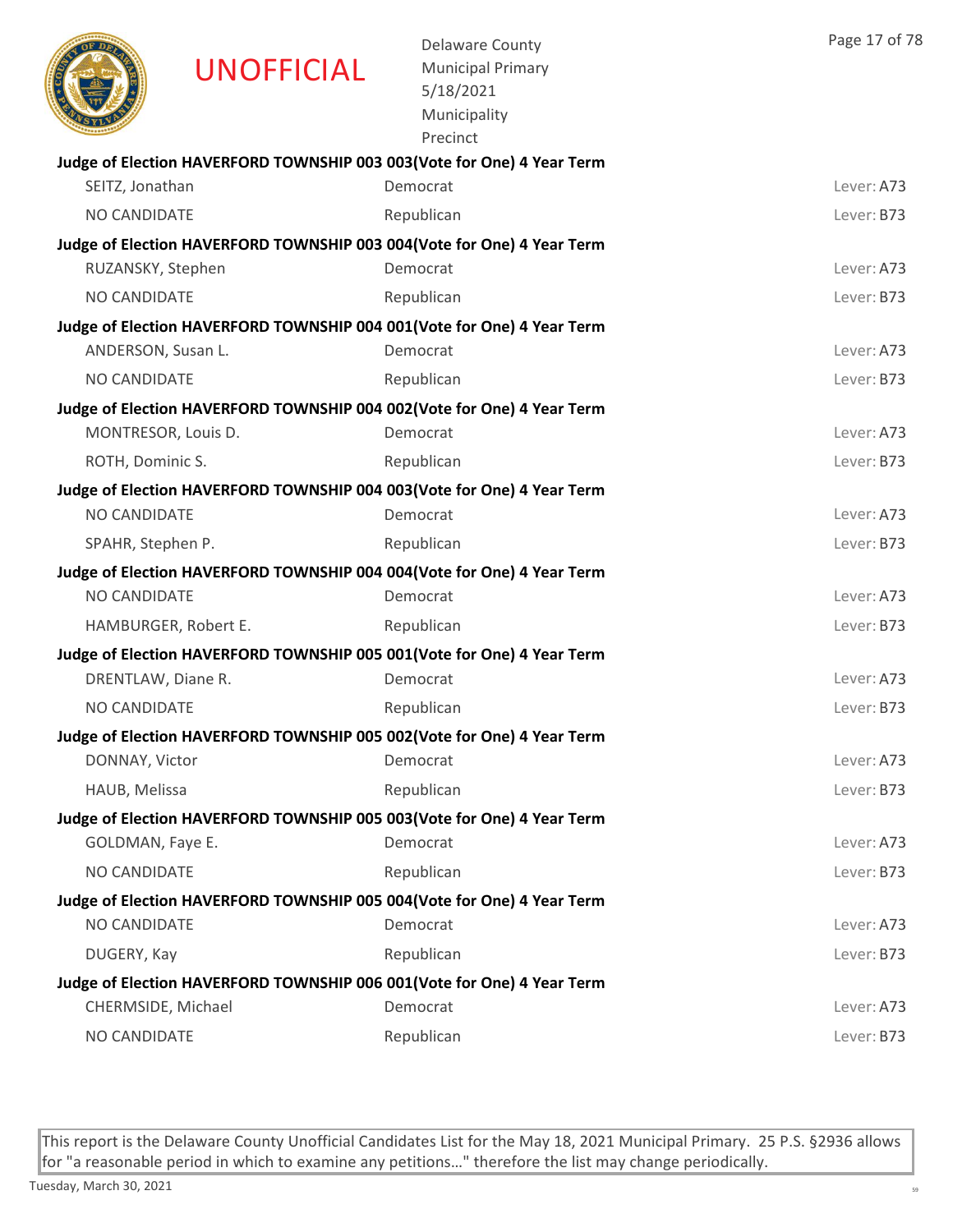|                         | <b>UNOFFICIAL</b>        | <b>Delaware County</b><br><b>Municipal Primary</b><br>5/18/2021<br>Municipality<br>Precinct | Page 18 of 78 |
|-------------------------|--------------------------|---------------------------------------------------------------------------------------------|---------------|
|                         |                          | Judge of Election HAVERFORD TOWNSHIP 006 002(Vote for One) 4 Year Term                      |               |
| LEVY, Amalie            |                          | Democrat                                                                                    | Lever: A73    |
| NO CANDIDATE            |                          | Republican                                                                                  | Lever: B73    |
| TAGLANG, Matthew A.     |                          | Judge of Election HAVERFORD TOWNSHIP 006 003 (Vote for One) 4 Year Term<br>Democrat         | Lever: A73    |
|                         |                          |                                                                                             | Lever: B73    |
| NO CANDIDATE            |                          | Republican                                                                                  |               |
| GORKO, Simone R.        |                          | Judge of Election HAVERFORD TOWNSHIP 006 004(Vote for One) 4 Year Term<br>Democrat          | Lever: A73    |
| NO CANDIDATE            |                          | Republican                                                                                  | Lever: B73    |
|                         |                          | Judge of Election HAVERFORD TOWNSHIP 007 001(Vote for One) 4 Year Term                      |               |
| LYON, Marguerite        |                          | Democrat                                                                                    | Lever: A73    |
| <b>NO CANDIDATE</b>     |                          | Republican                                                                                  | Lever: B73    |
|                         |                          | Judge of Election HAVERFORD TOWNSHIP 007 002(Vote for One) 4 Year Term                      |               |
| <b>BUCKLEY, Barbara</b> |                          | Democrat                                                                                    | Lever: A73    |
| NO CANDIDATE            |                          | Republican                                                                                  | Lever: B73    |
|                         |                          | Judge of Election HAVERFORD TOWNSHIP 007 003 (Vote for One) 4 Year Term                     |               |
| MOLINO, Sharon          |                          | Democrat                                                                                    | Lever: A73    |
| NO CANDIDATE            |                          | Republican                                                                                  | Lever: B73    |
|                         |                          | Judge of Election HAVERFORD TOWNSHIP 007 004(Vote for One) 4 Year Term                      |               |
|                         | GITTELMAN, Elizabeth Ann | Democrat                                                                                    | Lever: A73    |
| NO CANDIDATE            |                          | Republican                                                                                  | Lever: B73    |
|                         |                          | Judge of Election HAVERFORD TOWNSHIP 008 001(Vote for One) 4 Year Term                      |               |
| TIMME, Rebecca M.       |                          | Democrat                                                                                    | Lever: A73    |
| NO CANDIDATE            |                          | Republican                                                                                  | Lever: B73    |
|                         |                          | Judge of Election HAVERFORD TOWNSHIP 008 002(Vote for One) 4 Year Term                      |               |
| MORAN, Monica           |                          | Democrat                                                                                    | Lever: A73    |
| NO CANDIDATE            |                          | Republican                                                                                  | Lever: B73    |
|                         |                          | Judge of Election HAVERFORD TOWNSHIP 008 003(Vote for One) 4 Year Term                      |               |
| ESTERMAN, Joel          |                          | Democrat                                                                                    | Lever: A73    |
| BILOTTA, Russel J.      |                          | Republican                                                                                  | Lever: B73    |
|                         |                          | Judge of Election HAVERFORD TOWNSHIP 008 004(Vote for One) 4 Year Term                      |               |
| JEWETT, Susan I.        |                          | Democrat                                                                                    | Lever: A73    |
| NO CANDIDATE            |                          | Republican                                                                                  | Lever: B73    |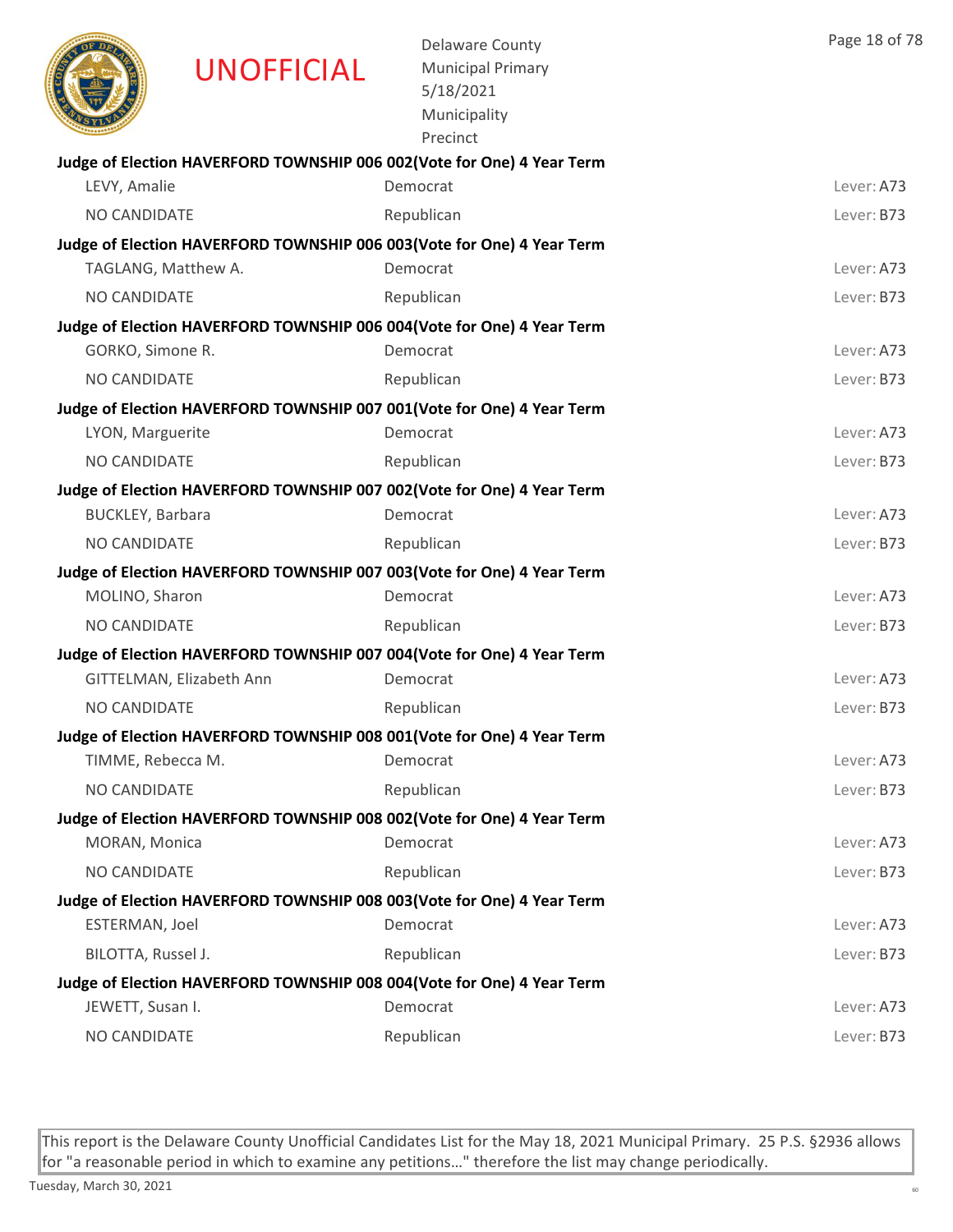|                            | <b>UNOFFICIAL</b>             | <b>Delaware County</b><br><b>Municipal Primary</b><br>5/18/2021<br>Municipality<br>Precinct | Page 19 of 78 |
|----------------------------|-------------------------------|---------------------------------------------------------------------------------------------|---------------|
|                            |                               | Judge of Election HAVERFORD TOWNSHIP 009 001(Vote for One) 4 Year Term                      |               |
| KENNEDY, Brian S.          |                               | Democrat                                                                                    | Lever: A73    |
| LEE, Francis G.            |                               | Republican                                                                                  | Lever: B73    |
|                            |                               | Judge of Election HAVERFORD TOWNSHIP 009 002(Vote for One) 4 Year Term                      |               |
| REILLY, Monet Latrice      |                               | Democrat                                                                                    | Lever: A73    |
| NO CANDIDATE               |                               | Republican                                                                                  | Lever: B73    |
|                            |                               | Judge of Election HAVERFORD TOWNSHIP 009 003(Vote for One) 4 Year Term                      |               |
| NO CANDIDATE               |                               | Democrat                                                                                    | Lever: A73    |
| NO CANDIDATE               |                               | Republican                                                                                  | Lever: B73    |
|                            |                               | Judge of Election HAVERFORD TOWNSHIP 009 004(Vote for One) 4 Year Term                      |               |
| <b>NO CANDIDATE</b>        |                               | Democrat                                                                                    | Lever: A73    |
| NO CANDIDATE               |                               | Republican                                                                                  | Lever: B73    |
|                            |                               | Judge of Election LANSDOWNE BOROUGH 001(Vote for One) 4 Year Term                           |               |
| YOUNG, Ralph C.            |                               | Democrat                                                                                    | Lever: A73    |
| NO CANDIDATE               |                               | Republican                                                                                  | Lever: B73    |
|                            |                               | Judge of Election LANSDOWNE BOROUGH 002(Vote for One) 4 Year Term                           | Lever: A73    |
| KLINGLER, Margaret         |                               | Democrat                                                                                    |               |
| NO CANDIDATE               |                               | Republican                                                                                  | Lever: B73    |
|                            |                               | Judge of Election LANSDOWNE BOROUGH 003(Vote for One) 4 Year Term                           |               |
|                            | DU BOIS-BUXBAUM, Christine M. | Democrat                                                                                    | Lever: A73    |
| NO CANDIDATE               |                               | Republican                                                                                  | Lever: B73    |
|                            |                               | Judge of Election LANSDOWNE BOROUGH 004(Vote for One) 4 Year Term                           |               |
| <b>BECHTOLD, Ketherine</b> |                               | Democrat                                                                                    | Lever: A73    |
| NO CANDIDATE               |                               | Republican                                                                                  | Lever: B73    |
|                            |                               | Judge of Election LANSDOWNE BOROUGH 005(Vote for One) 4 Year Term                           |               |
| POLK, Pamela Y.            |                               | Democrat                                                                                    | Lever: A73    |
| NO CANDIDATE               |                               | Republican                                                                                  | Lever: B73    |
|                            |                               | Judge of Election LANSDOWNE BOROUGH 006(Vote for One) 4 Year Term                           |               |
| MILLER, Margaret J.        |                               | Democrat                                                                                    | Lever: A73    |
| NO CANDIDATE               |                               | Republican                                                                                  | Lever: B73    |
|                            |                               | Judge of Election LANSDOWNE BOROUGH 007(Vote for One) 4 Year Term                           |               |
|                            | FRENCH, Mark Anthony          | Democrat                                                                                    | Lever: A73    |
| NO CANDIDATE               |                               | Republican                                                                                  | Lever: B73    |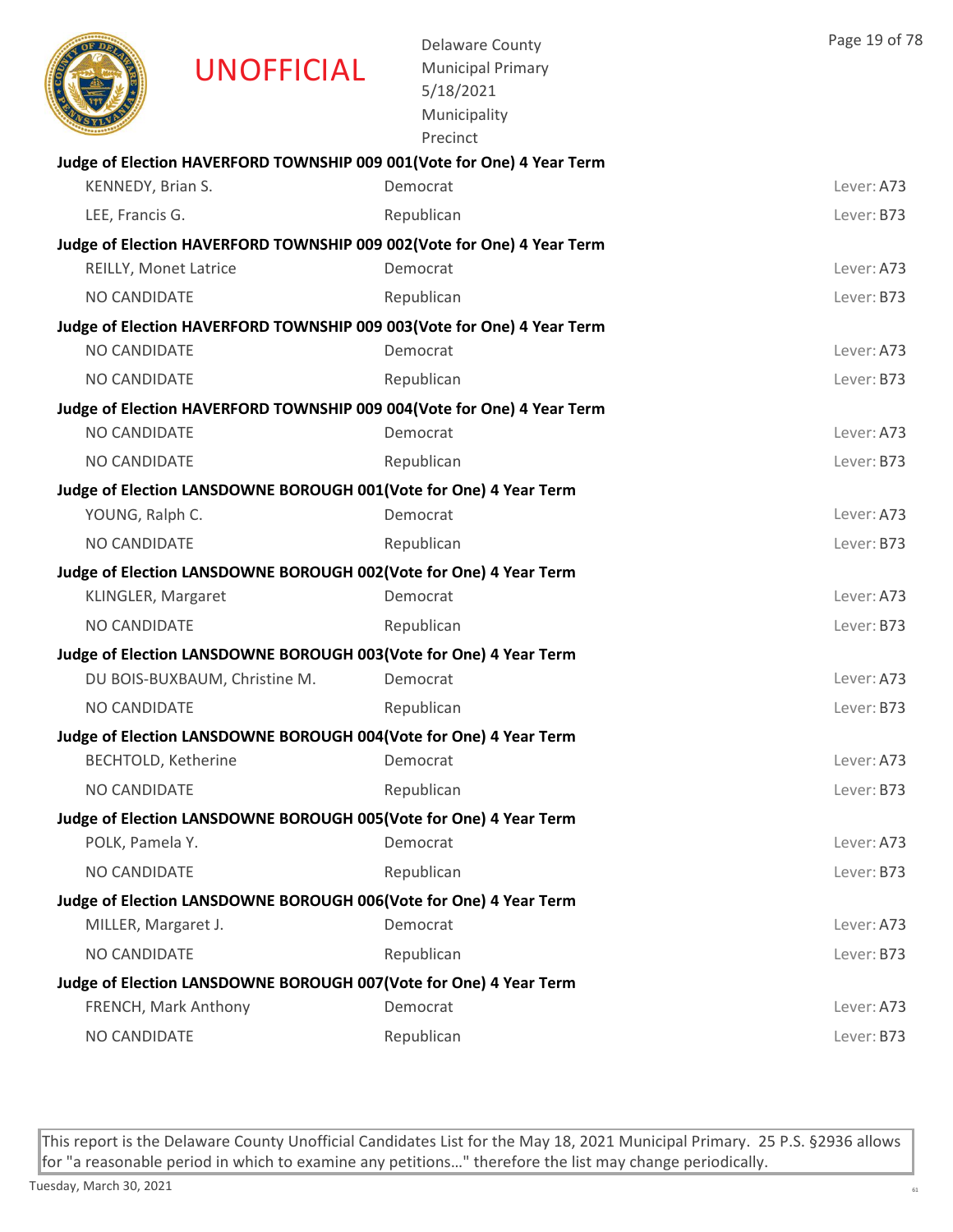|                      | <b>UNOFFICIAL</b>                                                    | <b>Delaware County</b><br><b>Municipal Primary</b><br>5/18/2021<br>Municipality<br>Precinct | Page 20 of 78 |
|----------------------|----------------------------------------------------------------------|---------------------------------------------------------------------------------------------|---------------|
|                      | Judge of Election LANSDOWNE BOROUGH 008(Vote for One) 4 Year Term    |                                                                                             | Lever: A73    |
| GROOMS, David        |                                                                      | Democrat                                                                                    |               |
| NO CANDIDATE         |                                                                      | Republican                                                                                  | Lever: B73    |
| NO CANDIDATE         | Judge of Election LANSDOWNE BOROUGH 009(Vote for One) 4 Year Term    | Democrat                                                                                    | Lever: A73    |
| WEST, Donald E.      |                                                                      | Republican                                                                                  | Lever: B73    |
|                      | Judge of Election LANSDOWNE BOROUGH 010(Vote for One) 4 Year Term    |                                                                                             |               |
| MCCORMACK, Peggie    |                                                                      | Democrat                                                                                    | Lever: A73    |
| NO CANDIDATE         |                                                                      | Republican                                                                                  | Lever: B73    |
|                      | Judge of Election LANSDOWNE BOROUGH 011(Vote for One) 4 Year Term    |                                                                                             |               |
| HUGHES, Clare        |                                                                      | Democrat                                                                                    | Lever: A73    |
| NO CANDIDATE         |                                                                      | Republican                                                                                  | Lever: B73    |
|                      |                                                                      | Judge of Election MARCUS HOOK BOROUGH 001(Vote for One) 4 Year Term                         |               |
| NO CANDIDATE         |                                                                      | Democrat                                                                                    | Lever: A73    |
|                      | LAVALLEE, Gail Montella                                              | Republican                                                                                  | Lever: B73    |
|                      |                                                                      | Judge of Election MARCUS HOOK BOROUGH 002(Vote for One) 4 Year Term                         |               |
| <b>NO CANDIDATE</b>  |                                                                      | Democrat                                                                                    | Lever: A73    |
| MALASCALZA, Sara     |                                                                      | Republican                                                                                  | Lever: B73    |
|                      |                                                                      | Judge of Election MARCUS HOOK BOROUGH 003(Vote for One) 4 Year Term                         |               |
| YATES, Stacy Camille |                                                                      | Democrat                                                                                    | Lever: A73    |
| MUIR, Regina         |                                                                      | Republican                                                                                  | Lever: B73    |
|                      |                                                                      | Judge of Election MARCUS HOOK BOROUGH 004(Vote for One) 4 Year Term                         |               |
| NO CANDIDATE         |                                                                      | Democrat                                                                                    | Lever: A73    |
| GALLIGAN, Janet B.   |                                                                      | Republican                                                                                  | Lever: B73    |
|                      | Judge of Election MARPLE TOWNSHIP 001 001 (Vote for One) 4 Year Term |                                                                                             |               |
| NO CANDIDATE         |                                                                      | Democrat                                                                                    | Lever: A73    |
| MELLON, Elizabeth A. |                                                                      | Republican                                                                                  | Lever: B73    |
| NO CANDIDATE         | Judge of Election MARPLE TOWNSHIP 001 002(Vote for One) 4 Year Term  |                                                                                             | Lever: A73    |
|                      |                                                                      | Democrat                                                                                    |               |
| REGAN, Lynne         |                                                                      | Republican                                                                                  | Lever: B73    |
| BRENNAN, Jane        | Judge of Election MARPLE TOWNSHIP 001 003(Vote for One) 4 Year Term  | Democrat                                                                                    | Lever: A73    |
| WELDON, Jim          |                                                                      | Republican                                                                                  | Lever: B73    |
|                      |                                                                      |                                                                                             |               |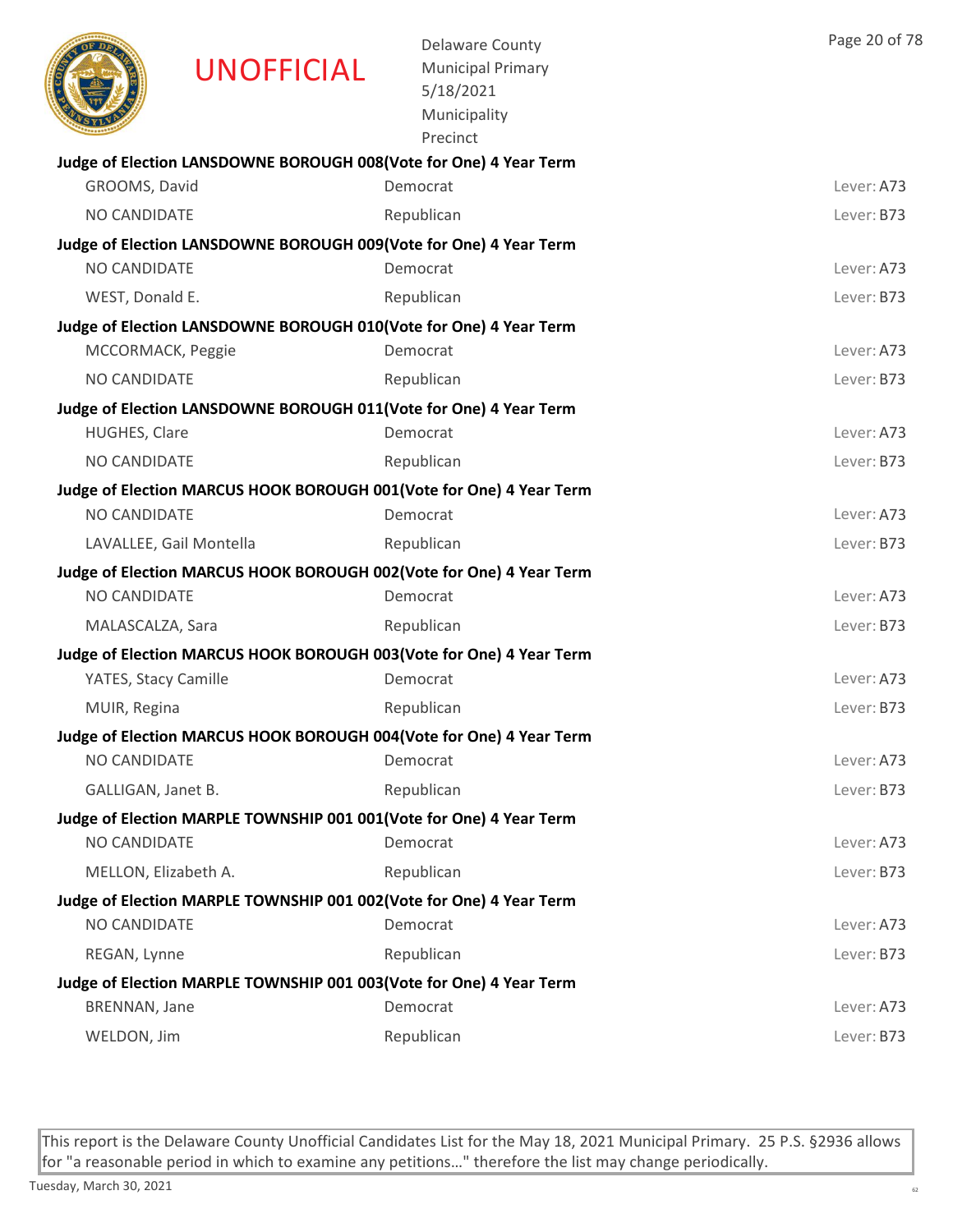|                       | <b>UNOFFICIAL</b> | <b>Delaware County</b><br><b>Municipal Primary</b><br>5/18/2021<br>Municipality<br>Precinct | Page 21 of 78 |
|-----------------------|-------------------|---------------------------------------------------------------------------------------------|---------------|
|                       |                   | Judge of Election MARPLE TOWNSHIP 002 001(Vote for One) 4 Year Term                         |               |
| NO CANDIDATE          |                   | Democrat                                                                                    | Lever: A73    |
| KOSTACK, Janice       |                   | Republican                                                                                  | Lever: B73    |
|                       |                   | Judge of Election MARPLE TOWNSHIP 002 002(Vote for One) 4 Year Term                         |               |
| <b>NO CANDIDATE</b>   |                   | Democrat                                                                                    | Lever: A73    |
| BRADLEY, James T.     |                   | Republican                                                                                  | Lever: B73    |
|                       |                   | Judge of Election MARPLE TOWNSHIP 002 003(Vote for One) 4 Year Term                         |               |
| <b>NO CANDIDATE</b>   |                   | Democrat                                                                                    | Lever: A73    |
| LEEFSON, David D.     |                   | Republican                                                                                  | Lever: B73    |
| <b>NO CANDIDATE</b>   |                   | Judge of Election MARPLE TOWNSHIP 003 001 (Vote for One) 4 Year Term<br>Democrat            | Lever: A73    |
|                       |                   |                                                                                             |               |
| FERRARO, Anna         |                   | Republican                                                                                  | Lever: B73    |
| NO CANDIDATE          |                   | Judge of Election MARPLE TOWNSHIP 003 002(Vote for One) 4 Year Term<br>Democrat             | Lever: A73    |
| OCONNOR, Lawrence     |                   | Republican                                                                                  | Lever: B73    |
|                       |                   | Judge of Election MARPLE TOWNSHIP 003 003(Vote for One) 4 Year Term                         |               |
| <b>NO CANDIDATE</b>   |                   | Democrat                                                                                    | Lever: A73    |
| FORLANO, Louis A.     |                   | Republican                                                                                  | Lever: B73    |
|                       |                   | Judge of Election MARPLE TOWNSHIP 004 001(Vote for One) 4 Year Term                         |               |
| <b>NO CANDIDATE</b>   |                   | Democrat                                                                                    | Lever: A73    |
| AQUILINO, Donna       |                   | Republican                                                                                  | Lever: B73    |
|                       |                   | Judge of Election MARPLE TOWNSHIP 004 002(Vote for One) 4 Year Term                         |               |
| NO CANDIDATE          |                   | Democrat                                                                                    | Lever: A73    |
| DEZZI, David J.       |                   | Republican                                                                                  | Lever: B73    |
|                       |                   | Judge of Election MARPLE TOWNSHIP 004 003(Vote for One) 4 Year Term                         |               |
| SEGAL, Larry A.       |                   | Democrat                                                                                    | Lever: A73    |
| BRENNER, Richard      |                   | Republican                                                                                  | Lever: B73    |
| NO CANDIDATE          |                   | Judge of Election MARPLE TOWNSHIP 005 001(Vote for One) 4 Year Term<br>Democrat             | Lever: A73    |
| POMANTE, David A.     |                   | Republican                                                                                  | Lever: B73    |
|                       |                   | Judge of Election MARPLE TOWNSHIP 005 002(Vote for One) 4 Year Term                         |               |
| NO CANDIDATE          |                   | Democrat                                                                                    | Lever: A73    |
| QUIGLEY JR, Thomas A. |                   | Republican                                                                                  | Lever: B73    |
|                       |                   |                                                                                             |               |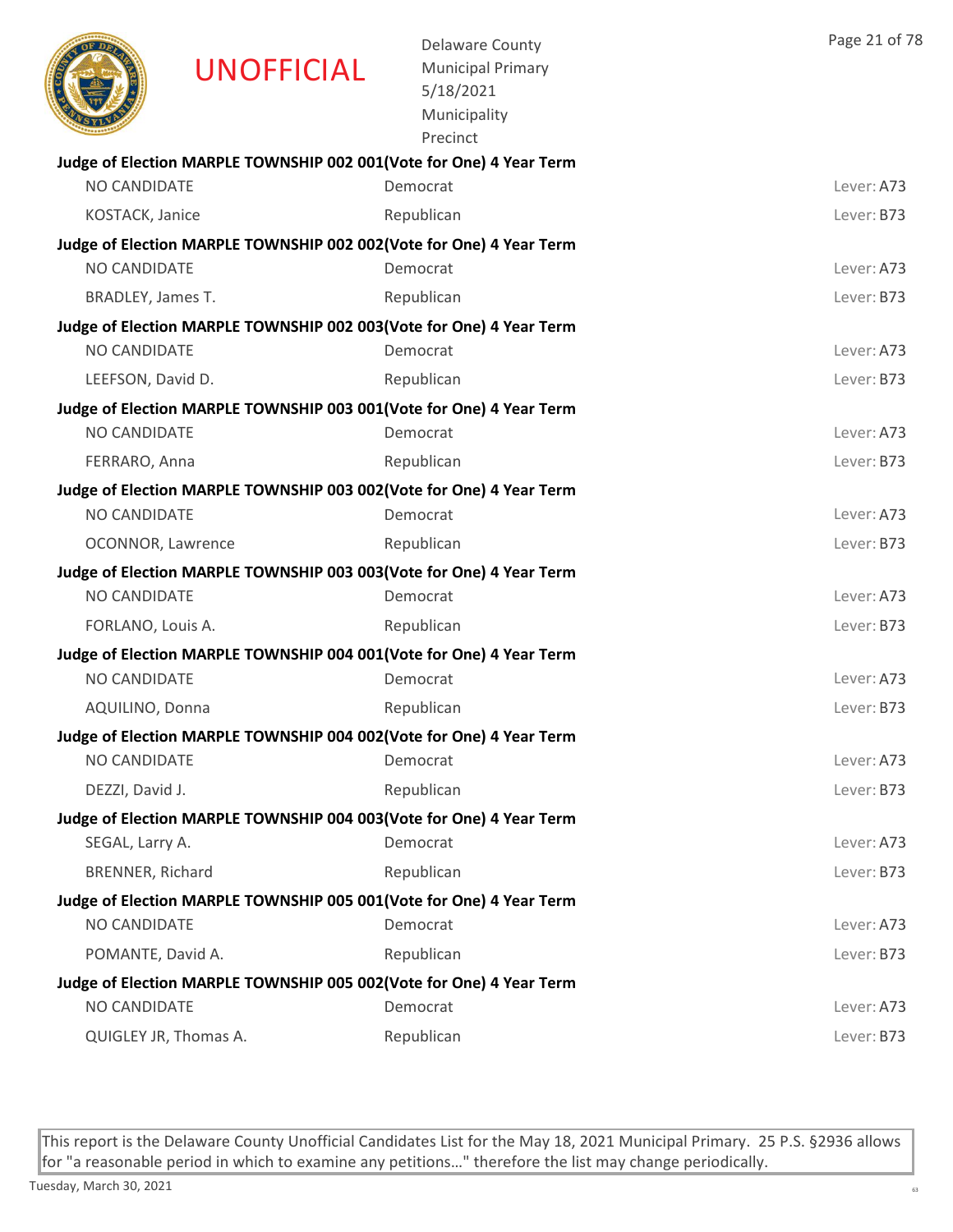|                           | <b>UNOFFICIAL</b>                                             | <b>Delaware County</b><br><b>Municipal Primary</b><br>5/18/2021<br>Municipality<br>Precinct | Page 22 of 78 |
|---------------------------|---------------------------------------------------------------|---------------------------------------------------------------------------------------------|---------------|
|                           |                                                               | Judge of Election MARPLE TOWNSHIP 005 003 (Vote for One) 4 Year Term                        |               |
| <b>NO CANDIDATE</b>       |                                                               | Democrat                                                                                    | Lever: A73    |
| VARALLO, Joe              |                                                               | Republican                                                                                  | Lever: B73    |
|                           |                                                               | Judge of Election MARPLE TOWNSHIP 006 001(Vote for One) 4 Year Term                         |               |
| <b>NO CANDIDATE</b>       |                                                               | Democrat                                                                                    | Lever: A73    |
| HAHN, Scott               |                                                               | Republican                                                                                  | Lever: B73    |
|                           |                                                               | Judge of Election MARPLE TOWNSHIP 006 002(Vote for One) 4 Year Term                         |               |
| GOULD, Scott              |                                                               | Democrat                                                                                    | Lever: A73    |
| <b>ORFANELLI, Denise</b>  |                                                               | Republican                                                                                  | Lever: B73    |
|                           |                                                               | Judge of Election MARPLE TOWNSHIP 006 003(Vote for One) 4 Year Term                         |               |
| <b>NO CANDIDATE</b>       |                                                               | Democrat                                                                                    | Lever: A73    |
| GURA, Lewis               |                                                               | Republican                                                                                  | Lever: B73    |
|                           |                                                               | Judge of Election MARPLE TOWNSHIP 007 001(Vote for One) 4 Year Term                         |               |
| NO CANDIDATE              |                                                               | Democrat                                                                                    | Lever: A73    |
| SALVUCCI, Perpetua A.     |                                                               | Republican                                                                                  | Lever: B73    |
|                           |                                                               | Judge of Election MARPLE TOWNSHIP 007 002(Vote for One) 4 Year Term                         |               |
| NO CANDIDATE              |                                                               | Democrat                                                                                    | Lever: A73    |
| SITTINERI, Rachel         |                                                               | Republican                                                                                  | Lever: B73    |
|                           |                                                               | Judge of Election MARPLE TOWNSHIP 007 003(Vote for One) 4 Year Term                         |               |
| NO CANDIDATE              |                                                               | Democrat                                                                                    | Lever: A73    |
| <b>SCHLATER, Patricia</b> |                                                               | Republican                                                                                  | Lever: B73    |
|                           | Judge of Election MEDIA BOROUGH 00E(Vote for One) 4 Year Term |                                                                                             |               |
| DOMINGOS, Susan M.        |                                                               | Democrat                                                                                    | Lever: A73    |
| HANNIGAN, Andrea          |                                                               | Republican                                                                                  | Lever: B73    |
|                           | Judge of Election MEDIA BOROUGH 00N(Vote for One) 4 Year Term |                                                                                             |               |
| PALMER, Susan             |                                                               | Democrat                                                                                    | Lever: A73    |
|                           | KISH-BURDSALL, Lorianne                                       | Republican                                                                                  | Lever: B73    |
|                           | Judge of Election MEDIA BOROUGH 00S(Vote for One) 4 Year Term |                                                                                             |               |
| CIANNELLA, Adeline C.     |                                                               | Democrat                                                                                    | Lever: A73    |
| GRAHAM, Laura             |                                                               | Republican                                                                                  | Lever: B73    |
|                           | Judge of Election MEDIA BOROUGH 00W(Vote for One) 4 Year Term |                                                                                             |               |
|                           | ZIEGELHOFFER, James A.                                        | Democrat                                                                                    | Lever: A73    |
| NO CANDIDATE              |                                                               | Republican                                                                                  | Lever: B73    |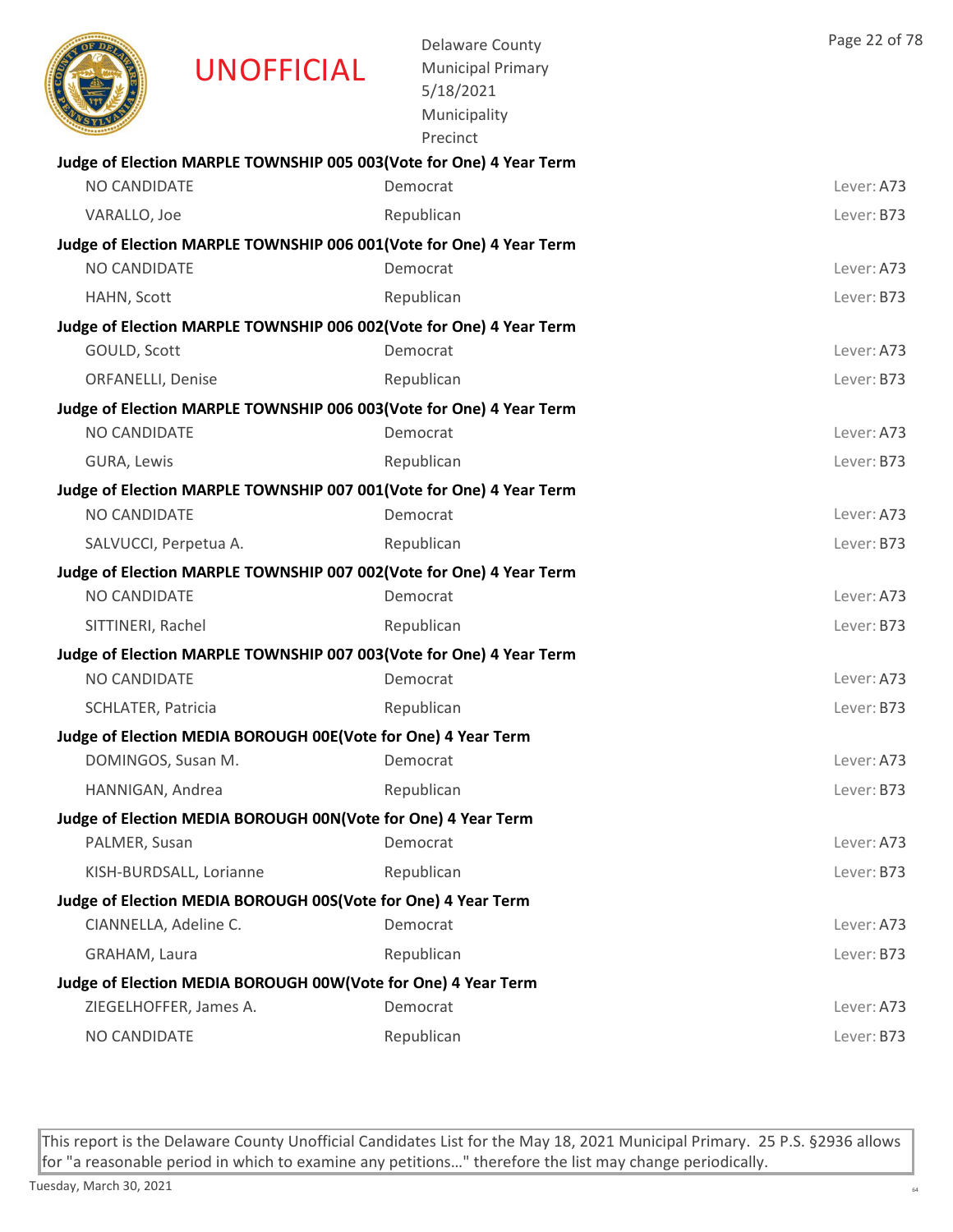|                       | <b>UNOFFICIAL</b>    | <b>Delaware County</b><br><b>Municipal Primary</b><br>5/18/2021<br>Municipality<br>Precinct | Page 23 of 78 |
|-----------------------|----------------------|---------------------------------------------------------------------------------------------|---------------|
|                       |                      | Judge of Election MIDDLETOWN TOWNSHIP 001 001 (Vote for One) 4 Year Term                    |               |
| YOUNG, Joshua         |                      | Democrat                                                                                    | Lever: A73    |
| NO CANDIDATE          |                      | Republican                                                                                  | Lever: B73    |
|                       |                      | Judge of Election MIDDLETOWN TOWNSHIP 001 002(Vote for One) 4 Year Term                     |               |
| GORDON, Kate          |                      | Democrat                                                                                    | Lever: A73    |
| HLADASZ, John         |                      | Republican                                                                                  | Lever: B73    |
| <b>NO CANDIDATE</b>   |                      | Judge of Election MIDDLETOWN TOWNSHIP 001 003 (Vote for One) 4 Year Term<br>Democrat        | Lever: A73    |
|                       |                      |                                                                                             |               |
| HODNICKI, John        |                      | Republican                                                                                  | Lever: B73    |
| <b>NO CANDIDATE</b>   |                      | Judge of Election MIDDLETOWN TOWNSHIP 002 001(Vote for One) 4 Year Term<br>Democrat         | Lever: A73    |
| MICHALISZYN, Cathy    |                      | Republican                                                                                  | Lever: B73    |
|                       |                      |                                                                                             |               |
| HANNA, Mary Ann       |                      | Judge of Election MIDDLETOWN TOWNSHIP 002 002(Vote for One) 4 Year Term<br>Democrat         | Lever: A73    |
| NO CANDIDATE          |                      | Republican                                                                                  | Lever: B73    |
|                       |                      | Judge of Election MIDDLETOWN TOWNSHIP 002 003(Vote for One) 4 Year Term                     |               |
| SENKO, Ariel          |                      | Democrat                                                                                    | Lever: A73    |
| BRAYHAM, Karen        |                      | Republican                                                                                  | Lever: B73    |
|                       |                      | Judge of Election MIDDLETOWN TOWNSHIP 003 001(Vote for One) 4 Year Term                     |               |
| NO CANDIDATE          |                      | Democrat                                                                                    | Lever: A73    |
| NO CANDIDATE          |                      | Republican                                                                                  | Lever: B73    |
|                       |                      | Judge of Election MIDDLETOWN TOWNSHIP 003 002(Vote for One) 4 Year Term                     |               |
|                       | DUROSS, Rebecca Lynn | Democrat                                                                                    | Lever: A73    |
| NO CANDIDATE          |                      | Republican                                                                                  | Lever: B73    |
|                       |                      | Judge of Election MIDDLETOWN TOWNSHIP 003 003(Vote for One) 4 Year Term                     |               |
|                       | ROBB, James Theodore | Democrat                                                                                    | Lever: A73    |
| GROVE, Gary           |                      | Republican                                                                                  | Lever: B73    |
|                       |                      | Judge of Election MIDDLETOWN TOWNSHIP 004 001(Vote for One) 4 Year Term                     |               |
| BARNARD, Rebecca D.   |                      | Democrat                                                                                    | Lever: A73    |
| NO CANDIDATE          |                      | Republican                                                                                  | Lever: B73    |
|                       |                      | Judge of Election MIDDLETOWN TOWNSHIP 004 002(Vote for One) 4 Year Term                     |               |
| NO CANDIDATE          |                      | Democrat                                                                                    | Lever: A73    |
| <b>BRUCE, Matthew</b> |                      | Republican                                                                                  | Lever: B73    |
|                       |                      |                                                                                             |               |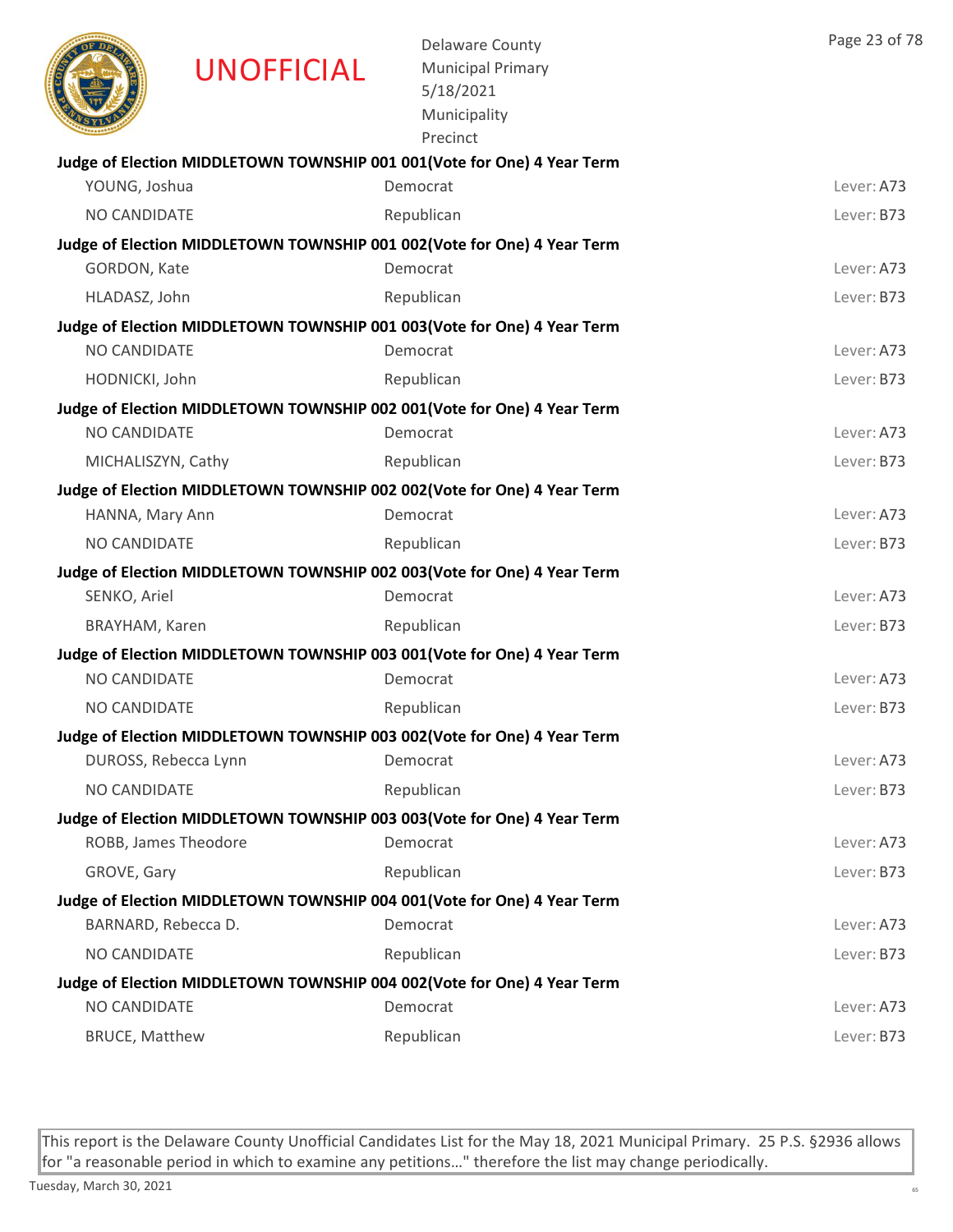|                      | <b>UNOFFICIAL</b>                                                | <b>Delaware County</b><br><b>Municipal Primary</b><br>5/18/2021<br>Municipality<br>Precinct | Page 24 of 78 |
|----------------------|------------------------------------------------------------------|---------------------------------------------------------------------------------------------|---------------|
|                      |                                                                  | Judge of Election MIDDLETOWN TOWNSHIP 004 003 (Vote for One) 4 Year Term                    |               |
| NO CANDIDATE         |                                                                  | Democrat                                                                                    | Lever: A73    |
| <b>BRADSON, Mark</b> |                                                                  | Republican                                                                                  | Lever: B73    |
|                      | Judge of Election MILLBOURNE BOROUGH(Vote for One) 4 Year Term   |                                                                                             |               |
| HARPER, Kim          |                                                                  | Democrat                                                                                    | Lever: A73    |
| <b>NO CANDIDATE</b>  |                                                                  | Republican                                                                                  | Lever: B73    |
|                      | Judge of Election MORTON BOROUGH (Vote for One) 4 Year Term      |                                                                                             |               |
| <b>NO CANDIDATE</b>  |                                                                  | Democrat                                                                                    | Lever: A73    |
| NO CANDIDATE         |                                                                  | Republican                                                                                  | Lever: B73    |
|                      | Judge of Election NEWTOWN TOWNSHIP 001(Vote for One) 4 Year Term |                                                                                             |               |
| <b>NO CANDIDATE</b>  |                                                                  | Democrat                                                                                    | Lever: A73    |
| NO CANDIDATE         |                                                                  | Republican                                                                                  | Lever: B73    |
|                      | Judge of Election NEWTOWN TOWNSHIP 002(Vote for One) 4 Year Term |                                                                                             |               |
| <b>NO CANDIDATE</b>  |                                                                  | Democrat                                                                                    | Lever: A73    |
| BARTLEWITZ, Teresa   |                                                                  | Republican                                                                                  | Lever: B73    |
|                      | Judge of Election NEWTOWN TOWNSHIP 003(Vote for One) 4 Year Term |                                                                                             |               |
| <b>NO CANDIDATE</b>  |                                                                  | Democrat                                                                                    | Lever: A73    |
| NO CANDIDATE         |                                                                  | Republican                                                                                  | Lever: B73    |
|                      | Judge of Election NEWTOWN TOWNSHIP 004(Vote for One) 4 Year Term |                                                                                             | Lever: A73    |
| NO CANDIDATE         |                                                                  | Democrat                                                                                    |               |
| BEAULIEU, David      |                                                                  | Republican                                                                                  | Lever: B73    |
| NO CANDIDATE         | Judge of Election NEWTOWN TOWNSHIP 005(Vote for One) 4 Year Term | Democrat                                                                                    | Lever: A73    |
| NO CANDIDATE         |                                                                  | Republican                                                                                  | Lever: B73    |
|                      |                                                                  |                                                                                             |               |
| <b>NO CANDIDATE</b>  | Judge of Election NEWTOWN TOWNSHIP 006(Vote for One) 4 Year Term | Democrat                                                                                    | Lever: A73    |
| NO CANDIDATE         |                                                                  | Republican                                                                                  | Lever: B73    |
|                      | Judge of Election NEWTOWN TOWNSHIP 007(Vote for One) 4 Year Term |                                                                                             |               |
| NO CANDIDATE         |                                                                  | Democrat                                                                                    | Lever: A73    |
|                      | SANFRANCESCO, Kristen A.                                         | Republican                                                                                  | Lever: B73    |
|                      | Judge of Election NEWTOWN TOWNSHIP 008(Vote for One) 4 Year Term |                                                                                             |               |
| <b>NO CANDIDATE</b>  |                                                                  | Democrat                                                                                    | Lever: A73    |
| PHILLIPS, Stephen J. |                                                                  | Republican                                                                                  | Lever: B73    |
|                      |                                                                  |                                                                                             |               |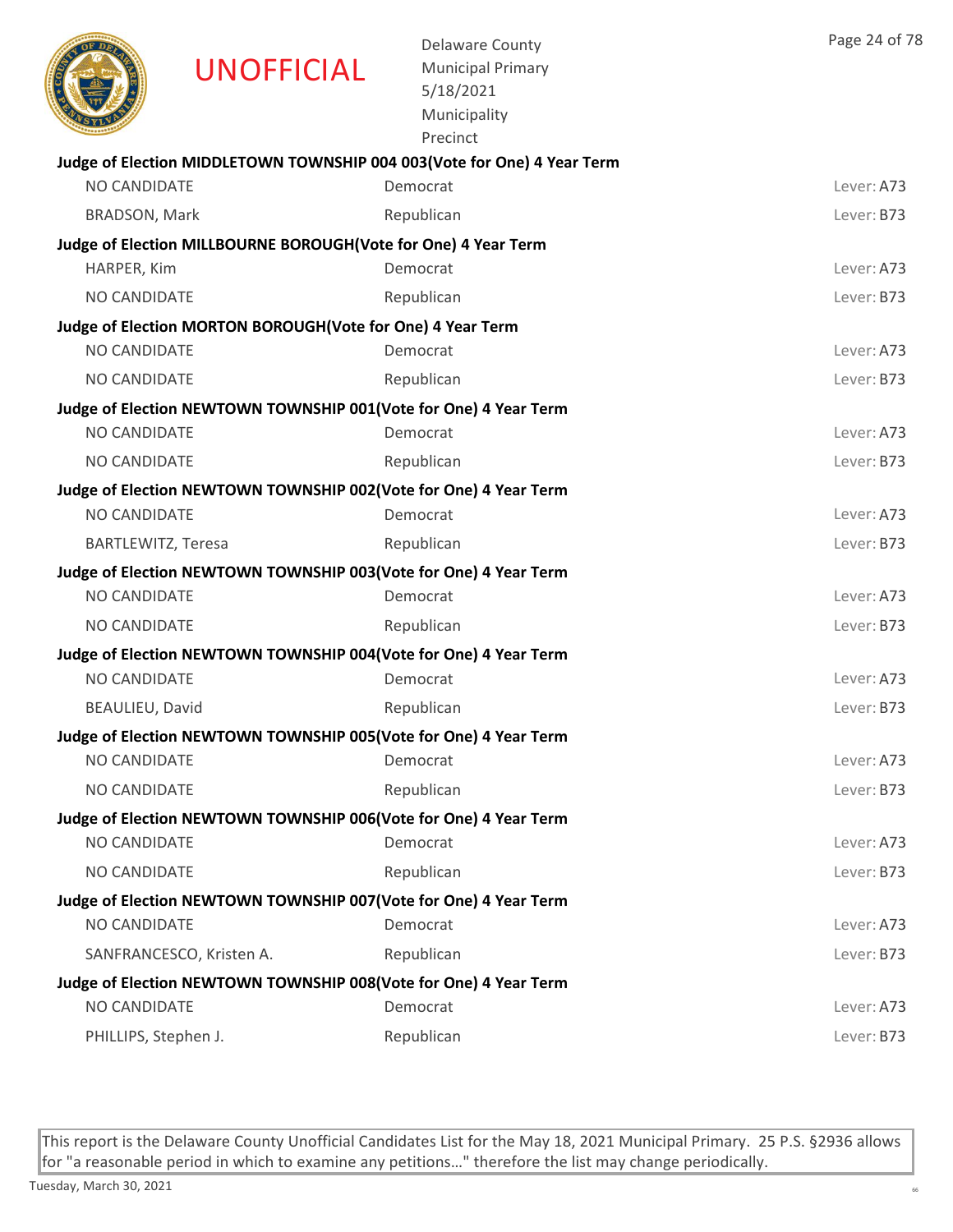|                     | <b>UNOFFICIAL</b>                                               | <b>Delaware County</b><br><b>Municipal Primary</b><br>5/18/2021<br>Municipality<br>Precinct | Page 25 of 78 |
|---------------------|-----------------------------------------------------------------|---------------------------------------------------------------------------------------------|---------------|
|                     | Judge of Election NORWOOD BOROUGH 001(Vote for One) 4 Year Term |                                                                                             |               |
| NO CANDIDATE        |                                                                 | Democrat                                                                                    | Lever: A73    |
| <b>NO CANDIDATE</b> |                                                                 | Republican                                                                                  | Lever: B73    |
|                     | Judge of Election NORWOOD BOROUGH 002(Vote for One) 4 Year Term |                                                                                             |               |
| NO CANDIDATE        |                                                                 | Democrat                                                                                    | Lever: A73    |
| NO CANDIDATE        |                                                                 | Republican                                                                                  | Lever: B73    |
|                     | Judge of Election NORWOOD BOROUGH 003(Vote for One) 4 Year Term |                                                                                             |               |
| <b>NO CANDIDATE</b> |                                                                 | Democrat                                                                                    | Lever: A73    |
| NO CANDIDATE        |                                                                 | Republican                                                                                  | Lever: B73    |
|                     | Judge of Election NORWOOD BOROUGH 004(Vote for One) 4 Year Term |                                                                                             |               |
| <b>NO CANDIDATE</b> |                                                                 | Democrat                                                                                    | Lever: A73    |
| NO CANDIDATE        |                                                                 | Republican                                                                                  | Lever: B73    |
|                     | Judge of Election NORWOOD BOROUGH 005(Vote for One) 4 Year Term |                                                                                             |               |
| NO CANDIDATE        |                                                                 | Democrat                                                                                    | Lever: A73    |
| NO CANDIDATE        |                                                                 | Republican                                                                                  | Lever: B73    |
| NO CANDIDATE        | Judge of Election NORWOOD BOROUGH 006(Vote for One) 4 Year Term |                                                                                             |               |
|                     |                                                                 | Democrat                                                                                    | Lever: A73    |
| NO CANDIDATE        |                                                                 | Republican                                                                                  | Lever: B73    |
| <b>NO CANDIDATE</b> | Judge of Election NORWOOD BOROUGH 007(Vote for One) 4 Year Term |                                                                                             |               |
|                     |                                                                 | Democrat                                                                                    | Lever: A73    |
| NO CANDIDATE        |                                                                 | Republican                                                                                  | Lever: B73    |
| NO CANDIDATE        | Judge of Election NORWOOD BOROUGH 008(Vote for One) 4 Year Term |                                                                                             |               |
|                     |                                                                 | Democrat                                                                                    | Lever: A73    |
| NO CANDIDATE        |                                                                 | Republican                                                                                  | Lever: B73    |
| SAUNDERS, Matthew   | Judge of Election PARKSIDE BOROUGH(Vote for One) 4 Year Term    | Democrat                                                                                    | Lever: A73    |
|                     |                                                                 |                                                                                             |               |
|                     | DIDOMENICO, Catherine E.                                        | Republican                                                                                  | Lever: B73    |
| NO CANDIDATE        |                                                                 | Judge of Election PROSPECT PARK BOROUGH 001(Vote for One) 4 Year Term<br>Democrat           | Lever: A73    |
|                     |                                                                 |                                                                                             |               |
| STEWART, Shawn      |                                                                 | Republican                                                                                  | Lever: B73    |
| NO CANDIDATE        |                                                                 | Judge of Election PROSPECT PARK BOROUGH 002(Vote for One) 4 Year Term<br>Democrat           | Lever: A73    |
|                     |                                                                 |                                                                                             |               |
| NO CANDIDATE        |                                                                 | Republican                                                                                  | Lever: B73    |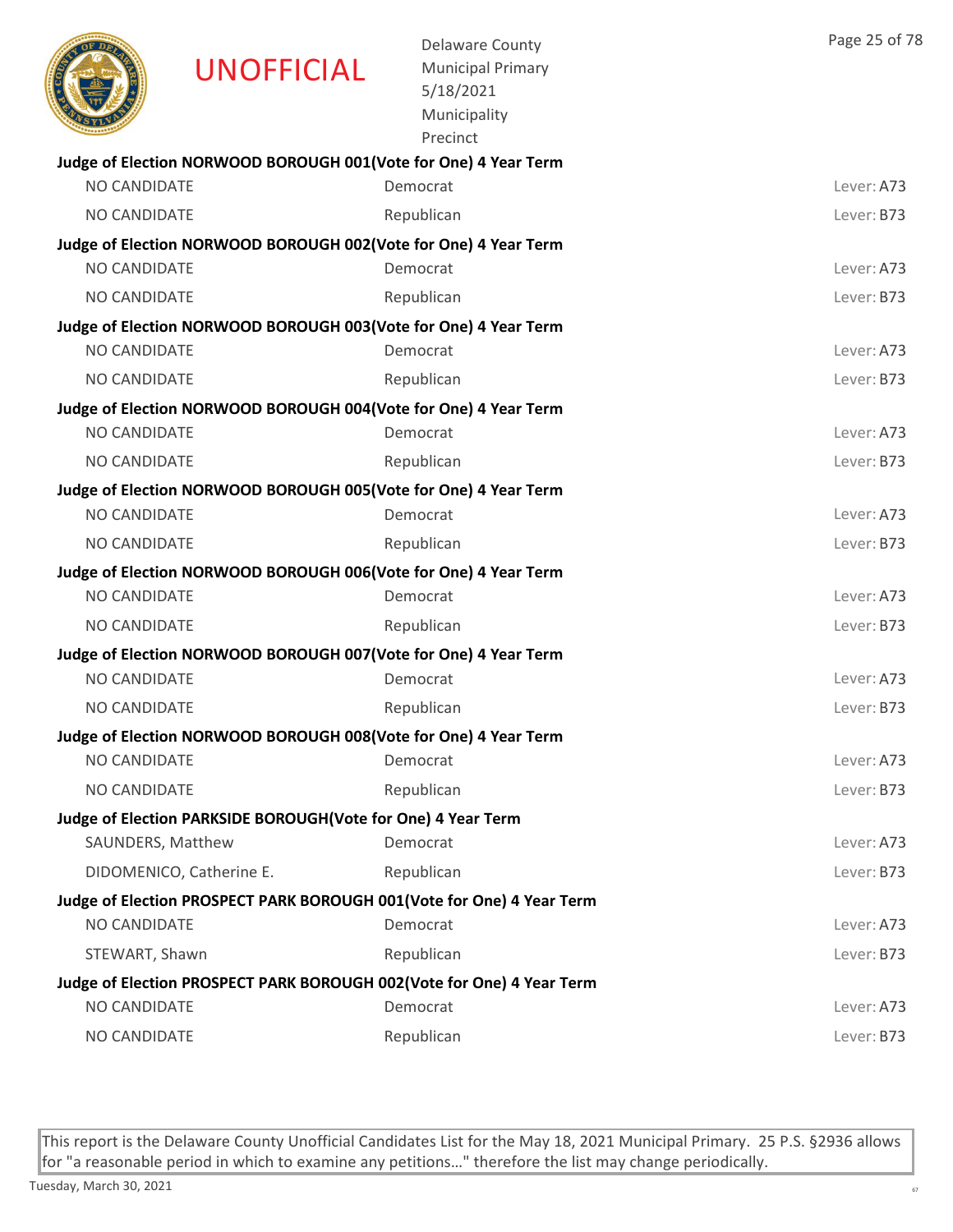|                      | <b>UNOFFICIAL</b> | <b>Delaware County</b><br><b>Municipal Primary</b><br>5/18/2021<br>Municipality<br>Precinct | Page 26 of 78 |
|----------------------|-------------------|---------------------------------------------------------------------------------------------|---------------|
|                      |                   | Judge of Election PROSPECT PARK BOROUGH 003(Vote for One) 4 Year Term                       |               |
| NO CANDIDATE         |                   | Democrat                                                                                    | Lever: A73    |
| PARSONS, Mike        |                   | Republican                                                                                  | Lever: B73    |
|                      |                   | Judge of Election PROSPECT PARK BOROUGH 004(Vote for One) 4 Year Term                       |               |
| NO CANDIDATE         |                   | Democrat                                                                                    | Lever: A73    |
| MECOUCH, Brian       |                   | Republican                                                                                  | Lever: B73    |
|                      |                   | Judge of Election PROSPECT PARK BOROUGH 005(Vote for One) 4 Year Term                       |               |
| <b>NO CANDIDATE</b>  |                   | Democrat                                                                                    | Lever: A73    |
| GIACOMUCCI, Karen    |                   | Republican                                                                                  | Lever: B73    |
|                      |                   | Judge of Election NETHER PROVIDENCE TOWNSHIP 001 001(Vote for One) 4 Year Term              |               |
| SLOSKEY, Gary        |                   | Democrat                                                                                    | Lever: A73    |
| <b>NO CANDIDATE</b>  |                   | Republican                                                                                  | Lever: B73    |
|                      |                   | Judge of Election NETHER PROVIDENCE TOWNSHIP 001 002(Vote for One) 4 Year Term              |               |
| NO CANDIDATE         |                   | Democrat                                                                                    | Lever: A73    |
| NO CANDIDATE         |                   | Republican                                                                                  | Lever: B73    |
|                      |                   | Judge of Election NETHER PROVIDENCE TOWNSHIP 002 001(Vote for One) 4 Year Term              |               |
| ROMOFF, Joyce        |                   | Democrat                                                                                    | Lever: A73    |
| NO CANDIDATE         |                   | Republican                                                                                  | Lever: B73    |
|                      |                   | Judge of Election NETHER PROVIDENCE TOWNSHIP 002 002(Vote for One) 4 Year Term              |               |
| NO CANDIDATE         |                   | Democrat                                                                                    | Lever: A73    |
| <b>NO CANDIDATE</b>  |                   | Republican                                                                                  | Lever: B73    |
|                      |                   | Judge of Election NETHER PROVIDENCE TOWNSHIP 003 (Vote for One) 4 Year Term                 |               |
| NO CANDIDATE         |                   | Democrat                                                                                    | Lever: A73    |
| NO CANDIDATE         |                   | Republican                                                                                  | Lever: B73    |
|                      |                   | Judge of Election NETHER PROVIDENCE TOWNSHIP 004 001(Vote for One) 4 Year Term              |               |
| <b>NO CANDIDATE</b>  |                   | Democrat                                                                                    | Lever: A73    |
| GALLAGHER, Thomas C. |                   | Republican                                                                                  | Lever: B73    |
|                      |                   | Judge of Election NETHER PROVIDENCE TOWNSHIP 004 002 (Vote for One) 4 Year Term             |               |
| PICHER, Helen Davis  |                   | Democrat                                                                                    | Lever: A73    |
| NO CANDIDATE         |                   | Republican                                                                                  | Lever: B73    |
|                      |                   | Judge of Election NETHER PROVIDENCE TOWNSHIP 005 001(Vote for One) 4 Year Term              |               |
| NO CANDIDATE         |                   | Democrat                                                                                    | Lever: A73    |
| NO CANDIDATE         |                   | Republican                                                                                  | Lever: B73    |
|                      |                   |                                                                                             |               |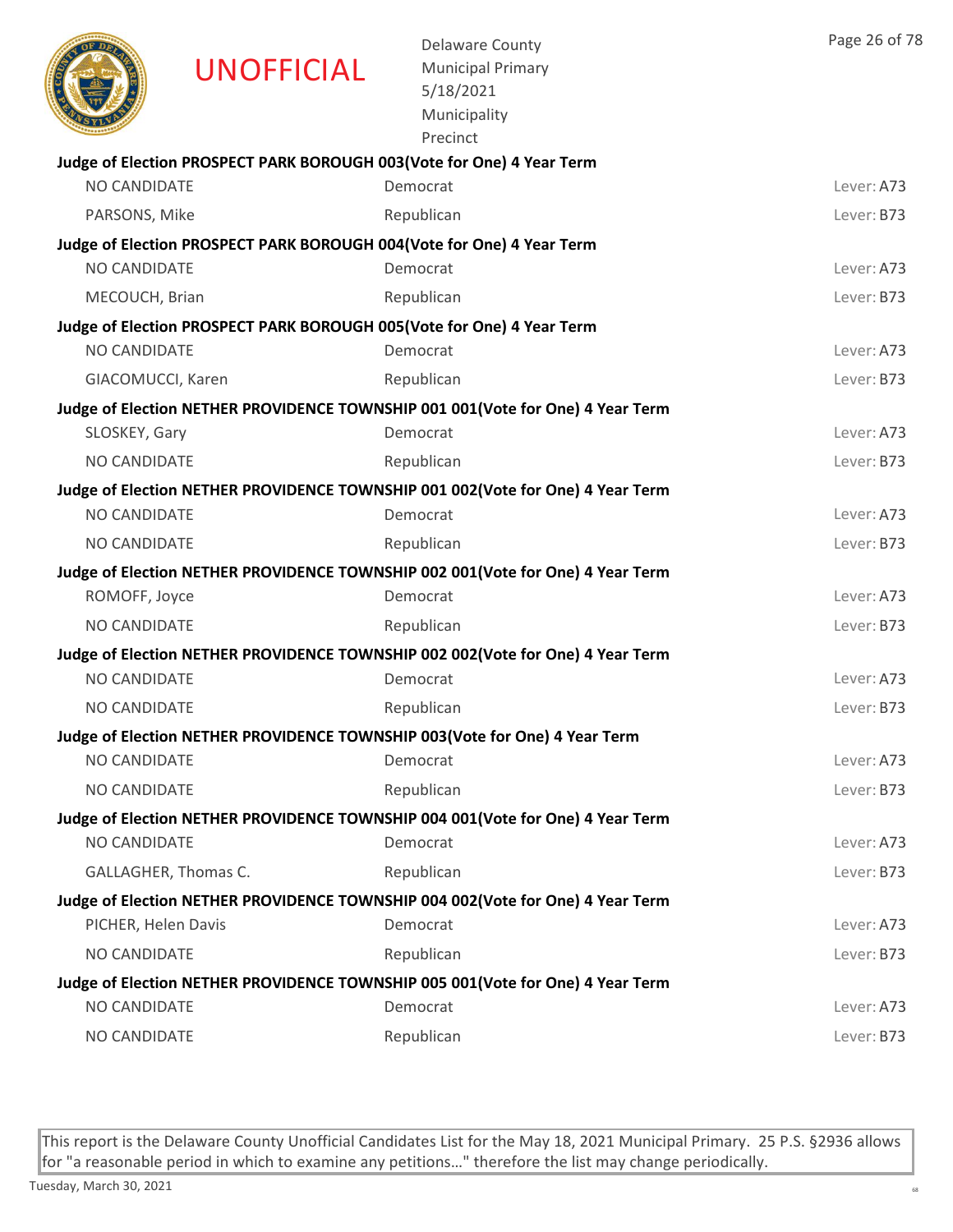|                     | <b>UNOFFICIAL</b>       | <b>Delaware County</b><br><b>Municipal Primary</b><br>5/18/2021<br>Municipality<br>Precinct | Page 27 of 78 |
|---------------------|-------------------------|---------------------------------------------------------------------------------------------|---------------|
|                     |                         | Judge of Election NETHER PROVIDENCE TOWNSHIP 005 002(Vote for One) 4 Year Term              |               |
| ORSETTI, Laura      |                         | Democrat                                                                                    | Lever: A73    |
| NO CANDIDATE        |                         | Republican                                                                                  | Lever: B73    |
|                     |                         | Judge of Election NETHER PROVIDENCE TOWNSHIP 006 001(Vote for One) 4 Year Term              |               |
| MOORE, Douglas      |                         | Democrat                                                                                    | Lever: A73    |
| NO CANDIDATE        |                         | Republican                                                                                  | Lever: B73    |
|                     |                         | Judge of Election NETHER PROVIDENCE TOWNSHIP 006 002(Vote for One) 4 Year Term              |               |
| <b>NO CANDIDATE</b> |                         | Democrat                                                                                    | Lever: A73    |
| NO CANDIDATE        |                         | Republican                                                                                  | Lever: B73    |
|                     |                         | Judge of Election NETHER PROVIDENCE TOWNSHIP 007 001(Vote for One) 4 Year Term              |               |
|                     | LLOYD, Jessica Stillman | Democrat                                                                                    | Lever: A73    |
| NO CANDIDATE        |                         | Republican                                                                                  | Lever: B73    |
|                     |                         | Judge of Election NETHER PROVIDENCE TOWNSHIP 007 002(Vote for One) 4 Year Term              |               |
| CARBONE, Candice    |                         | Democrat                                                                                    | Lever: A73    |
| NO CANDIDATE        |                         | Republican                                                                                  | Lever: B73    |
|                     |                         | Judge of Election UPPER PROVIDENCE TOWNSHIP 001(Vote for One) 4 Year Term                   |               |
| LAYNE, Susan        |                         | Democrat                                                                                    | Lever: A73    |
| NO CANDIDATE        |                         | Republican                                                                                  | Lever: B73    |
|                     |                         | Judge of Election UPPER PROVIDENCE TOWNSHIP 002(Vote for One) 4 Year Term                   |               |
| REDFERN, Robert C.  |                         | Democrat                                                                                    | Lever: A73    |
| NO CANDIDATE        |                         | Republican                                                                                  | Lever: B73    |
|                     |                         | Judge of Election UPPER PROVIDENCE TOWNSHIP 003(Vote for One) 4 Year Term                   |               |
| CRANDALL, Starla    |                         | Democrat                                                                                    | Lever: A73    |
| NO CANDIDATE        |                         | Republican                                                                                  | Lever: B73    |
|                     |                         | Judge of Election UPPER PROVIDENCE TOWNSHIP 004(Vote for One) 4 Year Term<br>Democrat       | Lever: A73    |
|                     | BEARDSLEY, Winthrop     |                                                                                             |               |
| NO CANDIDATE        |                         | Republican                                                                                  | Lever: B73    |
| LIEBMAN, Lisa       |                         | Judge of Election UPPER PROVIDENCE TOWNSHIP 005(Vote for One) 4 Year Term<br>Democrat       | Lever: A73    |
|                     | SCHEUERMAN, Maureen E.  | Republican                                                                                  | Lever: B73    |
|                     |                         |                                                                                             |               |
| SWISHER, Margaret   |                         | Judge of Election RADNOR TOWNSHIP 001 001(Vote for One) 4 Year Term<br>Democrat             | Lever: A73    |
| NO CANDIDATE        |                         | Republican                                                                                  | Lever: B73    |
|                     |                         |                                                                                             |               |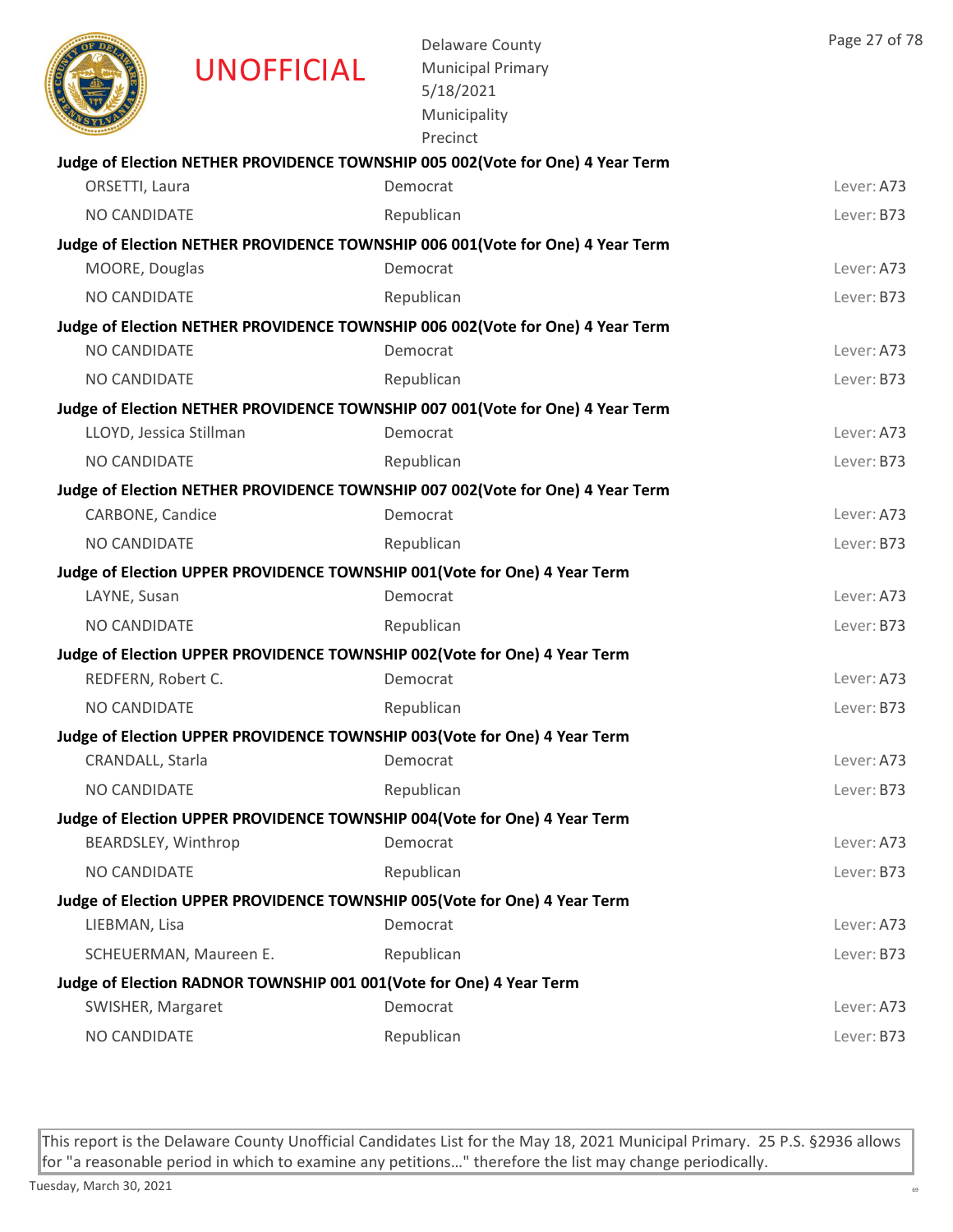|                          | <b>UNOFFICIAL</b>        | <b>Delaware County</b><br><b>Municipal Primary</b><br>5/18/2021<br>Municipality<br>Precinct | Page 28 of 78 |
|--------------------------|--------------------------|---------------------------------------------------------------------------------------------|---------------|
|                          |                          | Judge of Election RADNOR TOWNSHIP 001 002(Vote for One) 4 Year Term                         |               |
| NAYAK, Sandhya           |                          | Democrat                                                                                    | Lever: A73    |
| NO CANDIDATE             |                          | Republican                                                                                  | Lever: B73    |
|                          |                          | Judge of Election RADNOR TOWNSHIP 002 001(Vote for One) 4 Year Term                         |               |
| NO CANDIDATE             |                          | Democrat                                                                                    | Lever: A73    |
| <b>BOOKER, Patricia</b>  |                          | Republican                                                                                  | Lever: B73    |
|                          |                          | Judge of Election RADNOR TOWNSHIP 002 002(Vote for One) 4 Year Term                         |               |
| FARHY, Jeffrey           |                          | Democrat                                                                                    | Lever: A73    |
| <b>BLUMBERG, Eric</b>    |                          | Republican                                                                                  | Lever: B73    |
| NO CANDIDATE             |                          | Judge of Election RADNOR TOWNSHIP 002 003(Vote for One) 4 Year Term<br>Democrat             | Lever: A73    |
|                          |                          |                                                                                             |               |
| NO CANDIDATE             |                          | Republican                                                                                  | Lever: B73    |
| KALISH, Betsy            |                          | Judge of Election RADNOR TOWNSHIP 003 001(Vote for One) 4 Year Term<br>Democrat             | Lever: A73    |
| <b>BANISTER, Richard</b> |                          |                                                                                             | Lever: B73    |
|                          |                          | Republican                                                                                  |               |
| CLAPP, Kerin             |                          | Judge of Election RADNOR TOWNSHIP 003 002(Vote for One) 4 Year Term<br>Democrat             | Lever: A73    |
| NO CANDIDATE             |                          | Republican                                                                                  | Lever: B73    |
|                          |                          |                                                                                             |               |
| NO CANDIDATE             |                          | Judge of Election RADNOR TOWNSHIP 004 001(Vote for One) 4 Year Term<br>Democrat             | Lever: A73    |
|                          | MCLAUGHLIN, Catherine S. | Republican                                                                                  | Lever: B73    |
|                          |                          | Judge of Election RADNOR TOWNSHIP 004 002(Vote for One) 4 Year Term                         |               |
| NO CANDIDATE             |                          | Democrat                                                                                    | Lever: A73    |
| <b>WOMER, Constance</b>  |                          | Republican                                                                                  | Lever: B73    |
|                          |                          | Judge of Election RADNOR TOWNSHIP 005 001(Vote for One) 4 Year Term                         |               |
| NO CANDIDATE             |                          | Democrat                                                                                    | Lever: A73    |
| NO CANDIDATE             |                          | Republican                                                                                  | Lever: B73    |
|                          |                          | Judge of Election RADNOR TOWNSHIP 005 002(Vote for One) 4 Year Term                         |               |
| BIKIN, Bruce             |                          | Democrat                                                                                    | Lever: A73    |
| NO CANDIDATE             |                          | Republican                                                                                  | Lever: B73    |
|                          |                          | Judge of Election RADNOR TOWNSHIP 006 001(Vote for One) 4 Year Term                         |               |
| NO CANDIDATE             |                          | Democrat                                                                                    | Lever: A73    |
| NO CANDIDATE             |                          | Republican                                                                                  | Lever: B73    |
|                          |                          |                                                                                             |               |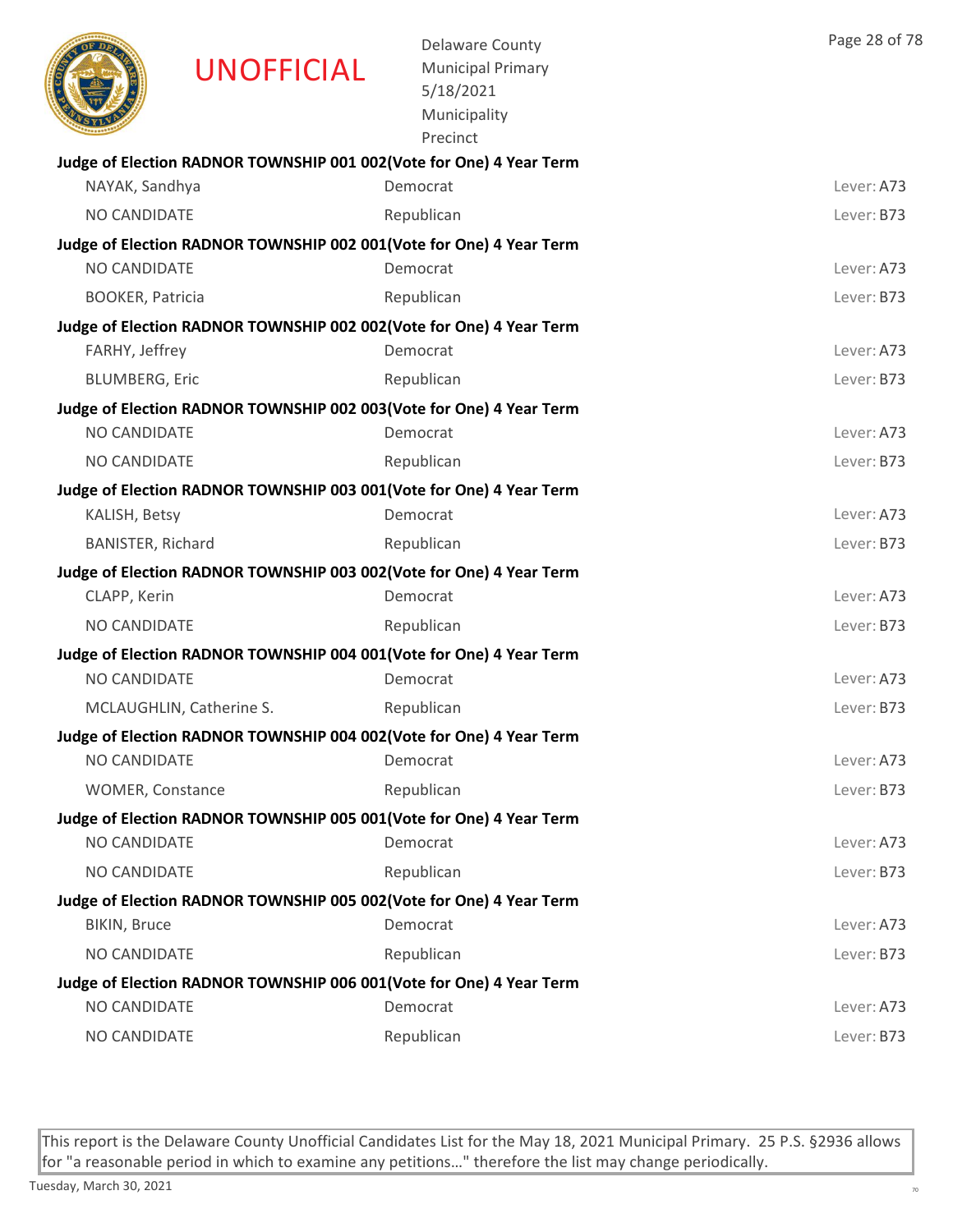|                         | <b>UNOFFICIAL</b>                                                    | <b>Delaware County</b><br><b>Municipal Primary</b><br>5/18/2021<br>Municipality<br>Precinct | Page 29 of 78 |
|-------------------------|----------------------------------------------------------------------|---------------------------------------------------------------------------------------------|---------------|
|                         |                                                                      | Judge of Election RADNOR TOWNSHIP 006 002(Vote for One) 4 Year Term                         |               |
| HAND, Megan             |                                                                      | Democrat                                                                                    | Lever: A73    |
| HECKMANN, Conrad        |                                                                      | Republican                                                                                  | Lever: B73    |
| SHEPARD, Terry L.       |                                                                      | Judge of Election RADNOR TOWNSHIP 007 001(Vote for One) 4 Year Term<br>Democrat             | Lever: A73    |
| NO CANDIDATE            |                                                                      |                                                                                             | Lever: B73    |
|                         |                                                                      | Republican<br>Judge of Election RADNOR TOWNSHIP 007 002(Vote for One) 4 Year Term           |               |
| <b>BRUKMAN, Matthew</b> |                                                                      | Democrat                                                                                    | Lever: A73    |
| NO CANDIDATE            |                                                                      | Republican                                                                                  | Lever: B73    |
|                         | Judge of Election RIDLEY PARK BOROUGH 001 (Vote for One) 4 Year Term |                                                                                             |               |
| NO CANDIDATE            |                                                                      | Democrat                                                                                    | Lever: A73    |
| <b>NO CANDIDATE</b>     |                                                                      | Republican                                                                                  | Lever: B73    |
|                         | Judge of Election RIDLEY PARK BOROUGH 002(Vote for One) 4 Year Term  |                                                                                             |               |
| <b>NO CANDIDATE</b>     |                                                                      | Democrat                                                                                    | Lever: A73    |
| ALICEA, Donna Lee       |                                                                      | Republican                                                                                  | Lever: B73    |
|                         | Judge of Election RIDLEY PARK BOROUGH 003(Vote for One) 4 Year Term  |                                                                                             |               |
| NO CANDIDATE            |                                                                      | Democrat                                                                                    | Lever: A73    |
|                         | HASSIEPEN JR, Charles J.                                             | Republican                                                                                  | Lever: B73    |
|                         | Judge of Election RIDLEY PARK BOROUGH 004(Vote for One) 4 Year Term  |                                                                                             |               |
| NO CANDIDATE            |                                                                      | Democrat                                                                                    | Lever: A73    |
| SCATTOLINI, Stephanie   |                                                                      | Republican                                                                                  | Lever: B73    |
|                         | Judge of Election RIDLEY TOWNSHIP 001 001 (Vote for One) 4 Year Term |                                                                                             |               |
| NO CANDIDATE            |                                                                      | Democrat                                                                                    | Lever: A73    |
| RICKS, Holly Iris       |                                                                      | Republican                                                                                  | Lever: B73    |
|                         | Judge of Election RIDLEY TOWNSHIP 001 002(Vote for One) 4 Year Term  |                                                                                             |               |
| NO CANDIDATE            |                                                                      | Democrat                                                                                    | Lever: A73    |
| NO CANDIDATE            |                                                                      | Republican                                                                                  | Lever: B73    |
| NO CANDIDATE            | Judge of Election RIDLEY TOWNSHIP 001 003(Vote for One) 4 Year Term  |                                                                                             | Lever: A73    |
|                         |                                                                      | Democrat                                                                                    |               |
| NO CANDIDATE            |                                                                      | Republican                                                                                  | Lever: B73    |
| NO CANDIDATE            | Judge of Election RIDLEY TOWNSHIP 002 001(Vote for One) 4 Year Term  | Democrat                                                                                    | Lever: A73    |
|                         | MISCANNON, Thomas V.                                                 | Republican                                                                                  | Lever: B73    |
|                         |                                                                      |                                                                                             |               |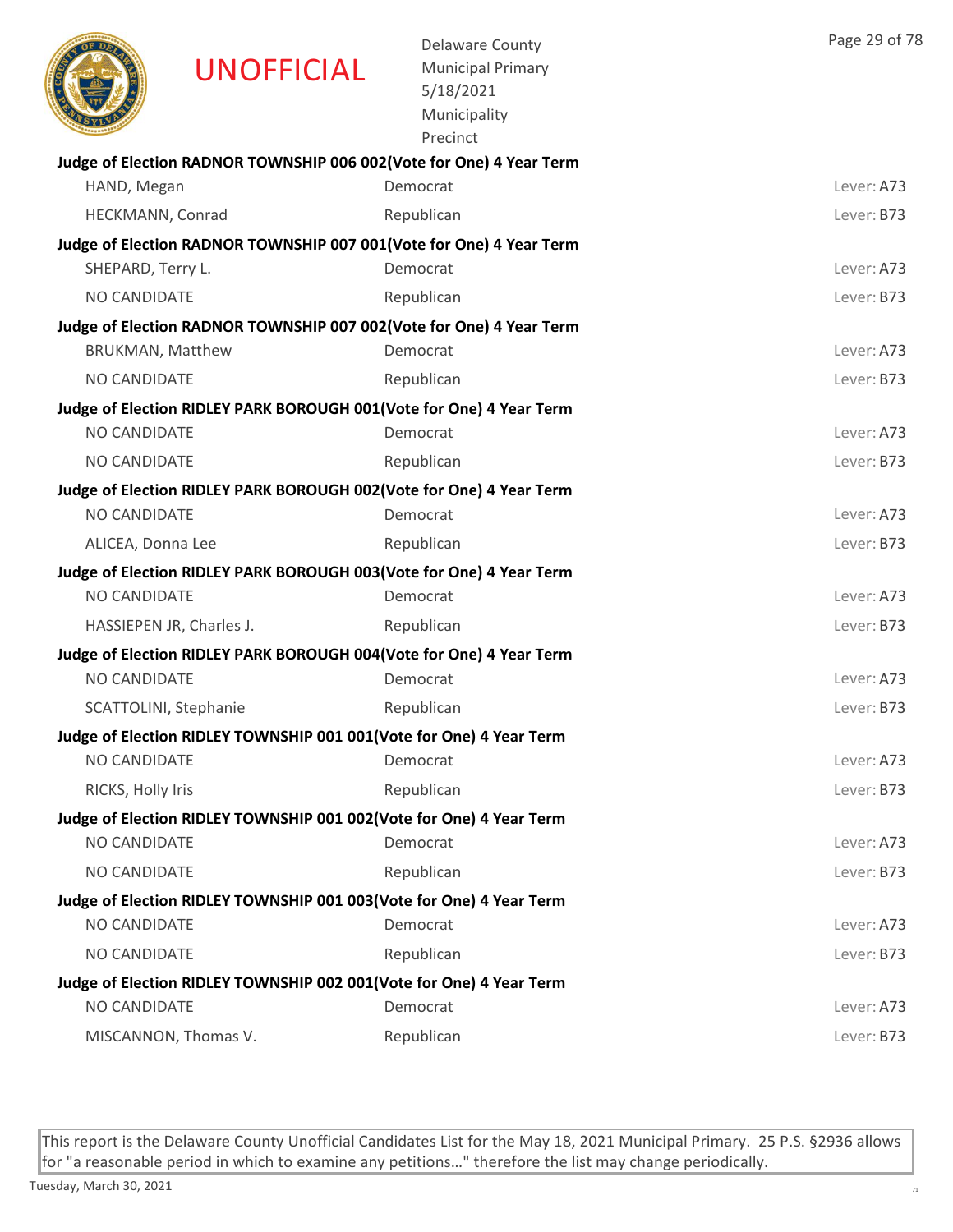|                     | <b>UNOFFICIAL</b>                                                   | <b>Delaware County</b><br><b>Municipal Primary</b><br>5/18/2021<br>Municipality<br>Precinct | Page 30 of 78 |
|---------------------|---------------------------------------------------------------------|---------------------------------------------------------------------------------------------|---------------|
| NO CANDIDATE        | Judge of Election RIDLEY TOWNSHIP 002 002(Vote for One) 4 Year Term | Democrat                                                                                    | Lever: A73    |
|                     |                                                                     |                                                                                             |               |
| <b>NO CANDIDATE</b> |                                                                     | Republican                                                                                  | Lever: B73    |
| <b>NO CANDIDATE</b> | Judge of Election RIDLEY TOWNSHIP 002 003(Vote for One) 4 Year Term | Democrat                                                                                    | Lever: A73    |
| JORDAN, Michael     |                                                                     | Republican                                                                                  | Lever: B73    |
|                     | Judge of Election RIDLEY TOWNSHIP 003 001(Vote for One) 4 Year Term |                                                                                             |               |
| NO CANDIDATE        |                                                                     | Democrat                                                                                    | Lever: A73    |
| CUMMINS, Joseph     |                                                                     | Republican                                                                                  | Lever: B73    |
|                     | Judge of Election RIDLEY TOWNSHIP 003 002(Vote for One) 4 Year Term |                                                                                             |               |
| <b>NO CANDIDATE</b> |                                                                     | Democrat                                                                                    | Lever: A73    |
| ROBERTS, Dean       |                                                                     | Republican                                                                                  | Lever: B73    |
|                     | Judge of Election RIDLEY TOWNSHIP 004 001(Vote for One) 4 Year Term |                                                                                             |               |
| NO CANDIDATE        |                                                                     | Democrat                                                                                    | Lever: A73    |
| WIGO, Jean          |                                                                     | Republican                                                                                  | Lever: B73    |
|                     | Judge of Election RIDLEY TOWNSHIP 004 002(Vote for One) 4 Year Term |                                                                                             |               |
| <b>NO CANDIDATE</b> |                                                                     | Democrat                                                                                    | Lever: A73    |
| REILLY, Jim         |                                                                     | Republican                                                                                  | Lever: B73    |
|                     | Judge of Election RIDLEY TOWNSHIP 005 001(Vote for One) 4 Year Term |                                                                                             |               |
| NO CANDIDATE        |                                                                     | Democrat                                                                                    | Lever: A73    |
| MCKENNA, Jack       |                                                                     | Republican                                                                                  | Lever: B73    |
|                     | Judge of Election RIDLEY TOWNSHIP 005 002(Vote for One) 4 Year Term |                                                                                             |               |
| ANASTASIO, Nick     |                                                                     | Democrat                                                                                    | Lever: A73    |
| GARAY-MILLER, Emily |                                                                     | Republican                                                                                  | Lever: B73    |
|                     | Judge of Election RIDLEY TOWNSHIP 006 001(Vote for One) 4 Year Term |                                                                                             |               |
| NO CANDIDATE        |                                                                     | Democrat                                                                                    | Lever: A73    |
| MCNAMEE, Amanda     |                                                                     | Republican                                                                                  | Lever: B73    |
| NO CANDIDATE        | Judge of Election RIDLEY TOWNSHIP 006 002(Vote for One) 4 Year Term |                                                                                             | Lever: A73    |
|                     |                                                                     | Democrat                                                                                    |               |
| WARWICK, Jeffrey R. |                                                                     | Republican                                                                                  | Lever: B73    |
| NO CANDIDATE        | Judge of Election RIDLEY TOWNSHIP 007 001(Vote for One) 4 Year Term | Democrat                                                                                    | Lever: A73    |
| YOCHIM, Joseph      |                                                                     | Republican                                                                                  | Lever: B73    |
|                     |                                                                     |                                                                                             |               |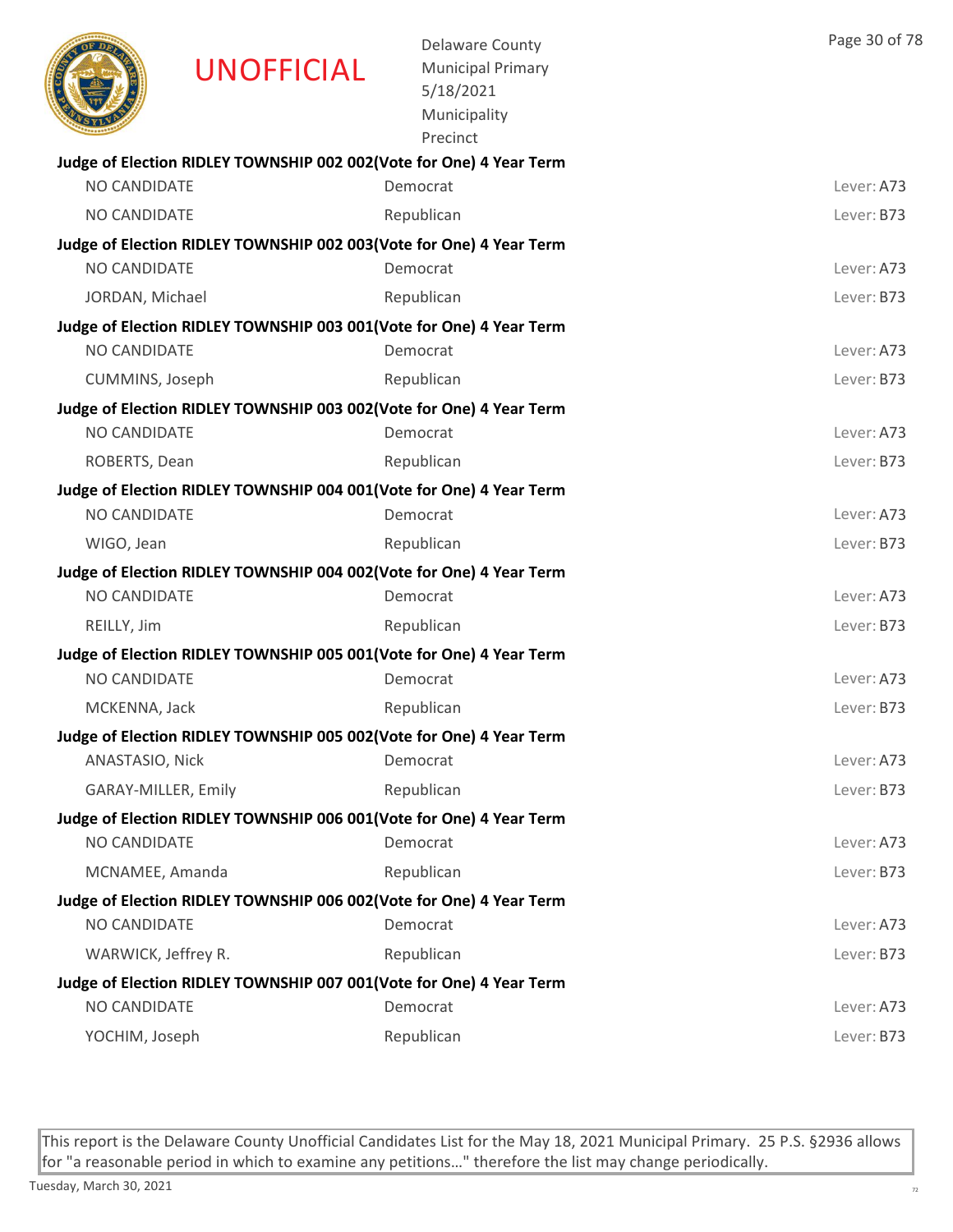

UNOFFICIAL

Delaware County Municipal Primary 5/18/2021 Municipality

|                                                                     | Precinct   |            |
|---------------------------------------------------------------------|------------|------------|
| Judge of Election RIDLEY TOWNSHIP 007 002(Vote for One) 4 Year Term |            |            |
| GOLDSMITH, Christopher Paul                                         | Democrat   | Lever: A73 |
| FERGUSON, Donald W.                                                 | Republican | Lever: B73 |
| Judge of Election RIDLEY TOWNSHIP 008 001(Vote for One) 4 Year Term |            |            |
| NO CANDIDATE                                                        | Democrat   | Lever: A73 |
| AMENDOLIA, Michelle                                                 | Republican | Lever: B73 |
| Judge of Election RIDLEY TOWNSHIP 008 002(Vote for One) 4 Year Term |            |            |
| NO CANDIDATE                                                        | Democrat   | Lever: A73 |
| BUERKLIN-GANNON, Amanda                                             | Republican | Lever: B73 |
| Judge of Election RIDLEY TOWNSHIP 009 001(Vote for One) 4 Year Term |            |            |
| <b>NO CANDIDATE</b>                                                 | Democrat   | Lever: A73 |
| DEPIETRO, Merrie L.                                                 | Republican | Lever: B73 |
| Judge of Election RIDLEY TOWNSHIP 009 002(Vote for One) 4 Year Term |            |            |
| <b>NO CANDIDATE</b>                                                 | Democrat   | Lever: A73 |
| TALLEY, Michael K.                                                  | Republican | Lever: B73 |
| Judge of Election ROSE VALLEY BOROUGH(Vote for One) 4 Year Term     |            |            |
| INNELLI, John F.                                                    | Democrat   | Lever: A73 |
| GEE, Thomas                                                         | Republican | Lever: B73 |
| Judge of Election RUTLEDGE BOROUGH(Vote for One) 4 Year Term        |            |            |
| STEN, Rachel                                                        | Democrat   | Lever: A73 |
| NO CANDIDATE                                                        | Republican | Lever: B73 |
| Judge of Election SHARON HILL BOROUGH 001(Vote for One) 4 Year Term |            |            |
| KNAPPER, Laurie L.                                                  | Democrat   | Lever: A73 |
| <b>NO CANDIDATE</b>                                                 | Republican | Lever: B73 |
| Judge of Election SHARON HILL BOROUGH 002(Vote for One) 4 Year Term |            |            |
| WILSON, Erika J.                                                    | Democrat   | Lever: A73 |
| NO CANDIDATE                                                        | Republican | Lever: B73 |
| Judge of Election SHARON HILL BOROUGH 003(Vote for One) 4 Year Term |            |            |
| NO CANDIDATE                                                        | Democrat   | Lever: A73 |
| <b>NO CANDIDATE</b>                                                 | Republican | Lever: B73 |
| Judge of Election SHARON HILL BOROUGH 004(Vote for One) 4 Year Term |            |            |
| NO CANDIDATE                                                        | Democrat   | Lever: A73 |
| NO CANDIDATE                                                        | Republican | Lever: B73 |

This report is the Delaware County Unofficial Candidates List for the May 18, 2021 Municipal Primary. 25 P.S. §2936 allows for "a reasonable period in which to examine any petitions…" therefore the list may change periodically.

Page 31 of 78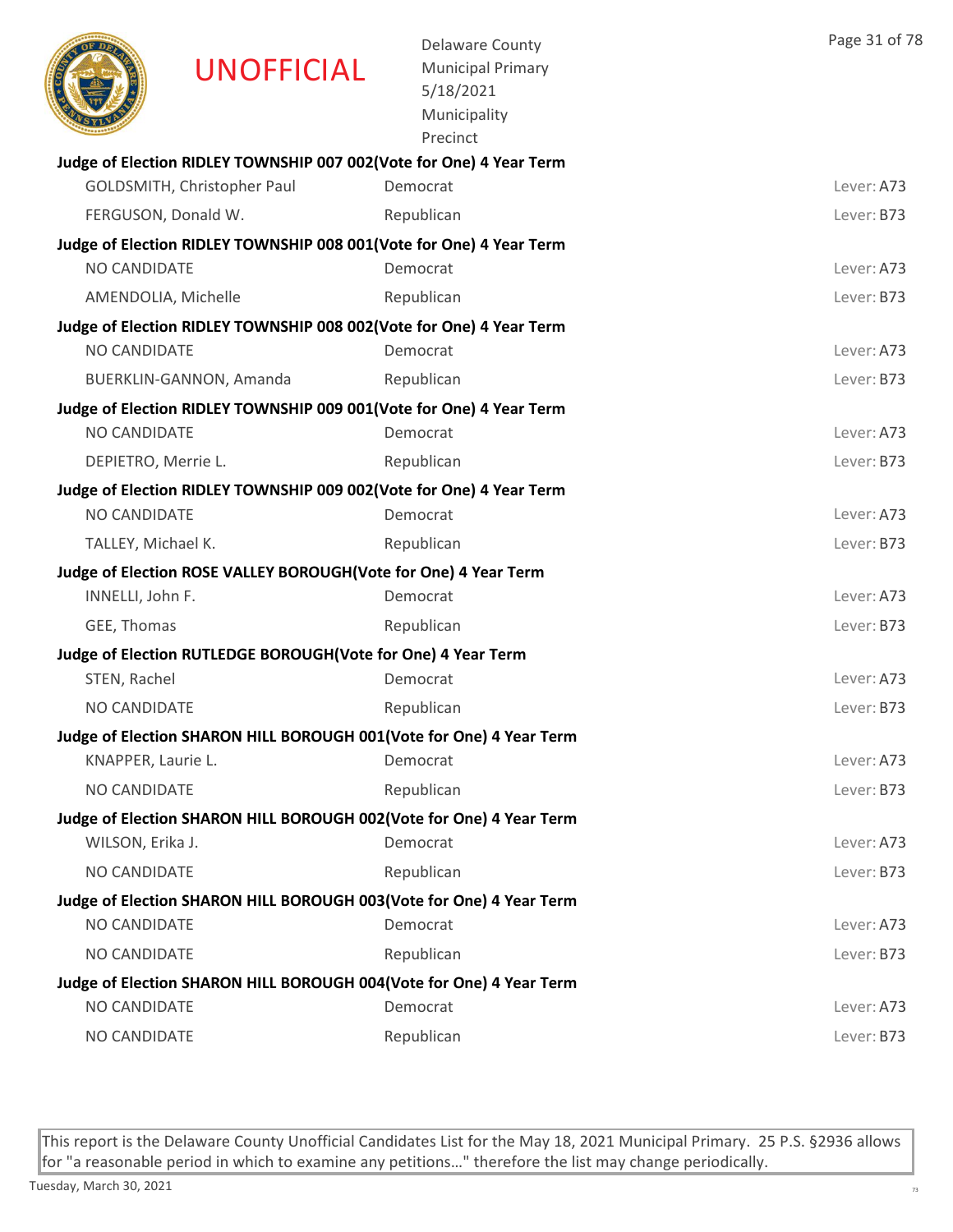|                      | UNOFFICIAL                 | <b>Delaware County</b><br><b>Municipal Primary</b><br>5/18/2021<br>Municipality<br>Precinct | Page 32 of 78 |
|----------------------|----------------------------|---------------------------------------------------------------------------------------------|---------------|
|                      |                            | Judge of Election SPRINGFIELD TOWNSHIP 001 001 (Vote for One) 4 Year Term                   |               |
| <b>NO CANDIDATE</b>  |                            | Democrat                                                                                    | Lever: A73    |
| GRONLIE, Steven      |                            | Republican                                                                                  | Lever: B73    |
|                      |                            | Judge of Election SPRINGFIELD TOWNSHIP 001 002(Vote for One) 4 Year Term                    |               |
| NO CANDIDATE         |                            | Democrat                                                                                    | Lever: A73    |
| <b>NO CANDIDATE</b>  |                            | Republican                                                                                  | Lever: B73    |
| <b>NO CANDIDATE</b>  |                            | Judge of Election SPRINGFIELD TOWNSHIP 001 003(Vote for One) 4 Year Term<br>Democrat        | Lever: A73    |
| FARRINGTON, Robert   |                            | Republican                                                                                  | Lever: B73    |
|                      |                            | Judge of Election SPRINGFIELD TOWNSHIP 002 001(Vote for One) 4 Year Term                    |               |
| NO CANDIDATE         |                            | Democrat                                                                                    | Lever: A73    |
| ROCHFORD, Stephen    |                            | Republican                                                                                  | Lever: B73    |
|                      |                            | Judge of Election SPRINGFIELD TOWNSHIP 002 002(Vote for One) 4 Year Term                    |               |
| <b>NO CANDIDATE</b>  |                            | Democrat                                                                                    | Lever: A73    |
| GARDNER, Craig R.    |                            | Republican                                                                                  | Lever: B73    |
|                      |                            | Judge of Election SPRINGFIELD TOWNSHIP 002 003(Vote for One) 4 Year Term                    |               |
| NO CANDIDATE         |                            | Democrat                                                                                    | Lever: A73    |
| SQUITIERE, Robert A. |                            | Republican                                                                                  | Lever: B73    |
|                      |                            | Judge of Election SPRINGFIELD TOWNSHIP 003 001(Vote for One) 4 Year Term                    |               |
| NO CANDIDATE         |                            | Democrat                                                                                    | Lever: A73    |
|                      | HEIDER, Maria Theresa      | Republican                                                                                  | Lever: B73    |
|                      |                            | Judge of Election SPRINGFIELD TOWNSHIP 003 002(Vote for One) 4 Year Term                    |               |
|                      | SCHUMACHER, Heather Isbell | Democrat                                                                                    | Lever: A73    |
| NO CANDIDATE         |                            | Republican                                                                                  | Lever: B73    |
|                      |                            | Judge of Election SPRINGFIELD TOWNSHIP 003 003(Vote for One) 4 Year Term                    |               |
| NO CANDIDATE         |                            | Democrat                                                                                    | Lever: A73    |
| SHEGDA, Myron D.     |                            | Republican                                                                                  | Lever: B73    |
|                      |                            | Judge of Election SPRINGFIELD TOWNSHIP 004 001(Vote for One) 4 Year Term                    |               |
| NO CANDIDATE         |                            | Democrat                                                                                    | Lever: A73    |
|                      | CAMPBELL III, Frank Evans  | Republican                                                                                  | Lever: B73    |
|                      |                            | Judge of Election SPRINGFIELD TOWNSHIP 004 002(Vote for One) 4 Year Term                    |               |
| NO CANDIDATE         |                            | Democrat                                                                                    | Lever: A73    |
| WIKE III, Ralph E.   |                            | Republican                                                                                  | Lever: B73    |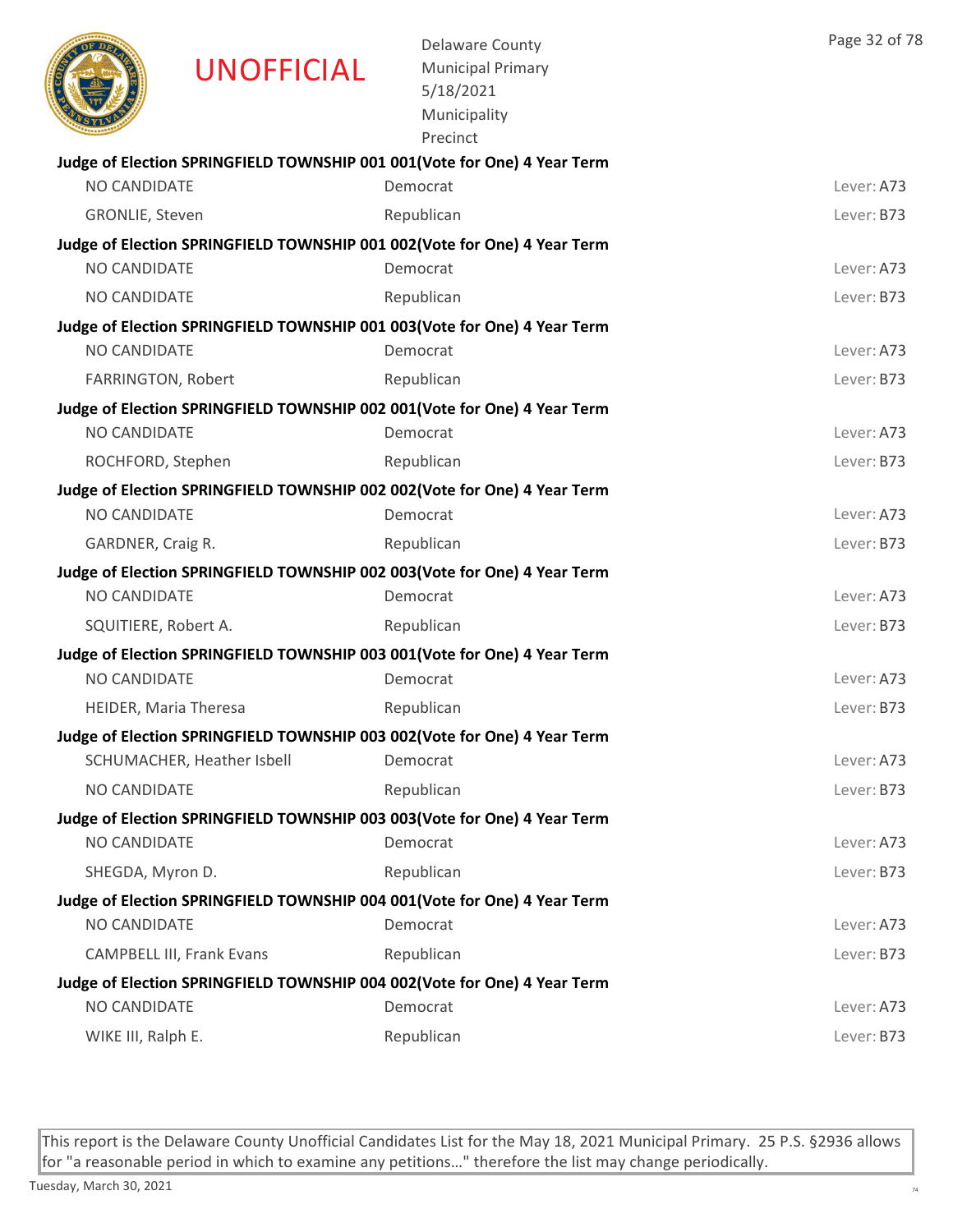|                            | UNOFFICIAL | <b>Delaware County</b><br><b>Municipal Primary</b><br>5/18/2021<br>Municipality<br>Precinct | Page 33 of 78 |
|----------------------------|------------|---------------------------------------------------------------------------------------------|---------------|
|                            |            | Judge of Election SPRINGFIELD TOWNSHIP 004 003(Vote for One) 4 Year Term                    |               |
| <b>NO CANDIDATE</b>        |            | Democrat                                                                                    | Lever: A73    |
| <b>BRADLEY, Patrick J.</b> |            | Republican                                                                                  | Lever: B73    |
|                            |            | Judge of Election SPRINGFIELD TOWNSHIP 005 001(Vote for One) 4 Year Term                    |               |
| NO CANDIDATE               |            | Democrat                                                                                    | Lever: A73    |
| FOSBENNER, David           |            | Republican                                                                                  | Lever: B73    |
|                            |            | Judge of Election SPRINGFIELD TOWNSHIP 005 002(Vote for One) 4 Year Term                    |               |
| <b>NO CANDIDATE</b>        |            | Democrat                                                                                    | Lever: A73    |
| MCGANN, Mark               |            | Republican                                                                                  | Lever: B73    |
|                            |            | Judge of Election SPRINGFIELD TOWNSHIP 005 003(Vote for One) 4 Year Term                    |               |
| NO CANDIDATE               |            | Democrat                                                                                    | Lever: A73    |
| SCHEERER, Regina           |            | Republican                                                                                  | Lever: B73    |
| NO CANDIDATE               |            | Judge of Election SPRINGFIELD TOWNSHIP 006 001(Vote for One) 4 Year Term<br>Democrat        | Lever: A73    |
| NO CANDIDATE               |            | Republican                                                                                  | Lever: B73    |
|                            |            |                                                                                             |               |
| NO CANDIDATE               |            | Judge of Election SPRINGFIELD TOWNSHIP 006 002(Vote for One) 4 Year Term<br>Democrat        | Lever: A73    |
| LAYDEN, Brian              |            | Republican                                                                                  | Lever: B73    |
|                            |            | Judge of Election SPRINGFIELD TOWNSHIP 006 003(Vote for One) 4 Year Term                    |               |
| NO CANDIDATE               |            | Democrat                                                                                    | Lever: A73    |
| HORNBERGER, Robert         |            | Republican                                                                                  | Lever: B73    |
|                            |            | Judge of Election SPRINGFIELD TOWNSHIP 006 004(Vote for One) 4 Year Term                    |               |
| NO CANDIDATE               |            | Democrat                                                                                    | Lever: A73    |
| ROVINSKI, Margaret         |            | Republican                                                                                  | Lever: B73    |
|                            |            | Judge of Election SPRINGFIELD TOWNSHIP 007 001(Vote for One) 4 Year Term                    |               |
| <b>NO CANDIDATE</b>        |            | Democrat                                                                                    | Lever: A73    |
| <b>BUSH, Vicki</b>         |            | Republican                                                                                  | Lever: B73    |
|                            |            | Judge of Election SPRINGFIELD TOWNSHIP 007 002(Vote for One) 4 Year Term                    |               |
| NO CANDIDATE               |            | Democrat                                                                                    | Lever: A73    |
| COURY, David               |            | Republican                                                                                  | Lever: B73    |
|                            |            | Judge of Election SPRINGFIELD TOWNSHIP 007 003(Vote for One) 4 Year Term                    |               |
| NO CANDIDATE               |            | Democrat                                                                                    | Lever: A73    |
| RUSHTON, Christine         |            | Republican                                                                                  | Lever: B73    |
|                            |            |                                                                                             |               |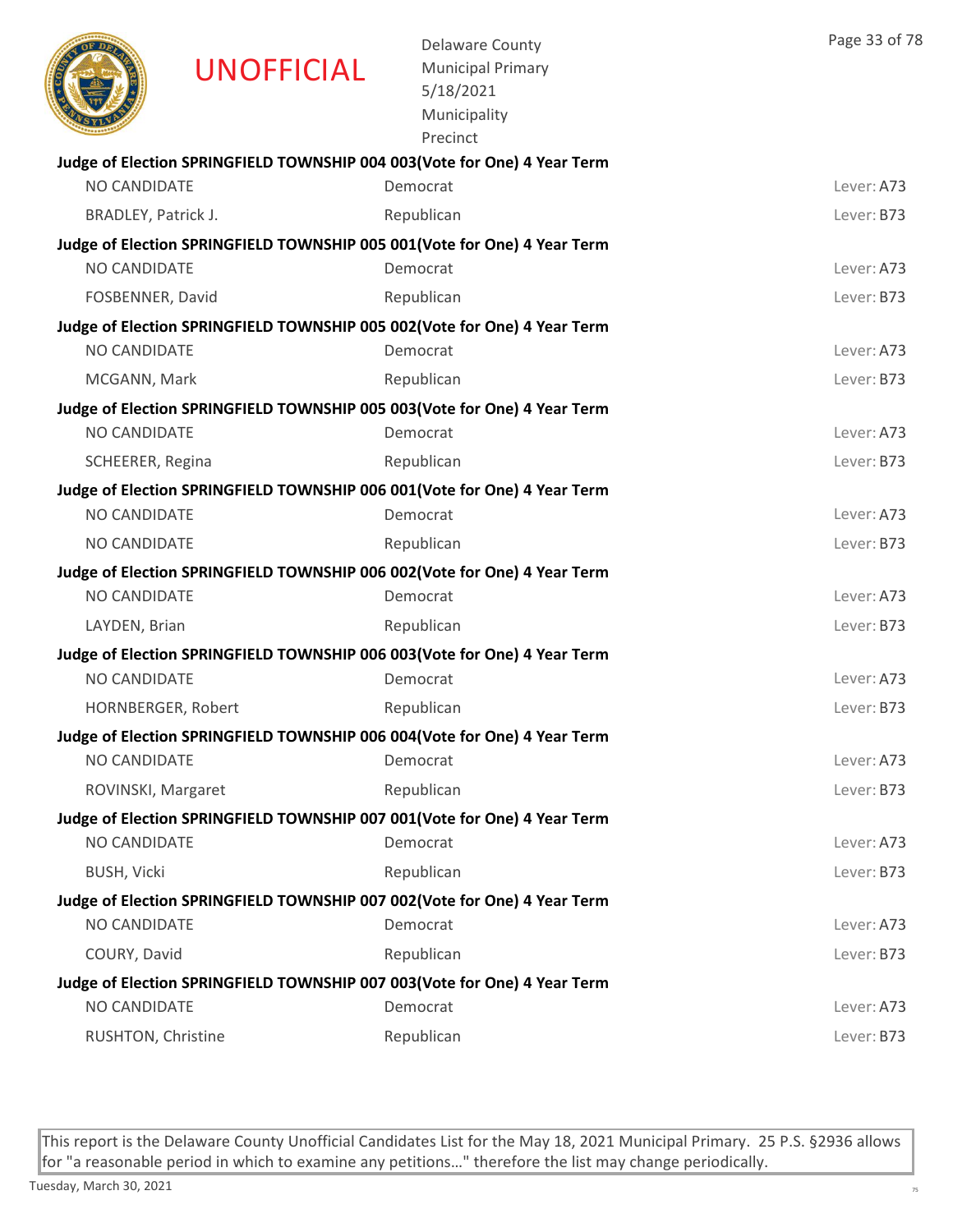|                       | UNOFFICIAL                                                          | <b>Delaware County</b><br><b>Municipal Primary</b><br>5/18/2021<br>Municipality<br>Precinct | Page 34 of 78 |
|-----------------------|---------------------------------------------------------------------|---------------------------------------------------------------------------------------------|---------------|
|                       |                                                                     | Judge of Election SWARTHMORE BOROUGH 00E(Vote for One) 4 Year Term                          |               |
| MOSKOWITZ, Jim        |                                                                     | Democrat                                                                                    | Lever: A73    |
| NO CANDIDATE          |                                                                     | Republican                                                                                  | Lever: B73    |
|                       |                                                                     | Judge of Election SWARTHMORE BOROUGH 00N(Vote for One) 4 Year Term                          |               |
| DAS, Jayatri          |                                                                     | Democrat                                                                                    | Lever: A73    |
| <b>NO CANDIDATE</b>   |                                                                     | Republican                                                                                  | Lever: B73    |
|                       |                                                                     | Judge of Election SWARTHMORE BOROUGH 00W(Vote for One) 4 Year Term                          |               |
| SMYTHE, Susan D.      |                                                                     | Democrat                                                                                    | Lever: A73    |
| NO CANDIDATE          |                                                                     | Republican                                                                                  | Lever: B73    |
|                       | Judge of Election THORNBURY TOWNSHIP 001(Vote for One) 4 Year Term  |                                                                                             |               |
| STEVENS, Patricia     |                                                                     | Democrat                                                                                    | Lever: A73    |
| FALCONE, Lisa         |                                                                     | Republican                                                                                  | Lever: B73    |
|                       | Judge of Election THORNBURY TOWNSHIP 002 (Vote for One) 4 Year Term |                                                                                             |               |
| POWER, Michael        |                                                                     | Democrat                                                                                    | Lever: A73    |
| SCHMITT, Beverly      |                                                                     | Republican                                                                                  | Lever: B73    |
|                       | Judge of Election THORNBURY TOWNSHIP 003(Vote for One) 4 Year Term  |                                                                                             |               |
|                       | <b>BRADLEY, Melinda Wenner</b>                                      | Democrat                                                                                    | Lever: A73    |
| TAYLOR, Sean          |                                                                     | Republican                                                                                  | Lever: B73    |
|                       | Judge of Election THORNBURY TOWNSHIP 004(Vote for One) 4 Year Term  |                                                                                             |               |
| <b>NO CANDIDATE</b>   |                                                                     | Democrat                                                                                    | Lever: A73    |
| NO CANDIDATE          |                                                                     | Republican                                                                                  | Lever: B73    |
|                       | Judge of Election THORNBURY TOWNSHIP 005(Vote for One) 4 Year Term  |                                                                                             |               |
| HUSAIN, Karim Patrick |                                                                     | Democrat                                                                                    | Lever: A73    |
| KELLY, Robert         |                                                                     | Republican                                                                                  | Lever: B73    |
|                       | Judge of Election TINICUM TOWNSHIP 001(Vote for One) 4 Year Term    |                                                                                             |               |
| NO CANDIDATE          |                                                                     | Democrat                                                                                    | Lever: A73    |
|                       | MCCARRON, Anna-Marie                                                | Republican                                                                                  | Lever: B73    |
|                       | Judge of Election TINICUM TOWNSHIP 002(Vote for One) 4 Year Term    |                                                                                             |               |
| NO CANDIDATE          |                                                                     | Democrat                                                                                    | Lever: A73    |
| BERNAUER, Linda       |                                                                     | Republican                                                                                  | Lever: B73    |
|                       | Judge of Election TINICUM TOWNSHIP 003(Vote for One) 4 Year Term    |                                                                                             |               |
| NO CANDIDATE          |                                                                     | Democrat                                                                                    | Lever: A73    |
| QUIGLEY, Paige G.     |                                                                     | Republican                                                                                  | Lever: B73    |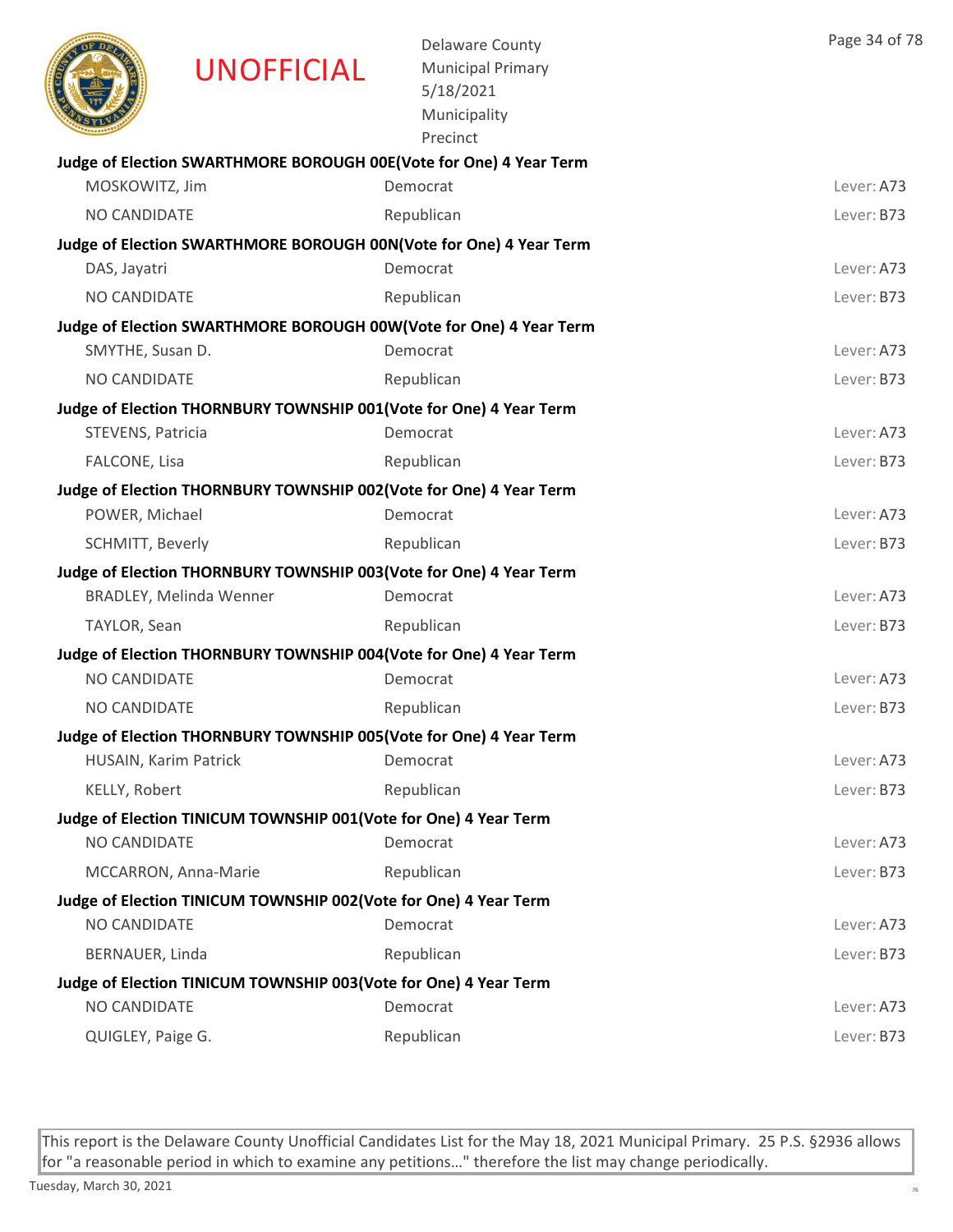|                     | <b>UNOFFICIAL</b>                                                | <b>Delaware County</b><br><b>Municipal Primary</b><br>5/18/2021<br>Municipality<br>Precinct | Page 35 of 78 |
|---------------------|------------------------------------------------------------------|---------------------------------------------------------------------------------------------|---------------|
|                     | Judge of Election TINICUM TOWNSHIP 004(Vote for One) 4 Year Term |                                                                                             |               |
| <b>NO CANDIDATE</b> |                                                                  | Democrat                                                                                    | Lever: A73    |
| CRIBB, Helena M.    |                                                                  | Republican                                                                                  | Lever: B73    |
| <b>NO CANDIDATE</b> | Judge of Election TINICUM TOWNSHIP 005(Vote for One) 4 Year Term | Democrat                                                                                    | Lever: A73    |
| HALTER, Jennie      |                                                                  | Republican                                                                                  | Lever: B73    |
|                     | Judge of Election TRAINER BOROUGH LNX(Vote for One) 4 Year Term  |                                                                                             |               |
| NO CANDIDATE        |                                                                  | Democrat                                                                                    | Lever: A73    |
| NO CANDIDATE        |                                                                  | Republican                                                                                  | Lever: B73    |
|                     | Judge of Election TRAINER BOROUGH LW(Vote for One) 4 Year Term   |                                                                                             |               |
| NO CANDIDATE        |                                                                  | Democrat                                                                                    | Lever: A73    |
| NO CANDIDATE        |                                                                  | Republican                                                                                  | Lever: B73    |
|                     | Judge of Election TRAINER BOROUGH UP(Vote for One) 4 Year Term   |                                                                                             |               |
| NO CANDIDATE        |                                                                  | Democrat                                                                                    | Lever: A73    |
| NO CANDIDATE        |                                                                  | Republican                                                                                  | Lever: B73    |
|                     | Judge of Election UPLAND BOROUGH 001(Vote for One) 4 Year Term   |                                                                                             |               |
| <b>NO CANDIDATE</b> |                                                                  | Democrat                                                                                    | Lever: A73    |
| DOYLE, Barbara E.   |                                                                  | Republican                                                                                  | Lever: B73    |
|                     | Judge of Election UPLAND BOROUGH 002(Vote for One) 4 Year Term   |                                                                                             |               |
| NO CANDIDATE        |                                                                  | Democrat                                                                                    | Lever: A73    |
|                     | ZIMMERMAN, Edward A.                                             | Republican                                                                                  | Lever: B73    |
|                     | Judge of Election UPLAND BOROUGH 003(Vote for One) 4 Year Term   |                                                                                             |               |
| NO CANDIDATE        |                                                                  | Democrat                                                                                    | Lever: A73    |
| MCGETTIGAN, Doreen  |                                                                  | Republican                                                                                  | Lever: B73    |
| NO CANDIDATE        | Judge of Election YEADON BOROUGH 001(Vote for One) 4 Year Term   | Democrat                                                                                    | Lever: A73    |
| NO CANDIDATE        |                                                                  |                                                                                             | Lever: B73    |
|                     |                                                                  | Republican                                                                                  |               |
| NO CANDIDATE        | Judge of Election YEADON BOROUGH 002(Vote for One) 4 Year Term   | Democrat                                                                                    | Lever: A73    |
| BEOETHY, Eileen J.  |                                                                  | Republican                                                                                  | Lever: B73    |
|                     | Judge of Election YEADON BOROUGH 003(Vote for One) 4 Year Term   |                                                                                             |               |
| NO CANDIDATE        |                                                                  | Democrat                                                                                    | Lever: A73    |
| NO CANDIDATE        |                                                                  | Republican                                                                                  | Lever: B73    |
|                     |                                                                  |                                                                                             |               |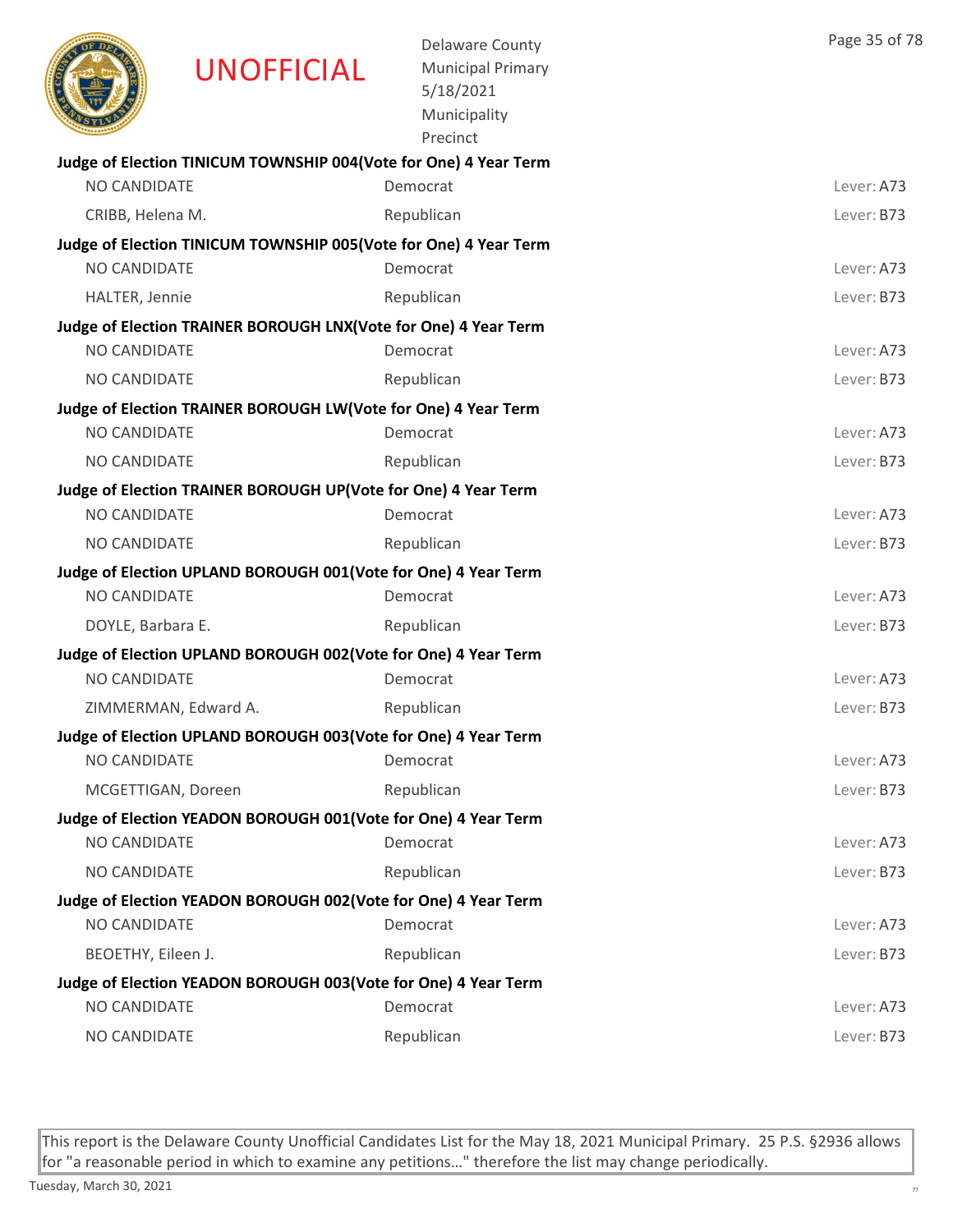|                     | <b>UNOFFICIAL</b>                                                                       | <b>Delaware County</b><br><b>Municipal Primary</b><br>5/18/2021<br>Municipality<br>Precinct | Page 36 of 78 |
|---------------------|-----------------------------------------------------------------------------------------|---------------------------------------------------------------------------------------------|---------------|
|                     | Judge of Election YEADON BOROUGH 004(Vote for One) 4 Year Term                          |                                                                                             |               |
|                     | JONES-WATERS, Tomeka                                                                    | Democrat                                                                                    | Lever: A73    |
| NO CANDIDATE        |                                                                                         | Republican                                                                                  | Lever: B73    |
|                     | Judge of Election YEADON BOROUGH 005(Vote for One) 4 Year Term<br>BROADNAX, Erika R. M. | Democrat                                                                                    | Lever: A73    |
| NO CANDIDATE        |                                                                                         | Republican                                                                                  | Lever: B73    |
|                     | Judge of Election YEADON BOROUGH 006(Vote for One) 4 Year Term                          |                                                                                             |               |
| <b>NO CANDIDATE</b> |                                                                                         | Democrat                                                                                    | Lever: A73    |
| NO CANDIDATE        |                                                                                         | Republican                                                                                  | Lever: B73    |
|                     | Judge of Election YEADON BOROUGH 007(Vote for One) 4 Year Term                          |                                                                                             |               |
| <b>NO CANDIDATE</b> |                                                                                         | Democrat                                                                                    | Lever: A73    |
| NO CANDIDATE        |                                                                                         | Republican                                                                                  | Lever: B73    |
|                     | Judge of Election YEADON BOROUGH 008(Vote for One) 4 Year Term                          |                                                                                             |               |
| SAMUEL, Donna M.    |                                                                                         | Democrat                                                                                    | Lever: A73    |
| NO CANDIDATE        |                                                                                         | Republican                                                                                  | Lever: B73    |
|                     | Judge of Election YEADON BOROUGH 009(Vote for One) 4 Year Term                          |                                                                                             |               |
| <b>NO CANDIDATE</b> |                                                                                         | Democrat                                                                                    | Lever: A73    |
| NO CANDIDATE        |                                                                                         | Republican                                                                                  | Lever: B73    |
|                     | Judge of Election CHESTER CITY 001 001(Vote for One) 4 Year Term                        |                                                                                             |               |
| NELSON, Andrew      |                                                                                         | Democrat                                                                                    | Lever: A73    |
| NO CANDIDATE        |                                                                                         | Republican                                                                                  | Lever: B73    |
|                     | Judge of Election CHESTER CITY 001 002(Vote for One) 4 Year Term                        |                                                                                             |               |
| LAWS, Shirlene      |                                                                                         | Democrat                                                                                    | Lever: A73    |
| NO CANDIDATE        |                                                                                         | Republican                                                                                  | Lever: B73    |
|                     | Judge of Election CHESTER CITY 001 003(Vote for One) 4 Year Term                        |                                                                                             |               |
| SMITH, Clifton J.   |                                                                                         | Democrat                                                                                    | Lever: A73    |
| NO CANDIDATE        |                                                                                         | Republican                                                                                  | Lever: B73    |
|                     | Judge of Election CHESTER CITY 001 004(Vote for One) 4 Year Term                        |                                                                                             |               |
| DENNIS, Susan J.    |                                                                                         | Democrat                                                                                    | Lever: A73    |
| NO CANDIDATE        |                                                                                         | Republican                                                                                  | Lever: B73    |
|                     | Judge of Election CHESTER CITY 001 005(Vote for One) 4 Year Term                        |                                                                                             |               |
| NO CANDIDATE        |                                                                                         | Democrat                                                                                    | Lever: A73    |
| NO CANDIDATE        |                                                                                         | Republican                                                                                  | Lever: B73    |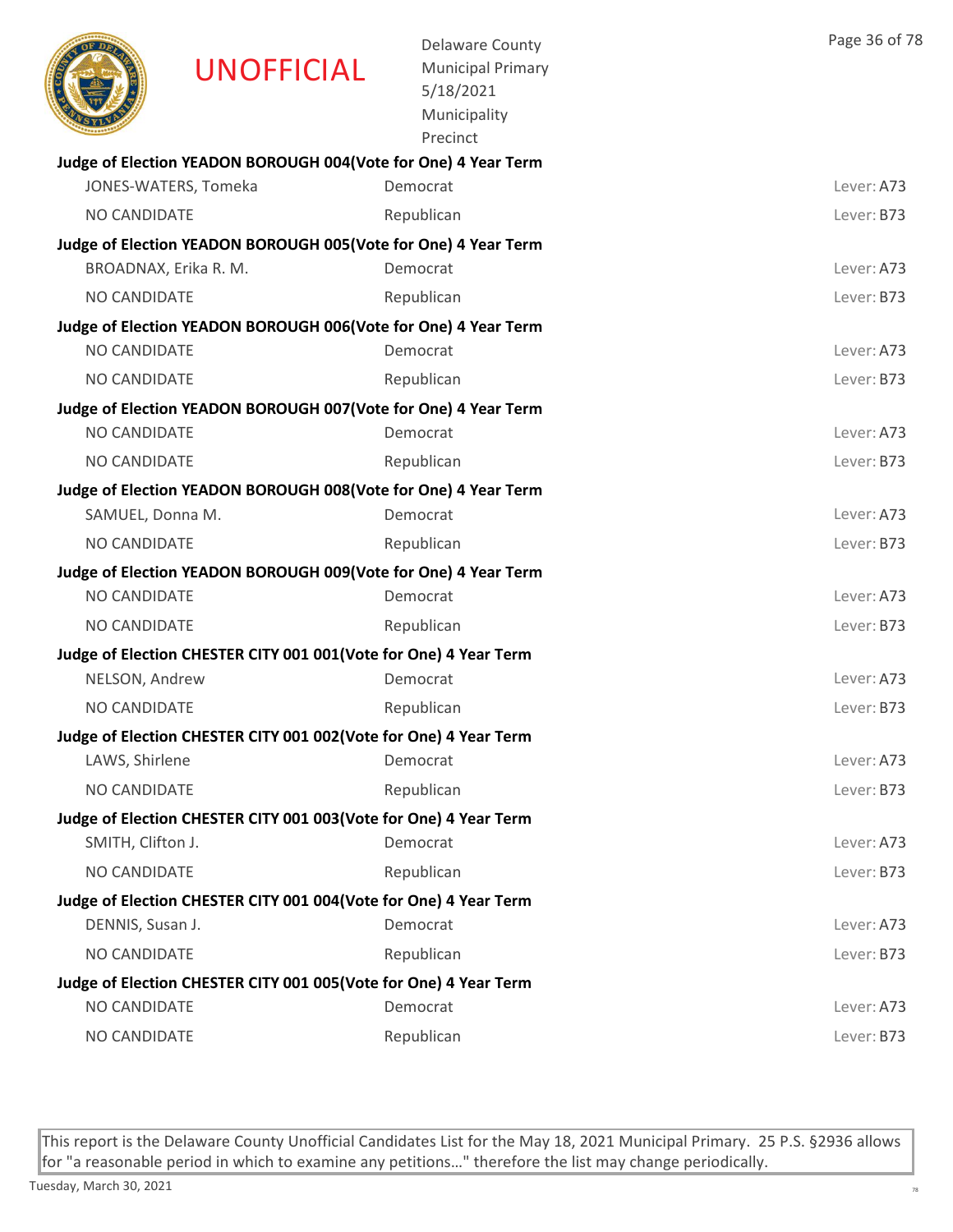|                     | <b>UNOFFICIAL</b>                                                 | <b>Delaware County</b><br><b>Municipal Primary</b><br>5/18/2021<br>Municipality<br>Precinct | Page 37 of 78 |
|---------------------|-------------------------------------------------------------------|---------------------------------------------------------------------------------------------|---------------|
|                     | Judge of Election CHESTER CITY 001 006(Vote for One) 4 Year Term  |                                                                                             |               |
| <b>NO CANDIDATE</b> |                                                                   | Democrat                                                                                    | Lever: A73    |
| <b>NO CANDIDATE</b> |                                                                   | Republican                                                                                  | Lever: B73    |
|                     | Judge of Election CHESTER CITY 001 007 (Vote for One) 4 Year Term |                                                                                             |               |
| NO CANDIDATE        |                                                                   | Democrat                                                                                    | Lever: A73    |
| <b>NO CANDIDATE</b> |                                                                   | Republican                                                                                  | Lever: B73    |
|                     | Judge of Election CHESTER CITY 001 008(Vote for One) 4 Year Term  |                                                                                             |               |
| NO CANDIDATE        |                                                                   | Democrat                                                                                    | Lever: A73    |
| NO CANDIDATE        |                                                                   | Republican                                                                                  | Lever: B73    |
|                     | Judge of Election CHESTER CITY 002 001(Vote for One) 4 Year Term  |                                                                                             |               |
| <b>NO CANDIDATE</b> |                                                                   | Democrat                                                                                    | Lever: A73    |
| <b>NO CANDIDATE</b> |                                                                   | Republican                                                                                  | Lever: B73    |
|                     | Judge of Election CHESTER CITY 002 002(Vote for One) 4 Year Term  |                                                                                             |               |
| NO CANDIDATE        |                                                                   | Democrat                                                                                    | Lever: A73    |
| NO CANDIDATE        |                                                                   | Republican                                                                                  | Lever: B73    |
| NO CANDIDATE        | Judge of Election CHESTER CITY 002 003(Vote for One) 4 Year Term  | Democrat                                                                                    | Lever: A73    |
|                     |                                                                   |                                                                                             |               |
| NO CANDIDATE        |                                                                   | Republican                                                                                  | Lever: B73    |
|                     | Judge of Election CHESTER CITY 002 004(Vote for One) 4 Year Term  | Democrat                                                                                    | Lever: A73    |
| WILSON, Maria       |                                                                   |                                                                                             | Lever: B73    |
| <b>NO CANDIDATE</b> |                                                                   | Republican                                                                                  |               |
| NO CANDIDATE        | Judge of Election CHESTER CITY 003(Vote for One) 4 Year Term      | Democrat                                                                                    | Lever: A73    |
| NO CANDIDATE        |                                                                   | Republican                                                                                  | Lever: B73    |
|                     |                                                                   |                                                                                             |               |
| NO CANDIDATE        | Judge of Election CHESTER CITY 004(Vote for One) 4 Year Term      | Democrat                                                                                    | Lever: A73    |
| NO CANDIDATE        |                                                                   | Republican                                                                                  | Lever: B73    |
|                     | Judge of Election CHESTER CITY 005 001(Vote for One) 4 Year Term  |                                                                                             |               |
| NO CANDIDATE        |                                                                   | Democrat                                                                                    | Lever: A73    |
| NO CANDIDATE        |                                                                   | Republican                                                                                  | Lever: B73    |
|                     | Judge of Election CHESTER CITY 005 002(Vote for One) 4 Year Term  |                                                                                             |               |
| NO CANDIDATE        |                                                                   | Democrat                                                                                    | Lever: A73    |
| NO CANDIDATE        |                                                                   | Republican                                                                                  | Lever: B73    |
|                     |                                                                   |                                                                                             |               |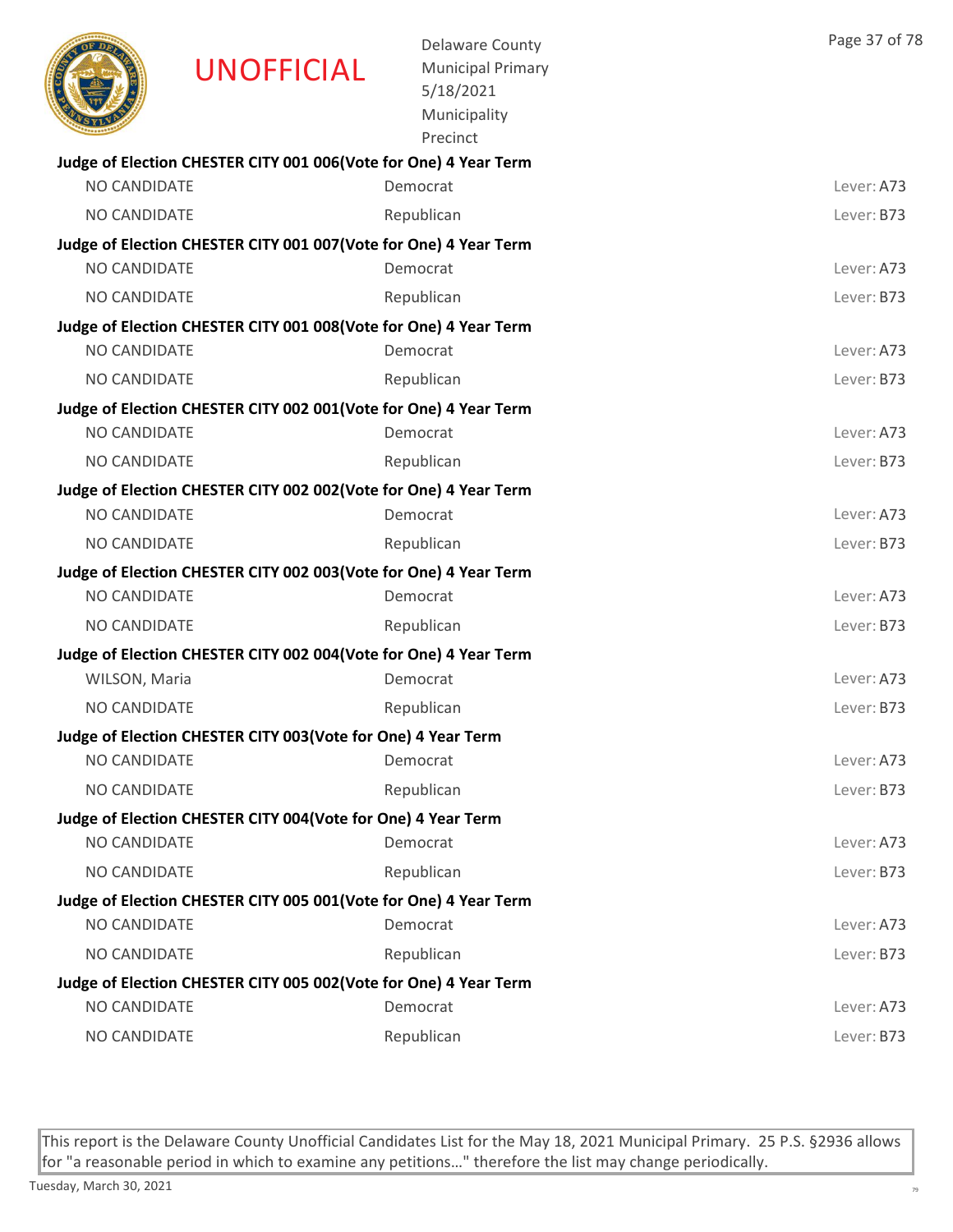|                      | <b>UNOFFICIAL</b>                                                | <b>Delaware County</b><br><b>Municipal Primary</b><br>5/18/2021<br>Municipality<br>Precinct | Page 38 of 78 |
|----------------------|------------------------------------------------------------------|---------------------------------------------------------------------------------------------|---------------|
|                      | Judge of Election CHESTER CITY 006 001(Vote for One) 4 Year Term |                                                                                             |               |
| NO CANDIDATE         |                                                                  | Democrat                                                                                    | Lever: A73    |
| <b>NO CANDIDATE</b>  |                                                                  | Republican                                                                                  | Lever: B73    |
|                      | Judge of Election CHESTER CITY 006 002(Vote for One) 4 Year Term |                                                                                             |               |
| NO CANDIDATE         |                                                                  | Democrat                                                                                    | Lever: A73    |
| <b>NO CANDIDATE</b>  |                                                                  | Republican                                                                                  | Lever: B73    |
|                      | Judge of Election CHESTER CITY 007 001(Vote for One) 4 Year Term |                                                                                             |               |
| NO CANDIDATE         |                                                                  | Democrat                                                                                    | Lever: A73    |
| NO CANDIDATE         |                                                                  | Republican                                                                                  | Lever: B73    |
| NO CANDIDATE         | Judge of Election CHESTER CITY 007 002(Vote for One) 4 Year Term | Democrat                                                                                    | Lever: A73    |
|                      |                                                                  |                                                                                             |               |
| <b>NO CANDIDATE</b>  |                                                                  | Republican                                                                                  | Lever: B73    |
| NO CANDIDATE         | Judge of Election CHESTER CITY 007 003(Vote for One) 4 Year Term | Democrat                                                                                    | Lever: A73    |
| NO CANDIDATE         |                                                                  | Republican                                                                                  | Lever: B73    |
|                      | Judge of Election CHESTER CITY 007 004(Vote for One) 4 Year Term |                                                                                             |               |
| NO CANDIDATE         |                                                                  | Democrat                                                                                    | Lever: A73    |
| NO CANDIDATE         |                                                                  | Republican                                                                                  | Lever: B73    |
|                      | Judge of Election CHESTER CITY 008 001(Vote for One) 4 Year Term |                                                                                             |               |
| <b>NO CANDIDATE</b>  |                                                                  | Democrat                                                                                    | Lever: A73    |
| <b>NO CANDIDATE</b>  |                                                                  | Republican                                                                                  | Lever: B73    |
|                      | Judge of Election CHESTER CITY 008 002(Vote for One) 4 Year Term |                                                                                             |               |
| KIRKLAND, Susie      |                                                                  | Democrat                                                                                    | Lever: A73    |
| NO CANDIDATE         |                                                                  | Republican                                                                                  | Lever: B73    |
|                      | Judge of Election CHESTER CITY 009 001(Vote for One) 4 Year Term |                                                                                             |               |
| HENSON, Phyllis Inez |                                                                  | Democrat                                                                                    | Lever: A73    |
| NO CANDIDATE         |                                                                  | Republican                                                                                  | Lever: B73    |
|                      | Judge of Election CHESTER CITY 009 002(Vote for One) 4 Year Term |                                                                                             |               |
| NEAL, Joan           |                                                                  | Democrat                                                                                    | Lever: A73    |
| NO CANDIDATE         |                                                                  | Republican                                                                                  | Lever: B73    |
|                      | Judge of Election CHESTER CITY 009 003(Vote for One) 4 Year Term |                                                                                             |               |
| NO CANDIDATE         |                                                                  | Democrat                                                                                    | Lever: A73    |
| NO CANDIDATE         |                                                                  | Republican                                                                                  | Lever: B73    |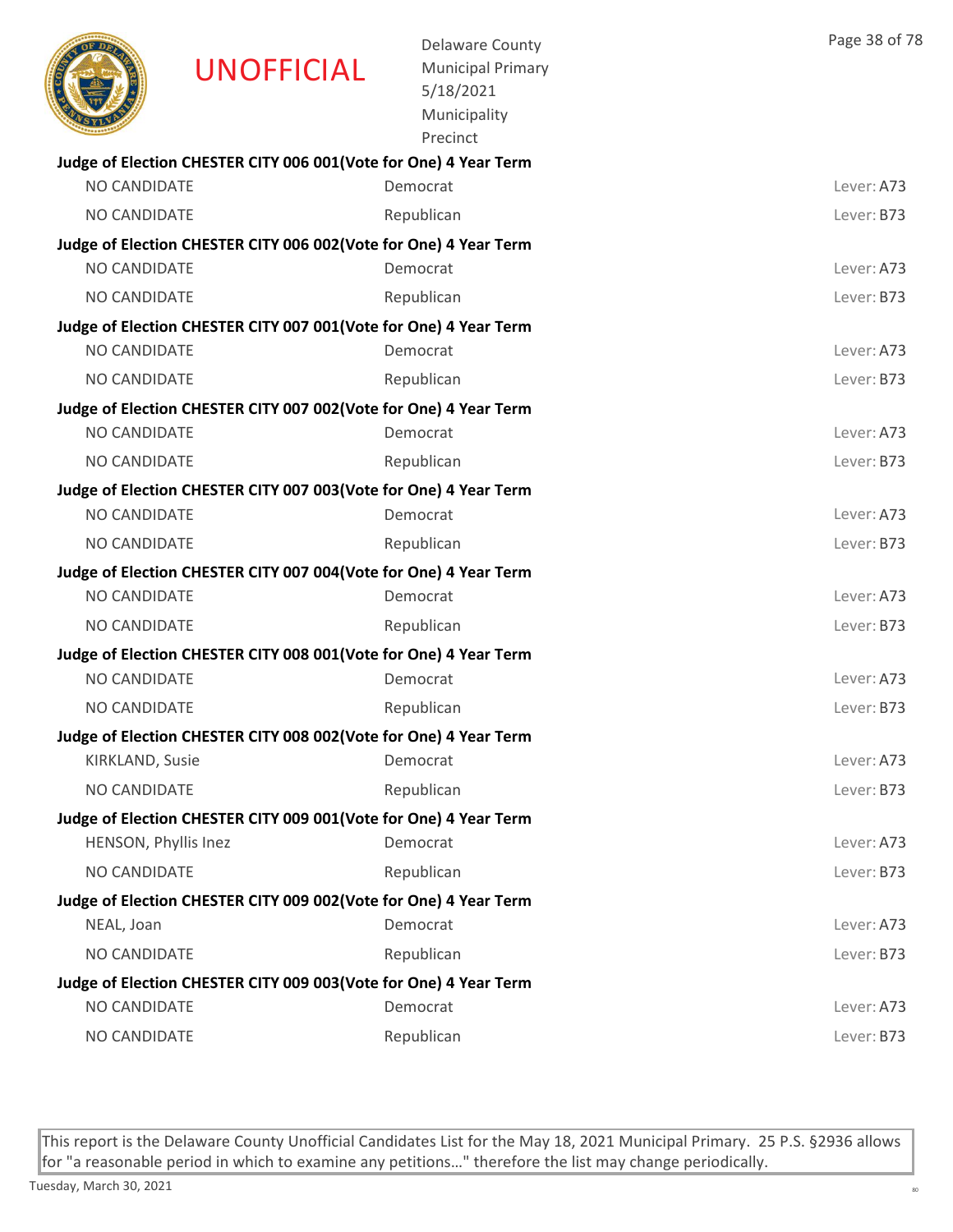|                     | <b>UNOFFICIAL</b>                                                 | <b>Delaware County</b><br><b>Municipal Primary</b><br>5/18/2021<br>Municipality<br>Precinct | Page 39 of 78 |
|---------------------|-------------------------------------------------------------------|---------------------------------------------------------------------------------------------|---------------|
|                     | Judge of Election CHESTER CITY 010 001(Vote for One) 4 Year Term  |                                                                                             |               |
| NO CANDIDATE        |                                                                   | Democrat                                                                                    | Lever: A73    |
| <b>NO CANDIDATE</b> |                                                                   | Republican                                                                                  | Lever: B73    |
|                     | Judge of Election CHESTER CITY 010 002(Vote for One) 4 Year Term  |                                                                                             |               |
| NO CANDIDATE        |                                                                   | Democrat                                                                                    | Lever: A73    |
| <b>NO CANDIDATE</b> |                                                                   | Republican                                                                                  | Lever: B73    |
| NO CANDIDATE        | Judge of Election CHESTER CITY 010 003(Vote for One) 4 Year Term  | Democrat                                                                                    | Lever: A73    |
| NO CANDIDATE        |                                                                   | Republican                                                                                  | Lever: B73    |
|                     |                                                                   |                                                                                             |               |
| NO CANDIDATE        | Judge of Election CHESTER CITY 011 001(Vote for One) 4 Year Term  | Democrat                                                                                    | Lever: A73    |
| <b>NO CANDIDATE</b> |                                                                   | Republican                                                                                  | Lever: B73    |
|                     | Judge of Election CHESTER CITY 011 002(Vote for One) 4 Year Term  |                                                                                             |               |
| NO CANDIDATE        |                                                                   | Democrat                                                                                    | Lever: A73    |
| NO CANDIDATE        |                                                                   | Republican                                                                                  | Lever: B73    |
|                     | Judge of Election CHESTER CITY 011 003 (Vote for One) 4 Year Term |                                                                                             |               |
| NO CANDIDATE        |                                                                   | Democrat                                                                                    | Lever: A73    |
| NO CANDIDATE        |                                                                   | Republican                                                                                  | Lever: B73    |
|                     | Judge of Election CHESTER CITY 011 004(Vote for One) 4 Year Term  |                                                                                             |               |
| NO CANDIDATE        |                                                                   | Democrat                                                                                    | Lever: A73    |
| <b>NO CANDIDATE</b> |                                                                   | Republican                                                                                  | Lever: B73    |
|                     | Judge of Election CHESTER CITY 011 005(Vote for One) 4 Year Term  |                                                                                             |               |
| NO CANDIDATE        |                                                                   | Democrat                                                                                    | Lever: A73    |
| NO CANDIDATE        |                                                                   | Republican                                                                                  | Lever: B73    |
|                     | Judge of Election CHESTER CITY 011 006(Vote for One) 4 Year Term  |                                                                                             |               |
| NO CANDIDATE        |                                                                   | Democrat                                                                                    | Lever: A73    |
| CARDWELL, Carla R.  |                                                                   | Republican                                                                                  | Lever: B73    |
|                     | Inspector of Election ALDAN BOROUGH 00E(Vote for One) 4 Year Term |                                                                                             |               |
| TRABAND, Lois B.    |                                                                   | Democrat                                                                                    | Lever: A75    |
| ROMANELLI, John E   |                                                                   | Republican                                                                                  | Lever: B75    |
|                     | Inspector of Election ALDAN BOROUGH 00W(Vote for One) 4 Year Term |                                                                                             |               |
| HENRY, Donna M.     |                                                                   | Democrat                                                                                    | Lever: A75    |
| POST, Ian           |                                                                   | Republican                                                                                  | Lever: B75    |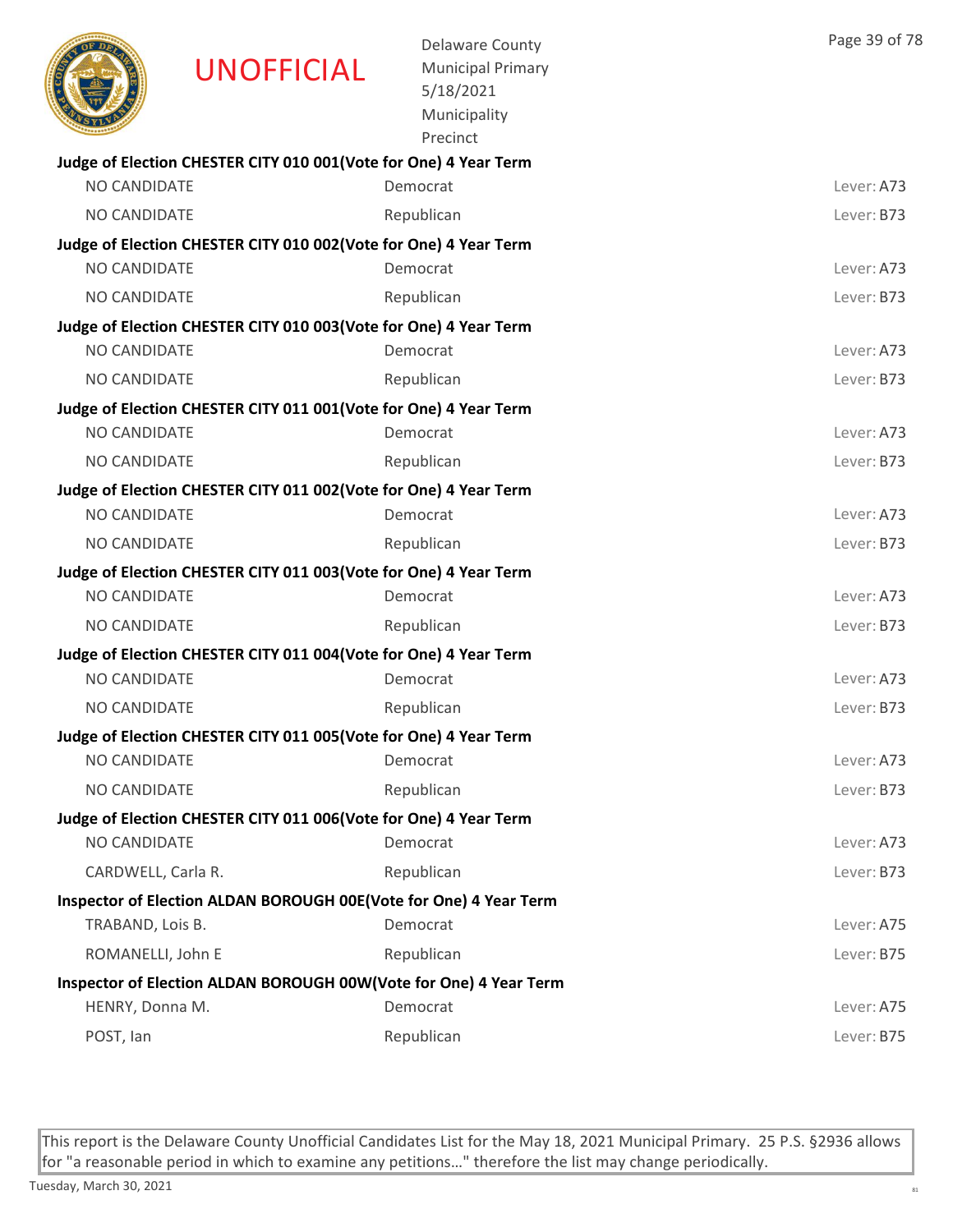|                        | <b>UNOFFICIAL</b>                                                   | <b>Delaware County</b><br><b>Municipal Primary</b><br>5/18/2021<br>Municipality<br>Precinct | Page 40 of 78 |
|------------------------|---------------------------------------------------------------------|---------------------------------------------------------------------------------------------|---------------|
|                        | Inspector of Election ASTON TOWNSHIP 001(Vote for One) 4 Year Term  |                                                                                             |               |
| NO CANDIDATE           |                                                                     | Democrat                                                                                    | Lever: A75    |
| AMICONE, Samuel        |                                                                     | Republican                                                                                  | Lever: B75    |
|                        | Inspector of Election ASTON TOWNSHIP 002(Vote for One) 4 Year Term  |                                                                                             |               |
| NO CANDIDATE           |                                                                     | Democrat                                                                                    | Lever: A75    |
| MCGINN, Trish          |                                                                     | Republican                                                                                  | Lever: B75    |
| NO CANDIDATE           | Inspector of Election ASTON TOWNSHIP 003(Vote for One) 4 Year Term  |                                                                                             |               |
|                        |                                                                     | Democrat                                                                                    | Lever: A75    |
| HERBUS, Barbara        |                                                                     | Republican                                                                                  | Lever: B75    |
| NO CANDIDATE           | Inspector of Election ASTON TOWNSHIP 004(Vote for One) 4 Year Term  | Democrat                                                                                    | Lever: A75    |
|                        |                                                                     |                                                                                             | Lever: B75    |
| MILES, Linda J.        |                                                                     | Republican                                                                                  |               |
| MCREA, Marge           | Inspector of Election ASTON TOWNSHIP 005(Vote for One) 4 Year Term  | Democrat                                                                                    | Lever: A75    |
| MORGAN, Helen          |                                                                     | Republican                                                                                  | Lever: B75    |
|                        | Inspector of Election ASTON TOWNSHIP 006(Vote for One) 4 Year Term  |                                                                                             |               |
| <b>NO CANDIDATE</b>    |                                                                     | Democrat                                                                                    | Lever: A75    |
| SWEENY, Anne M.        |                                                                     | Republican                                                                                  | Lever: B75    |
|                        | Inspector of Election ASTON TOWNSHIP 007 (Vote for One) 4 Year Term |                                                                                             |               |
| LARUE, Margaret R.     |                                                                     | Democrat                                                                                    | Lever: A75    |
| LEWIS, Kathy           |                                                                     | Republican                                                                                  | Lever: B75    |
|                        | Inspector of Election BETHEL TOWNSHIP 001(Vote for One) 4 Year Term |                                                                                             |               |
| KOGON, Susan Coonin    |                                                                     | Democrat                                                                                    | Lever: A75    |
| SCHWEIN, Doug          |                                                                     | Republican                                                                                  | Lever: B75    |
|                        | Inspector of Election BETHEL TOWNSHIP 002(Vote for One) 4 Year Term |                                                                                             |               |
| NO CANDIDATE           |                                                                     | Democrat                                                                                    | Lever: A75    |
| <b>BREYMEIER, Mark</b> |                                                                     | Republican                                                                                  | Lever: B75    |
| THOMPSON, Lisa         |                                                                     | Republican                                                                                  | Lever: B76    |
|                        | Inspector of Election BETHEL TOWNSHIP 003(Vote for One) 4 Year Term |                                                                                             |               |
| NO CANDIDATE           |                                                                     | Democrat                                                                                    | Lever: A75    |
| COLELLI, Daidra        |                                                                     | Republican                                                                                  | Lever: B75    |
|                        | Inspector of Election BETHEL TOWNSHIP 004(Vote for One) 4 Year Term |                                                                                             |               |
| MAKOS, Doreen Z.       |                                                                     | Democrat                                                                                    | Lever: A75    |
| LAMIA, Kristina        |                                                                     | Republican                                                                                  | Lever: B75    |
|                        |                                                                     |                                                                                             |               |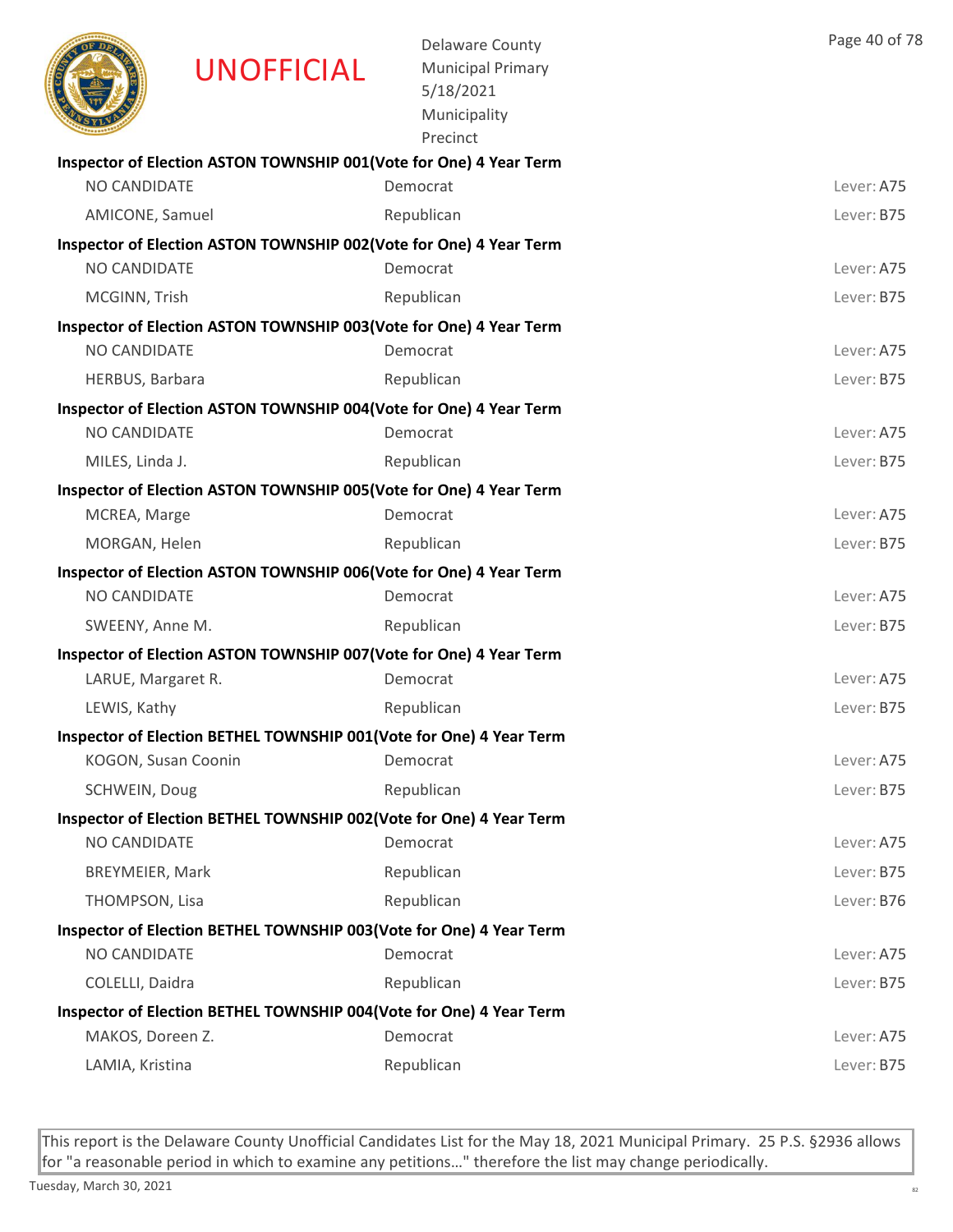|                     | <b>UNOFFICIAL</b>                                                   | <b>Delaware County</b><br><b>Municipal Primary</b><br>5/18/2021<br>Municipality<br>Precinct | Page 41 of 78 |
|---------------------|---------------------------------------------------------------------|---------------------------------------------------------------------------------------------|---------------|
|                     | Inspector of Election BETHEL TOWNSHIP 005(Vote for One) 4 Year Term |                                                                                             |               |
| <b>NO CANDIDATE</b> |                                                                     | Democrat                                                                                    | Lever: A75    |
| HEE, Nancy          |                                                                     | Republican                                                                                  | Lever: B75    |
| OCONNOR, Daniel     | Inspector of Election BETHEL TOWNSHIP 006(Vote for One) 4 Year Term | Democrat                                                                                    | Lever: A75    |
| KOZAK, Elizabeth    |                                                                     | Republican                                                                                  | Lever: B75    |
|                     |                                                                     | Inspector of Election CHADDS FORD TOWNSHIP NE(Vote for One) 4 Year Term                     |               |
| PETRONE, Sheree     |                                                                     | Democrat                                                                                    | Lever: A75    |
| FORCE, Gail         |                                                                     | Republican                                                                                  | Lever: B75    |
|                     |                                                                     | Inspector of Election CHADDS FORD TOWNSHIP SW(Vote for One) 4 Year Term                     |               |
| LADNER, Stephanie   |                                                                     | Democrat                                                                                    | Lever: A75    |
| JOSHI, Dell         |                                                                     | Republican                                                                                  | Lever: B75    |
|                     |                                                                     | Inspector of Election BROOKHAVEN BOROUGH 001(Vote for One) 4 Year Term                      |               |
| NO CANDIDATE        |                                                                     | Democrat                                                                                    | Lever: A75    |
| RADICO, Lisa        |                                                                     | Republican                                                                                  | Lever: B75    |
|                     |                                                                     | Inspector of Election BROOKHAVEN BOROUGH 002(Vote for One) 4 Year Term                      |               |
| NO CANDIDATE        |                                                                     | Democrat                                                                                    | Lever: A75    |
| <b>NO CANDIDATE</b> |                                                                     | Republican                                                                                  | Lever: B75    |
|                     |                                                                     | Inspector of Election BROOKHAVEN BOROUGH 003(Vote for One) 4 Year Term                      |               |
| NO CANDIDATE        |                                                                     | Democrat                                                                                    | Lever: A75    |
| NO CANDIDATE        |                                                                     | Republican                                                                                  | Lever: B75    |
|                     |                                                                     | Inspector of Election BROOKHAVEN BOROUGH 004(Vote for One) 4 Year Term                      |               |
| NO CANDIDATE        |                                                                     | Democrat                                                                                    | Lever: A75    |
| NO CANDIDATE        |                                                                     | Republican                                                                                  | Lever: B75    |
|                     |                                                                     | Inspector of Election BROOKHAVEN BOROUGH 005(Vote for One) 4 Year Term                      |               |
| NO CANDIDATE        |                                                                     | Democrat                                                                                    | Lever: A75    |
| NO CANDIDATE        |                                                                     | Republican                                                                                  | Lever: B75    |
|                     |                                                                     | Inspector of Election BROOKHAVEN BOROUGH 006(Vote for One) 4 Year Term                      |               |
| NO CANDIDATE        |                                                                     | Democrat                                                                                    | Lever: A75    |
| NO CANDIDATE        |                                                                     | Republican                                                                                  | Lever: B75    |
|                     |                                                                     | Inspector of Election CHESTER HEIGHTS BOROUGH(Vote for One) 4 Year Term                     |               |
| MILLER, Bernard     |                                                                     | Democrat                                                                                    | Lever: A75    |
| PETROLL, Paul       |                                                                     | Republican                                                                                  | Lever: B75    |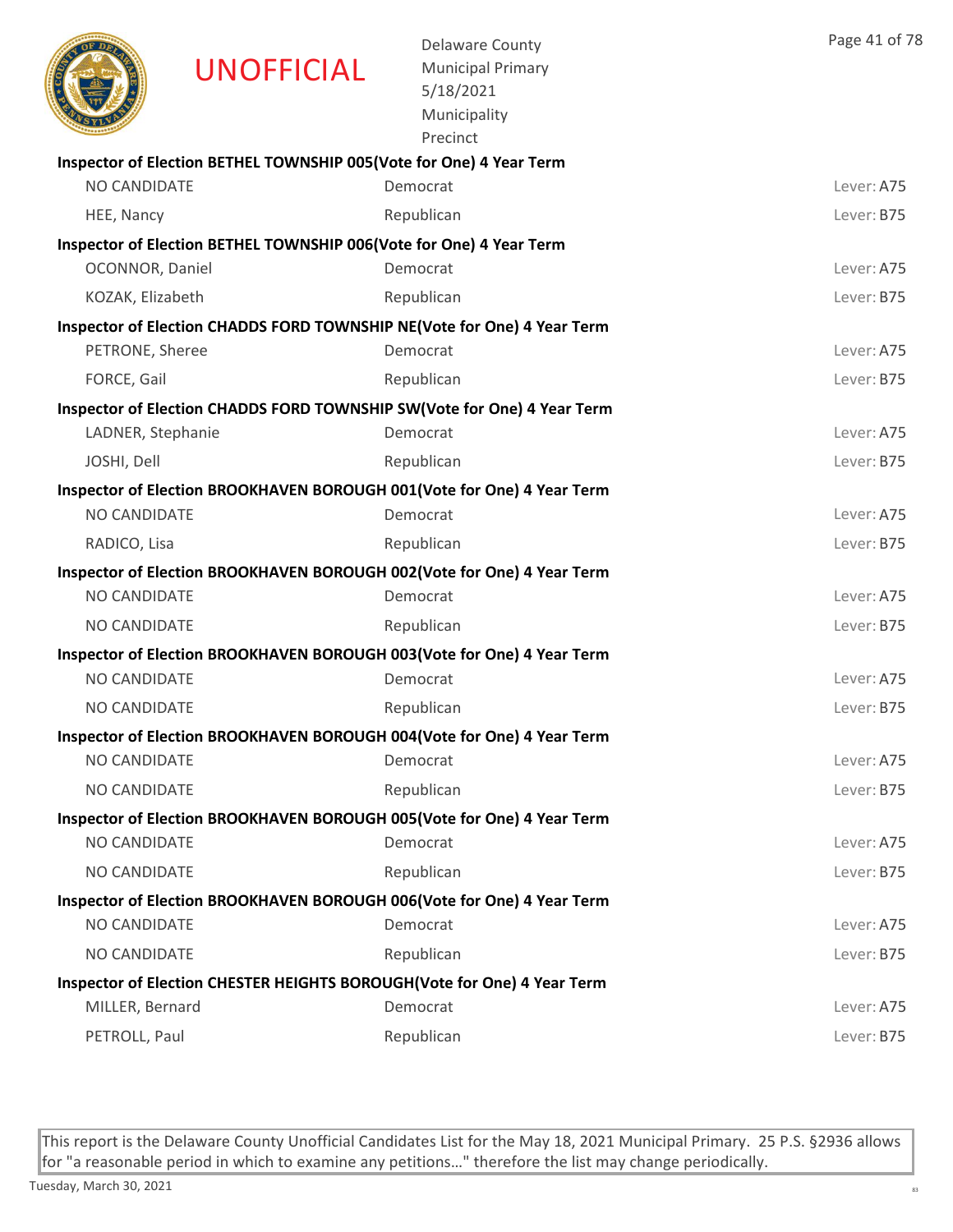|                     | <b>UNOFFICIAL</b>                                                     | <b>Delaware County</b><br><b>Municipal Primary</b><br>5/18/2021<br>Municipality<br>Precinct | Page 42 of 78 |
|---------------------|-----------------------------------------------------------------------|---------------------------------------------------------------------------------------------|---------------|
|                     | Inspector of Election CHESTER TOWNSHIP 001 (Vote for One) 4 Year Term |                                                                                             |               |
| <b>NO CANDIDATE</b> |                                                                       | Democrat                                                                                    | Lever: A75    |
| JACKSON, Marlene    |                                                                       | Republican                                                                                  | Lever: B75    |
| <b>NO CANDIDATE</b> | Inspector of Election CHESTER TOWNSHIP 002(Vote for One) 4 Year Term  | Democrat                                                                                    | Lever: A75    |
| NO CANDIDATE        |                                                                       | Republican                                                                                  | Lever: B75    |
|                     | Inspector of Election CHESTER TOWNSHIP 003(Vote for One) 4 Year Term  |                                                                                             |               |
| NO CANDIDATE        |                                                                       | Democrat                                                                                    | Lever: A75    |
| NO CANDIDATE        |                                                                       | Republican                                                                                  | Lever: B75    |
|                     | Inspector of Election CHESTER TOWNSHIP 004(Vote for One) 4 Year Term  |                                                                                             |               |
| <b>NO CANDIDATE</b> |                                                                       | Democrat                                                                                    | Lever: A75    |
| <b>NO CANDIDATE</b> |                                                                       | Republican                                                                                  | Lever: B75    |
|                     | Inspector of Election CHESTER TOWNSHIP 005(Vote for One) 4 Year Term  |                                                                                             |               |
| <b>NO CANDIDATE</b> |                                                                       | Democrat                                                                                    | Lever: A75    |
| NO CANDIDATE        |                                                                       | Republican                                                                                  | Lever: B75    |
|                     |                                                                       | Inspector of Election LOWER CHICHESTER TOWNSHIP 001(Vote for One) 4 Year Term               |               |
| NO CANDIDATE        |                                                                       | Democrat                                                                                    | Lever: A75    |
| <b>NO CANDIDATE</b> |                                                                       | Republican                                                                                  | Lever: B75    |
|                     |                                                                       | Inspector of Election LOWER CHICHESTER TOWNSHIP 002(Vote for One) 4 Year Term               |               |
| <b>NO CANDIDATE</b> |                                                                       | Democrat                                                                                    | Lever: A75    |
| <b>NO CANDIDATE</b> |                                                                       | Republican                                                                                  | Lever: B75    |
|                     |                                                                       | Inspector of Election UPPER CHICHESTER TOWNSHIP 001 001(Vote for One) 4 Year Term           |               |
| NO CANDIDATE        |                                                                       | Democrat                                                                                    | Lever: A75    |
| GRUNWELL, Doreen    |                                                                       | Republican                                                                                  | Lever: B75    |
|                     |                                                                       | Inspector of Election UPPER CHICHESTER TOWNSHIP 001 002(Vote for One) 4 Year Term           |               |
| NO CANDIDATE        |                                                                       | Democrat                                                                                    | Lever: A75    |
| NO CANDIDATE        |                                                                       | Republican                                                                                  | Lever: B75    |
|                     |                                                                       | Inspector of Election UPPER CHICHESTER TOWNSHIP 002 001(Vote for One) 4 Year Term           |               |
| ROMAN, Lindsay      |                                                                       | Democrat                                                                                    | Lever: A75    |
| LAWLER, Patricia A. |                                                                       | Republican                                                                                  | Lever: B75    |
|                     |                                                                       | Inspector of Election UPPER CHICHESTER TOWNSHIP 002 002(Vote for One) 4 Year Term           |               |
| NO CANDIDATE        |                                                                       | Democrat                                                                                    | Lever: A75    |
| NO CANDIDATE        |                                                                       | Republican                                                                                  | Lever: B75    |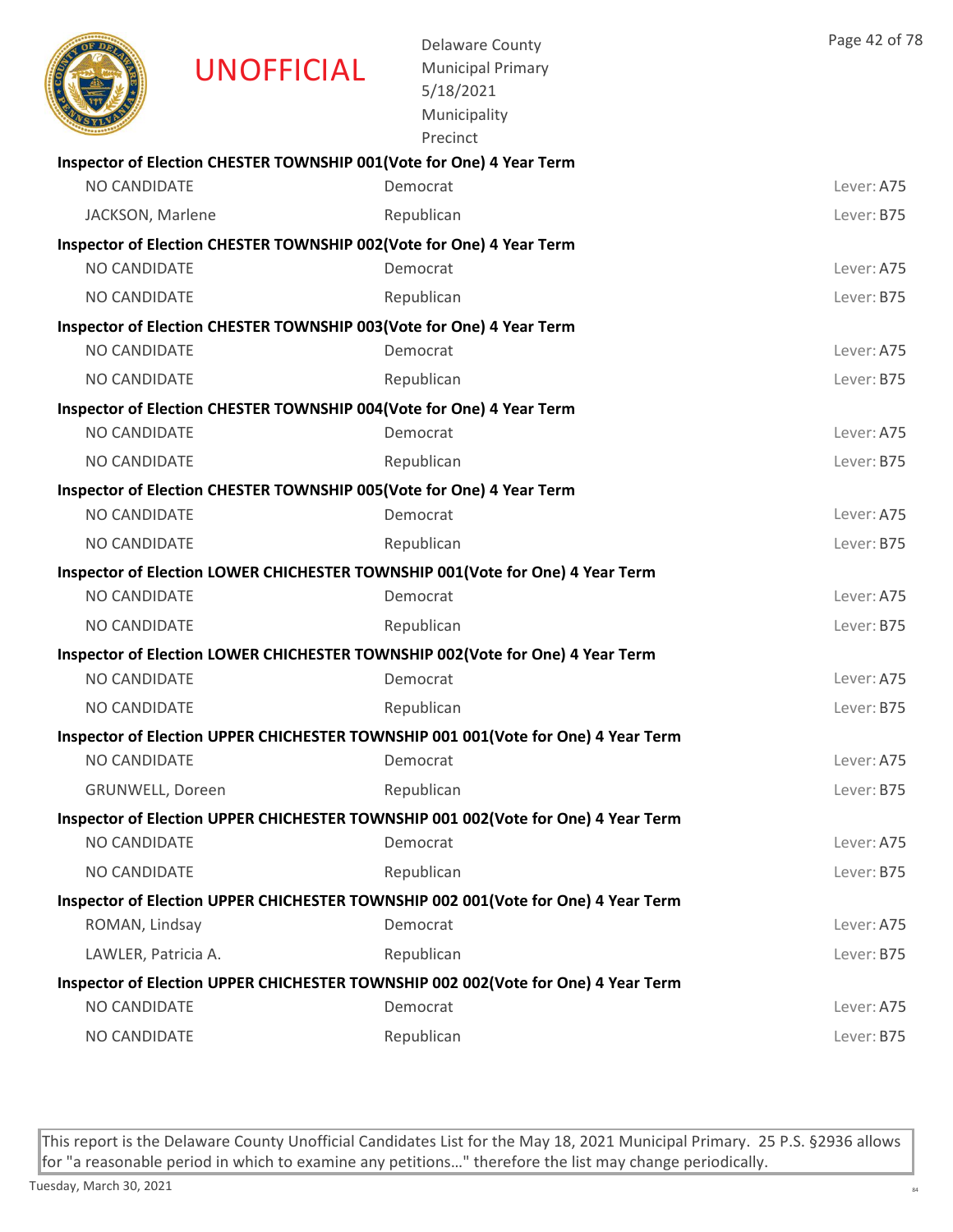|                     | <b>UNOFFICIAL</b>   | <b>Delaware County</b><br><b>Municipal Primary</b><br>5/18/2021<br>Municipality<br>Precinct | Page 43 of 78 |
|---------------------|---------------------|---------------------------------------------------------------------------------------------|---------------|
|                     |                     | Inspector of Election UPPER CHICHESTER TOWNSHIP 003 001(Vote for One) 4 Year Term           |               |
| NO CANDIDATE        |                     | Democrat                                                                                    | Lever: A75    |
| <b>NO CANDIDATE</b> |                     | Republican                                                                                  | Lever: B75    |
|                     |                     | Inspector of Election UPPER CHICHESTER TOWNSHIP 003 002(Vote for One) 4 Year Term           |               |
| COIA, Allison       |                     | Democrat                                                                                    | Lever: A75    |
| NO CANDIDATE        |                     | Republican                                                                                  | Lever: B75    |
|                     |                     | Inspector of Election UPPER CHICHESTER TOWNSHIP 004 001(Vote for One) 4 Year Term           |               |
| NO CANDIDATE        |                     | Democrat                                                                                    | Lever: A75    |
| NO CANDIDATE        |                     | Republican                                                                                  | Lever: B75    |
|                     |                     | Inspector of Election UPPER CHICHESTER TOWNSHIP 004 002(Vote for One) 4 Year Term           |               |
| <b>NO CANDIDATE</b> |                     | Democrat                                                                                    | Lever: A75    |
| NO CANDIDATE        |                     | Republican                                                                                  | Lever: B75    |
|                     |                     | Inspector of Election UPPER CHICHESTER TOWNSHIP 005 001(Vote for One) 4 Year Term           |               |
| SAMMONS, Angela     |                     | Democrat                                                                                    | Lever: A75    |
| NO CANDIDATE        |                     | Republican                                                                                  | Lever: B75    |
|                     |                     | Inspector of Election UPPER CHICHESTER TOWNSHIP 005 002(Vote for One) 4 Year Term           |               |
| NO CANDIDATE        |                     | Democrat                                                                                    | Lever: A75    |
| NO CANDIDATE        |                     | Republican                                                                                  | Lever: B75    |
|                     |                     | Inspector of Election CLIFTON HEIGHTS BOROUGH 001 (Vote for One) 4 Year Term                |               |
| NORRIS, Karen A.    |                     | Democrat                                                                                    | Lever: A75    |
| NO CANDIDATE        |                     | Republican                                                                                  | Lever: B75    |
|                     |                     | Inspector of Election CLIFTON HEIGHTS BOROUGH 002(Vote for One) 4 Year Term                 |               |
| JOHNSON, Bruce E.   |                     | Democrat                                                                                    | Lever: A75    |
| NO CANDIDATE        |                     | Republican                                                                                  | Lever: B75    |
|                     | MUQARIBU, Muddillun | Inspector of Election CLIFTON HEIGHTS BOROUGH 003 001(Vote for One) 4 Year Term<br>Democrat | Lever: A75    |
| NO CANDIDATE        |                     | Republican                                                                                  | Lever: B75    |
|                     |                     |                                                                                             |               |
| BATT, Lisa          |                     | Inspector of Election CLIFTON HEIGHTS BOROUGH 003 002(Vote for One) 4 Year Term<br>Democrat | Lever: A75    |
| NO CANDIDATE        |                     | Republican                                                                                  | Lever: B75    |
|                     |                     |                                                                                             |               |
| WINROW, Carla       |                     | Inspector of Election CLIFTON HEIGHTS BOROUGH 004(Vote for One) 4 Year Term<br>Democrat     | Lever: A75    |
| NO CANDIDATE        |                     | Republican                                                                                  | Lever: B75    |
|                     |                     |                                                                                             |               |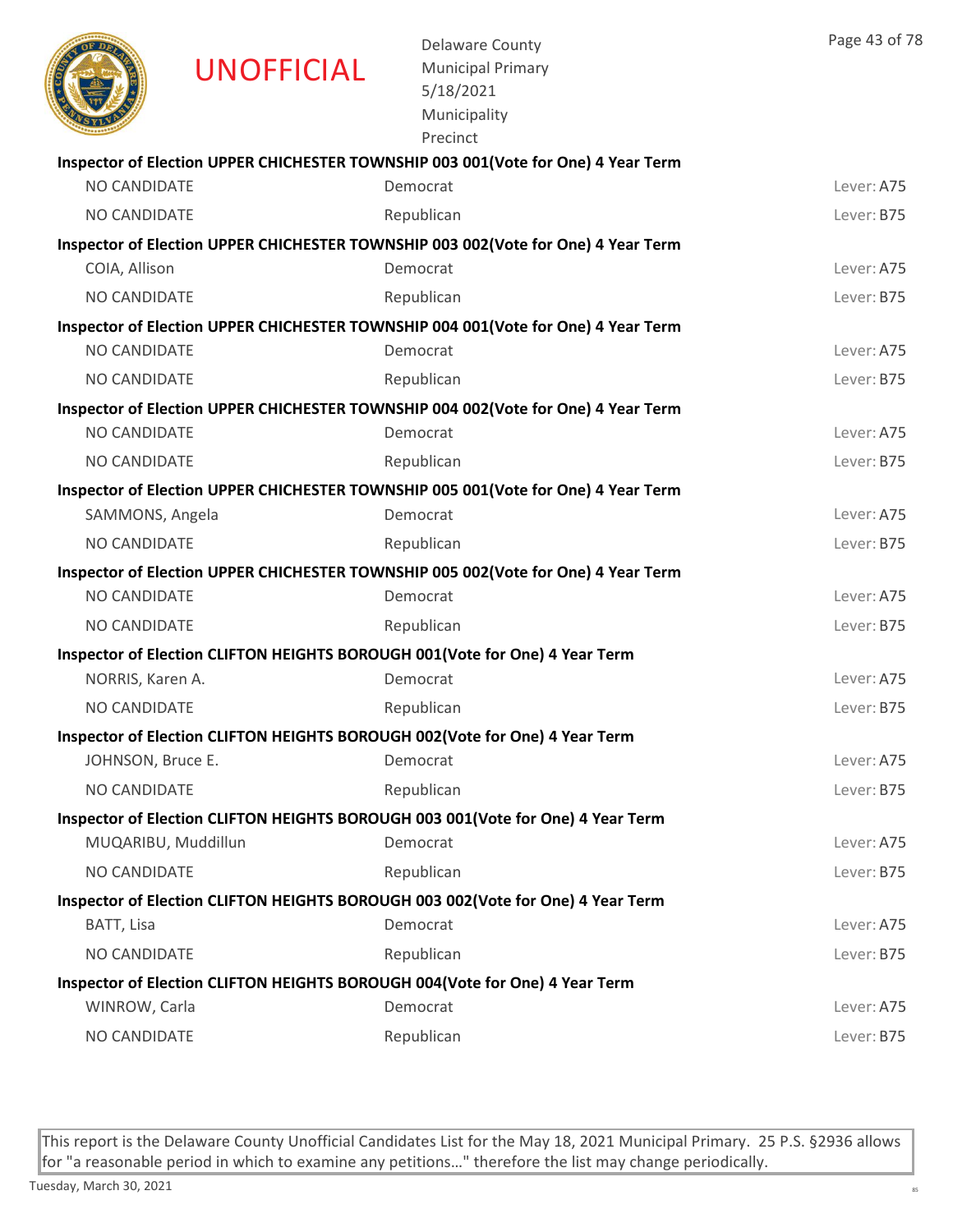|                     | <b>UNOFFICIAL</b> | <b>Delaware County</b><br><b>Municipal Primary</b><br>5/18/2021<br>Municipality<br>Precinct | Page 44 of 78 |
|---------------------|-------------------|---------------------------------------------------------------------------------------------|---------------|
|                     |                   | Inspector of Election COLLINGDALE BOROUGH 001(Vote for One) 4 Year Term                     |               |
| NO CANDIDATE        |                   | Democrat                                                                                    | Lever: A75    |
| <b>NO CANDIDATE</b> |                   | Republican                                                                                  | Lever: B75    |
|                     |                   | Inspector of Election COLLINGDALE BOROUGH 002(Vote for One) 4 Year Term                     |               |
| NO CANDIDATE        |                   | Democrat                                                                                    | Lever: A75    |
| BOOTHBY, George H.  |                   | Republican                                                                                  | Lever: B75    |
|                     |                   | Inspector of Election COLLINGDALE BOROUGH 003(Vote for One) 4 Year Term                     |               |
| <b>NO CANDIDATE</b> |                   | Democrat                                                                                    | Lever: A75    |
| <b>NO CANDIDATE</b> |                   | Republican                                                                                  | Lever: B75    |
| <b>NO CANDIDATE</b> |                   | Inspector of Election COLLINGDALE BOROUGH 004(Vote for One) 4 Year Term<br>Democrat         | Lever: A75    |
|                     |                   |                                                                                             |               |
| LARE, Dawn C.       |                   | Republican                                                                                  | Lever: B75    |
| NO CANDIDATE        |                   | Inspector of Election COLLINGDALE BOROUGH 005(Vote for One) 4 Year Term<br>Democrat         | Lever: A75    |
| <b>NO CANDIDATE</b> |                   | Republican                                                                                  | Lever: B75    |
|                     |                   | Inspector of Election COLLINGDALE BOROUGH 006(Vote for One) 4 Year Term                     |               |
| NO CANDIDATE        |                   | Democrat                                                                                    | Lever: A75    |
| NO CANDIDATE        |                   | Republican                                                                                  | Lever: B75    |
|                     |                   | Inspector of Election COLLINGDALE BOROUGH 007(Vote for One) 4 Year Term                     |               |
| <b>NO CANDIDATE</b> |                   | Democrat                                                                                    | Lever: A75    |
| JACKSON, Tony L.    |                   | Republican                                                                                  | Lever: B75    |
|                     |                   | Inspector of Election COLWYN BOROUGH 001(Vote for One) 4 Year Term                          |               |
| ZEIGLER, Samuel     |                   | Democrat                                                                                    | Lever: A75    |
| NO CANDIDATE        |                   | Republican                                                                                  | Lever: B75    |
|                     |                   | Inspector of Election COLWYN BOROUGH 002(Vote for One) 4 Year Term                          |               |
| <b>NO CANDIDATE</b> |                   | Democrat                                                                                    | Lever: A75    |
| <b>NO CANDIDATE</b> |                   | Republican                                                                                  | Lever: B75    |
|                     |                   | Inspector of Election CONCORD TOWNSHIP 001(Vote for One) 4 Year Term                        |               |
| NO CANDIDATE        |                   | Democrat                                                                                    | Lever: A75    |
| <b>NO CANDIDATE</b> |                   | Republican                                                                                  | Lever: B75    |
|                     |                   | Inspector of Election CONCORD TOWNSHIP 002(Vote for One) 4 Year Term                        |               |
| NO CANDIDATE        |                   | Democrat                                                                                    | Lever: A75    |
| NO CANDIDATE        |                   | Republican                                                                                  | Lever: B75    |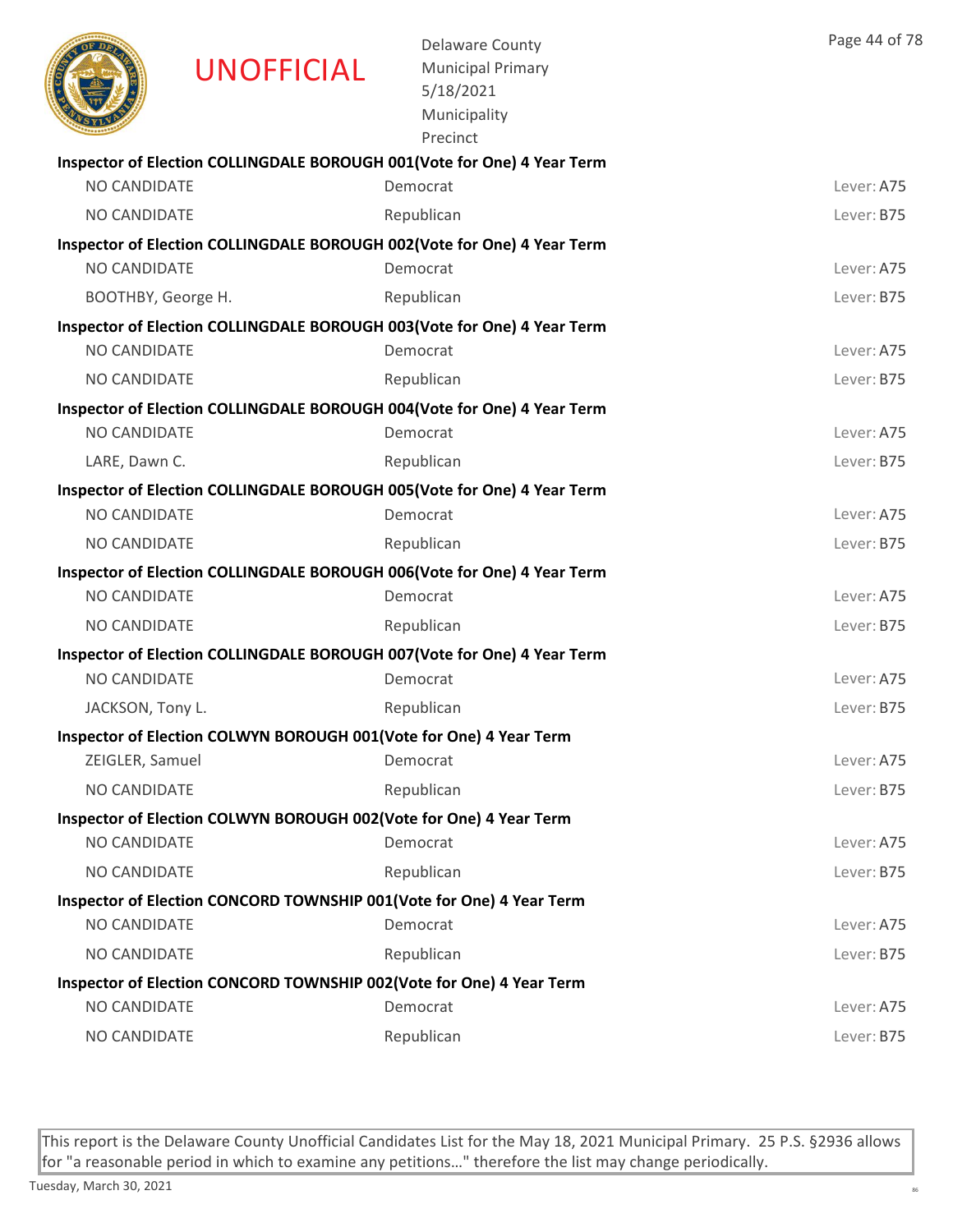|                          | <b>UNOFFICIAL</b> | <b>Delaware County</b><br><b>Municipal Primary</b><br>5/18/2021<br>Municipality<br>Precinct | Page 45 of 78 |
|--------------------------|-------------------|---------------------------------------------------------------------------------------------|---------------|
|                          |                   | Inspector of Election CONCORD TOWNSHIP 003(Vote for One) 4 Year Term                        |               |
| <b>CROSSIN, Rosemary</b> |                   | Democrat                                                                                    | Lever: A75    |
| BLOODGOOD, Patricia      |                   | Republican                                                                                  | Lever: B75    |
|                          |                   | Inspector of Election CONCORD TOWNSHIP 004(Vote for One) 4 Year Term                        |               |
| BROADRICK, John L.       |                   | Democrat                                                                                    | Lever: A75    |
| SEAHOLM, Judith P.       |                   | Republican                                                                                  | Lever: B75    |
|                          |                   | Inspector of Election CONCORD TOWNSHIP 005(Vote for One) 4 Year Term                        |               |
| DAVIS, Elizabeth M.      |                   | Democrat                                                                                    | Lever: A75    |
| BEERS, Janet             |                   | Republican                                                                                  | Lever: B75    |
|                          |                   | Inspector of Election CONCORD TOWNSHIP 006(Vote for One) 4 Year Term                        |               |
| NO CANDIDATE             |                   | Democrat                                                                                    | Lever: A75    |
| KOSCINSKI, Michelle      |                   | Republican                                                                                  | Lever: B75    |
|                          |                   | Inspector of Election CONCORD TOWNSHIP 007(Vote for One) 4 Year Term                        |               |
| NO CANDIDATE             |                   | Democrat                                                                                    | Lever: A75    |
| ARTERS, Gerald           |                   | Republican                                                                                  | Lever: B75    |
|                          |                   | Inspector of Election CONCORD TOWNSHIP 008(Vote for One) 4 Year Term                        | Lever: A75    |
| D'ALLURA, Debra L.       |                   | Democrat                                                                                    |               |
| NO CANDIDATE             |                   | Republican                                                                                  | Lever: B75    |
| <b>NO CANDIDATE</b>      |                   | Inspector of Election CONCORD TOWNSHIP 009(Vote for One) 4 Year Term                        |               |
|                          |                   | Democrat                                                                                    | Lever: A75    |
| <b>NO CANDIDATE</b>      |                   | Republican                                                                                  | Lever: B75    |
| NO CANDIDATE             |                   | Inspector of Election CONCORD TOWNSHIP 010(Vote for One) 4 Year Term<br>Democrat            | Lever: A75    |
|                          |                   |                                                                                             |               |
| NO CANDIDATE             |                   | Republican                                                                                  | Lever: B75    |
| SHORT, Jennifer          |                   | Inspector of Election CONCORD TOWNSHIP 011(Vote for One) 4 Year Term<br>Democrat            | Lever: A75    |
|                          |                   |                                                                                             |               |
| BOYDA, Robert J.         |                   | Republican                                                                                  | Lever: B75    |
| NO CANDIDATE             |                   | Inspector of Election DARBY BOROUGH 001 001 (Vote for One) 4 Year Term<br>Democrat          | Lever: A75    |
| NO CANDIDATE             |                   | Republican                                                                                  | Lever: B75    |
|                          |                   | Inspector of Election DARBY BOROUGH 001 002(Vote for One) 4 Year Term                       |               |
| NO CANDIDATE             |                   | Democrat                                                                                    | Lever: A75    |
| NO CANDIDATE             |                   | Republican                                                                                  | Lever: B75    |
|                          |                   |                                                                                             |               |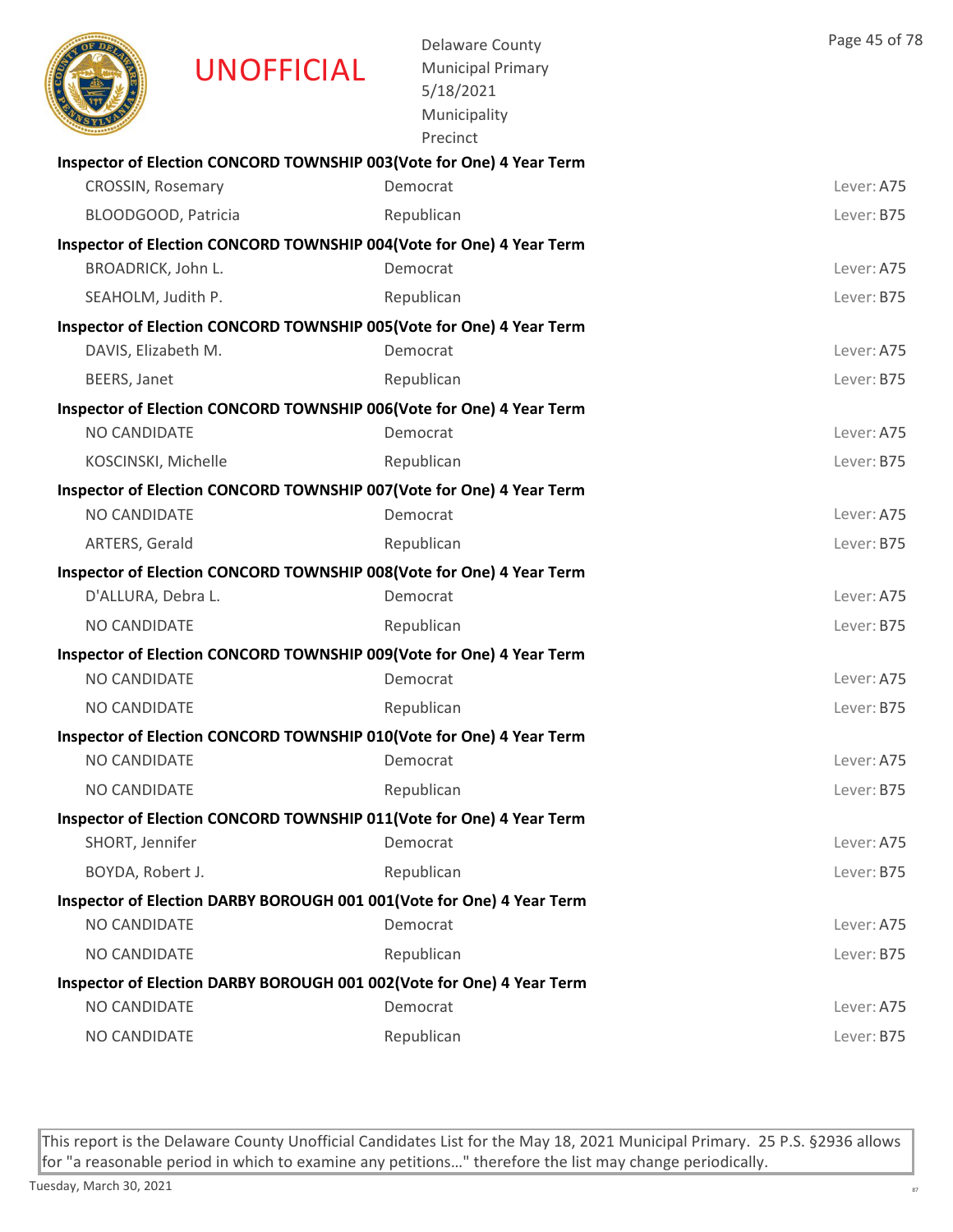|                      | <b>UNOFFICIAL</b>                                                  | <b>Delaware County</b><br><b>Municipal Primary</b><br>5/18/2021<br>Municipality<br>Precinct | Page 46 of 78 |
|----------------------|--------------------------------------------------------------------|---------------------------------------------------------------------------------------------|---------------|
|                      |                                                                    | Inspector of Election DARBY BOROUGH 002 001(Vote for One) 4 Year Term                       |               |
| NO CANDIDATE         |                                                                    | Democrat                                                                                    | Lever: A75    |
| NO CANDIDATE         |                                                                    | Republican                                                                                  | Lever: B75    |
|                      |                                                                    | Inspector of Election DARBY BOROUGH 002 002(Vote for One) 4 Year Term                       |               |
| NO CANDIDATE         |                                                                    | Democrat                                                                                    | Lever: A75    |
| <b>NO CANDIDATE</b>  |                                                                    | Republican                                                                                  | Lever: B75    |
| <b>NO CANDIDATE</b>  |                                                                    | Inspector of Election DARBY BOROUGH 003 001(Vote for One) 4 Year Term<br>Democrat           | Lever: A75    |
|                      |                                                                    |                                                                                             |               |
| NO CANDIDATE         |                                                                    | Republican                                                                                  | Lever: B75    |
| NO CANDIDATE         |                                                                    | Inspector of Election DARBY BOROUGH 003 002(Vote for One) 4 Year Term<br>Democrat           | Lever: A75    |
| <b>NO CANDIDATE</b>  |                                                                    | Republican                                                                                  | Lever: B75    |
|                      | Inspector of Election DARBY TOWNSHIP 001(Vote for One) 4 Year Term |                                                                                             |               |
| <b>NO CANDIDATE</b>  |                                                                    | Democrat                                                                                    | Lever: A75    |
| NO CANDIDATE         |                                                                    | Republican                                                                                  | Lever: B75    |
|                      | Inspector of Election DARBY TOWNSHIP 002(Vote for One) 4 Year Term |                                                                                             |               |
| <b>NO CANDIDATE</b>  |                                                                    | Democrat                                                                                    | Lever: A75    |
| MONROE, Sheree       |                                                                    | Republican                                                                                  | Lever: B75    |
|                      |                                                                    | Inspector of Election DARBY TOWNSHIP 003 001(Vote for One) 4 Year Term                      |               |
| NO CANDIDATE         |                                                                    | Democrat                                                                                    | Lever: A75    |
| ROBINSON, Delores    |                                                                    | Republican                                                                                  | Lever: B75    |
|                      |                                                                    | Inspector of Election DARBY TOWNSHIP 003 002(Vote for One) 4 Year Term                      |               |
| NO CANDIDATE         |                                                                    | Democrat                                                                                    | Lever: A75    |
| ZAMBON, Susan        |                                                                    | Republican                                                                                  | Lever: B75    |
|                      | Inspector of Election DARBY TOWNSHIP 004(Vote for One) 4 Year Term |                                                                                             |               |
|                      | CELLEY, Catherine Marie                                            | Democrat                                                                                    | Lever: A75    |
| BALSAMA, Stephanie   |                                                                    | Republican                                                                                  | Lever: B75    |
|                      |                                                                    | Inspector of Election DARBY TOWNSHIP 005 001 (Vote for One) 4 Year Term                     |               |
| NO CANDIDATE         |                                                                    | Democrat                                                                                    | Lever: A75    |
| GOUGLER, Deborah     |                                                                    | Republican                                                                                  | Lever: B75    |
|                      |                                                                    | Inspector of Election DARBY TOWNSHIP 005 002(Vote for One) 4 Year Term                      |               |
| NO CANDIDATE         |                                                                    | Democrat                                                                                    | Lever: A75    |
| BUTLER, Bernadine E. |                                                                    | Republican                                                                                  | Lever: B75    |
|                      |                                                                    |                                                                                             |               |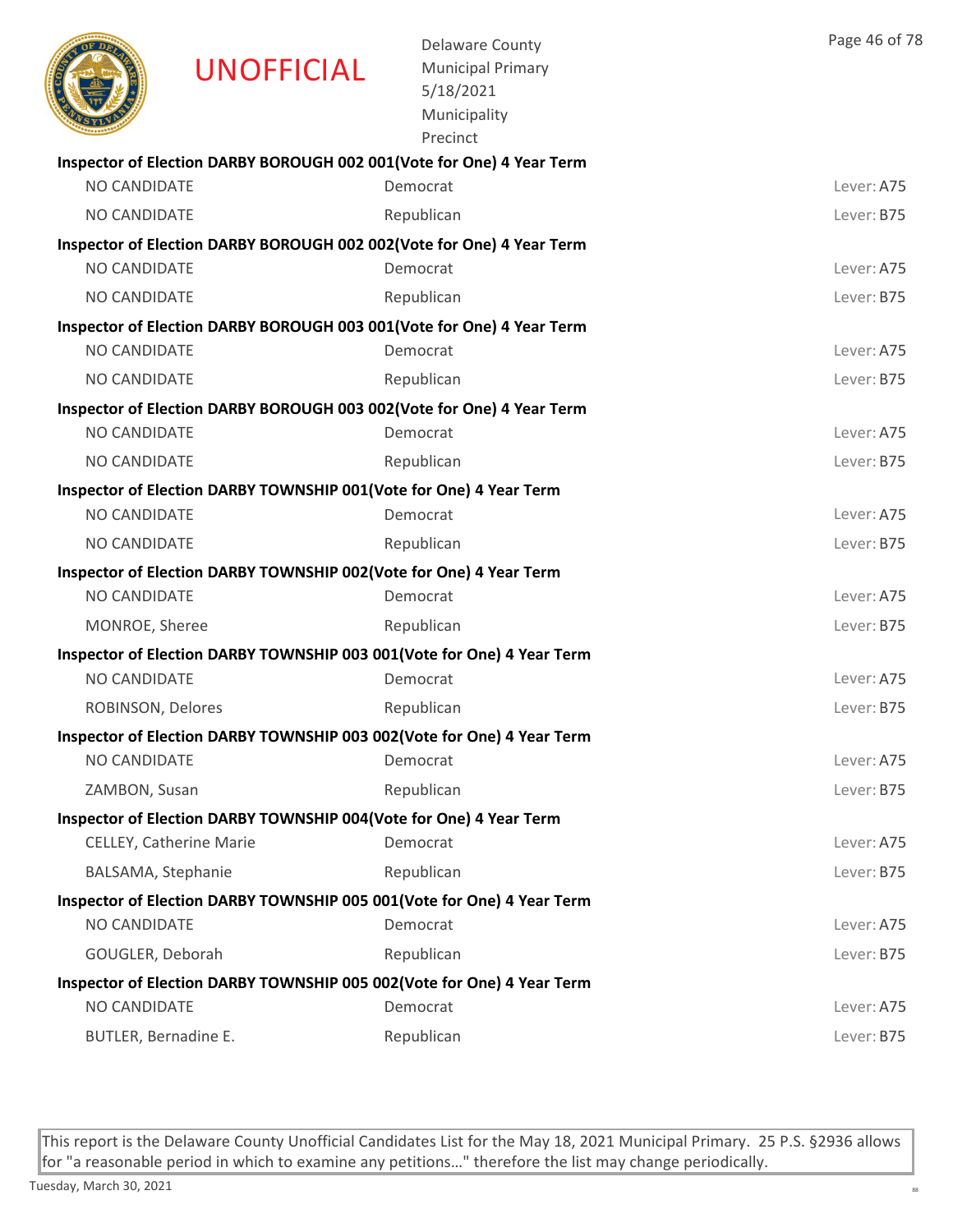|                       | <b>UNOFFICIAL</b> | <b>Delaware County</b><br><b>Municipal Primary</b><br>5/18/2021<br>Municipality<br>Precinct | Page 47 of 78 |
|-----------------------|-------------------|---------------------------------------------------------------------------------------------|---------------|
|                       |                   | Inspector of Election UPPER DARBY TOWNSHIP 001 001 (Vote for One) 4 Year Term               |               |
| ROYAL, Shirley        |                   | Democrat                                                                                    | Lever: A75    |
| NO CANDIDATE          |                   | Republican                                                                                  | Lever: B75    |
|                       |                   | Inspector of Election UPPER DARBY TOWNSHIP 001 002(Vote for One) 4 Year Term                |               |
| RUBINO, Meagan C.     |                   | Democrat                                                                                    | Lever: A75    |
| JOHNSON, Dennis T.    |                   | Republican                                                                                  | Lever: B75    |
|                       |                   | Inspector of Election UPPER DARBY TOWNSHIP 001 003(Vote for One) 4 Year Term                |               |
| BUSH, Joanne          |                   | Democrat                                                                                    | Lever: A75    |
| NO CANDIDATE          |                   | Republican                                                                                  | Lever: B75    |
|                       |                   | Inspector of Election UPPER DARBY TOWNSHIP 001 004(Vote for One) 4 Year Term                |               |
| ROWAN, Kathy          |                   | Democrat                                                                                    | Lever: A75    |
| NO CANDIDATE          |                   | Republican                                                                                  | Lever: B75    |
|                       |                   | Inspector of Election UPPER DARBY TOWNSHIP 001 005(Vote for One) 4 Year Term                |               |
| NAGLE, Miren          |                   | Democrat                                                                                    | Lever: A75    |
| DICARLO, Anna         |                   | Republican                                                                                  | Lever: B75    |
|                       |                   | Inspector of Election UPPER DARBY TOWNSHIP 001 006(Vote for One) 4 Year Term                |               |
| RYAN, Matthew T.      |                   | Democrat                                                                                    | Lever: A75    |
| NO CANDIDATE          |                   | Republican                                                                                  | Lever: B75    |
|                       |                   | Inspector of Election UPPER DARBY TOWNSHIP 001 007 (Vote for One) 4 Year Term               |               |
| JAHANDAD, Ayesha      |                   | Democrat                                                                                    | Lever: A75    |
| NO CANDIDATE          |                   | Republican                                                                                  | Lever: B75    |
|                       |                   | Inspector of Election UPPER DARBY TOWNSHIP 001 008(Vote for One) 4 Year Term                |               |
| DONAHUE, Joann        |                   | Democrat                                                                                    | Lever: A75    |
| NO CANDIDATE          |                   | Republican                                                                                  | Lever: B75    |
|                       |                   | Inspector of Election UPPER DARBY TOWNSHIP 001 009(Vote for One) 4 Year Term                |               |
| SCHNECK, Betsy        |                   | Democrat                                                                                    | Lever: A75    |
| NO CANDIDATE          |                   | Republican                                                                                  | Lever: B75    |
|                       |                   | Inspector of Election UPPER DARBY TOWNSHIP 002 001(Vote for One) 4 Year Term                |               |
| NO CANDIDATE          |                   | Democrat                                                                                    | Lever: A75    |
| NO CANDIDATE          |                   | Republican                                                                                  | Lever: B75    |
|                       |                   | Inspector of Election UPPER DARBY TOWNSHIP 002 002(Vote for One) 4 Year Term                |               |
| <b>BELGROVE, Lisa</b> |                   | Democrat                                                                                    | Lever: A75    |
| MCFEELY, Catherine    |                   | Republican                                                                                  | Lever: B75    |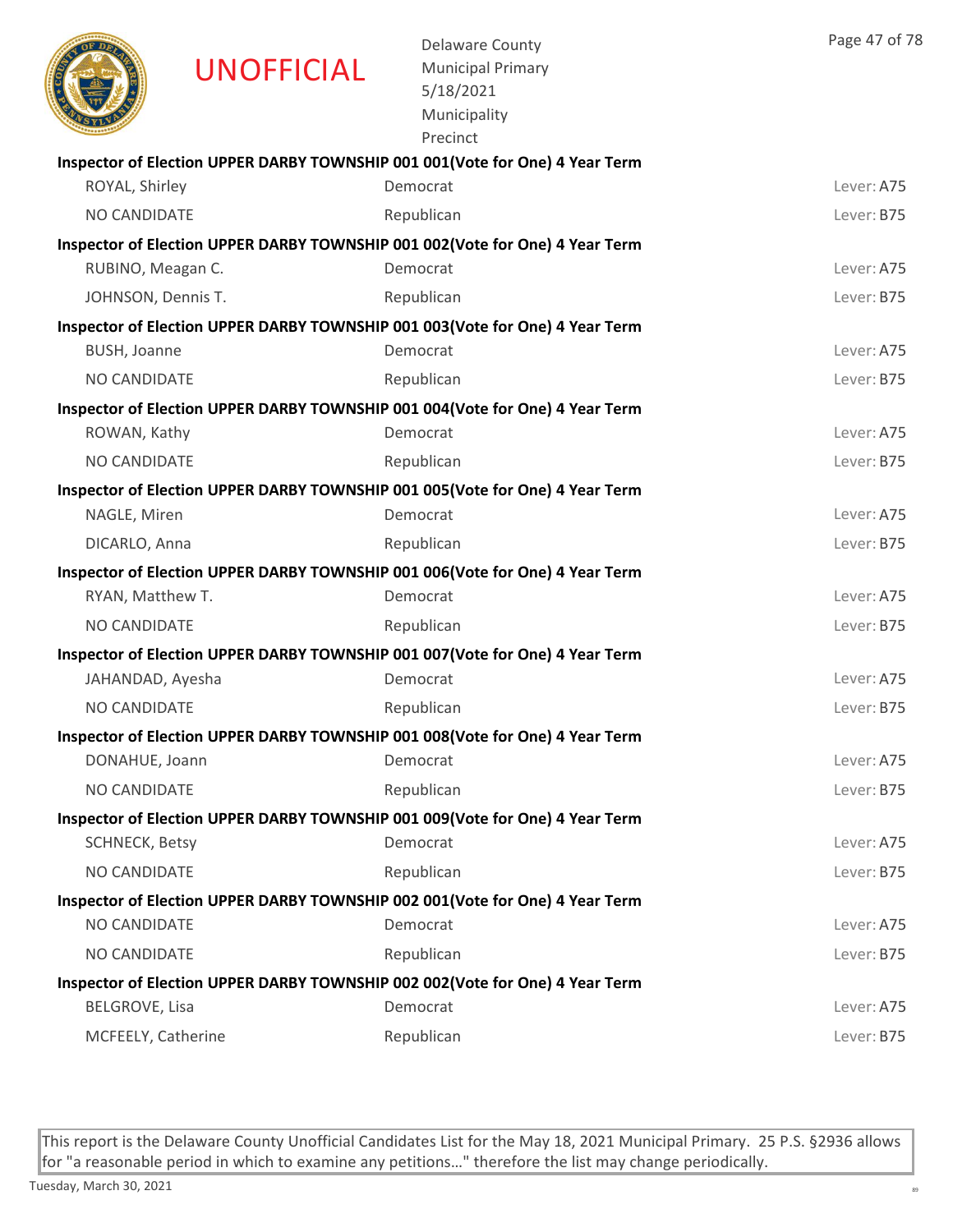|                     | <b>UNOFFICIAL</b>       | <b>Delaware County</b><br><b>Municipal Primary</b><br>5/18/2021<br>Municipality<br>Precinct | Page 48 of 78 |
|---------------------|-------------------------|---------------------------------------------------------------------------------------------|---------------|
|                     |                         | Inspector of Election UPPER DARBY TOWNSHIP 002 003(Vote for One) 4 Year Term                |               |
| NO CANDIDATE        |                         | Democrat                                                                                    | Lever: A75    |
| FOX, Alisa          |                         | Republican                                                                                  | Lever: B75    |
|                     |                         | Inspector of Election UPPER DARBY TOWNSHIP 002 004(Vote for One) 4 Year Term                |               |
| NO CANDIDATE        |                         | Democrat                                                                                    | Lever: A75    |
| BOYLE, Barbara      |                         | Republican                                                                                  | Lever: B75    |
|                     |                         | Inspector of Election UPPER DARBY TOWNSHIP 002 005 (Vote for One) 4 Year Term               |               |
| <b>NO CANDIDATE</b> |                         | Democrat                                                                                    | Lever: A75    |
| <b>NO CANDIDATE</b> |                         | Republican                                                                                  | Lever: B75    |
|                     |                         | Inspector of Election UPPER DARBY TOWNSHIP 002 006(Vote for One) 4 Year Term                |               |
| ORTIZ, Judith G.    |                         | Democrat                                                                                    | Lever: A75    |
|                     | DOLLYMORE, Katherine M. | Republican                                                                                  | Lever: B75    |
| <b>NO CANDIDATE</b> |                         | Inspector of Election UPPER DARBY TOWNSHIP 002 007(Vote for One) 4 Year Term<br>Democrat    | Lever: A75    |
|                     | HOYT-ZOLLO, Rochelle    | Republican                                                                                  | Lever: B75    |
|                     |                         |                                                                                             |               |
| TUINSTRA, Mary      |                         | Inspector of Election UPPER DARBY TOWNSHIP 003 001(Vote for One) 4 Year Term<br>Democrat    | Lever: A75    |
| DUARTE, Jodean      |                         | Republican                                                                                  | Lever: B75    |
|                     |                         | Inspector of Election UPPER DARBY TOWNSHIP 003 002(Vote for One) 4 Year Term                |               |
| NO CANDIDATE        |                         | Democrat                                                                                    | Lever: A75    |
| NO CANDIDATE        |                         | Republican                                                                                  | Lever: B75    |
|                     |                         | Inspector of Election UPPER DARBY TOWNSHIP 003 003 (Vote for One) 4 Year Term               |               |
| STOKES, Zebedee P.  |                         | Democrat                                                                                    | Lever: A75    |
| ADAMS, Gregory F.   |                         | Republican                                                                                  | Lever: B75    |
|                     |                         | Inspector of Election UPPER DARBY TOWNSHIP 003 004(Vote for One) 4 Year Term                |               |
| WILT, Catherine C.  |                         | Democrat                                                                                    | Lever: A75    |
| MARIANI, Alexandria |                         | Republican                                                                                  | Lever: B75    |
|                     |                         | Inspector of Election UPPER DARBY TOWNSHIP 003 005(Vote for One) 4 Year Term                |               |
| NO CANDIDATE        |                         | Democrat                                                                                    | Lever: A75    |
| NO CANDIDATE        |                         | Republican                                                                                  | Lever: B75    |
|                     |                         | Inspector of Election UPPER DARBY TOWNSHIP 003 006(Vote for One) 4 Year Term                |               |
| NO CANDIDATE        |                         | Democrat                                                                                    | Lever: A75    |
| POMPIZZI, Richard   |                         | Republican                                                                                  | Lever: B75    |
|                     |                         |                                                                                             |               |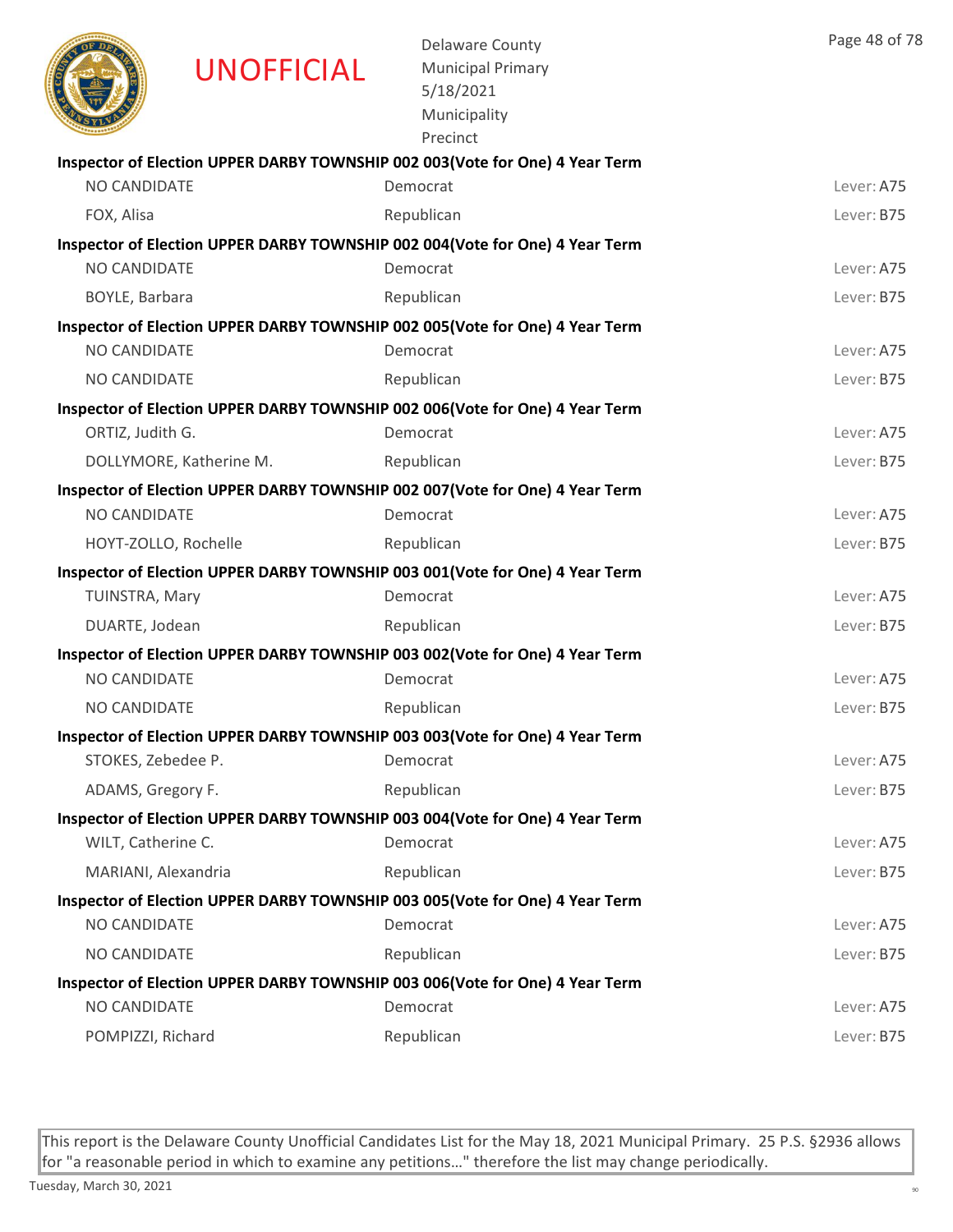|                     | <b>UNOFFICIAL</b>         | <b>Delaware County</b><br><b>Municipal Primary</b><br>5/18/2021<br>Municipality<br>Precinct | Page 49 of 78 |
|---------------------|---------------------------|---------------------------------------------------------------------------------------------|---------------|
|                     |                           | Inspector of Election UPPER DARBY TOWNSHIP 003 007(Vote for One) 4 Year Term                |               |
| <b>NO CANDIDATE</b> |                           | Democrat                                                                                    | Lever: A75    |
| WILLARD, Kaitlyn    |                           | Republican                                                                                  | Lever: B75    |
|                     |                           | Inspector of Election UPPER DARBY TOWNSHIP 003 008(Vote for One) 4 Year Term                |               |
| NO CANDIDATE        |                           | Democrat                                                                                    | Lever: A75    |
|                     | ARDITO SR, Anthony Joseph | Republican                                                                                  | Lever: B75    |
|                     |                           | Inspector of Election UPPER DARBY TOWNSHIP 003 009(Vote for One) 4 Year Term                |               |
| <b>NO CANDIDATE</b> |                           | Democrat                                                                                    | Lever: A75    |
| DONNELLY, Beatrice  |                           | Republican                                                                                  | Lever: B75    |
|                     |                           | Inspector of Election UPPER DARBY TOWNSHIP 003 010(Vote for One) 4 Year Term                |               |
| <b>NO CANDIDATE</b> |                           | Democrat                                                                                    | Lever: A75    |
| DIIENNO, Theresa    |                           | Republican                                                                                  | Lever: B75    |
|                     |                           | Inspector of Election UPPER DARBY TOWNSHIP 003 011(Vote for One) 4 Year Term                |               |
| NO CANDIDATE        |                           | Democrat                                                                                    | Lever: A75    |
| <b>NO CANDIDATE</b> |                           | Republican                                                                                  | Lever: B75    |
|                     |                           | Inspector of Election UPPER DARBY TOWNSHIP 004 001 (Vote for One) 4 Year Term               |               |
| NO CANDIDATE        |                           | Democrat                                                                                    | Lever: A75    |
| NO CANDIDATE        |                           | Republican                                                                                  | Lever: B75    |
|                     |                           | Inspector of Election UPPER DARBY TOWNSHIP 004 002 (Vote for One) 4 Year Term               |               |
| TILMON, Kathleen R. |                           | Democrat                                                                                    | Lever: A75    |
| NO CANDIDATE        |                           | Republican                                                                                  | Lever: B75    |
|                     |                           | Inspector of Election UPPER DARBY TOWNSHIP 004 003(Vote for One) 4 Year Term                |               |
| NO CANDIDATE        |                           | Democrat                                                                                    | Lever: A75    |
| NO CANDIDATE        |                           | Republican                                                                                  | Lever: B75    |
|                     |                           | Inspector of Election UPPER DARBY TOWNSHIP 004 004 (Vote for One) 4 Year Term               |               |
| <b>NO CANDIDATE</b> |                           | Democrat                                                                                    | Lever: A75    |
| NO CANDIDATE        |                           | Republican                                                                                  | Lever: B75    |
|                     |                           | Inspector of Election UPPER DARBY TOWNSHIP 004 005(Vote for One) 4 Year Term                |               |
| NO CANDIDATE        |                           | Democrat                                                                                    | Lever: A75    |
| <b>NO CANDIDATE</b> |                           | Republican                                                                                  | Lever: B75    |
|                     |                           | Inspector of Election UPPER DARBY TOWNSHIP 004 006(Vote for One) 4 Year Term                |               |
| NO CANDIDATE        |                           | Democrat                                                                                    | Lever: A75    |
| NO CANDIDATE        |                           | Republican                                                                                  | Lever: B75    |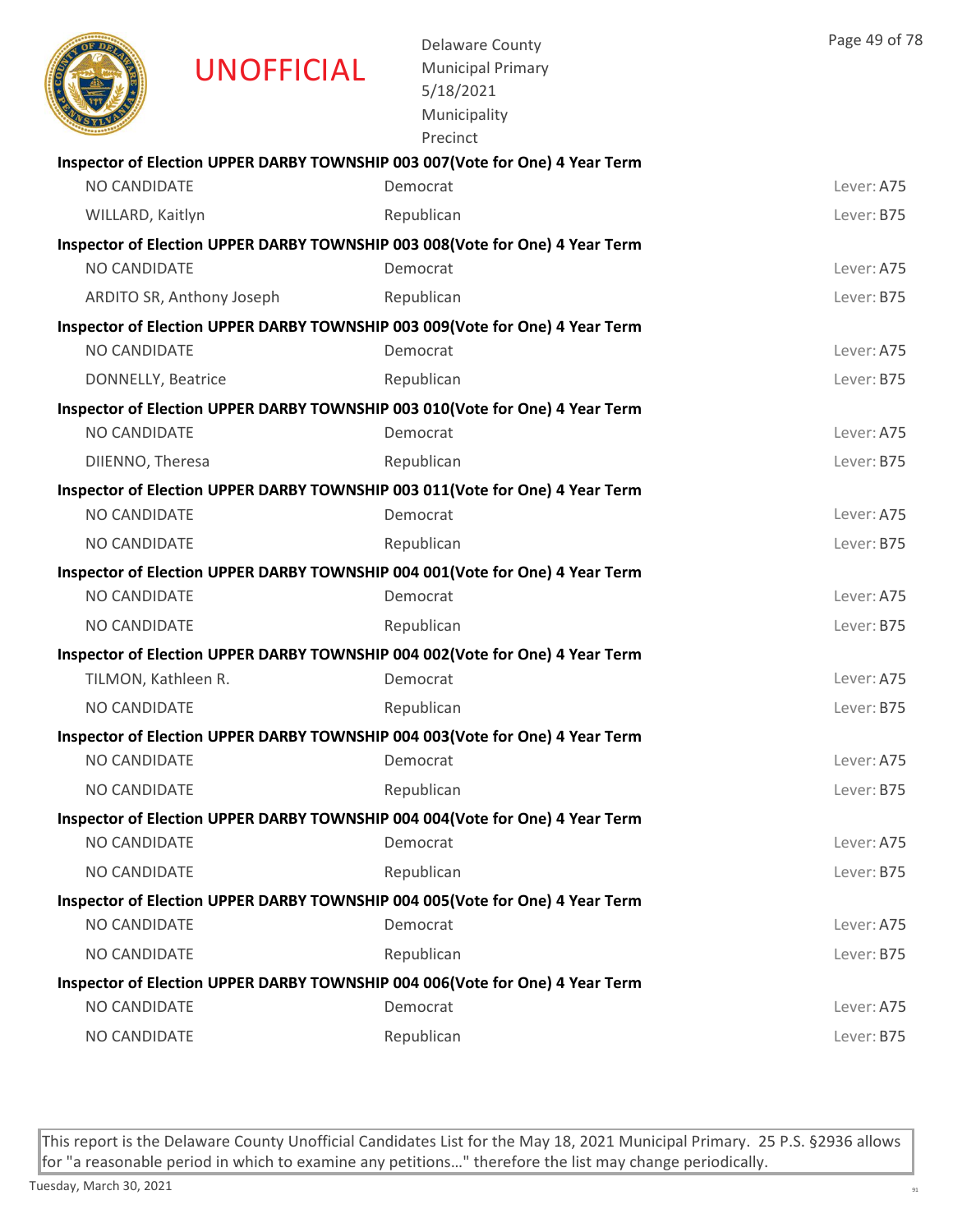|                      | <b>UNOFFICIAL</b>       | <b>Delaware County</b><br><b>Municipal Primary</b><br>5/18/2021<br>Municipality<br>Precinct | Page 50 of 78 |
|----------------------|-------------------------|---------------------------------------------------------------------------------------------|---------------|
|                      |                         | Inspector of Election UPPER DARBY TOWNSHIP 004 007 (Vote for One) 4 Year Term               |               |
| <b>NO CANDIDATE</b>  |                         | Democrat                                                                                    | Lever: A75    |
| NO CANDIDATE         |                         | Republican                                                                                  | Lever: B75    |
|                      |                         | Inspector of Election UPPER DARBY TOWNSHIP 004 008(Vote for One) 4 Year Term                |               |
| HARRISON, Gerald     |                         | Democrat                                                                                    | Lever: A75    |
| NO CANDIDATE         |                         | Republican                                                                                  | Lever: B75    |
|                      |                         | Inspector of Election UPPER DARBY TOWNSHIP 004 009(Vote for One) 4 Year Term                |               |
| NO CANDIDATE         |                         | Democrat                                                                                    | Lever: A75    |
| <b>NO CANDIDATE</b>  |                         | Republican                                                                                  | Lever: B75    |
|                      |                         | Inspector of Election UPPER DARBY TOWNSHIP 004 010(Vote for One) 4 Year Term                |               |
| NO CANDIDATE         |                         | Democrat                                                                                    | Lever: A75    |
| LONG, Cynthia        |                         | Republican                                                                                  | Lever: B75    |
|                      |                         | Inspector of Election UPPER DARBY TOWNSHIP 004 011(Vote for One) 4 Year Term                |               |
| WELDING, Brittany B. |                         | Democrat                                                                                    | Lever: A75    |
| GARDINER, Timothy    |                         | Democrat                                                                                    | Lever: A76    |
| NO CANDIDATE         |                         | Republican                                                                                  | Lever: B75    |
|                      |                         | Inspector of Election UPPER DARBY TOWNSHIP 005 001(Vote for One) 4 Year Term                |               |
|                      | HADLEY-LAIRD, Betty Lou | Democrat                                                                                    | Lever: A75    |
| LAIRD, John R.       |                         | Republican                                                                                  | Lever: B75    |
|                      |                         | Inspector of Election UPPER DARBY TOWNSHIP 005 002(Vote for One) 4 Year Term                |               |
| NO CANDIDATE         |                         | Democrat                                                                                    | Lever: A75    |
| NO CANDIDATE         |                         | Republican                                                                                  | Lever: B75    |
|                      |                         | Inspector of Election UPPER DARBY TOWNSHIP 005 003(Vote for One) 4 Year Term                |               |
| NO CANDIDATE         |                         | Democrat                                                                                    | Lever: A75    |
| NO CANDIDATE         |                         | Republican                                                                                  | Lever: B75    |
|                      |                         | Inspector of Election UPPER DARBY TOWNSHIP 005 004(Vote for One) 4 Year Term                |               |
| RUEHR, Gail J.       |                         | Democrat                                                                                    | Lever: A75    |
| NO CANDIDATE         |                         | Republican                                                                                  | Lever: B75    |
|                      |                         | Inspector of Election UPPER DARBY TOWNSHIP 005 005(Vote for One) 4 Year Term                |               |
| GOODRICH, Katherine  |                         | Democrat                                                                                    | Lever: A75    |
| NO CANDIDATE         |                         | Republican                                                                                  | Lever: B75    |
|                      |                         | Inspector of Election UPPER DARBY TOWNSHIP 005 006(Vote for One) 4 Year Term                |               |
| NO CANDIDATE         |                         | Democrat                                                                                    | Lever: A75    |
| NO CANDIDATE         |                         | Republican                                                                                  | Lever: B75    |
|                      |                         |                                                                                             |               |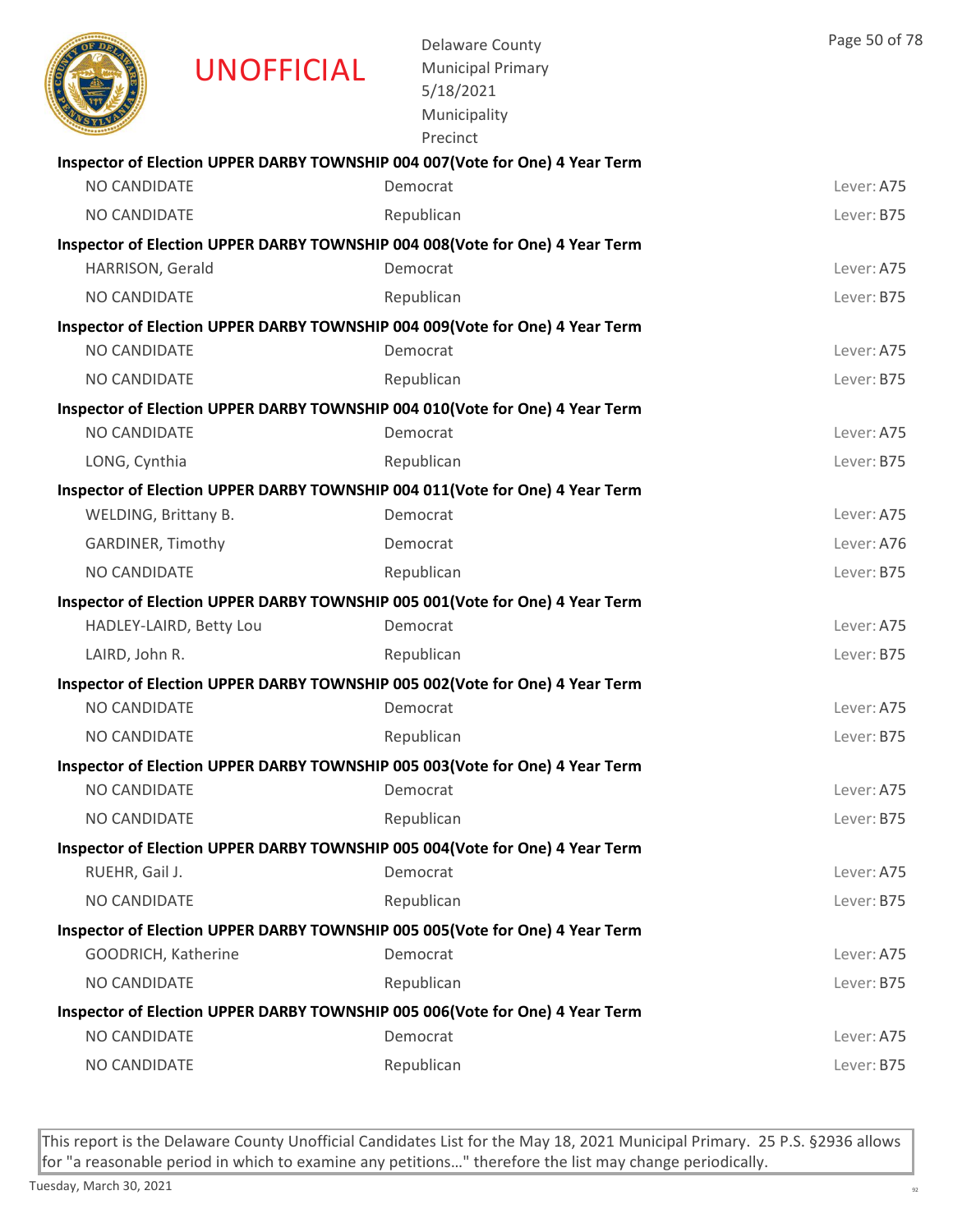|                        | <b>UNOFFICIAL</b>  | <b>Delaware County</b><br><b>Municipal Primary</b><br>5/18/2021<br>Municipality<br>Precinct | Page 51 of 78 |
|------------------------|--------------------|---------------------------------------------------------------------------------------------|---------------|
|                        |                    | Inspector of Election UPPER DARBY TOWNSHIP 005 007(Vote for One) 4 Year Term                |               |
| NO CANDIDATE           |                    | Democrat                                                                                    | Lever: A75    |
| <b>NO CANDIDATE</b>    |                    | Republican                                                                                  | Lever: B75    |
|                        |                    | Inspector of Election UPPER DARBY TOWNSHIP 005 008(Vote for One) 4 Year Term                |               |
| NO CANDIDATE           |                    | Democrat                                                                                    | Lever: A75    |
| <b>NO CANDIDATE</b>    |                    | Republican                                                                                  | Lever: B75    |
|                        |                    | Inspector of Election UPPER DARBY TOWNSHIP 005 009(Vote for One) 4 Year Term                |               |
| <b>NO CANDIDATE</b>    |                    | Democrat                                                                                    | Lever: A75    |
| NO CANDIDATE           |                    | Republican                                                                                  | Lever: B75    |
|                        |                    | Inspector of Election UPPER DARBY TOWNSHIP 005 010(Vote for One) 4 Year Term                |               |
| THOMAS, Edward         |                    | Democrat                                                                                    | Lever: A75    |
| NO CANDIDATE           |                    | Republican                                                                                  | Lever: B75    |
|                        |                    | Inspector of Election UPPER DARBY TOWNSHIP 006 001(Vote for One) 4 Year Term                |               |
| NO CANDIDATE           |                    | Democrat                                                                                    | Lever: A75    |
| NO CANDIDATE           |                    | Republican                                                                                  | Lever: B75    |
|                        |                    | Inspector of Election UPPER DARBY TOWNSHIP 006 002(Vote for One) 4 Year Term                |               |
|                        | KHALEQUE, Mohammed | Democrat                                                                                    | Lever: A75    |
| NO CANDIDATE           |                    | Republican                                                                                  | Lever: B75    |
|                        |                    | Inspector of Election UPPER DARBY TOWNSHIP 006 003(Vote for One) 4 Year Term                |               |
| AFROZA, Fatima         |                    | Democrat                                                                                    | Lever: A75    |
| NO CANDIDATE           |                    | Republican                                                                                  | Lever: B75    |
|                        |                    | Inspector of Election UPPER DARBY TOWNSHIP 006 004(Vote for One) 4 Year Term                |               |
| KASHEM, Abul           |                    | Democrat                                                                                    | Lever: A75    |
| <b>NO CANDIDATE</b>    |                    | Republican                                                                                  | Lever: B75    |
|                        |                    | Inspector of Election UPPER DARBY TOWNSHIP 006 005(Vote for One) 4 Year Term                |               |
| <b>BLACKMON, Helen</b> |                    | Democrat                                                                                    | Lever: A75    |
| NO CANDIDATE           |                    | Republican                                                                                  | Lever: B75    |
|                        |                    | Inspector of Election UPPER DARBY TOWNSHIP 006 006(Vote for One) 4 Year Term                |               |
| NO CANDIDATE           |                    | Democrat                                                                                    | Lever: A75    |
| NO CANDIDATE           |                    | Republican                                                                                  | Lever: B75    |
|                        |                    | Inspector of Election UPPER DARBY TOWNSHIP 006 007(Vote for One) 4 Year Term                |               |
| THOMAS, Paulette       |                    | Democrat                                                                                    | Lever: A75    |
| NO CANDIDATE           |                    | Republican                                                                                  | Lever: B75    |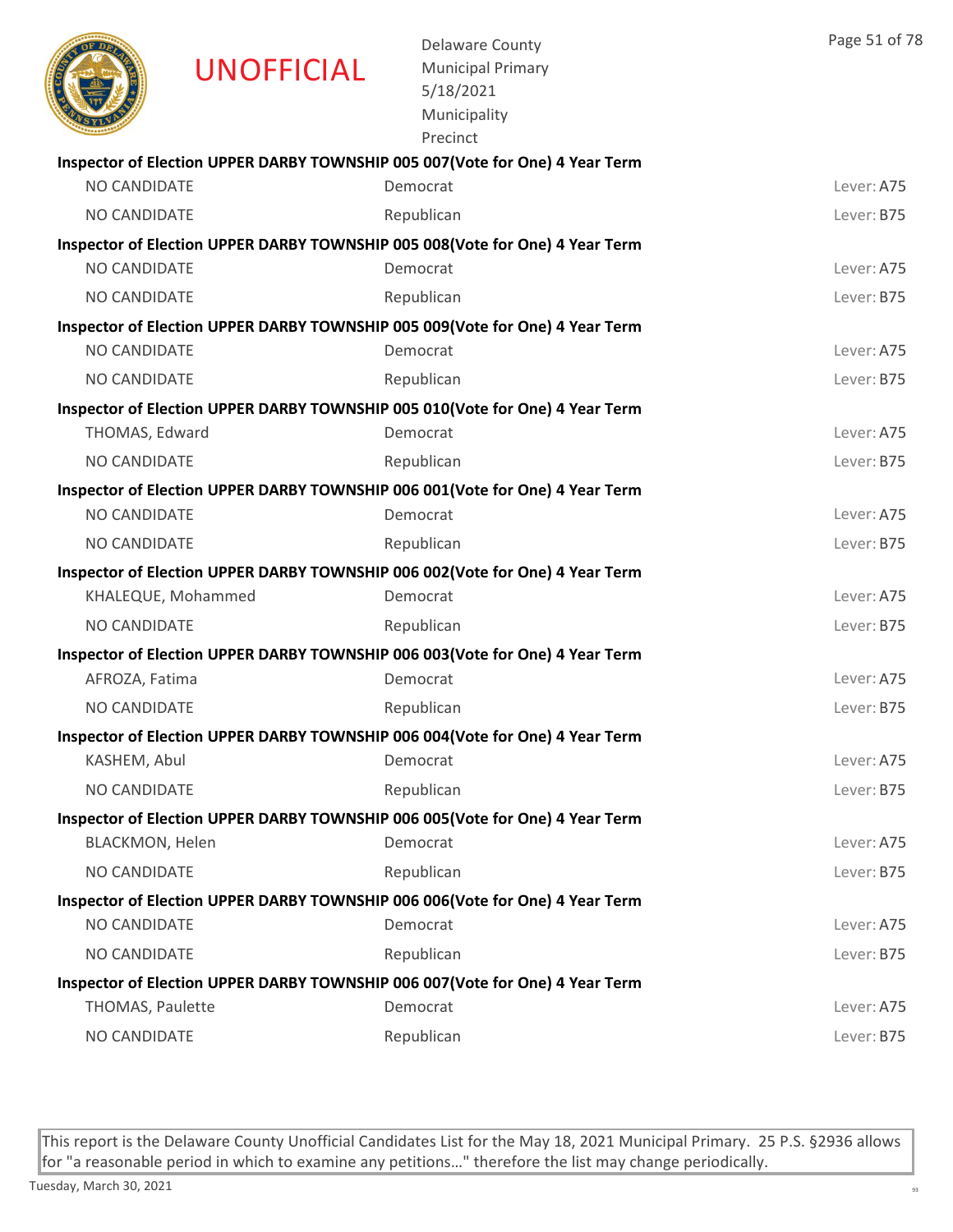|                           | <b>UNOFFICIAL</b>   | <b>Delaware County</b><br><b>Municipal Primary</b><br>5/18/2021<br>Municipality<br>Precinct | Page 52 of 78 |
|---------------------------|---------------------|---------------------------------------------------------------------------------------------|---------------|
|                           |                     | Inspector of Election UPPER DARBY TOWNSHIP 006 008(Vote for One) 4 Year Term                |               |
| MYRICK, Gail P.           |                     | Democrat                                                                                    | Lever: A75    |
| NO CANDIDATE              |                     | Republican                                                                                  | Lever: B75    |
|                           |                     | Inspector of Election UPPER DARBY TOWNSHIP 006 009(Vote for One) 4 Year Term                |               |
| BYRD, Tashina             |                     | Democrat                                                                                    | Lever: A75    |
| <b>NO CANDIDATE</b>       |                     | Republican                                                                                  | Lever: B75    |
|                           |                     | Inspector of Election UPPER DARBY TOWNSHIP 006 010(Vote for One) 4 Year Term                |               |
| <b>NO CANDIDATE</b>       |                     | Democrat                                                                                    | Lever: A75    |
|                           | RAMAGNANO, Paula K. | Republican                                                                                  | Lever: B75    |
|                           |                     | Inspector of Election UPPER DARBY TOWNSHIP 006 011(Vote for One) 4 Year Term                |               |
| MARSH, Marcia             |                     | Democrat                                                                                    | Lever: A75    |
| NO CANDIDATE              |                     | Republican                                                                                  | Lever: B75    |
|                           |                     | Inspector of Election UPPER DARBY TOWNSHIP 006 012(Vote for One) 4 Year Term                |               |
| NO CANDIDATE              |                     | Democrat                                                                                    | Lever: A75    |
| NO CANDIDATE              |                     | Republican                                                                                  | Lever: B75    |
|                           |                     | Inspector of Election UPPER DARBY TOWNSHIP 007 001(Vote for One) 4 Year Term                |               |
| NO CANDIDATE              |                     | Democrat                                                                                    | Lever: A75    |
| NO CANDIDATE              |                     | Republican                                                                                  | Lever: B75    |
|                           |                     | Inspector of Election UPPER DARBY TOWNSHIP 007 002(Vote for One) 4 Year Term                |               |
| NO CANDIDATE              |                     | Democrat                                                                                    | Lever: A75    |
| NO CANDIDATE              |                     | Republican                                                                                  | Lever: B75    |
| <b>BARLEE, Dee Wilson</b> |                     | Inspector of Election UPPER DARBY TOWNSHIP 007 003 (Vote for One) 4 Year Term<br>Democrat   | Lever: A75    |
|                           |                     |                                                                                             |               |
| <b>NO CANDIDATE</b>       |                     | Republican                                                                                  | Lever: B75    |
| NO CANDIDATE              |                     | Inspector of Election UPPER DARBY TOWNSHIP 007 004(Vote for One) 4 Year Term<br>Democrat    | Lever: A75    |
| NO CANDIDATE              |                     | Republican                                                                                  | Lever: B75    |
|                           |                     |                                                                                             |               |
| NO CANDIDATE              |                     | Inspector of Election UPPER DARBY TOWNSHIP 007 005(Vote for One) 4 Year Term<br>Democrat    | Lever: A75    |
| NO CANDIDATE              |                     | Republican                                                                                  | Lever: B75    |
|                           |                     | Inspector of Election UPPER DARBY TOWNSHIP 007 006(Vote for One) 4 Year Term                |               |
| NO CANDIDATE              |                     | Democrat                                                                                    | Lever: A75    |
| NO CANDIDATE              |                     | Republican                                                                                  | Lever: B75    |
|                           |                     |                                                                                             |               |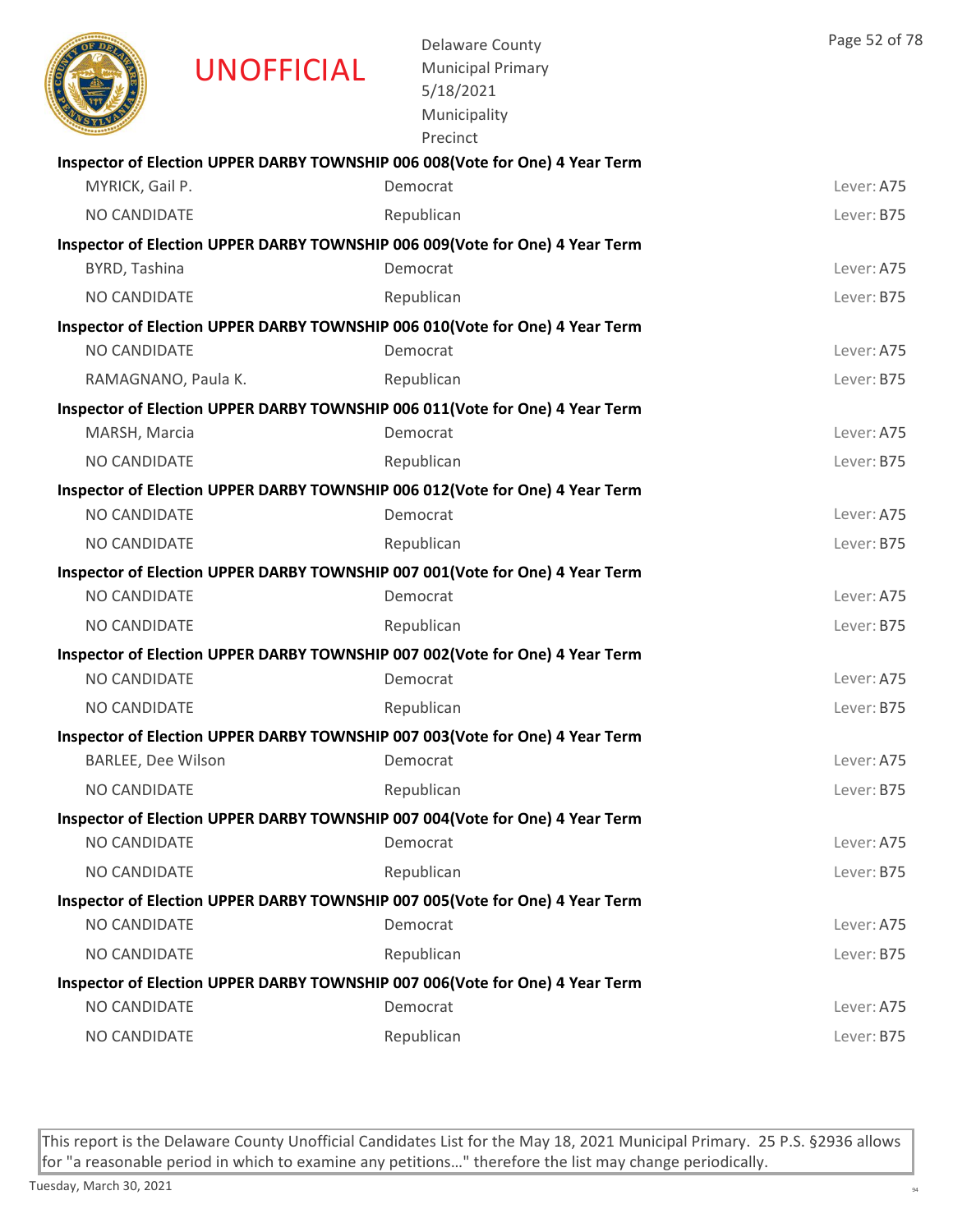|                     | <b>UNOFFICIAL</b>         | <b>Delaware County</b><br><b>Municipal Primary</b><br>5/18/2021<br>Municipality<br>Precinct | Page 53 of 78 |
|---------------------|---------------------------|---------------------------------------------------------------------------------------------|---------------|
|                     |                           | Inspector of Election UPPER DARBY TOWNSHIP 007 007 (Vote for One) 4 Year Term               |               |
| NO CANDIDATE        |                           | Democrat                                                                                    | Lever: A75    |
| <b>NO CANDIDATE</b> |                           | Republican                                                                                  | Lever: B75    |
|                     |                           | Inspector of Election UPPER DARBY TOWNSHIP 007 008(Vote for One) 4 Year Term                |               |
| NO CANDIDATE        |                           | Democrat                                                                                    | Lever: A75    |
| <b>NO CANDIDATE</b> |                           | Republican                                                                                  | Lever: B75    |
|                     |                           | Inspector of Election UPPER DARBY TOWNSHIP 007 009(Vote for One) 4 Year Term                |               |
| <b>NO CANDIDATE</b> |                           | Democrat                                                                                    | Lever: A75    |
| NO CANDIDATE        |                           | Republican                                                                                  | Lever: B75    |
|                     |                           | Inspector of Election UPPER DARBY TOWNSHIP 007 010(Vote for One) 4 Year Term                |               |
| NO CANDIDATE        |                           | Democrat                                                                                    | Lever: A75    |
| NO CANDIDATE        |                           | Republican                                                                                  | Lever: B75    |
|                     |                           | Inspector of Election UPPER DARBY TOWNSHIP 007 011(Vote for One) 4 Year Term                |               |
| NO CANDIDATE        |                           | Democrat                                                                                    | Lever: A75    |
| NO CANDIDATE        |                           | Republican                                                                                  | Lever: B75    |
|                     |                           | Inspector of Election EAST LANSDOWNE BOROUGH 00E(Vote for One) 4 Year Term                  |               |
| NO CANDIDATE        |                           | Democrat                                                                                    | Lever: A75    |
| NO CANDIDATE        |                           | Republican                                                                                  | Lever: B75    |
|                     |                           | Inspector of Election EAST LANSDOWNE BOROUGH 00W(Vote for One) 4 Year Term                  |               |
| NO CANDIDATE        |                           | Democrat                                                                                    | Lever: A75    |
| NO CANDIDATE        |                           | Republican                                                                                  | Lever: B75    |
|                     |                           | Inspector of Election EDDYSTONE BOROUGH 00N(Vote for One) 4 Year Term                       |               |
| WYLIE, Eugene       |                           | Democrat                                                                                    | Lever: A75    |
| <b>NO CANDIDATE</b> |                           | Republican                                                                                  | Lever: B75    |
|                     |                           | Inspector of Election EDDYSTONE BOROUGH 00S(Vote for One) 4 Year Term                       |               |
| SAMUELS, Joy        |                           | Democrat                                                                                    | Lever: A75    |
| NO CANDIDATE        |                           | Republican                                                                                  | Lever: B75    |
|                     |                           | Inspector of Election EDGMONT TOWNSHIP 001(Vote for One) 4 Year Term                        |               |
|                     | WOHLSCHLAEGER, Kathryn L. | Democrat                                                                                    | Lever: A75    |
| SULECKI, Martin     |                           | Republican                                                                                  | Lever: B75    |
|                     |                           | Inspector of Election EDGMONT TOWNSHIP 002(Vote for One) 4 Year Term                        |               |
| OBERFIELD, Lynn     |                           | Democrat                                                                                    | Lever: A75    |
| BATES, Anne         |                           | Republican                                                                                  | Lever: B75    |
|                     |                           |                                                                                             |               |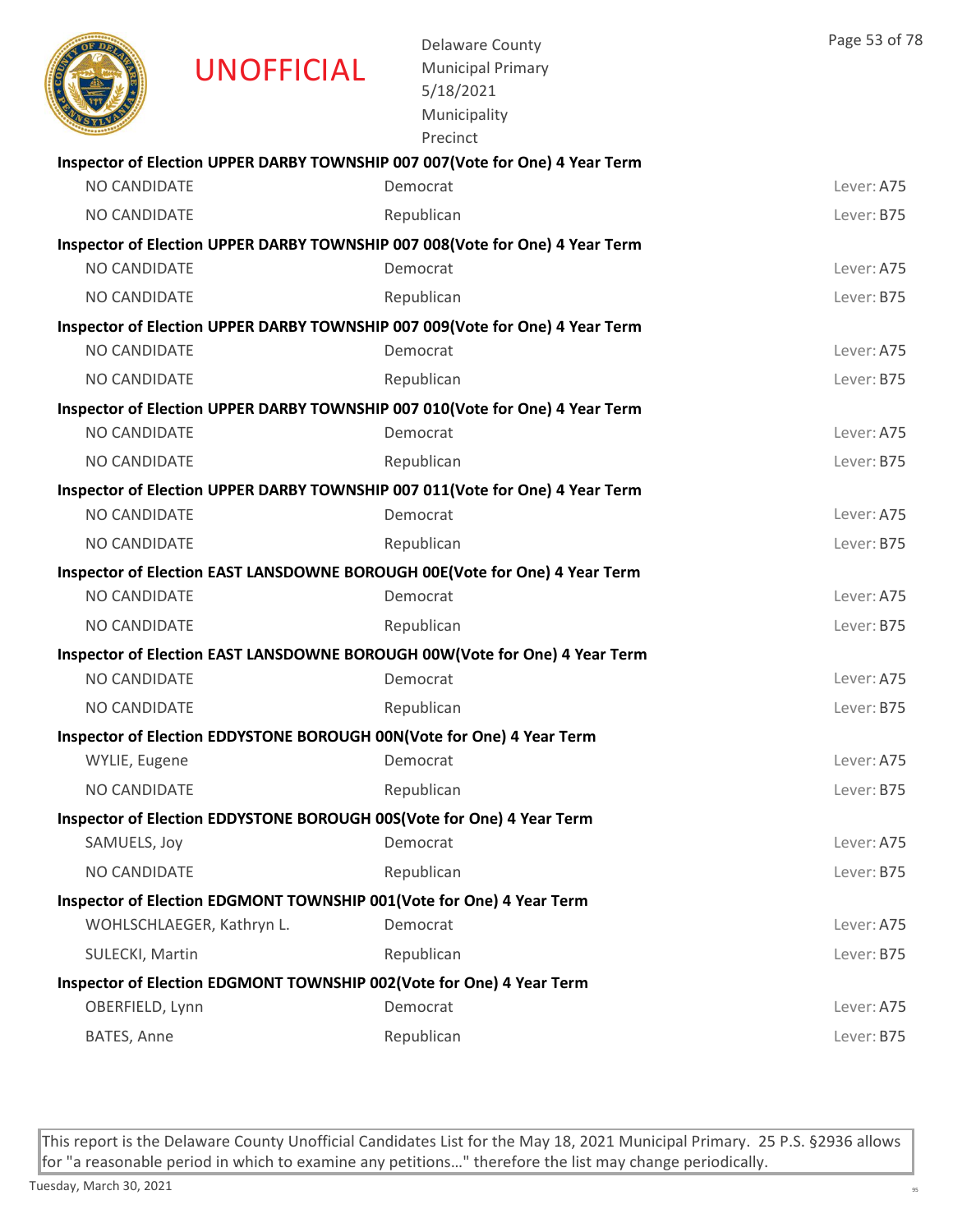|                     | <b>UNOFFICIAL</b> | <b>Delaware County</b><br><b>Municipal Primary</b><br>5/18/2021<br>Municipality<br>Precinct | Page 54 of 78 |
|---------------------|-------------------|---------------------------------------------------------------------------------------------|---------------|
|                     |                   | Inspector of Election FOLCROFT BOROUGH 001(Vote for One) 4 Year Term                        |               |
| ROPSKI, Stephen M.  |                   | Democrat                                                                                    | Lever: A75    |
| <b>NO CANDIDATE</b> |                   | Republican                                                                                  | Lever: B75    |
|                     |                   | Inspector of Election FOLCROFT BOROUGH 002(Vote for One) 4 Year Term                        |               |
| ROMANSKY, Jenna     |                   | Democrat                                                                                    | Lever: A75    |
| NO CANDIDATE        |                   | Republican                                                                                  | Lever: B75    |
|                     |                   | Inspector of Election FOLCROFT BOROUGH 003(Vote for One) 4 Year Term<br>Democrat            |               |
| <b>NO CANDIDATE</b> |                   |                                                                                             | Lever: A75    |
| NO CANDIDATE        |                   | Republican                                                                                  | Lever: B75    |
| NO CANDIDATE        |                   | Inspector of Election FOLCROFT BOROUGH 004(Vote for One) 4 Year Term<br>Democrat            | Lever: A75    |
|                     |                   |                                                                                             |               |
| WHITE, Carol B.     |                   | Republican                                                                                  | Lever: B75    |
| WHITE, Timothy      |                   | Inspector of Election FOLCROFT BOROUGH 005(Vote for One) 4 Year Term<br>Democrat            | Lever: A75    |
| NO CANDIDATE        |                   |                                                                                             | Lever: B75    |
|                     |                   | Republican                                                                                  |               |
| NO CANDIDATE        |                   | Inspector of Election GLENOLDEN BOROUGH 001(Vote for One) 4 Year Term<br>Democrat           | Lever: A75    |
| <b>NO CANDIDATE</b> |                   | Republican                                                                                  | Lever: B75    |
|                     |                   |                                                                                             |               |
| NO CANDIDATE        |                   | Inspector of Election GLENOLDEN BOROUGH 002(Vote for One) 4 Year Term<br>Democrat           | Lever: A75    |
| <b>NO CANDIDATE</b> |                   | Republican                                                                                  | Lever: B75    |
|                     |                   |                                                                                             |               |
| PARAISON, Regina    |                   | Inspector of Election GLENOLDEN BOROUGH 003(Vote for One) 4 Year Term<br>Democrat           | Lever: A75    |
| NO CANDIDATE        |                   | Republican                                                                                  | Lever: B75    |
|                     |                   |                                                                                             |               |
| WILLIS, Kymberly    |                   | Inspector of Election GLENOLDEN BOROUGH 004(Vote for One) 4 Year Term<br>Democrat           | Lever: A75    |
| NO CANDIDATE        |                   | Republican                                                                                  | Lever: B75    |
|                     |                   | Inspector of Election GLENOLDEN BOROUGH 005(Vote for One) 4 Year Term                       |               |
| NO CANDIDATE        |                   | Democrat                                                                                    | Lever: A75    |
| NO CANDIDATE        |                   | Republican                                                                                  | Lever: B75    |
|                     |                   | Inspector of Election GLENOLDEN BOROUGH 006(Vote for One) 4 Year Term                       |               |
| NO CANDIDATE        |                   | Democrat                                                                                    | Lever: A75    |
| NO CANDIDATE        |                   | Republican                                                                                  | Lever: B75    |
|                     |                   |                                                                                             |               |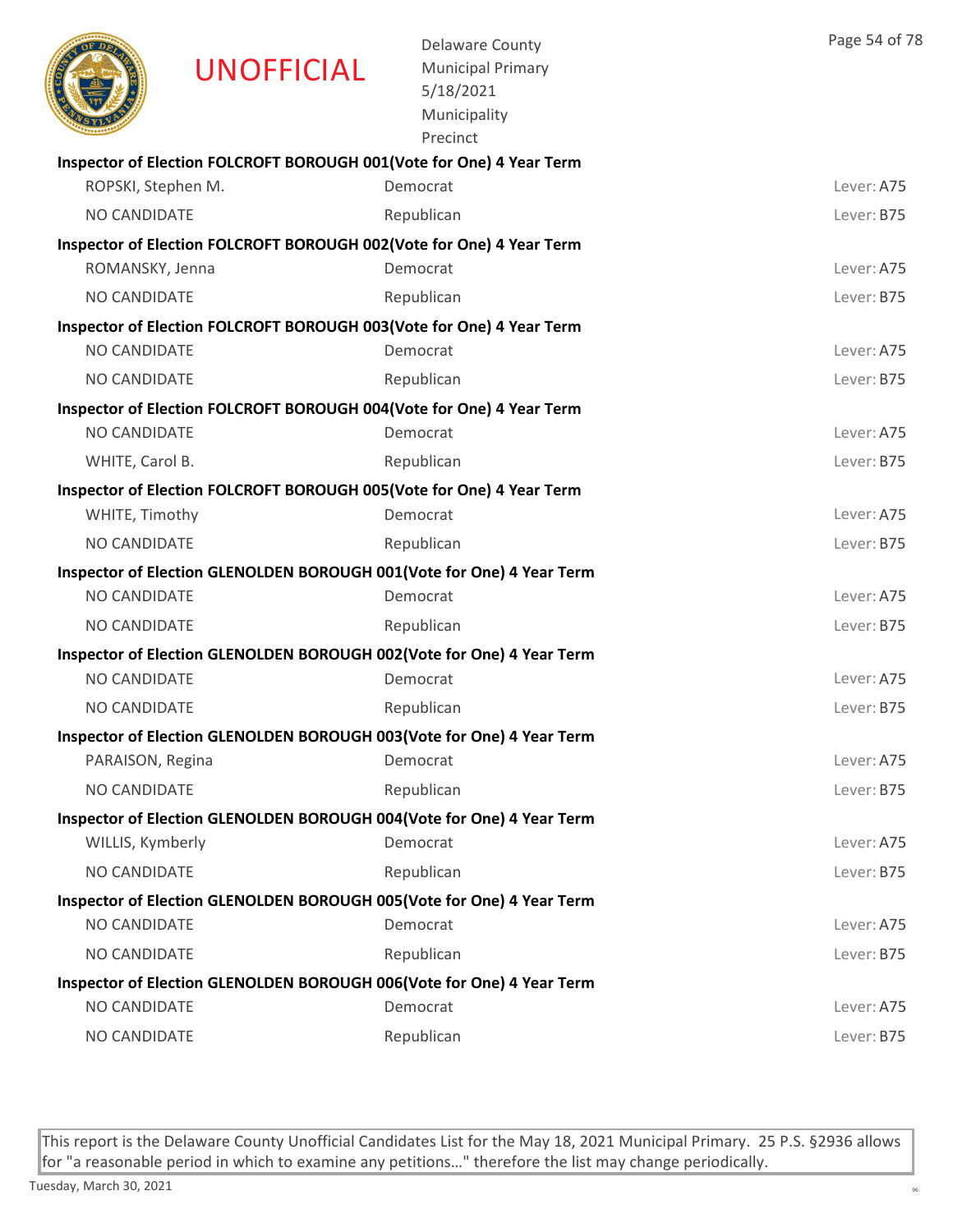|                       | <b>UNOFFICIAL</b>     | <b>Delaware County</b><br><b>Municipal Primary</b><br>5/18/2021<br>Municipality<br>Precinct | Page 55 of 78 |
|-----------------------|-----------------------|---------------------------------------------------------------------------------------------|---------------|
|                       |                       | Inspector of Election HAVERFORD TOWNSHIP 001 001 (Vote for One) 4 Year Term                 |               |
| PEARSON, Michelle     |                       | Democrat                                                                                    | Lever: A75    |
| GILBERTI, Yvonne L.   |                       | Republican                                                                                  | Lever: B75    |
|                       |                       | Inspector of Election HAVERFORD TOWNSHIP 001 002(Vote for One) 4 Year Term                  |               |
|                       | KIMSEY-CARROLL, Julie | Democrat                                                                                    | Lever: A75    |
| <b>NO CANDIDATE</b>   |                       | Republican                                                                                  | Lever: B75    |
|                       |                       | Inspector of Election HAVERFORD TOWNSHIP 001 003 (Vote for One) 4 Year Term                 |               |
| <b>NO CANDIDATE</b>   |                       | Democrat                                                                                    | Lever: A75    |
| <b>NO CANDIDATE</b>   |                       | Republican                                                                                  | Lever: B75    |
|                       |                       | Inspector of Election HAVERFORD TOWNSHIP 001 004 (Vote for One) 4 Year Term                 |               |
| CAPRIOTTI, Darlene A. |                       | Democrat                                                                                    | Lever: A75    |
| NO CANDIDATE          |                       | Republican                                                                                  | Lever: B75    |
|                       |                       | Inspector of Election HAVERFORD TOWNSHIP 002 001(Vote for One) 4 Year Term                  |               |
| MANN, Frances G.      |                       | Democrat                                                                                    | Lever: A75    |
| <b>NO CANDIDATE</b>   |                       | Republican                                                                                  | Lever: B75    |
|                       |                       | Inspector of Election HAVERFORD TOWNSHIP 002 002 (Vote for One) 4 Year Term                 |               |
| BECKWITH, Lynn M.     |                       | Democrat                                                                                    | Lever: A75    |
| <b>NO CANDIDATE</b>   |                       | Republican                                                                                  | Lever: B75    |
|                       |                       | Inspector of Election HAVERFORD TOWNSHIP 002 003(Vote for One) 4 Year Term                  | Lever: A75    |
| KOPISHKE, Gianine M.  |                       | Democrat                                                                                    |               |
| <b>NO CANDIDATE</b>   |                       | Republican                                                                                  | Lever: B75    |
|                       |                       | Inspector of Election HAVERFORD TOWNSHIP 002 004(Vote for One) 4 Year Term                  |               |
| REISCH, Kathryn       |                       | Democrat                                                                                    | Lever: A75    |
| NO CANDIDATE          |                       | Republican                                                                                  | Lever: B75    |
|                       |                       | Inspector of Election HAVERFORD TOWNSHIP 003 001(Vote for One) 4 Year Term                  |               |
| PELC, Jason           |                       | Democrat                                                                                    | Lever: A75    |
| NO CANDIDATE          |                       | Republican                                                                                  | Lever: B75    |
|                       |                       | Inspector of Election HAVERFORD TOWNSHIP 003 002(Vote for One) 4 Year Term<br>Democrat      | Lever: A75    |
| CIOTTI, Drusilla L.   |                       |                                                                                             |               |
| FINDLAY, Jean M.      |                       | Republican                                                                                  | Lever: B75    |
| WEINTRAUB, Suzanne    |                       | Inspector of Election HAVERFORD TOWNSHIP 003 003(Vote for One) 4 Year Term<br>Democrat      | Lever: A75    |
|                       |                       |                                                                                             |               |
| NO CANDIDATE          |                       | Republican                                                                                  | Lever: B75    |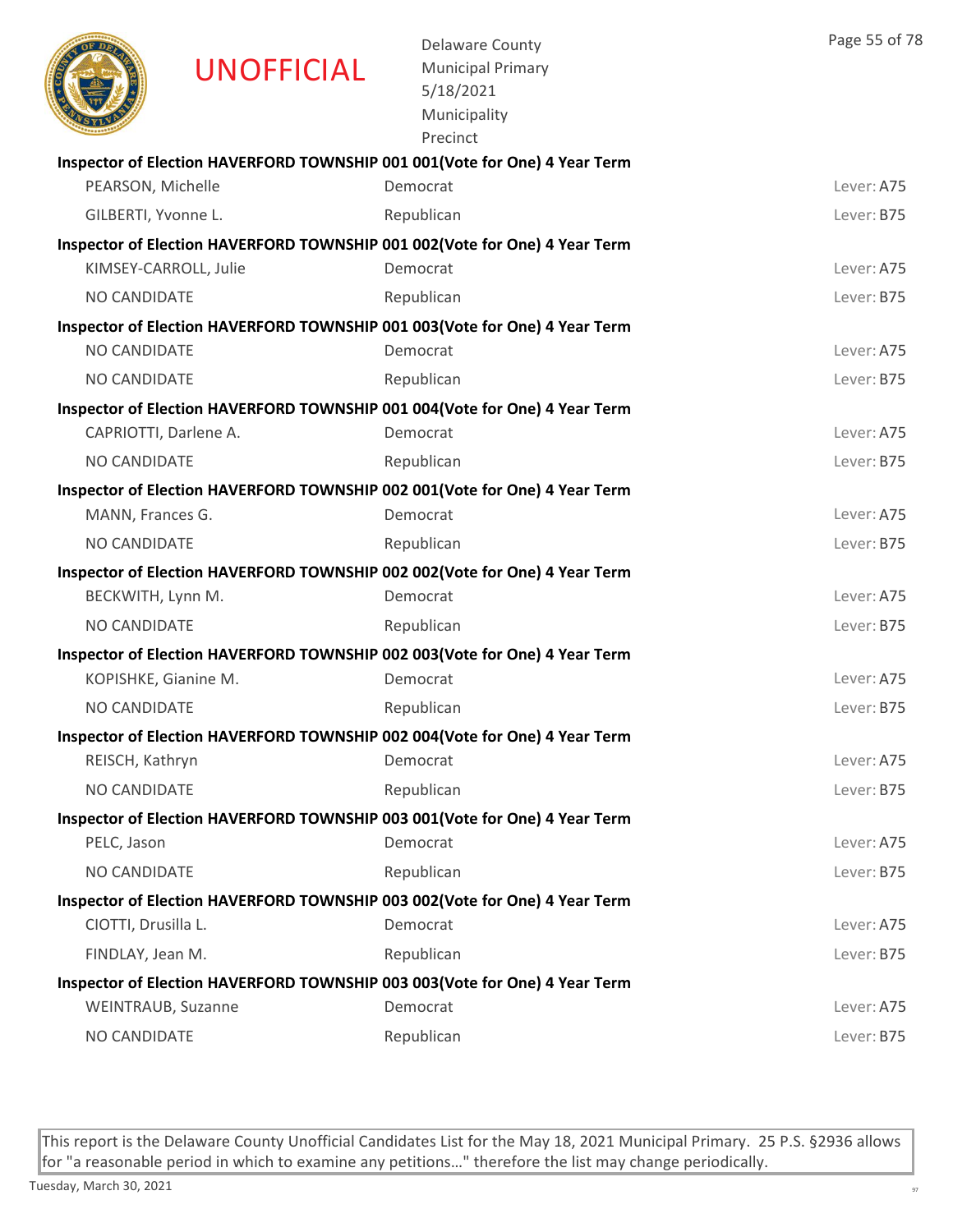|                        | <b>UNOFFICIAL</b>         | <b>Delaware County</b><br><b>Municipal Primary</b><br>5/18/2021<br>Municipality<br>Precinct | Page 56 of 78 |
|------------------------|---------------------------|---------------------------------------------------------------------------------------------|---------------|
|                        |                           | Inspector of Election HAVERFORD TOWNSHIP 003 004(Vote for One) 4 Year Term                  |               |
| MILLER, Jeffrey E.     |                           | Democrat                                                                                    | Lever: A75    |
| GRANT, Susan J.        |                           | Republican                                                                                  | Lever: B75    |
|                        |                           | Inspector of Election HAVERFORD TOWNSHIP 004 001(Vote for One) 4 Year Term                  |               |
|                        | FRIEDLANDER, Meryl Herman | Democrat                                                                                    | Lever: A75    |
| ORVIN, Laura L.        |                           | Republican                                                                                  | Lever: B75    |
|                        |                           | Inspector of Election HAVERFORD TOWNSHIP 004 002(Vote for One) 4 Year Term                  |               |
| DANTONIO, Ann          |                           | Democrat                                                                                    | Lever: A75    |
| MELE JR, Alfred M.     |                           | Republican                                                                                  | Lever: B75    |
|                        |                           | Inspector of Election HAVERFORD TOWNSHIP 004 003(Vote for One) 4 Year Term                  |               |
| PROPHET, Marlene       |                           | Democrat                                                                                    | Lever: A75    |
| SPAHR, Maria           |                           | Republican                                                                                  | Lever: B75    |
|                        |                           | Inspector of Election HAVERFORD TOWNSHIP 004 004(Vote for One) 4 Year Term                  |               |
| GOFF, Florence         |                           | Democrat                                                                                    | Lever: A75    |
| MORAN, Kevin T.        |                           | Republican                                                                                  | Lever: B75    |
|                        |                           | Inspector of Election HAVERFORD TOWNSHIP 005 001(Vote for One) 4 Year Term                  |               |
| WAGMAN, Nancy          |                           | Democrat                                                                                    | Lever: A75    |
| <b>NO CANDIDATE</b>    |                           | Republican                                                                                  | Lever: B75    |
|                        |                           | Inspector of Election HAVERFORD TOWNSHIP 005 002(Vote for One) 4 Year Term                  |               |
| SLATER, Ray            |                           | Democrat                                                                                    | Lever: A75    |
| FIELD, Jay A.          |                           | Republican                                                                                  | Lever: B75    |
|                        |                           | Inspector of Election HAVERFORD TOWNSHIP 005 003(Vote for One) 4 Year Term                  |               |
| BARNES, Keith G.       |                           | Democrat                                                                                    | Lever: A75    |
| NO CANDIDATE           |                           | Republican                                                                                  | Lever: B75    |
|                        |                           | Inspector of Election HAVERFORD TOWNSHIP 005 004(Vote for One) 4 Year Term                  |               |
| CARROLL, Timothy       |                           | Democrat                                                                                    | Lever: A75    |
| HALL, Lisa             |                           | Republican                                                                                  | Lever: B75    |
|                        |                           | Inspector of Election HAVERFORD TOWNSHIP 006 001(Vote for One) 4 Year Term                  |               |
| CORBIN, Kathryne       |                           | Democrat                                                                                    | Lever: A75    |
| PALENA, Richard        |                           | Republican                                                                                  | Lever: B75    |
|                        |                           | Inspector of Election HAVERFORD TOWNSHIP 006 002(Vote for One) 4 Year Term                  |               |
| NO CANDIDATE           |                           | Democrat                                                                                    | Lever: A75    |
| <b>WALTHER, Teresa</b> |                           | Republican                                                                                  | Lever: B75    |
|                        |                           |                                                                                             |               |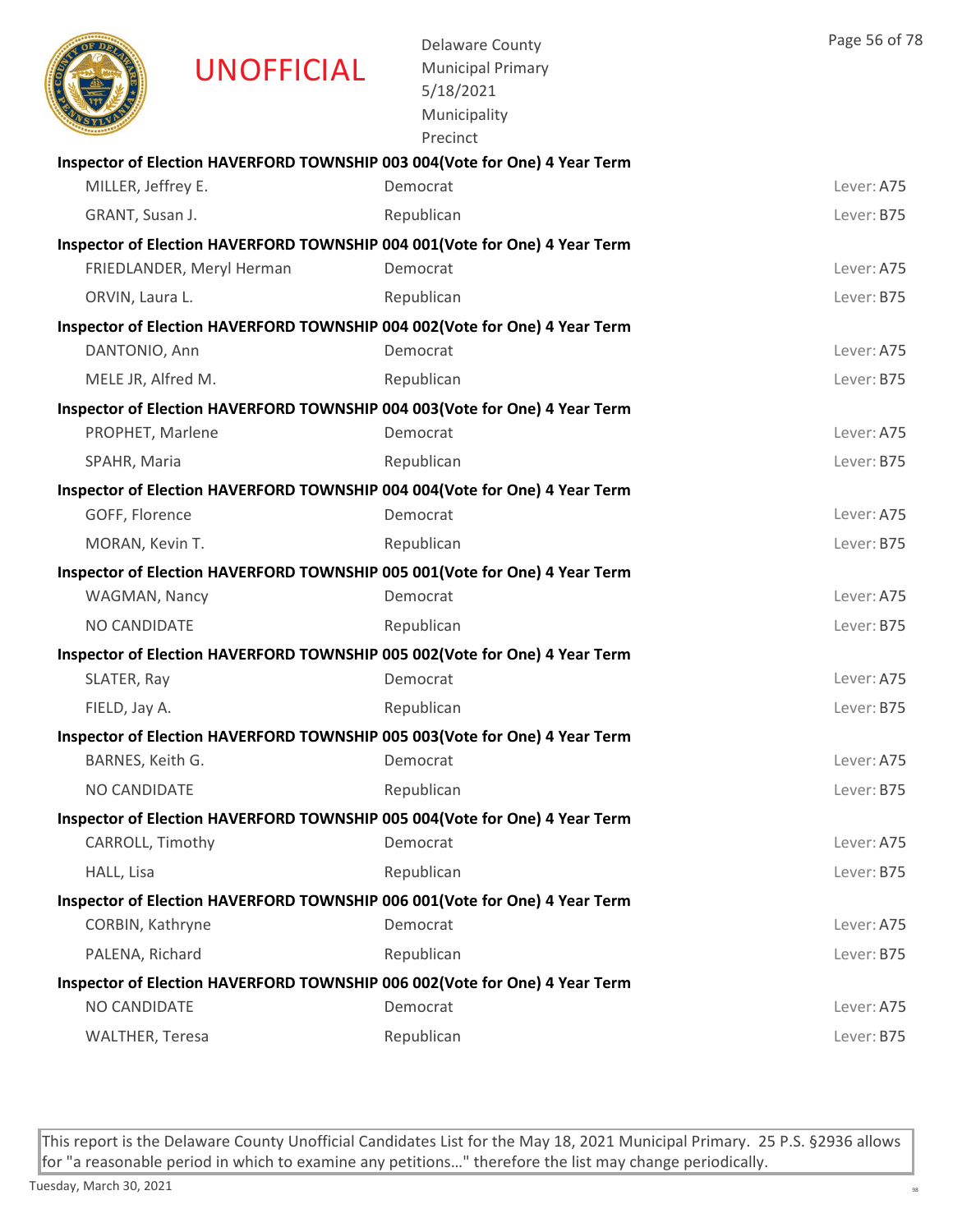|                     | UNOFFICIAL            | <b>Delaware County</b><br><b>Municipal Primary</b><br>5/18/2021<br>Municipality<br>Precinct | Page 57 of 78 |
|---------------------|-----------------------|---------------------------------------------------------------------------------------------|---------------|
|                     |                       | Inspector of Election HAVERFORD TOWNSHIP 006 003(Vote for One) 4 Year Term                  |               |
| FITZGERALD, Lynn M. |                       | Democrat                                                                                    | Lever: A75    |
| NO CANDIDATE        |                       | Republican                                                                                  | Lever: B75    |
|                     |                       | Inspector of Election HAVERFORD TOWNSHIP 006 004(Vote for One) 4 Year Term                  |               |
| PHELAN, Rebecca     |                       | Democrat                                                                                    | Lever: A75    |
| NO CANDIDATE        |                       | Republican                                                                                  | Lever: B75    |
|                     |                       | Inspector of Election HAVERFORD TOWNSHIP 007 001(Vote for One) 4 Year Term                  |               |
| CLARK, Steve        |                       | Democrat                                                                                    | Lever: A75    |
| NO CANDIDATE        |                       | Republican                                                                                  | Lever: B75    |
|                     |                       | Inspector of Election HAVERFORD TOWNSHIP 007 002(Vote for One) 4 Year Term                  |               |
| KOSSMANN, Deborah   |                       | Democrat                                                                                    | Lever: A75    |
| NO CANDIDATE        |                       | Republican                                                                                  | Lever: B75    |
|                     |                       | Inspector of Election HAVERFORD TOWNSHIP 007 003(Vote for One) 4 Year Term                  |               |
|                     | CANNISTRACI, Annette  | Democrat                                                                                    | Lever: A75    |
| NO CANDIDATE        |                       | Republican                                                                                  | Lever: B75    |
|                     |                       | Inspector of Election HAVERFORD TOWNSHIP 007 004(Vote for One) 4 Year Term                  |               |
| JAROSH, Rebecca     |                       | Democrat                                                                                    | Lever: A75    |
| NO CANDIDATE        |                       | Republican                                                                                  | Lever: B75    |
|                     |                       | Inspector of Election HAVERFORD TOWNSHIP 008 001(Vote for One) 4 Year Term                  |               |
| HASLETT, Lindsay    |                       | Democrat                                                                                    | Lever: A75    |
| COLFLESH, Patricia  |                       | Republican                                                                                  | Lever: B75    |
|                     |                       | Inspector of Election HAVERFORD TOWNSHIP 008 002(Vote for One) 4 Year Term                  |               |
| NO CANDIDATE        |                       | Democrat                                                                                    | Lever: A75    |
| NO CANDIDATE        |                       | Republican                                                                                  | Lever: B75    |
|                     |                       | Inspector of Election HAVERFORD TOWNSHIP 008 003 (Vote for One) 4 Year Term                 |               |
| URBAN, Chad         |                       | Democrat                                                                                    | Lever: A75    |
| NO CANDIDATE        |                       | Republican                                                                                  | Lever: B75    |
|                     |                       | Inspector of Election HAVERFORD TOWNSHIP 008 004 (Vote for One) 4 Year Term                 |               |
|                     | WALSH, Timothy Arthur | Democrat                                                                                    | Lever: A75    |
|                     | ABRAHAMS, Rebecca N.  | Republican                                                                                  | Lever: B75    |
|                     |                       | Inspector of Election HAVERFORD TOWNSHIP 009 001(Vote for One) 4 Year Term                  |               |
| LOOMER, Patricia    |                       | Democrat                                                                                    | Lever: A75    |
| NO CANDIDATE        |                       | Republican                                                                                  | Lever: B75    |
|                     |                       |                                                                                             |               |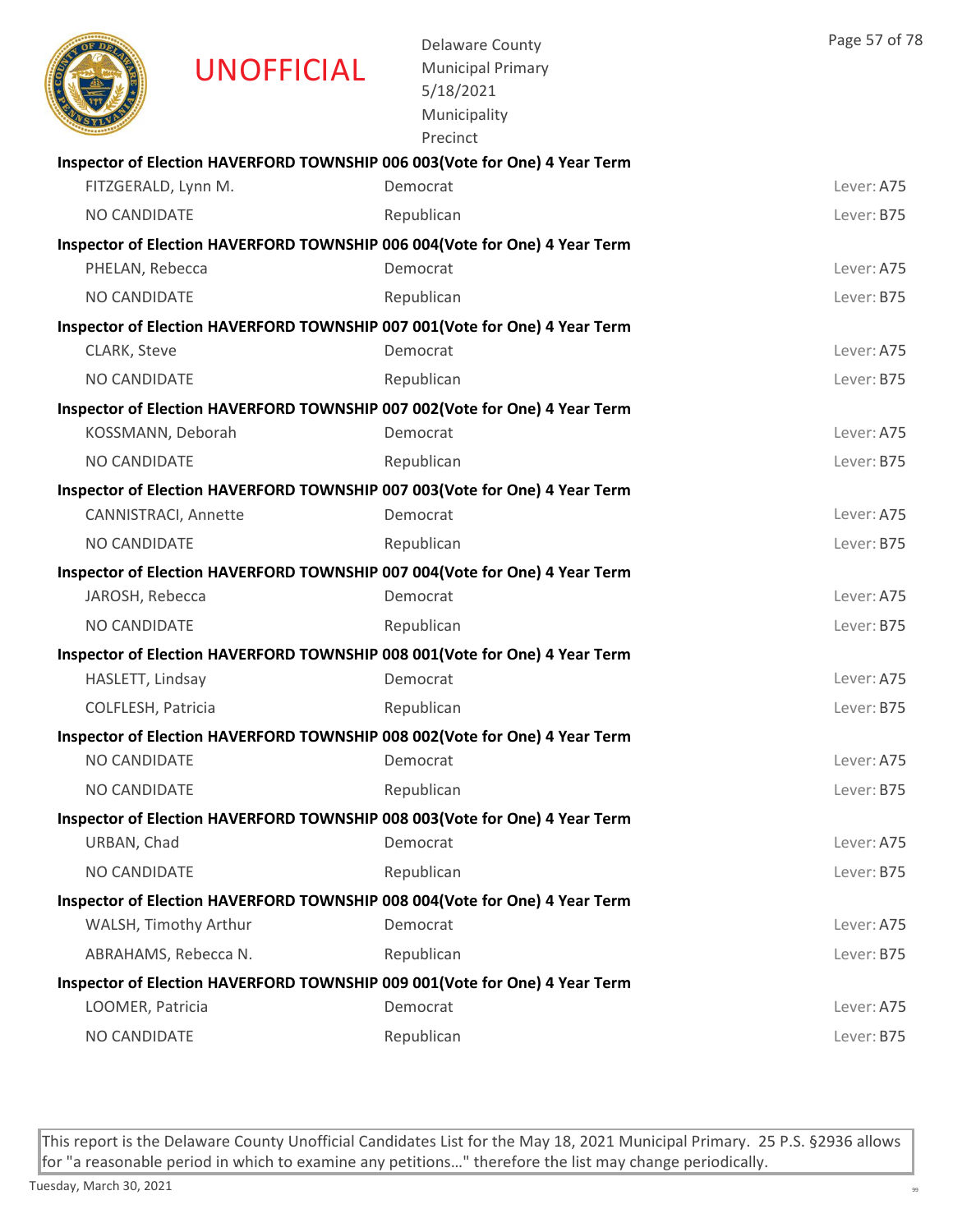|                     | <b>UNOFFICIAL</b>          | <b>Delaware County</b><br><b>Municipal Primary</b><br>5/18/2021<br>Municipality<br>Precinct | Page 58 of 78 |
|---------------------|----------------------------|---------------------------------------------------------------------------------------------|---------------|
|                     |                            | Inspector of Election HAVERFORD TOWNSHIP 009 002(Vote for One) 4 Year Term                  |               |
| <b>NO CANDIDATE</b> |                            | Democrat                                                                                    | Lever: A75    |
| NO CANDIDATE        |                            | Republican                                                                                  | Lever: B75    |
|                     |                            | Inspector of Election HAVERFORD TOWNSHIP 009 003(Vote for One) 4 Year Term                  |               |
| HOUPT, Geraldine L. |                            | Democrat                                                                                    | Lever: A75    |
| NO CANDIDATE        |                            | Republican                                                                                  | Lever: B75    |
|                     |                            | Inspector of Election HAVERFORD TOWNSHIP 009 004(Vote for One) 4 Year Term                  |               |
| NO CANDIDATE        |                            | Democrat                                                                                    | Lever: A75    |
| <b>NO CANDIDATE</b> |                            | Republican                                                                                  | Lever: B75    |
|                     |                            | Inspector of Election LANSDOWNE BOROUGH 001(Vote for One) 4 Year Term                       |               |
| YIENGST, Barbara    |                            | Democrat                                                                                    | Lever: A75    |
| <b>NO CANDIDATE</b> |                            | Republican                                                                                  | Lever: B75    |
|                     |                            | Inspector of Election LANSDOWNE BOROUGH 002(Vote for One) 4 Year Term                       |               |
| CAVALLARO, Maria    |                            | Democrat                                                                                    | Lever: A75    |
| WHALEN, Elizabeth   |                            | Republican                                                                                  | Lever: B75    |
|                     |                            | Inspector of Election LANSDOWNE BOROUGH 003(Vote for One) 4 Year Term                       |               |
| SCHANER, Marian E.  |                            | Democrat                                                                                    | Lever: A75    |
| FRY, Matthew H.     |                            | Republican                                                                                  | Lever: B75    |
|                     |                            | Inspector of Election LANSDOWNE BOROUGH 004(Vote for One) 4 Year Term                       |               |
| CORBIN, Susan       |                            | Democrat                                                                                    | Lever: A75    |
| NO CANDIDATE        |                            | Republican                                                                                  | Lever: B75    |
|                     |                            | Inspector of Election LANSDOWNE BOROUGH 005(Vote for One) 4 Year Term                       |               |
|                     | BROWN-JACKSON, Loretta     | Democrat                                                                                    | Lever: A75    |
| NO CANDIDATE        |                            | Republican                                                                                  | Lever: B75    |
|                     |                            | Inspector of Election LANSDOWNE BOROUGH 006(Vote for One) 4 Year Term                       |               |
| ROBINSON, Joseph    |                            | Democrat                                                                                    | Lever: A75    |
| NO CANDIDATE        |                            | Republican                                                                                  | Lever: B75    |
|                     |                            | Inspector of Election LANSDOWNE BOROUGH 007(Vote for One) 4 Year Term                       |               |
| FRENCH, Wesley      |                            | Democrat                                                                                    | Lever: A75    |
| YOUNG, Barbara A    |                            | Republican                                                                                  | Lever: B75    |
|                     |                            | Inspector of Election LANSDOWNE BOROUGH 008(Vote for One) 4 Year Term<br>Democrat           | Lever: A75    |
|                     | WHITE ANDERSON, Monique E. |                                                                                             |               |
| NO CANDIDATE        |                            | Republican                                                                                  | Lever: B75    |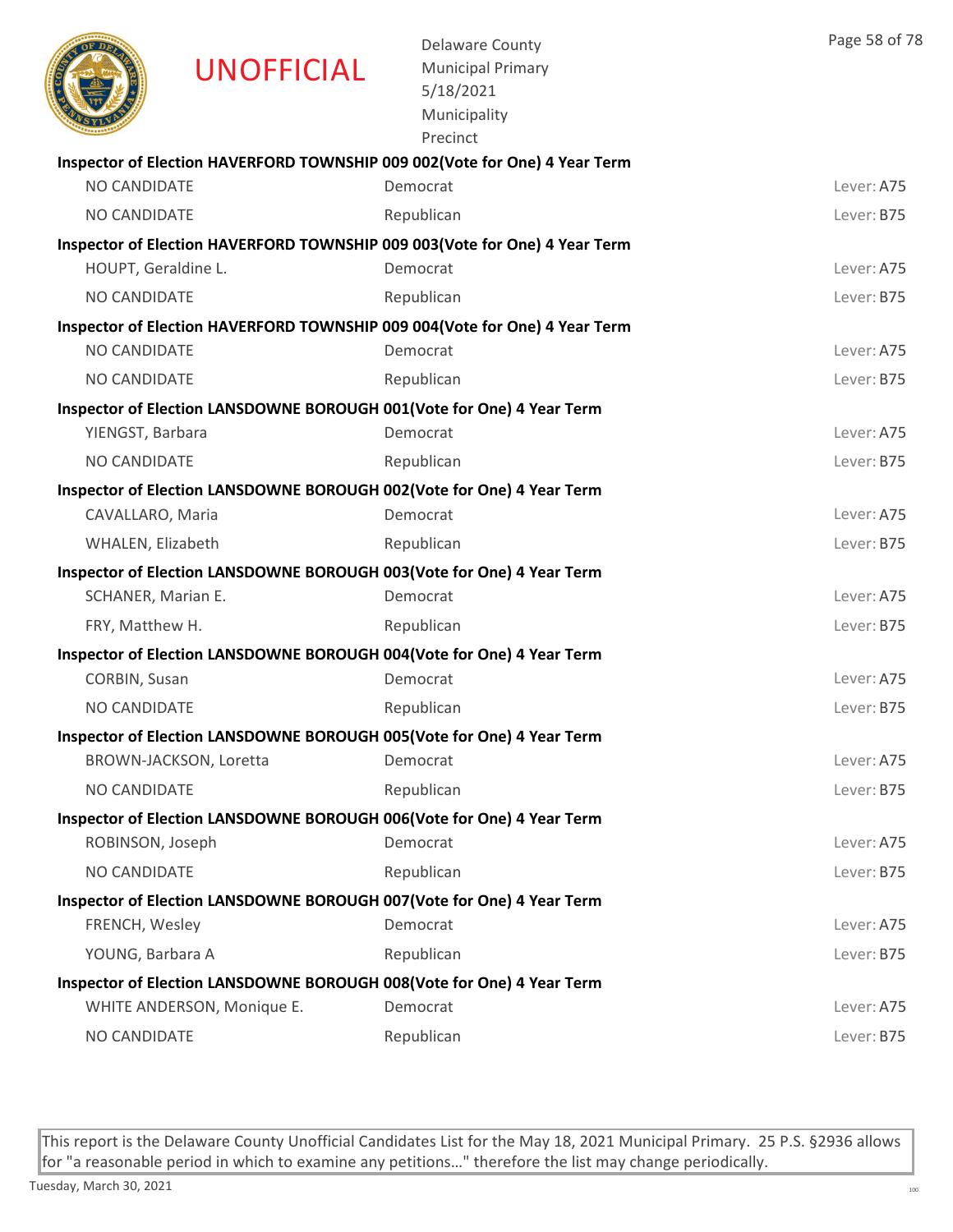|                        | <b>UNOFFICIAL</b> | <b>Delaware County</b><br><b>Municipal Primary</b><br>5/18/2021<br>Municipality<br>Precinct | Page 59 of 78 |
|------------------------|-------------------|---------------------------------------------------------------------------------------------|---------------|
|                        |                   | Inspector of Election LANSDOWNE BOROUGH 009(Vote for One) 4 Year Term                       |               |
| <b>GOVINDEN, Louis</b> |                   | Democrat                                                                                    | Lever: A75    |
| NO CANDIDATE           |                   | Republican                                                                                  | Lever: B75    |
| MCCREARY, Dotti        |                   | Inspector of Election LANSDOWNE BOROUGH 010(Vote for One) 4 Year Term<br>Democrat           | Lever: A75    |
| NO CANDIDATE           |                   | Republican                                                                                  | Lever: B75    |
|                        |                   | Inspector of Election LANSDOWNE BOROUGH 011(Vote for One) 4 Year Term                       |               |
| HOARD, Tanya G.        |                   | Democrat                                                                                    | Lever: A75    |
| NO CANDIDATE           |                   | Republican                                                                                  | Lever: B75    |
|                        |                   | Inspector of Election MARCUS HOOK BOROUGH 001 (Vote for One) 4 Year Term                    |               |
| LAVALLEE, Mary         |                   | Democrat                                                                                    | Lever: A75    |
| LAVALLEE, Amannda      |                   | Republican                                                                                  | Lever: B75    |
|                        |                   | Inspector of Election MARCUS HOOK BOROUGH 002(Vote for One) 4 Year Term                     |               |
| NO CANDIDATE           |                   | Democrat                                                                                    | Lever: A75    |
| SOLTNER, Courtney      |                   | Republican                                                                                  | Lever: B75    |
|                        |                   | Inspector of Election MARCUS HOOK BOROUGH 003(Vote for One) 4 Year Term                     |               |
| NO CANDIDATE           |                   | Democrat                                                                                    | Lever: A75    |
| MALASCALZA, Sharon     |                   | Republican                                                                                  | Lever: B75    |
|                        |                   | Inspector of Election MARCUS HOOK BOROUGH 004(Vote for One) 4 Year Term                     |               |
| NO CANDIDATE           |                   | Democrat                                                                                    | Lever: A75    |
| SWANSON, Marie         |                   | Republican                                                                                  | Lever: B75    |
|                        |                   | Inspector of Election MARPLE TOWNSHIP 001 001(Vote for One) 4 Year Term                     |               |
| NO CANDIDATE           |                   | Democrat                                                                                    | Lever: A75    |
| TUMOLO, Matthew P.     |                   | Republican                                                                                  | Lever: B75    |
|                        |                   | Inspector of Election MARPLE TOWNSHIP 001 002(Vote for One) 4 Year Term                     |               |
| POIESZ, Therese M.     |                   | Democrat                                                                                    | Lever: A75    |
| REGAN, Marilyn         |                   | Republican                                                                                  | Lever: B75    |
|                        |                   | Inspector of Election MARPLE TOWNSHIP 001 003(Vote for One) 4 Year Term                     |               |
| MUNLEY, Maura          |                   | Democrat                                                                                    | Lever: A75    |
| RUFO, Marie            |                   | Republican                                                                                  | Lever: B75    |
|                        |                   | Inspector of Election MARPLE TOWNSHIP 002 001(Vote for One) 4 Year Term                     |               |
| NO CANDIDATE           |                   | Democrat                                                                                    | Lever: A75    |
| WARD, Ruth             |                   | Republican                                                                                  | Lever: B75    |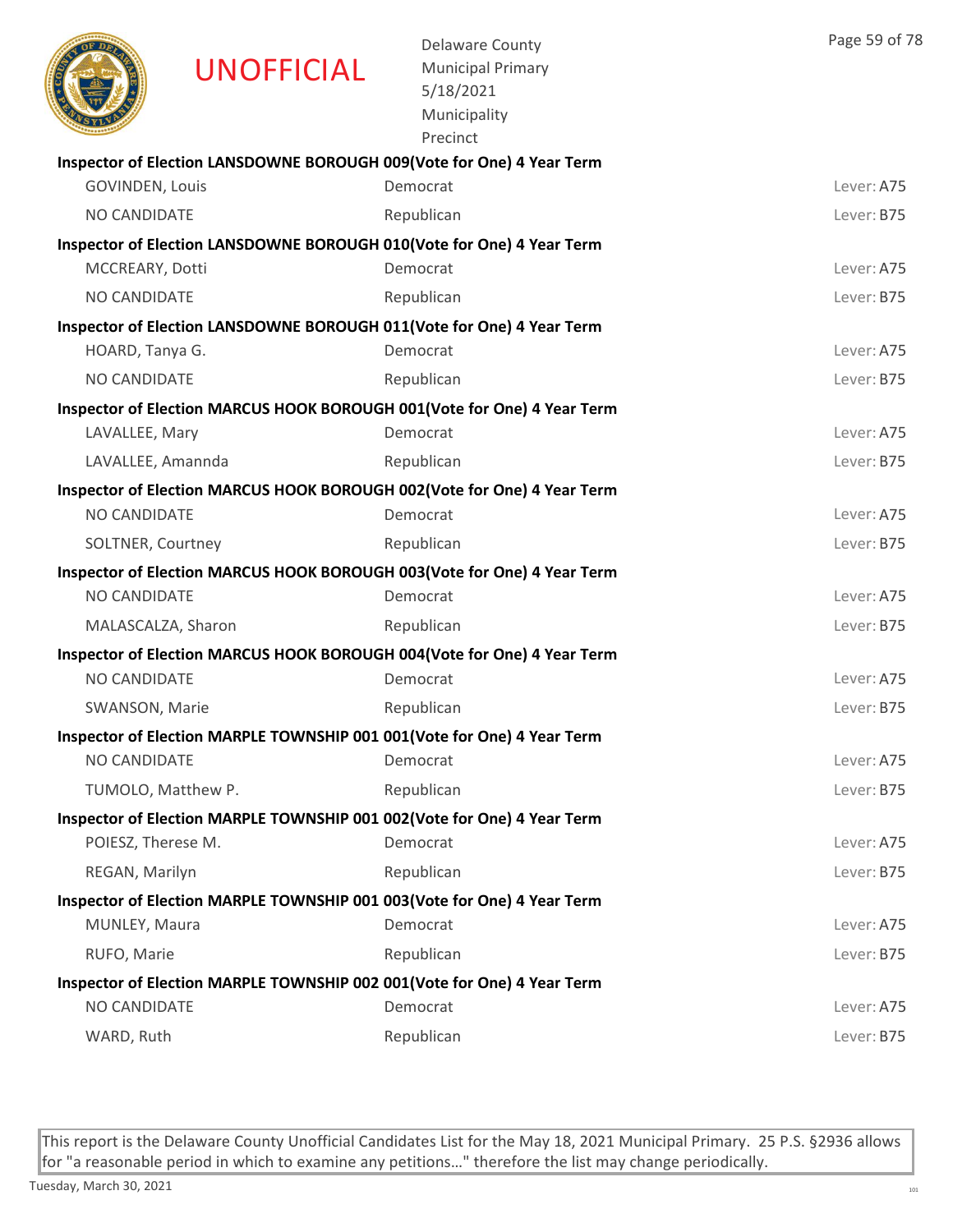

UNOFFICIAL

Delaware County Municipal Primary 5/18/2021 Municipality

|                        | Precinct                                                                |            |
|------------------------|-------------------------------------------------------------------------|------------|
|                        | Inspector of Election MARPLE TOWNSHIP 002 002(Vote for One) 4 Year Term |            |
| PESKIN, Ellen          | Democrat                                                                | Lever: A75 |
| <b>BAKER, Julie</b>    | Republican                                                              | Lever: B75 |
|                        | Inspector of Election MARPLE TOWNSHIP 002 003(Vote for One) 4 Year Term |            |
| <b>BARONIAN, Lorig</b> | Democrat                                                                | Lever: A75 |
| RENGEPES, Julie Anne   | Republican                                                              | Lever: B75 |
|                        | Inspector of Election MARPLE TOWNSHIP 003 001(Vote for One) 4 Year Term |            |
| O'NEILL, Marietta R.   | Democrat                                                                | Lever: A75 |
| FERRARO, John          | Republican                                                              | Lever: B75 |
|                        | Inspector of Election MARPLE TOWNSHIP 003 002(Vote for One) 4 Year Term |            |
| <b>NO CANDIDATE</b>    | Democrat                                                                | Lever: A75 |
| JENSEN, J. Tyler       | Republican                                                              | Lever: B75 |
|                        | Inspector of Election MARPLE TOWNSHIP 003 003(Vote for One) 4 Year Term |            |
| TRAN, Thu              | Democrat                                                                | Lever: A75 |
| CARROLL, Stephanie A.  | Republican                                                              | Lever: B75 |
|                        | Inspector of Election MARPLE TOWNSHIP 004 001(Vote for One) 4 Year Term |            |
| BELFIE, Anita          | Democrat                                                                | Lever: A75 |
| DIBERARDO, Rosemary    | Republican                                                              | Lever: B75 |
|                        | Inspector of Election MARPLE TOWNSHIP 004 002(Vote for One) 4 Year Term |            |
| ELKHASHAB, Iman        | Democrat                                                                | Lever: A75 |
| DEZZI, Julianna        | Republican                                                              | Lever: B75 |
|                        | Inspector of Election MARPLE TOWNSHIP 004 003(Vote for One) 4 Year Term |            |
| SEGAL, Kimberly A.     | Democrat                                                                | Lever: A75 |
| HIGGINS, Michele       | Republican                                                              | Lever: B75 |
|                        | Inspector of Election MARPLE TOWNSHIP 005 001(Vote for One) 4 Year Term |            |
| NO CANDIDATE           | Democrat                                                                | Lever: A75 |
| POMANTE, Megan A.      | Republican                                                              | Lever: B75 |
|                        | Inspector of Election MARPLE TOWNSHIP 005 002(Vote for One) 4 Year Term |            |
| WAGMAN, Louis          | Democrat                                                                | Lever: A75 |
| CLARY, James A.        | Republican                                                              | Lever: B75 |
|                        | Inspector of Election MARPLE TOWNSHIP 005 003(Vote for One) 4 Year Term |            |
| NO CANDIDATE           | Democrat                                                                | Lever: A75 |
| VARALLO, Donna         | Republican                                                              | Lever: B75 |

This report is the Delaware County Unofficial Candidates List for the May 18, 2021 Municipal Primary. 25 P.S. §2936 allows for "a reasonable period in which to examine any petitions…" therefore the list may change periodically.

Page 60 of 78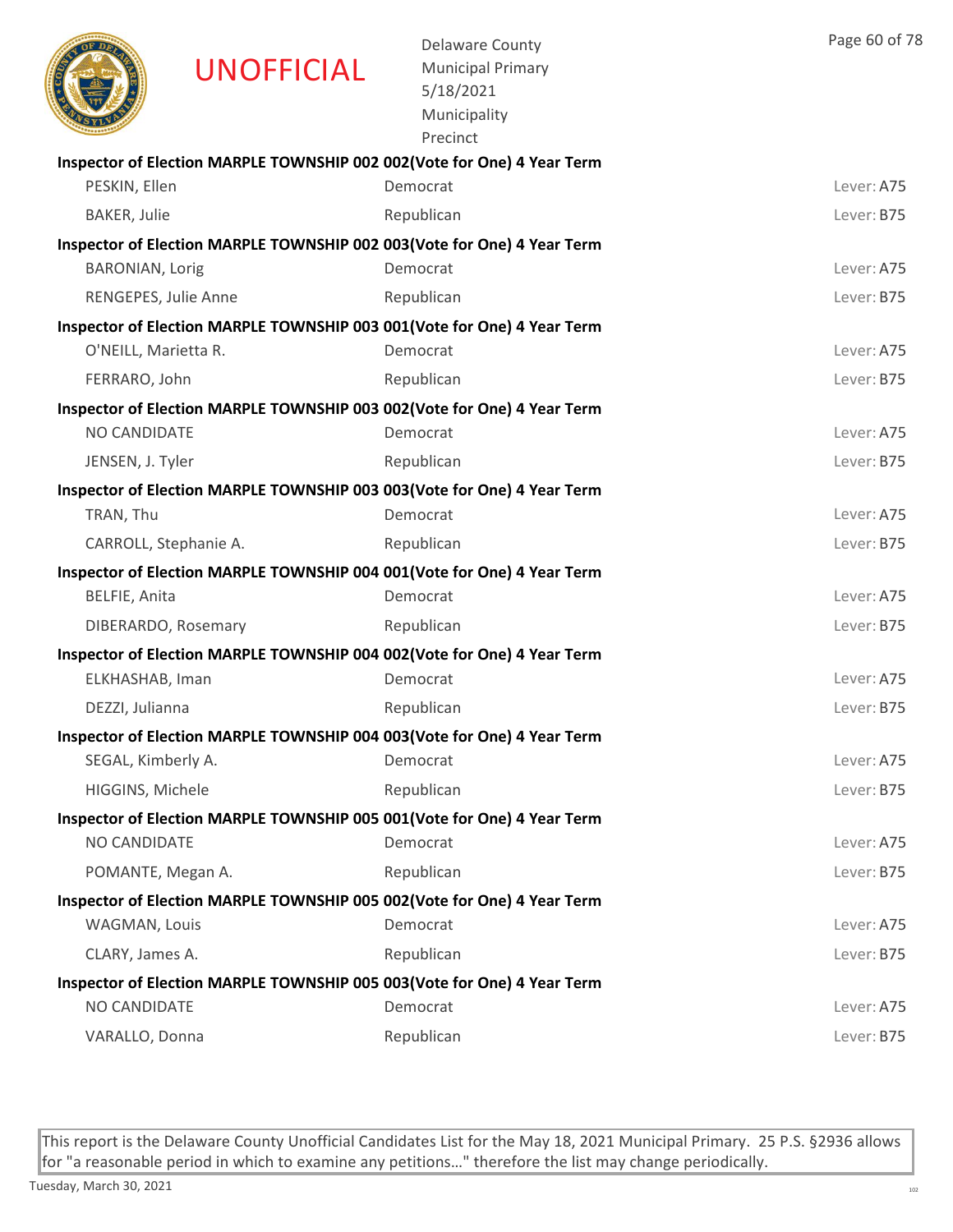| <b>UNOFFICIAL</b>                                                                          | <b>Delaware County</b><br><b>Municipal Primary</b><br>5/18/2021<br>Municipality<br>Precinct | Page 61 of 78 |
|--------------------------------------------------------------------------------------------|---------------------------------------------------------------------------------------------|---------------|
| Inspector of Election MARPLE TOWNSHIP 006 001(Vote for One) 4 Year Term                    |                                                                                             |               |
| NO CANDIDATE                                                                               | Democrat                                                                                    | Lever: A75    |
| MILLIO, Margaret                                                                           | Republican                                                                                  | Lever: B75    |
| Inspector of Election MARPLE TOWNSHIP 006 002(Vote for One) 4 Year Term                    |                                                                                             |               |
| NO CANDIDATE                                                                               | Democrat                                                                                    | Lever: A75    |
| <b>ORFANELLI, Erica</b>                                                                    | Republican                                                                                  | Lever: B75    |
| Inspector of Election MARPLE TOWNSHIP 006 003(Vote for One) 4 Year Term                    |                                                                                             |               |
| MYERS, Linda                                                                               | Democrat                                                                                    | Lever: A75    |
| GURA, Linda                                                                                | Republican                                                                                  | Lever: B75    |
| Inspector of Election MARPLE TOWNSHIP 007 001(Vote for One) 4 Year Term<br>MOLDOFF, Arlene | Democrat                                                                                    | Lever: A75    |
| SIANO, Nicholas V.                                                                         | Republican                                                                                  | Lever: B75    |
| Inspector of Election MARPLE TOWNSHIP 007 002(Vote for One) 4 Year Term                    |                                                                                             |               |
| HARPER, Raymond W.                                                                         | Democrat                                                                                    | Lever: A75    |
| <b>INVERSO, Karen</b>                                                                      | Republican                                                                                  | Lever: B75    |
| Inspector of Election MARPLE TOWNSHIP 007 003(Vote for One) 4 Year Term                    |                                                                                             |               |
| BATTISTA, Bernadette                                                                       | Democrat                                                                                    | Lever: A75    |
| LEEFSON, Barbara A.                                                                        | Republican                                                                                  | Lever: B75    |
| Inspector of Election MEDIA BOROUGH 00E(Vote for One) 4 Year Term                          |                                                                                             |               |
| ZIEGLER, Jennifer                                                                          | Democrat                                                                                    | Lever: A75    |
| MATSON, Mary K.                                                                            | Republican                                                                                  | Lever: B75    |
| Inspector of Election MEDIA BOROUGH 00N(Vote for One) 4 Year Term                          |                                                                                             |               |
| PALMER, David                                                                              | Democrat                                                                                    | Lever: A75    |
| ROONEY, Linda                                                                              | Republican                                                                                  | Lever: B75    |
| Inspector of Election MEDIA BOROUGH 00S(Vote for One) 4 Year Term                          |                                                                                             |               |
| POLITE, Margaret                                                                           | Democrat                                                                                    | Lever: A75    |
| MILLER, Emily                                                                              | Republican                                                                                  | Lever: B75    |
| Inspector of Election MEDIA BOROUGH 00W(Vote for One) 4 Year Term                          |                                                                                             |               |
| ROSSI, Janet                                                                               | Democrat                                                                                    | Lever: A75    |
| THOMAS, Nikki                                                                              | Republican                                                                                  | Lever: B75    |
|                                                                                            | Inspector of Election MIDDLETOWN TOWNSHIP 001 001(Vote for One) 4 Year Term                 |               |
| JOHNSON, Kelly                                                                             | Democrat                                                                                    | Lever: A75    |
| NO CANDIDATE                                                                               | Republican                                                                                  | Lever: B75    |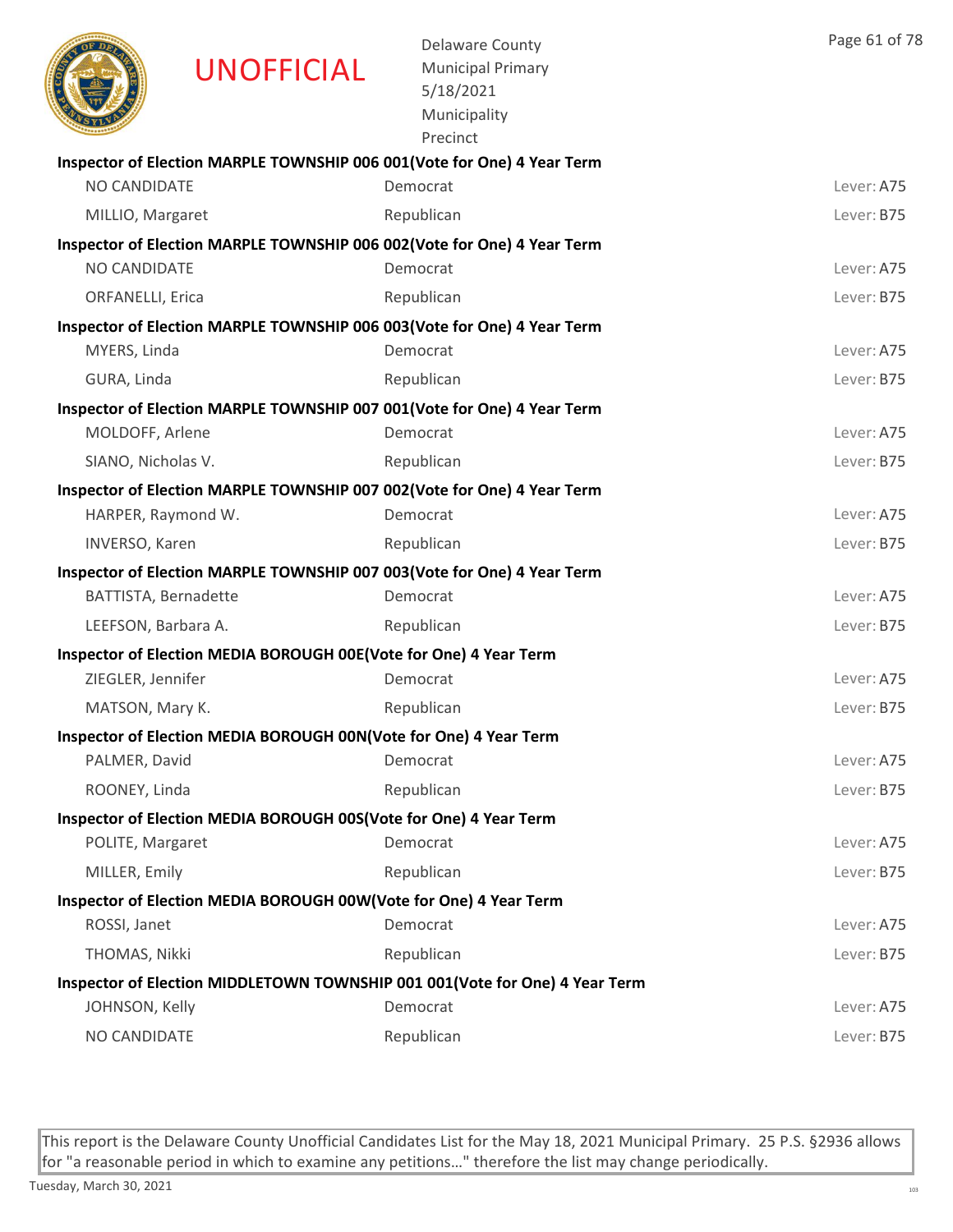|                        | <b>UNOFFICIAL</b>    | <b>Delaware County</b><br><b>Municipal Primary</b><br>5/18/2021<br>Municipality<br>Precinct | Page 62 of 78 |
|------------------------|----------------------|---------------------------------------------------------------------------------------------|---------------|
|                        |                      | Inspector of Election MIDDLETOWN TOWNSHIP 001 002(Vote for One) 4 Year Term                 |               |
| HUNTER, Cora H.        |                      | Democrat                                                                                    | Lever: A75    |
| HLADASZ, Rita          |                      | Republican                                                                                  | Lever: B75    |
|                        |                      | Inspector of Election MIDDLETOWN TOWNSHIP 001 003(Vote for One) 4 Year Term                 |               |
| COHEN, Dael            |                      | Democrat                                                                                    | Lever: A75    |
| NO CANDIDATE           |                      | Republican                                                                                  | Lever: B75    |
|                        |                      | Inspector of Election MIDDLETOWN TOWNSHIP 002 001(Vote for One) 4 Year Term                 |               |
| TINDALL, Michael E.    |                      | Democrat                                                                                    | Lever: A75    |
|                        | MCGROARTY, Kevin R.  | Republican                                                                                  | Lever: B75    |
|                        |                      | Inspector of Election MIDDLETOWN TOWNSHIP 002 002 (Vote for One) 4 Year Term                |               |
| THEILACKER, Sally      |                      | Democrat                                                                                    | Lever: A75    |
| MARIANI, Lynda         |                      | Republican                                                                                  | Lever: B75    |
|                        |                      | Inspector of Election MIDDLETOWN TOWNSHIP 002 003(Vote for One) 4 Year Term                 |               |
| <b>NO CANDIDATE</b>    |                      | Democrat                                                                                    | Lever: A75    |
| NO CANDIDATE           |                      | Republican                                                                                  | Lever: B75    |
|                        |                      | Inspector of Election MIDDLETOWN TOWNSHIP 003 001(Vote for One) 4 Year Term                 |               |
|                        | KENWORTHY, Robert O. | Democrat                                                                                    | Lever: A75    |
| NO CANDIDATE           |                      | Republican                                                                                  | Lever: B75    |
|                        |                      | Inspector of Election MIDDLETOWN TOWNSHIP 003 002(Vote for One) 4 Year Term                 |               |
| KNIGHT, Kathleen A.    |                      | Democrat                                                                                    | Lever: A75    |
| NO CANDIDATE           |                      | Republican                                                                                  | Lever: B75    |
|                        |                      | Inspector of Election MIDDLETOWN TOWNSHIP 003 003 (Vote for One) 4 Year Term                |               |
| GROVE, Mary Jo         |                      | Democrat                                                                                    | Lever: A75    |
| NO CANDIDATE           |                      | Republican                                                                                  | Lever: B75    |
|                        |                      | Inspector of Election MIDDLETOWN TOWNSHIP 004 001 (Vote for One) 4 Year Term                |               |
| <b>TURETSKY, Bruce</b> |                      | Democrat                                                                                    | Lever: A75    |
| NO CANDIDATE           |                      | Republican                                                                                  | Lever: B75    |
| NO CANDIDATE           |                      | Inspector of Election MIDDLETOWN TOWNSHIP 004 002 (Vote for One) 4 Year Term<br>Democrat    | Lever: A75    |
|                        |                      |                                                                                             |               |
| JOHNSON, Joann         |                      | Republican                                                                                  | Lever: B75    |
| NO CANDIDATE           |                      | Inspector of Election MIDDLETOWN TOWNSHIP 004 003(Vote for One) 4 Year Term<br>Democrat     | Lever: A75    |
| NO CANDIDATE           |                      | Republican                                                                                  | Lever: B75    |
|                        |                      |                                                                                             |               |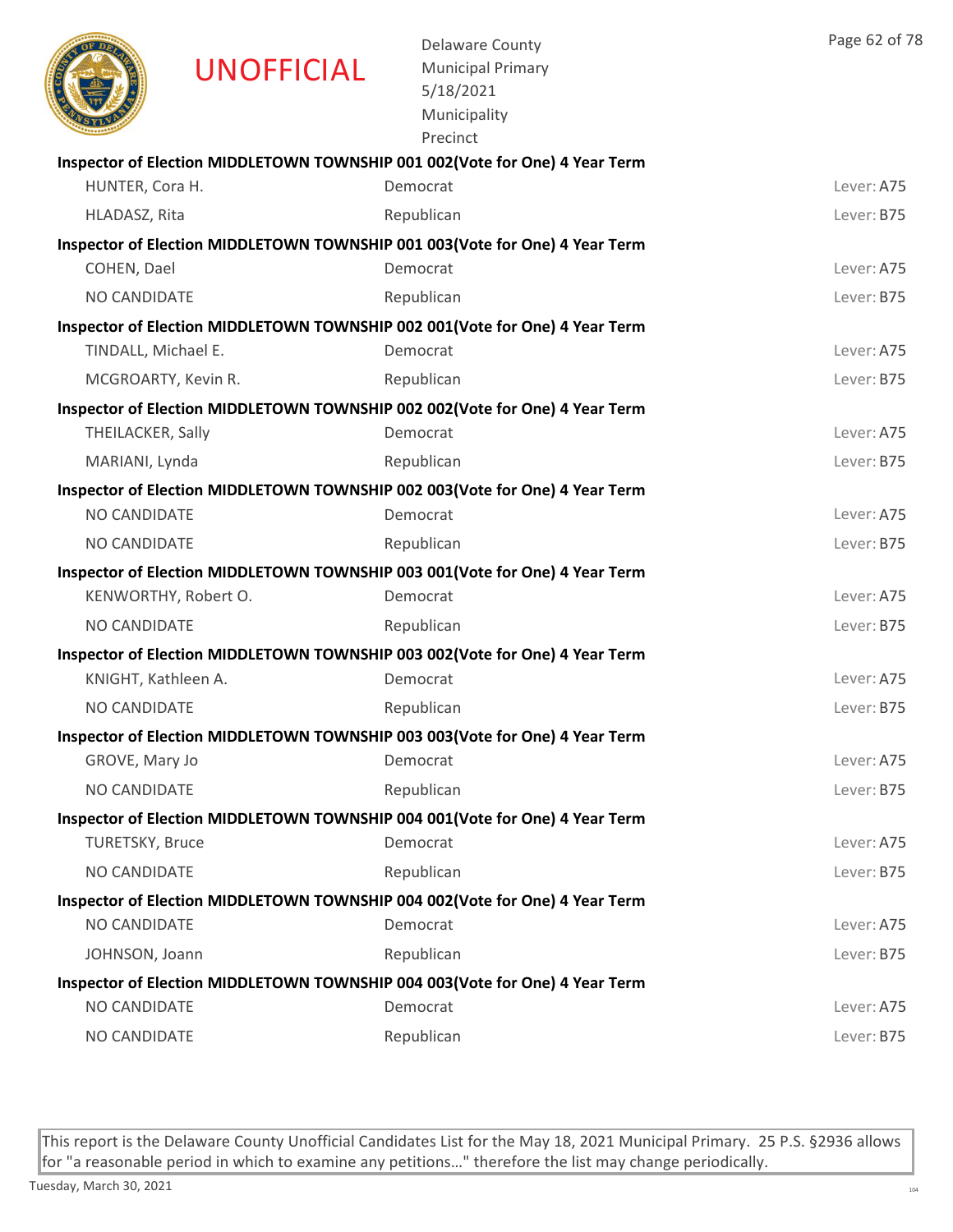|                      | <b>UNOFFICIAL</b>                                                   | <b>Delaware County</b><br><b>Municipal Primary</b><br>5/18/2021<br>Municipality<br>Precinct | Page 63 of 78 |
|----------------------|---------------------------------------------------------------------|---------------------------------------------------------------------------------------------|---------------|
| LAURENT, Daniel      | Inspector of Election MILLBOURNE BOROUGH (Vote for One) 4 Year Term | Democrat                                                                                    | Lever: A75    |
| <b>NO CANDIDATE</b>  |                                                                     | Republican                                                                                  | Lever: B75    |
|                      | Inspector of Election MORTON BOROUGH(Vote for One) 4 Year Term      |                                                                                             |               |
| ORLANDO, Denise      |                                                                     | Democrat                                                                                    | Lever: A75    |
| NO CANDIDATE         |                                                                     | Republican                                                                                  | Lever: B75    |
|                      |                                                                     | Inspector of Election NEWTOWN TOWNSHIP 001(Vote for One) 4 Year Term                        |               |
|                      | BRANDENBERGER, Megan                                                | Democrat                                                                                    | Lever: A75    |
| NO CANDIDATE         |                                                                     | Republican                                                                                  | Lever: B75    |
|                      |                                                                     | Inspector of Election NEWTOWN TOWNSHIP 002(Vote for One) 4 Year Term                        |               |
| HIGGINS, Elizabeth   |                                                                     | Democrat                                                                                    | Lever: A75    |
| MACPHAIL, Cathy      |                                                                     | Republican                                                                                  | Lever: B75    |
|                      |                                                                     | Inspector of Election NEWTOWN TOWNSHIP 003(Vote for One) 4 Year Term                        |               |
| DOHERTY, Bridget     |                                                                     | Democrat                                                                                    | Lever: A75    |
| NO CANDIDATE         |                                                                     | Republican                                                                                  | Lever: B75    |
|                      |                                                                     | Inspector of Election NEWTOWN TOWNSHIP 004(Vote for One) 4 Year Term                        |               |
|                      | HAUGHTON, Kenneth C.                                                | Democrat                                                                                    | Lever: A75    |
| KEEHN, Debra         |                                                                     | Republican                                                                                  | Lever: B75    |
|                      |                                                                     | Inspector of Election NEWTOWN TOWNSHIP 005(Vote for One) 4 Year Term                        |               |
| GOSS, Ellen M.       |                                                                     | Democrat                                                                                    | Lever: A75    |
| <b>NO CANDIDATE</b>  |                                                                     | Republican                                                                                  | Lever: B75    |
|                      |                                                                     | Inspector of Election NEWTOWN TOWNSHIP 006(Vote for One) 4 Year Term                        |               |
| GLAZER, Helene       |                                                                     | Democrat                                                                                    | Lever: A75    |
| NO CANDIDATE         |                                                                     | Republican                                                                                  | Lever: B75    |
| MISERENDINO, Donna   |                                                                     | Inspector of Election NEWTOWN TOWNSHIP 007(Vote for One) 4 Year Term<br>Democrat            | Lever: A75    |
|                      | SANFRANCESCO, Paul R.                                               | Republican                                                                                  | Lever: B75    |
|                      |                                                                     | Inspector of Election NEWTOWN TOWNSHIP 008(Vote for One) 4 Year Term                        |               |
| NO CANDIDATE         |                                                                     | Democrat                                                                                    | Lever: A75    |
| MOORE, Scott D.      |                                                                     | Republican                                                                                  | Lever: B75    |
|                      |                                                                     | Inspector of Election NORWOOD BOROUGH 001(Vote for One) 4 Year Term                         |               |
| WASEKANES, Elaine M. |                                                                     | Democrat                                                                                    | Lever: A75    |
| NO CANDIDATE         |                                                                     | Republican                                                                                  | Lever: B75    |
|                      |                                                                     |                                                                                             |               |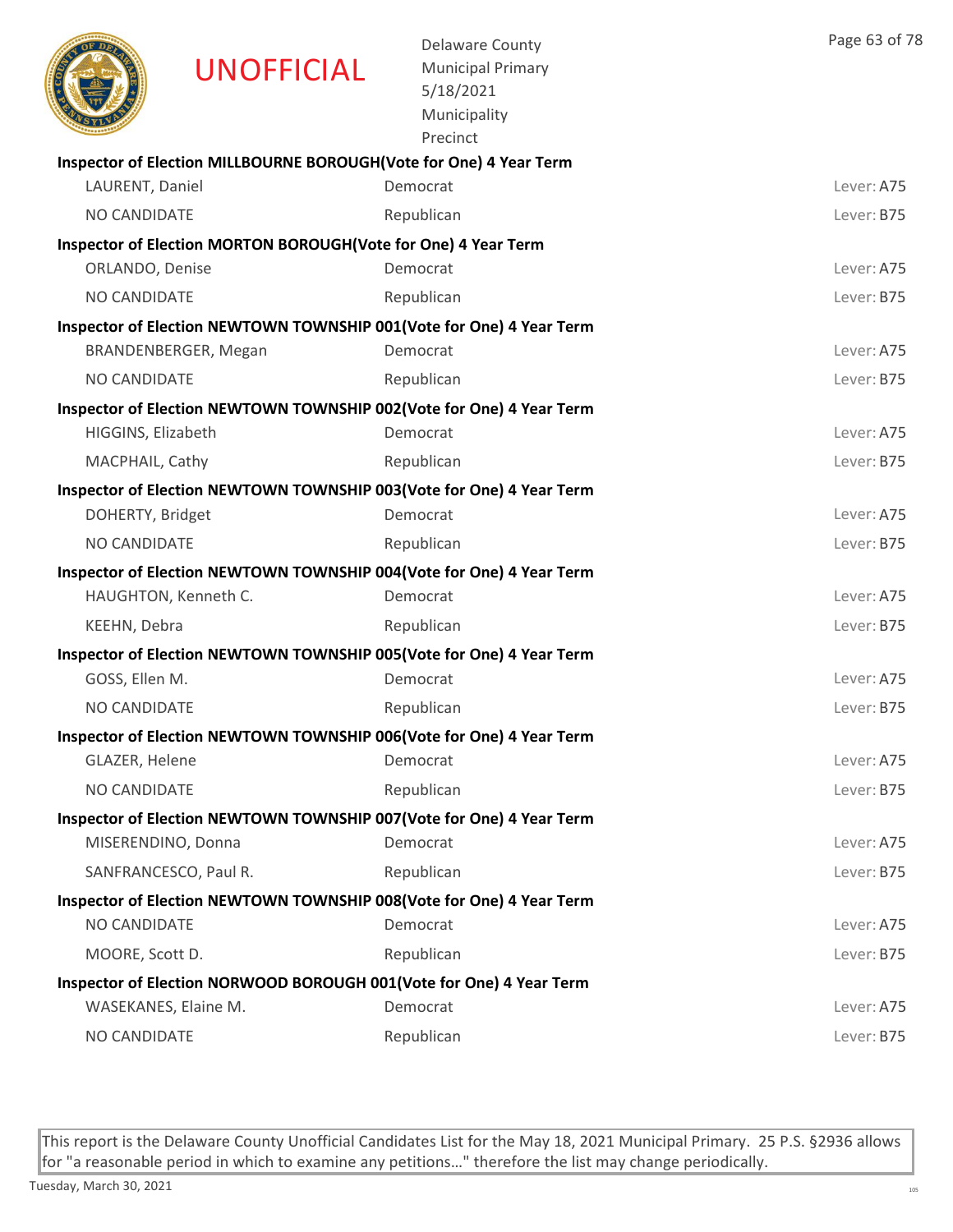|                       | UNOFFICIAL                                                       | <b>Delaware County</b><br><b>Municipal Primary</b><br>5/18/2021<br>Municipality<br>Precinct | Page 64 of 78 |
|-----------------------|------------------------------------------------------------------|---------------------------------------------------------------------------------------------|---------------|
|                       |                                                                  | Inspector of Election NORWOOD BOROUGH 002(Vote for One) 4 Year Term                         |               |
| NO CANDIDATE          |                                                                  | Democrat                                                                                    | Lever: A75    |
| <b>NO CANDIDATE</b>   |                                                                  | Republican                                                                                  | Lever: B75    |
|                       |                                                                  | Inspector of Election NORWOOD BOROUGH 003(Vote for One) 4 Year Term                         |               |
| NO CANDIDATE          |                                                                  | Democrat                                                                                    | Lever: A75    |
| <b>NO CANDIDATE</b>   |                                                                  | Republican                                                                                  | Lever: B75    |
|                       |                                                                  | Inspector of Election NORWOOD BOROUGH 004(Vote for One) 4 Year Term                         |               |
| <b>NO CANDIDATE</b>   |                                                                  | Democrat                                                                                    | Lever: A75    |
| NO CANDIDATE          |                                                                  | Republican                                                                                  | Lever: B75    |
|                       |                                                                  | Inspector of Election NORWOOD BOROUGH 005(Vote for One) 4 Year Term                         |               |
| NO CANDIDATE          |                                                                  | Democrat                                                                                    | Lever: A75    |
| <b>NO CANDIDATE</b>   |                                                                  | Republican                                                                                  | Lever: B75    |
|                       |                                                                  | Inspector of Election NORWOOD BOROUGH 006(Vote for One) 4 Year Term                         |               |
| <b>NO CANDIDATE</b>   |                                                                  | Democrat                                                                                    | Lever: A75    |
| <b>NO CANDIDATE</b>   |                                                                  | Republican                                                                                  | Lever: B75    |
|                       |                                                                  | Inspector of Election NORWOOD BOROUGH 007(Vote for One) 4 Year Term                         |               |
| NO CANDIDATE          |                                                                  | Democrat                                                                                    | Lever: A75    |
| <b>NO CANDIDATE</b>   |                                                                  | Republican                                                                                  | Lever: B75    |
|                       |                                                                  | Inspector of Election NORWOOD BOROUGH 008(Vote for One) 4 Year Term                         |               |
| <b>NO CANDIDATE</b>   |                                                                  | Democrat                                                                                    | Lever: A75    |
| <b>NO CANDIDATE</b>   |                                                                  | Republican                                                                                  | Lever: B75    |
|                       | Inspector of Election PARKSIDE BOROUGH(Vote for One) 4 Year Term |                                                                                             |               |
| NO CANDIDATE          |                                                                  | Democrat                                                                                    | Lever: A75    |
| NO CANDIDATE          |                                                                  | Republican                                                                                  | Lever: B75    |
|                       |                                                                  | Inspector of Election PROSPECT PARK BOROUGH 001(Vote for One) 4 Year Term                   |               |
| NO CANDIDATE          |                                                                  | Democrat                                                                                    | Lever: A75    |
| STEWART, Danielle     |                                                                  | Republican                                                                                  | Lever: B75    |
|                       |                                                                  | Inspector of Election PROSPECT PARK BOROUGH 002(Vote for One) 4 Year Term                   |               |
| NO CANDIDATE          |                                                                  | Democrat                                                                                    | Lever: A75    |
| NO CANDIDATE          |                                                                  | Republican                                                                                  | Lever: B75    |
|                       |                                                                  | Inspector of Election PROSPECT PARK BOROUGH 003(Vote for One) 4 Year Term                   |               |
| LOCKLEY, Joseph B.    |                                                                  | Democrat                                                                                    | Lever: A75    |
| DANIELS SR, Joseph E. |                                                                  | Republican                                                                                  | Lever: B75    |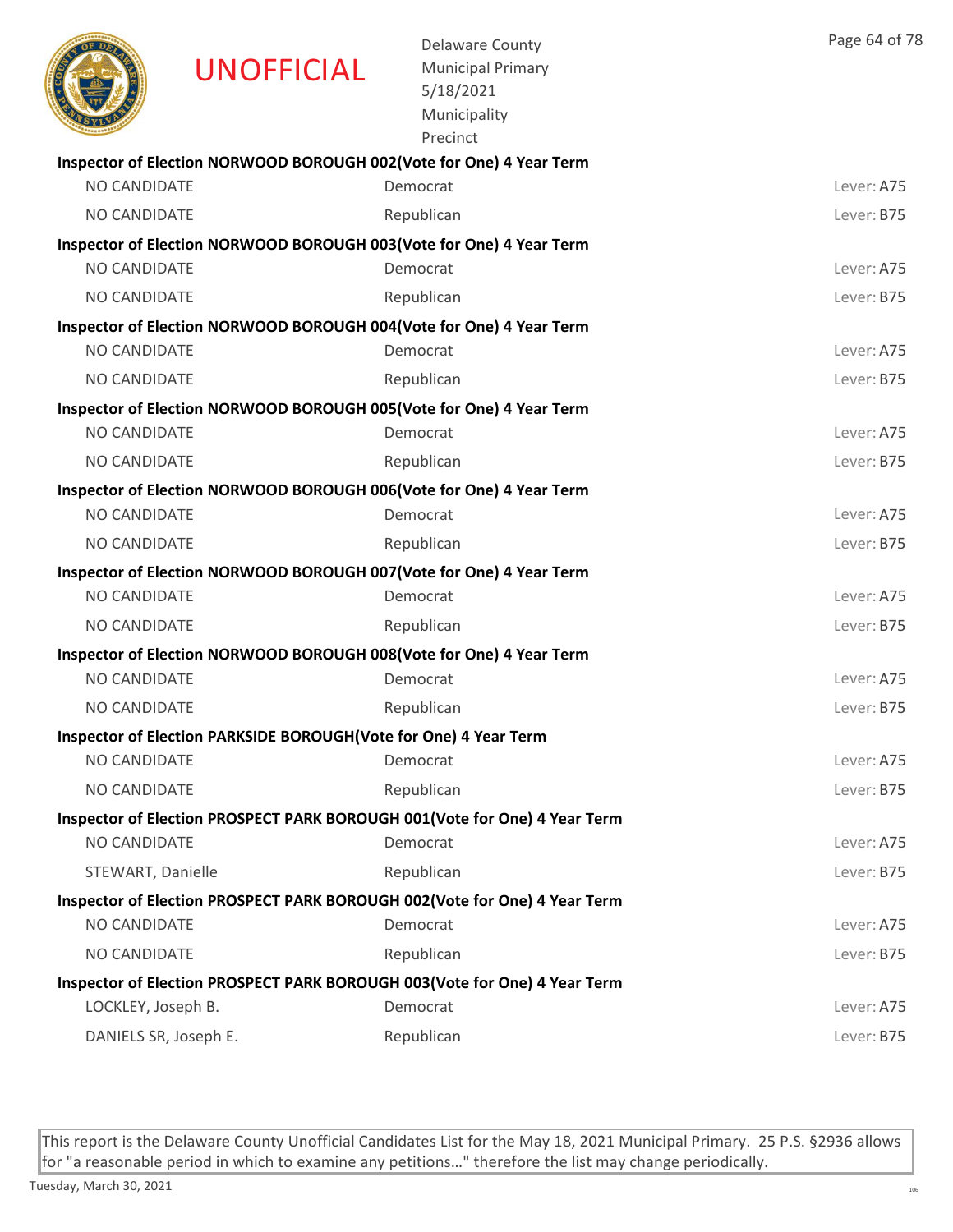|                     | <b>UNOFFICIAL</b> | <b>Delaware County</b><br><b>Municipal Primary</b><br>5/18/2021<br>Municipality<br>Precinct    | Page 65 of 78 |
|---------------------|-------------------|------------------------------------------------------------------------------------------------|---------------|
|                     |                   | Inspector of Election PROSPECT PARK BOROUGH 004(Vote for One) 4 Year Term                      |               |
| NO CANDIDATE        |                   | Democrat                                                                                       | Lever: A75    |
| <b>NO CANDIDATE</b> |                   | Republican                                                                                     | Lever: B75    |
|                     |                   | Inspector of Election PROSPECT PARK BOROUGH 005(Vote for One) 4 Year Term                      |               |
| SARAZIN, Stephen    |                   | Democrat                                                                                       | Lever: A75    |
| EWING, Hope         |                   | Republican                                                                                     | Lever: B75    |
|                     |                   | Inspector of Election NETHER PROVIDENCE TOWNSHIP 001 001(Vote for One) 4 Year Term             |               |
| SAYETTE, Heather    |                   | Democrat                                                                                       | Lever: A75    |
| NO CANDIDATE        |                   | Republican                                                                                     | Lever: B75    |
|                     |                   | Inspector of Election NETHER PROVIDENCE TOWNSHIP 001 002(Vote for One) 4 Year Term             |               |
| <b>NO CANDIDATE</b> |                   | Democrat                                                                                       | Lever: A75    |
| <b>NO CANDIDATE</b> |                   | Republican                                                                                     | Lever: B75    |
|                     |                   | Inspector of Election NETHER PROVIDENCE TOWNSHIP 002 001(Vote for One) 4 Year Term             |               |
| WICENTOWSKI, Rich   |                   | Democrat                                                                                       | Lever: A75    |
| <b>NO CANDIDATE</b> |                   | Republican                                                                                     | Lever: B75    |
|                     |                   | Inspector of Election NETHER PROVIDENCE TOWNSHIP 002 002(Vote for One) 4 Year Term             |               |
| NO CANDIDATE        |                   | Democrat                                                                                       | Lever: A75    |
| NO CANDIDATE        |                   | Republican                                                                                     | Lever: B75    |
|                     |                   | Inspector of Election NETHER PROVIDENCE TOWNSHIP 003(Vote for One) 4 Year Term                 |               |
| NO CANDIDATE        |                   | Democrat                                                                                       | Lever: A75    |
| NO CANDIDATE        |                   | Republican                                                                                     | Lever: B75    |
|                     |                   | Inspector of Election NETHER PROVIDENCE TOWNSHIP 004 001(Vote for One) 4 Year Term             |               |
| FRIEDMAN, Laurie A. |                   | Democrat                                                                                       | Lever: A75    |
| NO CANDIDATE        |                   | Republican                                                                                     | Lever: B75    |
| CORSON, Carey       |                   | Inspector of Election NETHER PROVIDENCE TOWNSHIP 004 002(Vote for One) 4 Year Term<br>Democrat | Lever: A75    |
|                     |                   |                                                                                                |               |
| NO CANDIDATE        |                   | Republican                                                                                     | Lever: B75    |
| NO CANDIDATE        |                   | Inspector of Election NETHER PROVIDENCE TOWNSHIP 005 001(Vote for One) 4 Year Term<br>Democrat | Lever: A75    |
|                     |                   |                                                                                                |               |
| NO CANDIDATE        |                   | Republican                                                                                     | Lever: B75    |
| DOWNIE, Donald      |                   | Inspector of Election NETHER PROVIDENCE TOWNSHIP 005 002(Vote for One) 4 Year Term<br>Democrat | Lever: A75    |
| NO CANDIDATE        |                   | Republican                                                                                     | Lever: B75    |
|                     |                   |                                                                                                |               |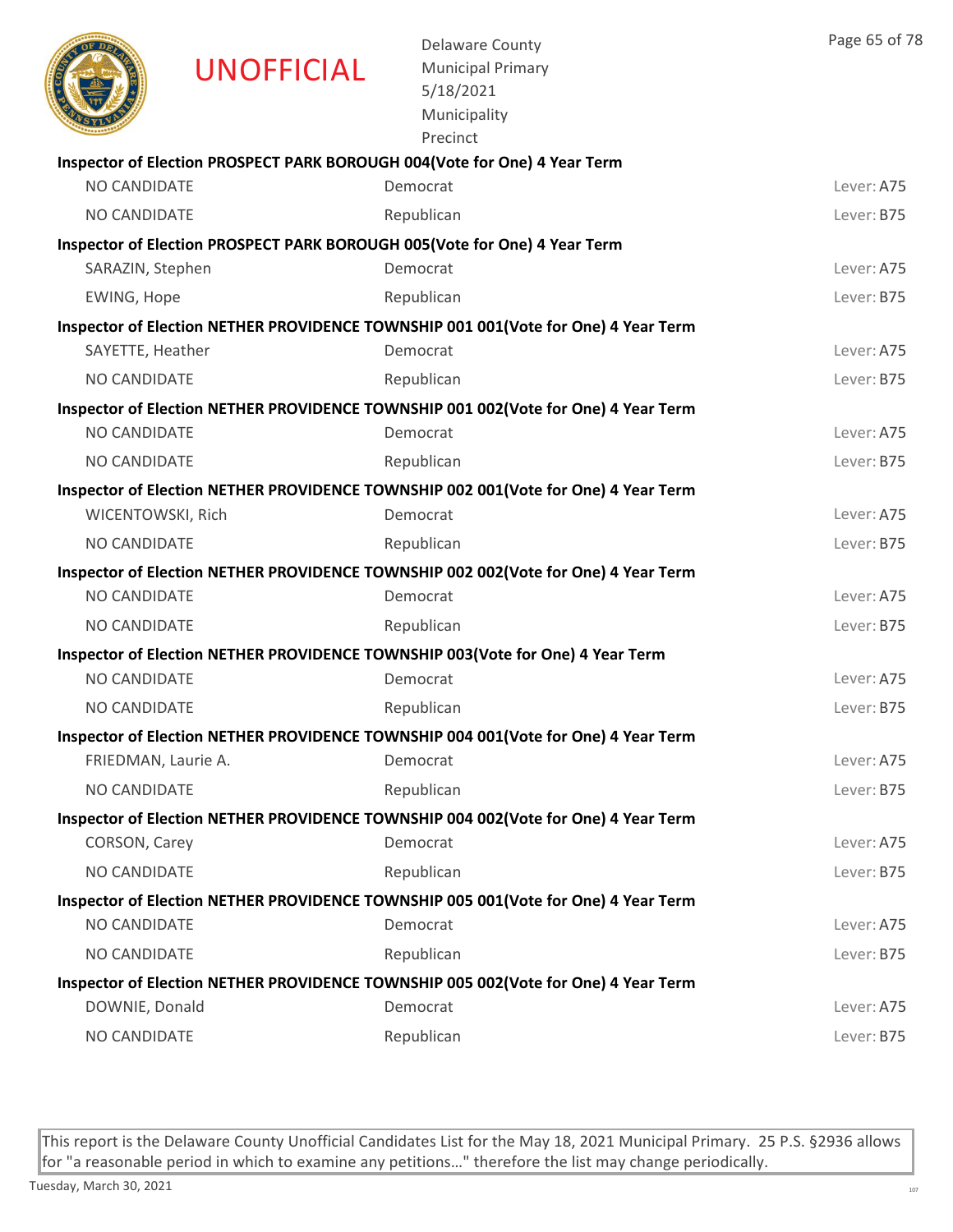|                        | <b>UNOFFICIAL</b> | <b>Delaware County</b><br><b>Municipal Primary</b><br>5/18/2021<br>Municipality<br>Precinct | Page 66 of 78 |
|------------------------|-------------------|---------------------------------------------------------------------------------------------|---------------|
|                        |                   | Inspector of Election NETHER PROVIDENCE TOWNSHIP 006 001(Vote for One) 4 Year Term          |               |
| MOORE, Beth A.         |                   | Democrat                                                                                    | Lever: A75    |
| NO CANDIDATE           |                   | Republican                                                                                  | Lever: B75    |
|                        |                   | Inspector of Election NETHER PROVIDENCE TOWNSHIP 006 002(Vote for One) 4 Year Term          |               |
| NO CANDIDATE           |                   | Democrat                                                                                    | Lever: A75    |
| <b>NO CANDIDATE</b>    |                   | Republican                                                                                  | Lever: B75    |
|                        |                   | Inspector of Election NETHER PROVIDENCE TOWNSHIP 007 001(Vote for One) 4 Year Term          |               |
| <b>BLACKBURN, Anne</b> |                   | Democrat                                                                                    | Lever: A75    |
| NO CANDIDATE           |                   | Republican                                                                                  | Lever: B75    |
|                        |                   | Inspector of Election NETHER PROVIDENCE TOWNSHIP 007 002(Vote for One) 4 Year Term          |               |
| ZDILLA, Michael J.     |                   | Democrat                                                                                    | Lever: A75    |
| MILONE, Louis          |                   | Republican                                                                                  | Lever: B75    |
|                        |                   | Inspector of Election UPPER PROVIDENCE TOWNSHIP 001(Vote for One) 4 Year Term               |               |
| CAMPBELL, Jean G.      |                   | Democrat                                                                                    | Lever: A75    |
| NO CANDIDATE           |                   | Republican                                                                                  | Lever: B75    |
|                        |                   | Inspector of Election UPPER PROVIDENCE TOWNSHIP 002(Vote for One) 4 Year Term               |               |
| TAVANTZIS, Martha T.   |                   | Democrat                                                                                    | Lever: A75    |
| NO CANDIDATE           |                   | Republican                                                                                  | Lever: B75    |
|                        |                   | Inspector of Election UPPER PROVIDENCE TOWNSHIP 003(Vote for One) 4 Year Term               |               |
| SORBY, Maggie          |                   | Democrat                                                                                    | Lever: A75    |
| NO CANDIDATE           |                   | Republican                                                                                  | Lever: B75    |
|                        |                   | Inspector of Election UPPER PROVIDENCE TOWNSHIP 004(Vote for One) 4 Year Term               |               |
| BUNN, JoHannah         |                   | Democrat                                                                                    | Lever: A75    |
| CORBETT, Allaire       |                   | Republican                                                                                  | Lever: B75    |
|                        |                   | Inspector of Election UPPER PROVIDENCE TOWNSHIP 005(Vote for One) 4 Year Term               |               |
| FRIEDMAN, Leslie       |                   | Democrat                                                                                    | Lever: A75    |
| CAMPBELL, Bill         |                   | Republican                                                                                  | Lever: B75    |
|                        |                   | Inspector of Election RADNOR TOWNSHIP 001 001 (Vote for One) 4 Year Term                    |               |
| GIRTON, Clare          |                   | Democrat                                                                                    | Lever: A75    |
| NO CANDIDATE           |                   | Republican                                                                                  | Lever: B75    |
|                        |                   | Inspector of Election RADNOR TOWNSHIP 001 002(Vote for One) 4 Year Term                     |               |
| THIEL, Linda C.        |                   | Democrat                                                                                    | Lever: A75    |
| NO CANDIDATE           |                   | Republican                                                                                  | Lever: B75    |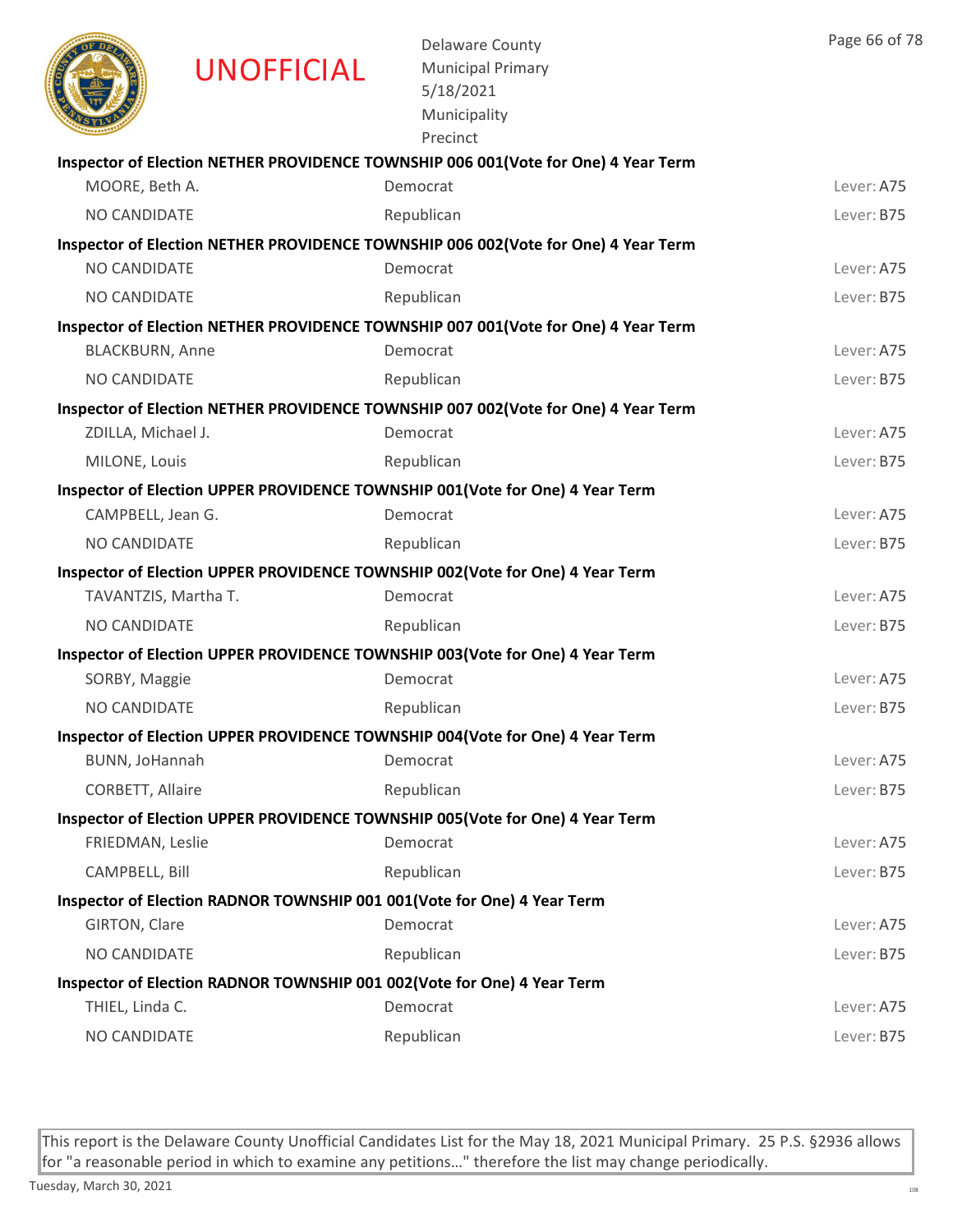|                      | <b>UNOFFICIAL</b>               | <b>Delaware County</b><br><b>Municipal Primary</b><br>5/18/2021<br>Municipality<br>Precinct | Page 67 of 78 |
|----------------------|---------------------------------|---------------------------------------------------------------------------------------------|---------------|
|                      |                                 | Inspector of Election RADNOR TOWNSHIP 002 001(Vote for One) 4 Year Term                     |               |
| NO CANDIDATE         |                                 | Democrat                                                                                    | Lever: A75    |
| WHITCOMB, Monica     |                                 | Republican                                                                                  | Lever: B75    |
| BOWDRE, James W.     |                                 | Inspector of Election RADNOR TOWNSHIP 002 002(Vote for One) 4 Year Term<br>Democrat         | Lever: A75    |
| NO CANDIDATE         |                                 | Republican                                                                                  | Lever: B75    |
|                      |                                 | Inspector of Election RADNOR TOWNSHIP 002 003(Vote for One) 4 Year Term                     |               |
| <b>NO CANDIDATE</b>  |                                 | Democrat                                                                                    | Lever: A75    |
| <b>NO CANDIDATE</b>  |                                 | Republican                                                                                  | Lever: B75    |
|                      |                                 | Inspector of Election RADNOR TOWNSHIP 003 001(Vote for One) 4 Year Term                     |               |
| QUIRIN, Terrance     |                                 | Democrat                                                                                    | Lever: A75    |
| <b>NO CANDIDATE</b>  |                                 | Republican                                                                                  | Lever: B75    |
|                      |                                 | Inspector of Election RADNOR TOWNSHIP 003 002(Vote for One) 4 Year Term                     |               |
| NO CANDIDATE         |                                 | Democrat                                                                                    | Lever: A75    |
| NO CANDIDATE         |                                 | Republican                                                                                  | Lever: B75    |
|                      |                                 | Inspector of Election RADNOR TOWNSHIP 004 001(Vote for One) 4 Year Term                     |               |
| SPECTOR, Paul        |                                 | Democrat                                                                                    | Lever: A75    |
| ERNST, Lynn          |                                 | Republican                                                                                  | Lever: B75    |
|                      |                                 | Inspector of Election RADNOR TOWNSHIP 004 002(Vote for One) 4 Year Term                     |               |
| NO CANDIDATE         |                                 | Democrat                                                                                    | Lever: A75    |
| ORLANDO, Patricia A. |                                 | Republican                                                                                  | Lever: B75    |
|                      |                                 | Inspector of Election RADNOR TOWNSHIP 005 001(Vote for One) 4 Year Term                     |               |
| HUDSON, Cheri A.     |                                 | Democrat                                                                                    | Lever: A75    |
| NO CANDIDATE         |                                 | Republican                                                                                  | Lever: B75    |
|                      |                                 | Inspector of Election RADNOR TOWNSHIP 005 002(Vote for One) 4 Year Term                     |               |
|                      | <b>BROWN, Catherine Justine</b> | Democrat                                                                                    | Lever: A75    |
| NO CANDIDATE         |                                 | Republican                                                                                  | Lever: B75    |
|                      |                                 | Inspector of Election RADNOR TOWNSHIP 006 001(Vote for One) 4 Year Term                     |               |
| NO CANDIDATE         |                                 | Democrat                                                                                    | Lever: A75    |
| FITZPATRICK, Moira   |                                 | Republican                                                                                  | Lever: B75    |
|                      |                                 | Inspector of Election RADNOR TOWNSHIP 006 002(Vote for One) 4 Year Term                     |               |
| <b>BUCCI, Tara</b>   |                                 | Democrat                                                                                    | Lever: A75    |
| AMBLER, Hallie       |                                 | Republican                                                                                  | Lever: B75    |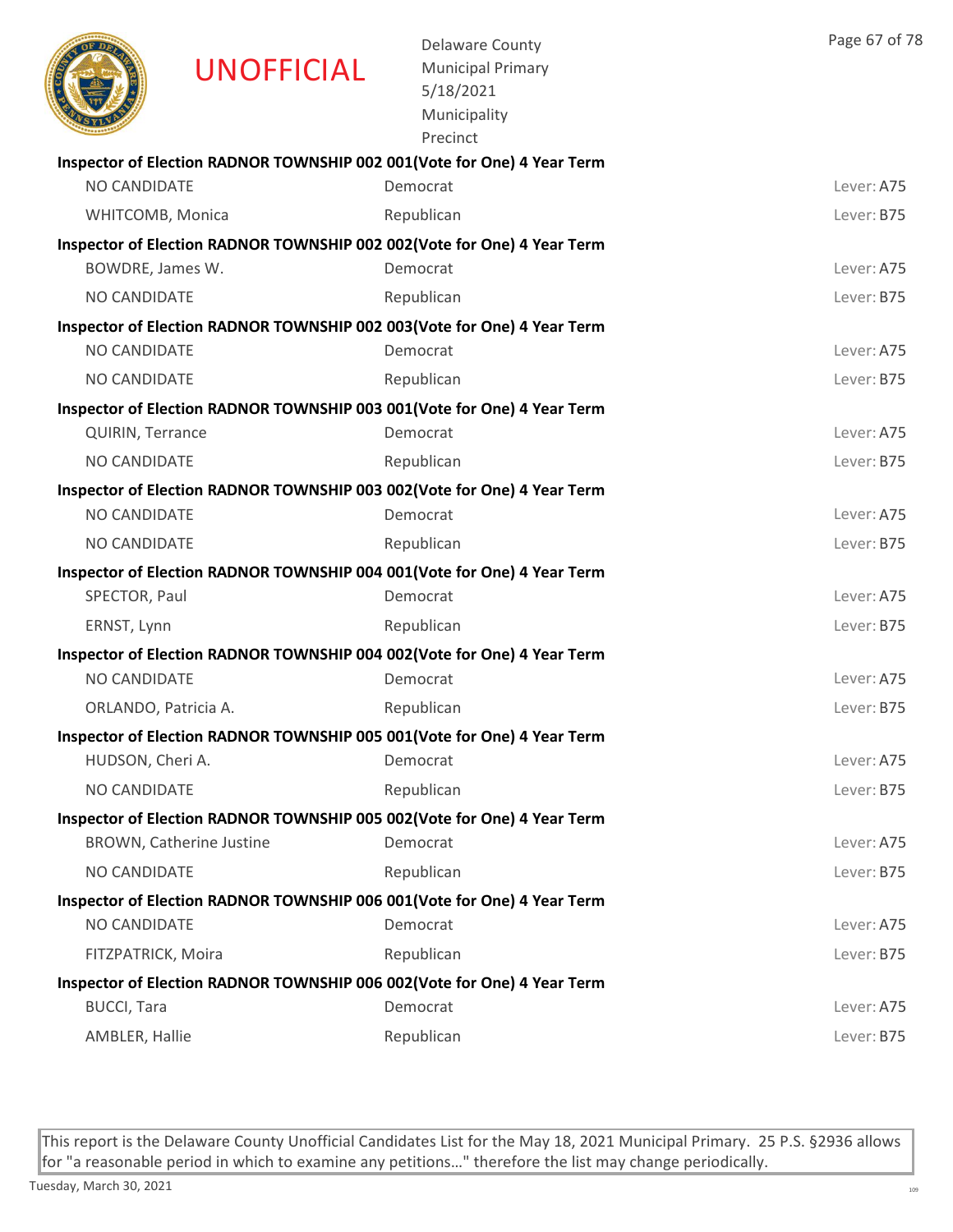|                     | <b>UNOFFICIAL</b>              | <b>Delaware County</b><br><b>Municipal Primary</b><br>5/18/2021<br>Municipality<br>Precinct | Page 68 of 78 |
|---------------------|--------------------------------|---------------------------------------------------------------------------------------------|---------------|
|                     |                                | Inspector of Election RADNOR TOWNSHIP 007 001(Vote for One) 4 Year Term                     |               |
| NO CANDIDATE        |                                | Democrat                                                                                    | Lever: A75    |
| <b>NO CANDIDATE</b> |                                | Republican                                                                                  | Lever: B75    |
|                     |                                | Inspector of Election RADNOR TOWNSHIP 007 002(Vote for One) 4 Year Term                     |               |
| MITA, Toni          |                                | Democrat                                                                                    | Lever: A75    |
| HOLROYDE, Claire    |                                | Democrat                                                                                    | Lever: A76    |
|                     | FUNKHOUSER JR, Elliott Naythan | Republican                                                                                  | Lever: B75    |
|                     |                                | Inspector of Election RIDLEY PARK BOROUGH 001 (Vote for One) 4 Year Term                    |               |
|                     | SWEENEY, Constance M.          | Democrat                                                                                    | Lever: A75    |
| <b>NO CANDIDATE</b> |                                | Republican                                                                                  | Lever: B75    |
|                     |                                | Inspector of Election RIDLEY PARK BOROUGH 002(Vote for One) 4 Year Term                     |               |
| <b>NO CANDIDATE</b> |                                | Democrat                                                                                    | Lever: A75    |
| VALERIO, Steve      |                                | Republican                                                                                  | Lever: B75    |
|                     |                                | Inspector of Election RIDLEY PARK BOROUGH 003(Vote for One) 4 Year Term                     |               |
| NO CANDIDATE        |                                | Democrat                                                                                    | Lever: A75    |
| BOYCE, Melissa      |                                | Republican                                                                                  | Lever: B75    |
|                     |                                | Inspector of Election RIDLEY PARK BOROUGH 004(Vote for One) 4 Year Term                     |               |
| MULLEN, Mary Ann    |                                | Democrat                                                                                    | Lever: A75    |
| MOFFO, Madeline     |                                | Republican                                                                                  | Lever: B75    |
|                     |                                | Inspector of Election RIDLEY TOWNSHIP 001 001(Vote for One) 4 Year Term                     |               |
| <b>NO CANDIDATE</b> |                                | Democrat                                                                                    | Lever: A75    |
| NO CANDIDATE        |                                | Republican                                                                                  | Lever: B75    |
|                     |                                | Inspector of Election RIDLEY TOWNSHIP 001 002(Vote for One) 4 Year Term                     |               |
| DIETRICH, Carol A.  |                                | Democrat                                                                                    | Lever: A75    |
| SARACENI, Kristen   |                                | Republican                                                                                  | Lever: B75    |
|                     |                                | Inspector of Election RIDLEY TOWNSHIP 001 003(Vote for One) 4 Year Term                     |               |
| MENOKEN, Linda      |                                | Democrat                                                                                    | Lever: A75    |
| NO CANDIDATE        |                                | Republican                                                                                  | Lever: B75    |
|                     |                                | Inspector of Election RIDLEY TOWNSHIP 002 001(Vote for One) 4 Year Term                     |               |
| COLE, Casey         |                                | Democrat                                                                                    | Lever: A75    |
| NO CANDIDATE        |                                | Republican                                                                                  | Lever: B75    |
|                     |                                | Inspector of Election RIDLEY TOWNSHIP 002 002(Vote for One) 4 Year Term                     |               |
| MELTZER, Gwenn      |                                | Democrat                                                                                    | Lever: A75    |
| NO CANDIDATE        |                                | Republican                                                                                  | Lever: B75    |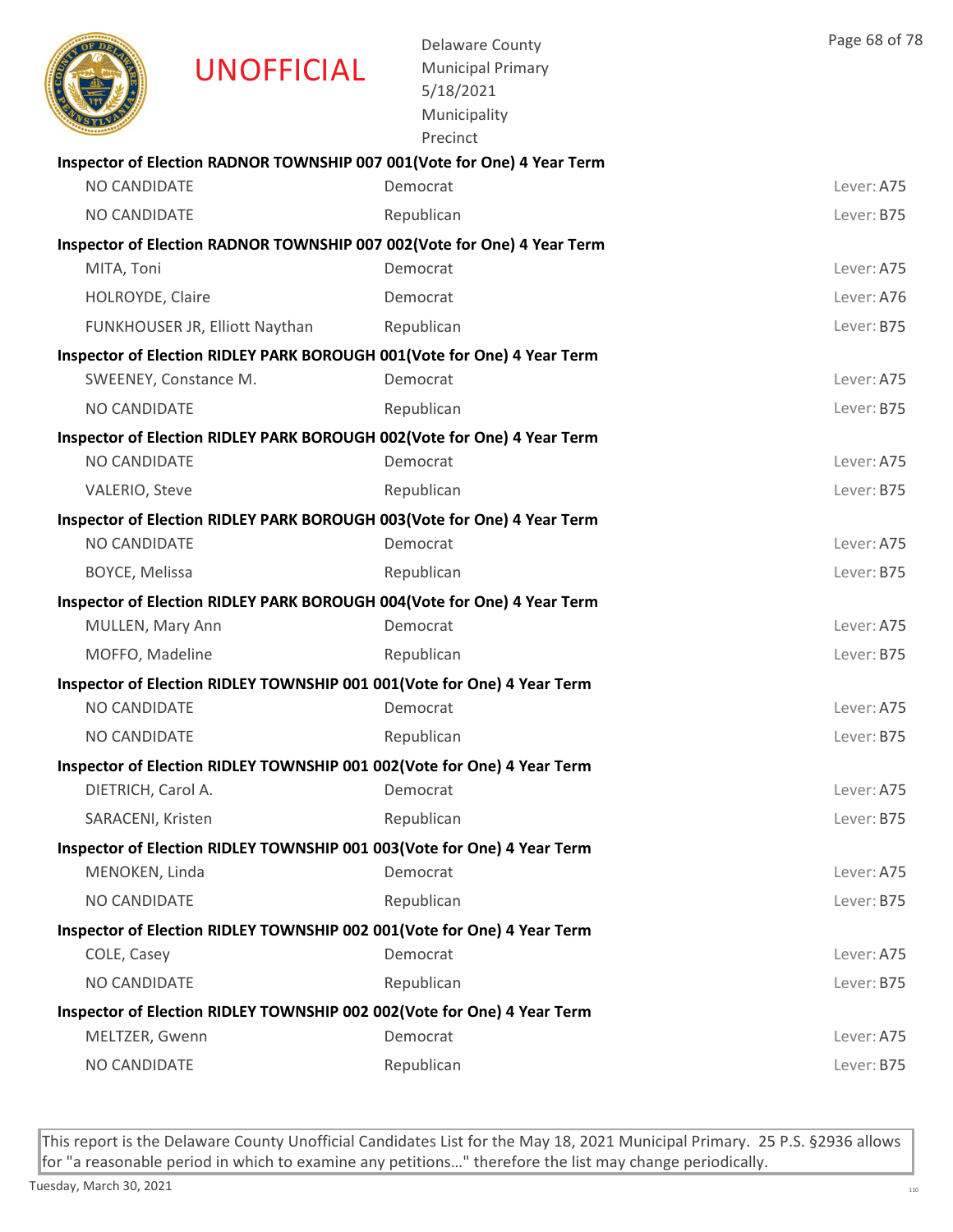|                      | <b>UNOFFICIAL</b> | <b>Delaware County</b><br><b>Municipal Primary</b><br>5/18/2021<br>Municipality<br>Precinct | Page 69 of 78 |
|----------------------|-------------------|---------------------------------------------------------------------------------------------|---------------|
|                      |                   | Inspector of Election RIDLEY TOWNSHIP 002 003(Vote for One) 4 Year Term                     |               |
| BACK, Joan T.        |                   | Democrat                                                                                    | Lever: A75    |
| <b>NO CANDIDATE</b>  |                   | Republican                                                                                  | Lever: B75    |
|                      |                   | Inspector of Election RIDLEY TOWNSHIP 003 001(Vote for One) 4 Year Term                     |               |
| CHAPMAN, Patricia E. |                   | Democrat                                                                                    | Lever: A75    |
| NO CANDIDATE         |                   | Republican                                                                                  | Lever: B75    |
|                      |                   | Inspector of Election RIDLEY TOWNSHIP 003 002(Vote for One) 4 Year Term                     |               |
| NO CANDIDATE         |                   | Democrat                                                                                    | Lever: A75    |
| NO CANDIDATE         |                   | Republican                                                                                  | Lever: B75    |
|                      |                   | Inspector of Election RIDLEY TOWNSHIP 004 001(Vote for One) 4 Year Term                     |               |
| MICHAEL, Tony        |                   | Democrat                                                                                    | Lever: A75    |
| FYNES, Darlene       |                   | Republican                                                                                  | Lever: B75    |
|                      |                   | Inspector of Election RIDLEY TOWNSHIP 004 002(Vote for One) 4 Year Term                     |               |
| ROGERS, Gloria       |                   | Democrat                                                                                    | Lever: A75    |
| HABURCAK, William    |                   | Republican                                                                                  | Lever: B75    |
| <b>NO CANDIDATE</b>  |                   | Inspector of Election RIDLEY TOWNSHIP 005 001(Vote for One) 4 Year Term<br>Democrat         | Lever: A75    |
|                      |                   |                                                                                             |               |
| FISHER, Nina         |                   | Republican                                                                                  | Lever: B75    |
| <b>NO CANDIDATE</b>  |                   | Inspector of Election RIDLEY TOWNSHIP 005 002(Vote for One) 4 Year Term<br>Democrat         | Lever: A75    |
|                      |                   |                                                                                             |               |
| <b>NO CANDIDATE</b>  |                   | Republican                                                                                  | Lever: B75    |
| FARRADAY, Kelly E.   |                   | Inspector of Election RIDLEY TOWNSHIP 006 001(Vote for One) 4 Year Term<br>Democrat         | Lever: A75    |
|                      |                   |                                                                                             |               |
| MANDER, Kimberly     |                   | Republican                                                                                  | Lever: B75    |
| NO CANDIDATE         |                   | Inspector of Election RIDLEY TOWNSHIP 006 002(Vote for One) 4 Year Term<br>Democrat         | Lever: A75    |
|                      |                   |                                                                                             | Lever: B75    |
| HILFERTY, Dan        |                   | Republican                                                                                  |               |
| NO CANDIDATE         |                   | Inspector of Election RIDLEY TOWNSHIP 007 001(Vote for One) 4 Year Term<br>Democrat         | Lever: A75    |
| NO CANDIDATE         |                   |                                                                                             | Lever: B75    |
|                      |                   | Republican                                                                                  |               |
| NO CANDIDATE         |                   | Inspector of Election RIDLEY TOWNSHIP 007 002(Vote for One) 4 Year Term<br>Democrat         | Lever: A75    |
| NO CANDIDATE         |                   | Republican                                                                                  | Lever: B75    |
|                      |                   |                                                                                             |               |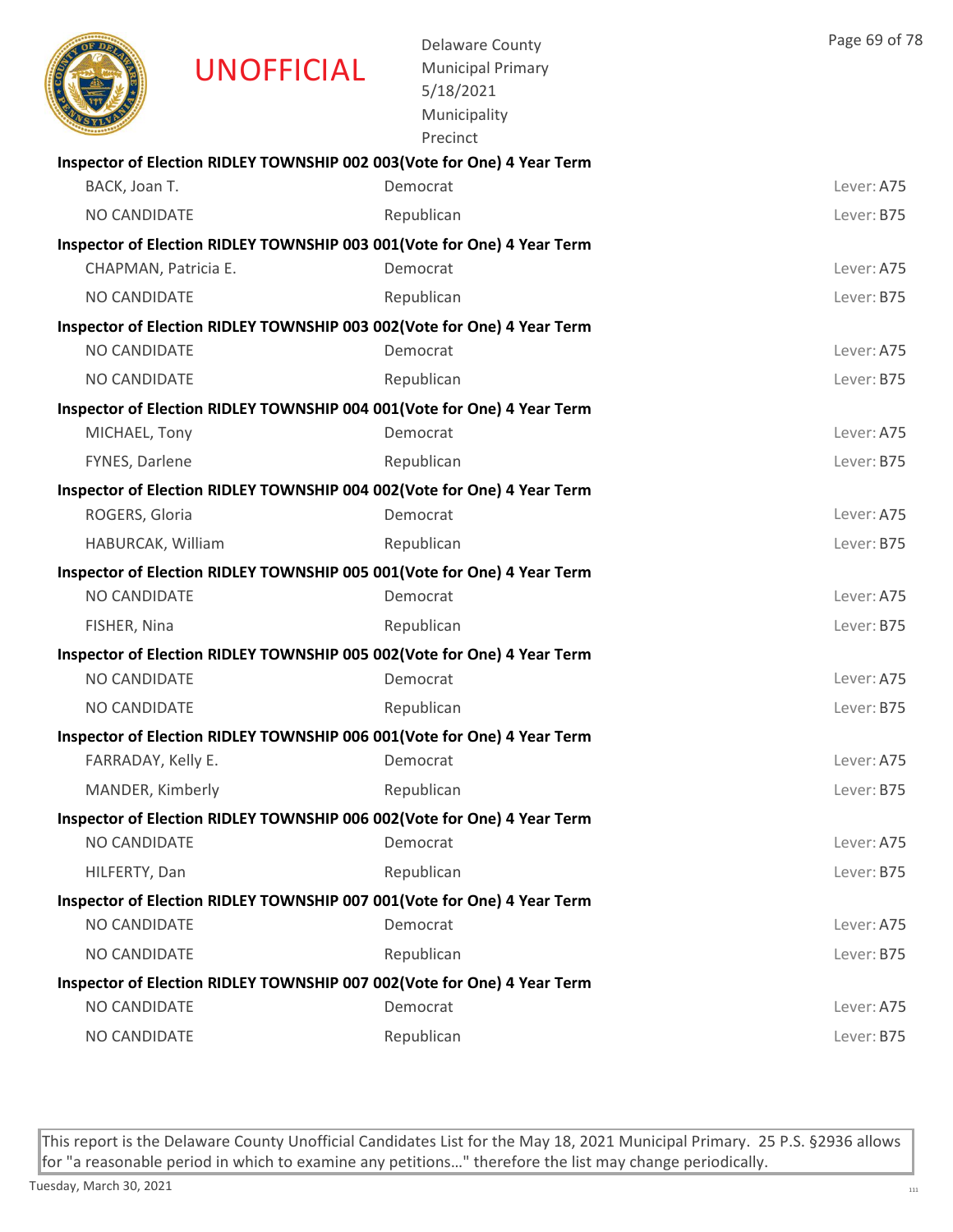|                        | <b>UNOFFICIAL</b>                                                   | <b>Delaware County</b><br><b>Municipal Primary</b><br>5/18/2021<br>Municipality<br>Precinct | Page 70 of 78 |
|------------------------|---------------------------------------------------------------------|---------------------------------------------------------------------------------------------|---------------|
|                        |                                                                     | Inspector of Election RIDLEY TOWNSHIP 008 001(Vote for One) 4 Year Term                     |               |
| NO CANDIDATE           |                                                                     | Democrat                                                                                    | Lever: A75    |
| <b>NO CANDIDATE</b>    |                                                                     | Republican                                                                                  | Lever: B75    |
|                        |                                                                     | Inspector of Election RIDLEY TOWNSHIP 008 002(Vote for One) 4 Year Term                     |               |
| BOND, Beth             |                                                                     | Democrat                                                                                    | Lever: A75    |
| MELASECCA, Frank       |                                                                     | Republican                                                                                  | Lever: B75    |
|                        |                                                                     | Inspector of Election RIDLEY TOWNSHIP 009 001(Vote for One) 4 Year Term                     |               |
| <b>NO CANDIDATE</b>    |                                                                     | Democrat                                                                                    | Lever: A75    |
| HAMMELL, John          |                                                                     | Republican                                                                                  | Lever: B75    |
|                        |                                                                     | Inspector of Election RIDLEY TOWNSHIP 009 002(Vote for One) 4 Year Term                     |               |
| <b>NO CANDIDATE</b>    |                                                                     | Democrat                                                                                    | Lever: A75    |
| <b>BIDOLI, Allison</b> |                                                                     | Republican                                                                                  | Lever: B75    |
| HURD, Brian            | Inspector of Election ROSE VALLEY BOROUGH(Vote for One) 4 Year Term | Democrat                                                                                    | Lever: A75    |
|                        |                                                                     |                                                                                             |               |
| CAULFIELD, Kelly A.    |                                                                     | Republican                                                                                  | Lever: B75    |
| CAMAGNA, Beth          | Inspector of Election RUTLEDGE BOROUGH(Vote for One) 4 Year Term    | Democrat                                                                                    | Lever: A75    |
| NO CANDIDATE           |                                                                     |                                                                                             |               |
|                        |                                                                     | Republican                                                                                  | Lever: B75    |
|                        | KNAPPER JR, Marvin C.                                               | Inspector of Election SHARON HILL BOROUGH 001(Vote for One) 4 Year Term<br>Democrat         | Lever: A75    |
| NO CANDIDATE           |                                                                     | Republican                                                                                  | Lever: B75    |
|                        |                                                                     |                                                                                             |               |
|                        | JOHNSON, Camille Paulette                                           | Inspector of Election SHARON HILL BOROUGH 002(Vote for One) 4 Year Term<br>Democrat         | Lever: A75    |
| NO CANDIDATE           |                                                                     | Republican                                                                                  | Lever: B75    |
|                        |                                                                     |                                                                                             |               |
| NO CANDIDATE           |                                                                     | Inspector of Election SHARON HILL BOROUGH 003(Vote for One) 4 Year Term<br>Democrat         | Lever: A75    |
| NO CANDIDATE           |                                                                     | Republican                                                                                  | Lever: B75    |
|                        |                                                                     | Inspector of Election SHARON HILL BOROUGH 004(Vote for One) 4 Year Term                     |               |
| NO CANDIDATE           |                                                                     | Democrat                                                                                    | Lever: A75    |
| NO CANDIDATE           |                                                                     | Republican                                                                                  | Lever: B75    |
|                        |                                                                     | Inspector of Election SPRINGFIELD TOWNSHIP 001 001(Vote for One) 4 Year Term                |               |
|                        | MCCONNON, Joan Dawson                                               | Democrat                                                                                    | Lever: A75    |
| O'DONNELL, Theresa     |                                                                     | Republican                                                                                  | Lever: B75    |
|                        |                                                                     |                                                                                             |               |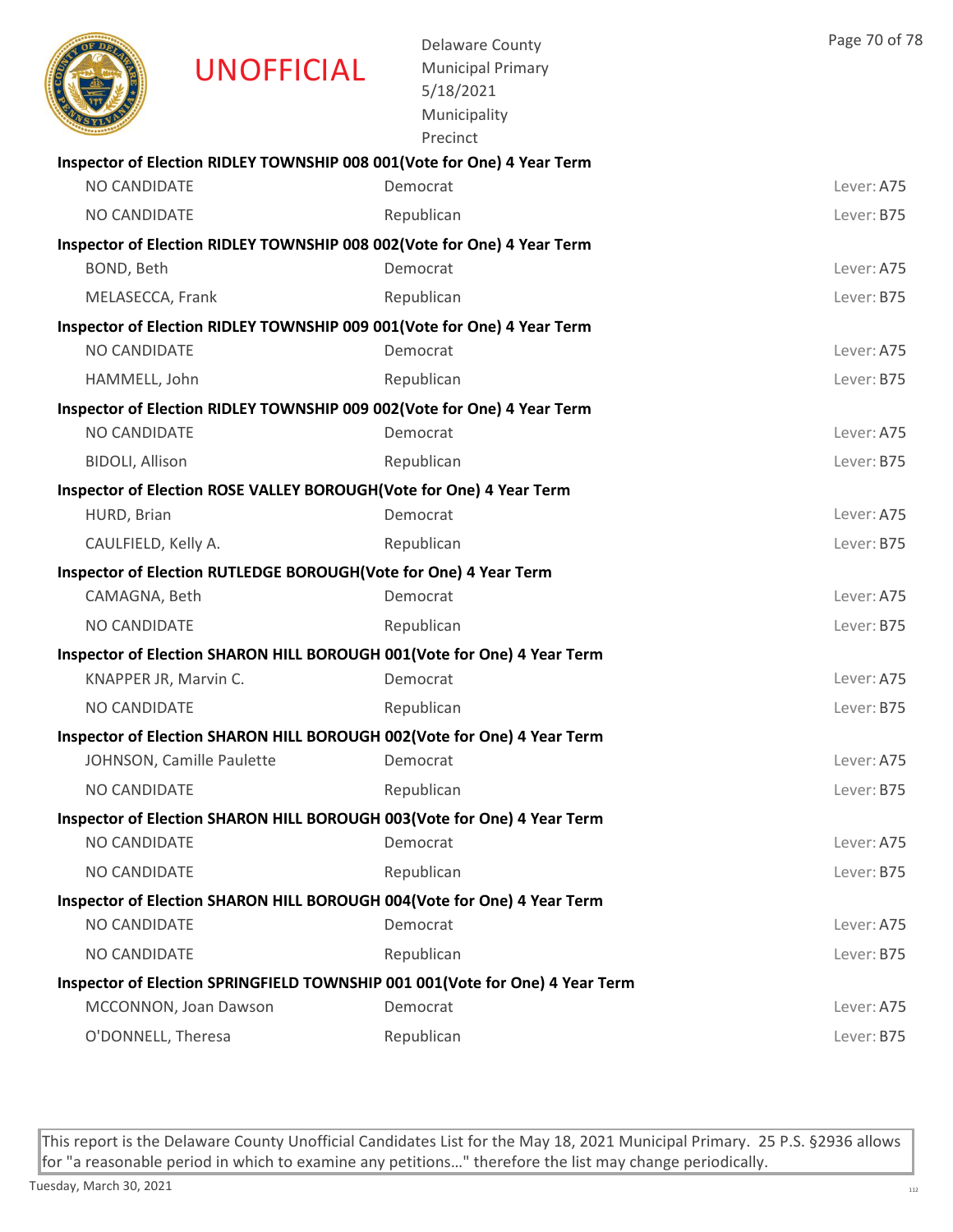|                         | <b>UNOFFICIAL</b>     | <b>Delaware County</b><br><b>Municipal Primary</b><br>5/18/2021<br>Municipality<br>Precinct | Page 71 of 78 |
|-------------------------|-----------------------|---------------------------------------------------------------------------------------------|---------------|
|                         |                       | Inspector of Election SPRINGFIELD TOWNSHIP 001 002 (Vote for One) 4 Year Term               |               |
| LICCIO, Eleanor         |                       | Democrat                                                                                    | Lever: A75    |
| <b>WARNER, Patrick</b>  |                       | Republican                                                                                  | Lever: B75    |
|                         |                       | Inspector of Election SPRINGFIELD TOWNSHIP 001 003 (Vote for One) 4 Year Term               |               |
| VANBERG, Richard        |                       | Democrat                                                                                    | Lever: A75    |
| MORRISSEY, Leonard      |                       | Republican                                                                                  | Lever: B75    |
|                         |                       | Inspector of Election SPRINGFIELD TOWNSHIP 002 001(Vote for One) 4 Year Term                |               |
| BRYAN, Geraldine A.     |                       | Democrat                                                                                    | Lever: A75    |
| WRIGHT, Judith          |                       | Republican                                                                                  | Lever: B75    |
|                         |                       | Inspector of Election SPRINGFIELD TOWNSHIP 002 002(Vote for One) 4 Year Term                |               |
| <b>TURNER, Patricia</b> |                       | Democrat                                                                                    | Lever: A75    |
| GARDNER, Janice M.      |                       | Republican                                                                                  | Lever: B75    |
| PATEL, Bhupendra        |                       | Inspector of Election SPRINGFIELD TOWNSHIP 002 003(Vote for One) 4 Year Term<br>Democrat    | Lever: A75    |
|                         |                       |                                                                                             | Lever: B75    |
|                         | SQUITIERE, Roseann M. | Republican                                                                                  |               |
| BERGMAN, James          |                       | Inspector of Election SPRINGFIELD TOWNSHIP 003 001(Vote for One) 4 Year Term<br>Democrat    | Lever: A75    |
| WILFONG, Judith A.      |                       | Republican                                                                                  | Lever: B75    |
|                         |                       | Inspector of Election SPRINGFIELD TOWNSHIP 003 002(Vote for One) 4 Year Term                |               |
| DONIA, Jeffrey          |                       | Democrat                                                                                    | Lever: A75    |
| CATONA, Adrianne        |                       | Republican                                                                                  | Lever: B75    |
|                         |                       | Inspector of Election SPRINGFIELD TOWNSHIP 003 003(Vote for One) 4 Year Term                |               |
| DEMPSEY, Pauline F.     |                       | Democrat                                                                                    | Lever: A75    |
| MATTEO JR, Rocco D.     |                       | Republican                                                                                  | Lever: B75    |
|                         |                       | Inspector of Election SPRINGFIELD TOWNSHIP 004 001(Vote for One) 4 Year Term                |               |
| TURNER, David           |                       | Democrat                                                                                    | Lever: A75    |
| ADAMS, James P.         |                       | Republican                                                                                  | Lever: B75    |
|                         |                       | Inspector of Election SPRINGFIELD TOWNSHIP 004 002(Vote for One) 4 Year Term                |               |
|                         | CULBERTSON, Edward J. | Democrat                                                                                    | Lever: A75    |
| YURAVAGE, Carol C.      |                       | Republican                                                                                  | Lever: B75    |
|                         |                       | Inspector of Election SPRINGFIELD TOWNSHIP 004 003(Vote for One) 4 Year Term                |               |
| MCLAUGHLIN, James       |                       | Democrat                                                                                    | Lever: A75    |
| FORAN, Amy W.           |                       | Republican                                                                                  | Lever: B75    |
|                         |                       |                                                                                             |               |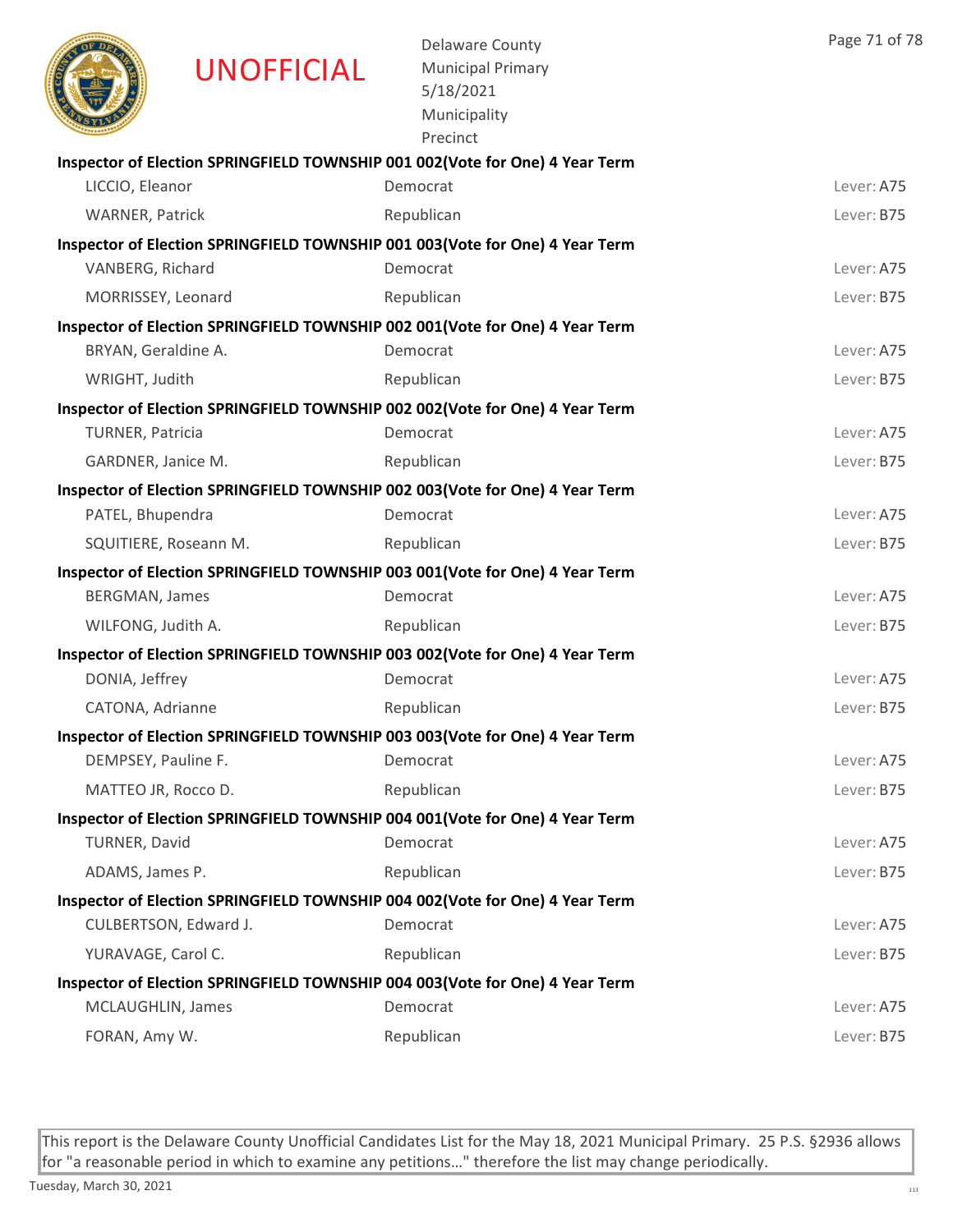|                      | <b>UNOFFICIAL</b> | <b>Delaware County</b><br><b>Municipal Primary</b><br>5/18/2021<br>Municipality<br>Precinct | Page 72 of 78 |
|----------------------|-------------------|---------------------------------------------------------------------------------------------|---------------|
|                      |                   | Inspector of Election SPRINGFIELD TOWNSHIP 005 001(Vote for One) 4 Year Term                |               |
| RUSSELL, David       |                   | Democrat                                                                                    | Lever: A75    |
| DEZZI, John          |                   | Republican                                                                                  | Lever: B75    |
|                      |                   | Inspector of Election SPRINGFIELD TOWNSHIP 005 002(Vote for One) 4 Year Term                |               |
| WALL-MONTE, Amy E.   |                   | Democrat                                                                                    | Lever: A75    |
| MCKEON, Thomas       |                   | Republican                                                                                  | Lever: B75    |
|                      |                   | Inspector of Election SPRINGFIELD TOWNSHIP 005 003 (Vote for One) 4 Year Term               |               |
| D'ULISSE, Joanne M.  |                   | Democrat                                                                                    | Lever: A75    |
| COARY, Kevin         |                   | Republican                                                                                  | Lever: B75    |
|                      |                   | Inspector of Election SPRINGFIELD TOWNSHIP 006 001(Vote for One) 4 Year Term                |               |
| SPIRES, Beverly      |                   | Democrat                                                                                    | Lever: A75    |
| NO CANDIDATE         |                   | Republican                                                                                  | Lever: B75    |
|                      |                   | Inspector of Election SPRINGFIELD TOWNSHIP 006 002(Vote for One) 4 Year Term                |               |
| BOHNE JR, William T. |                   | Democrat                                                                                    | Lever: A75    |
| LAYDEN, Robert       |                   | Republican                                                                                  | Lever: B75    |
|                      |                   | Inspector of Election SPRINGFIELD TOWNSHIP 006 003(Vote for One) 4 Year Term                |               |
| SULLIVAN, Geraldine  |                   | Democrat                                                                                    | Lever: A75    |
| NO CANDIDATE         |                   | Republican                                                                                  | Lever: B75    |
|                      |                   | Inspector of Election SPRINGFIELD TOWNSHIP 006 004(Vote for One) 4 Year Term                |               |
| MAINES, Claudia      |                   | Democrat                                                                                    | Lever: A75    |
| GUIDA, Denise F.     |                   | Republican                                                                                  | Lever: B75    |
|                      |                   | Inspector of Election SPRINGFIELD TOWNSHIP 007 001(Vote for One) 4 Year Term                |               |
| MANNING, Eileen      |                   | Democrat                                                                                    | Lever: A75    |
| SPURIO, Vincent      |                   | Republican                                                                                  | Lever: B75    |
| MELONI, Kathleen A.  |                   | Inspector of Election SPRINGFIELD TOWNSHIP 007 002(Vote for One) 4 Year Term<br>Democrat    | Lever: A75    |
|                      |                   |                                                                                             |               |
| CERVINO, Alana       |                   | Republican                                                                                  | Lever: B75    |
| NEARY, Diane         |                   | Inspector of Election SPRINGFIELD TOWNSHIP 007 003(Vote for One) 4 Year Term<br>Democrat    | Lever: A75    |
| HAUSSMANN, Patricia  |                   | Republican                                                                                  | Lever: B75    |
|                      |                   |                                                                                             |               |
| SOCH, Beth           |                   | Inspector of Election SWARTHMORE BOROUGH 00E(Vote for One) 4 Year Term<br>Democrat          | Lever: A75    |
| FEDERICO, Albert     |                   | Republican                                                                                  | Lever: B75    |
|                      |                   |                                                                                             |               |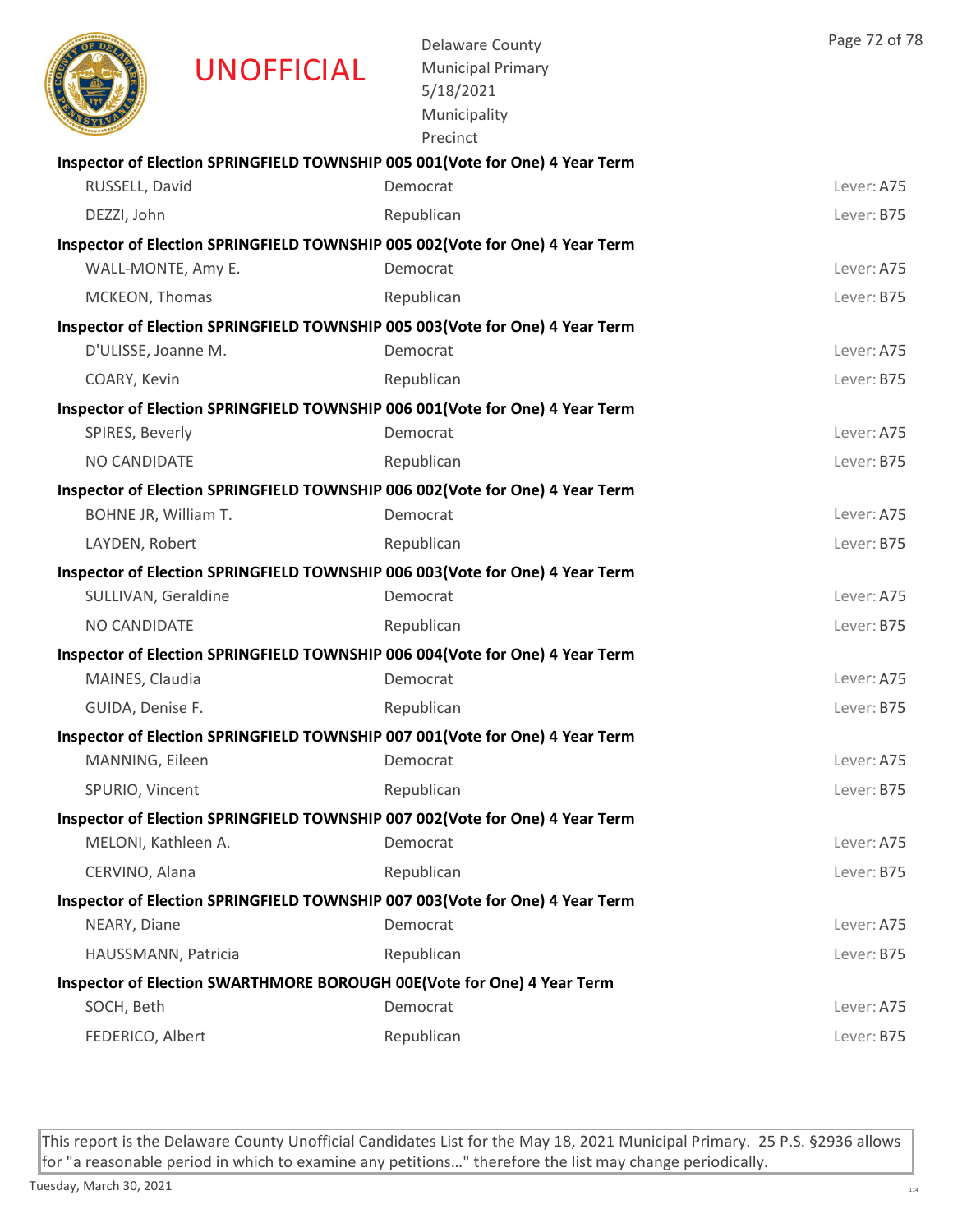|                     | <b>UNOFFICIAL</b>                                                    | <b>Delaware County</b><br><b>Municipal Primary</b><br>5/18/2021<br>Municipality<br>Precinct | Page 73 of 78 |
|---------------------|----------------------------------------------------------------------|---------------------------------------------------------------------------------------------|---------------|
|                     |                                                                      | Inspector of Election SWARTHMORE BOROUGH 00N(Vote for One) 4 Year Term<br>Democrat          |               |
| AARON, Lisa         |                                                                      |                                                                                             | Lever: A75    |
| <b>NO CANDIDATE</b> |                                                                      | Republican                                                                                  | Lever: B75    |
| SACKER, David       |                                                                      | Inspector of Election SWARTHMORE BOROUGH 00W(Vote for One) 4 Year Term<br>Democrat          | Lever: A75    |
| ROWLEY, David       |                                                                      | Republican                                                                                  | Lever: B75    |
|                     |                                                                      | Inspector of Election THORNBURY TOWNSHIP 001(Vote for One) 4 Year Term                      |               |
| ALOIS, Peter B.     |                                                                      | Democrat                                                                                    | Lever: A75    |
| MCWILLIAMS, Gene    |                                                                      | Republican                                                                                  | Lever: B75    |
|                     |                                                                      | Inspector of Election THORNBURY TOWNSHIP 002(Vote for One) 4 Year Term                      |               |
| DWIVEDI, Bela       |                                                                      | Democrat                                                                                    | Lever: A75    |
| DEMARCO, Greg       |                                                                      | Republican                                                                                  | Lever: B75    |
|                     |                                                                      | Inspector of Election THORNBURY TOWNSHIP 003(Vote for One) 4 Year Term                      |               |
| KULY, James A.      |                                                                      | Democrat                                                                                    | Lever: A75    |
| MAFFETTONE, Melissa |                                                                      | Republican                                                                                  | Lever: B75    |
|                     |                                                                      | Inspector of Election THORNBURY TOWNSHIP 004(Vote for One) 4 Year Term                      |               |
| WATERMAN, Scott F.  |                                                                      | Democrat                                                                                    | Lever: A75    |
| <b>NO CANDIDATE</b> |                                                                      | Republican                                                                                  | Lever: B75    |
|                     |                                                                      | Inspector of Election THORNBURY TOWNSHIP 005(Vote for One) 4 Year Term                      |               |
| <b>NO CANDIDATE</b> |                                                                      | Democrat                                                                                    | Lever: A75    |
| DAMICO, Nancy       |                                                                      | Republican                                                                                  | Lever: B75    |
|                     | Inspector of Election TINICUM TOWNSHIP 001(Vote for One) 4 Year Term |                                                                                             |               |
| KLUSKA, Shirley A.  |                                                                      | Democrat                                                                                    | Lever: A75    |
| ADAMS, Mary Anne    |                                                                      | Republican                                                                                  | Lever: B75    |
|                     | Inspector of Election TINICUM TOWNSHIP 002(Vote for One) 4 Year Term |                                                                                             |               |
| NO CANDIDATE        |                                                                      | Democrat                                                                                    | Lever: A75    |
| MEINDL, Antoinette  |                                                                      | Republican                                                                                  | Lever: B75    |
|                     | Inspector of Election TINICUM TOWNSHIP 003(Vote for One) 4 Year Term |                                                                                             | Lever: A75    |
| DUKES, Kari Lynn    |                                                                      | Democrat                                                                                    |               |
| GOERLACH, Jean C.   |                                                                      | Republican                                                                                  | Lever: B75    |
| NO CANDIDATE        | Inspector of Election TINICUM TOWNSHIP 004(Vote for One) 4 Year Term | Democrat                                                                                    | Lever: A75    |
| TEMPLIN, Christine  |                                                                      | Republican                                                                                  | Lever: B75    |
|                     |                                                                      |                                                                                             |               |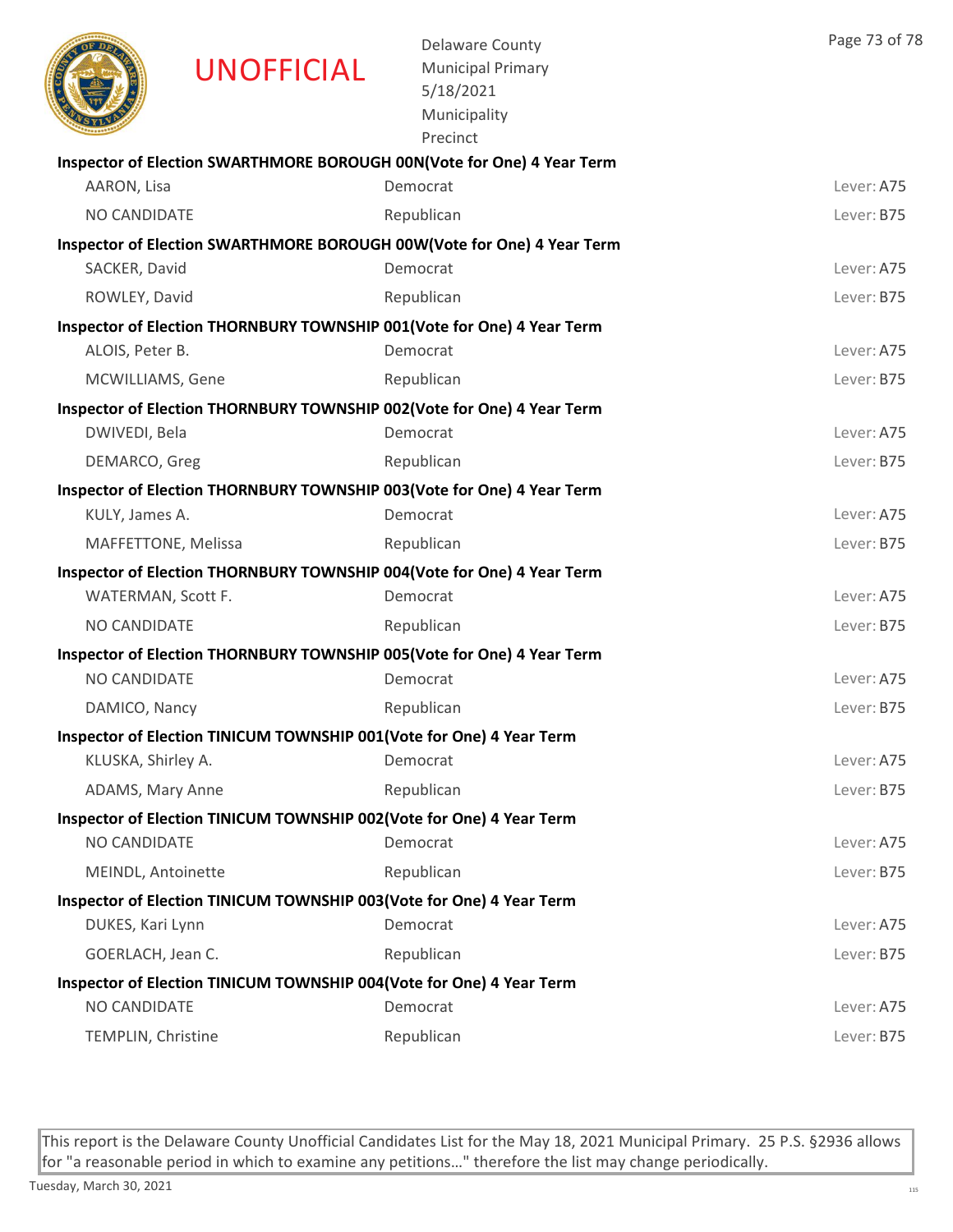

UNOFFICIAL

Delaware County Municipal Primary 5/18/2021 Municipality

| Lever: A75<br>Lever: B75<br>Lever: A75 |
|----------------------------------------|
|                                        |
|                                        |
|                                        |
|                                        |
|                                        |
| Lever: B75                             |
|                                        |
| Lever: A75                             |
| Lever: B75                             |
|                                        |
| Lever: A75                             |
| Lever: B75                             |
|                                        |
| Lever: A75                             |
| Lever: B75                             |
|                                        |
| Lever: A75                             |
| Lever: B75                             |
|                                        |
| Lever: A75                             |
| Lever: B75                             |
|                                        |
| Lever: A75                             |
| Lever: B75                             |
|                                        |
| Lever: A75                             |
| Lever: B75                             |
|                                        |
| Lever: A75                             |
| Lever: B75                             |
|                                        |
| Lever: A75                             |
| Lever: B75                             |
|                                        |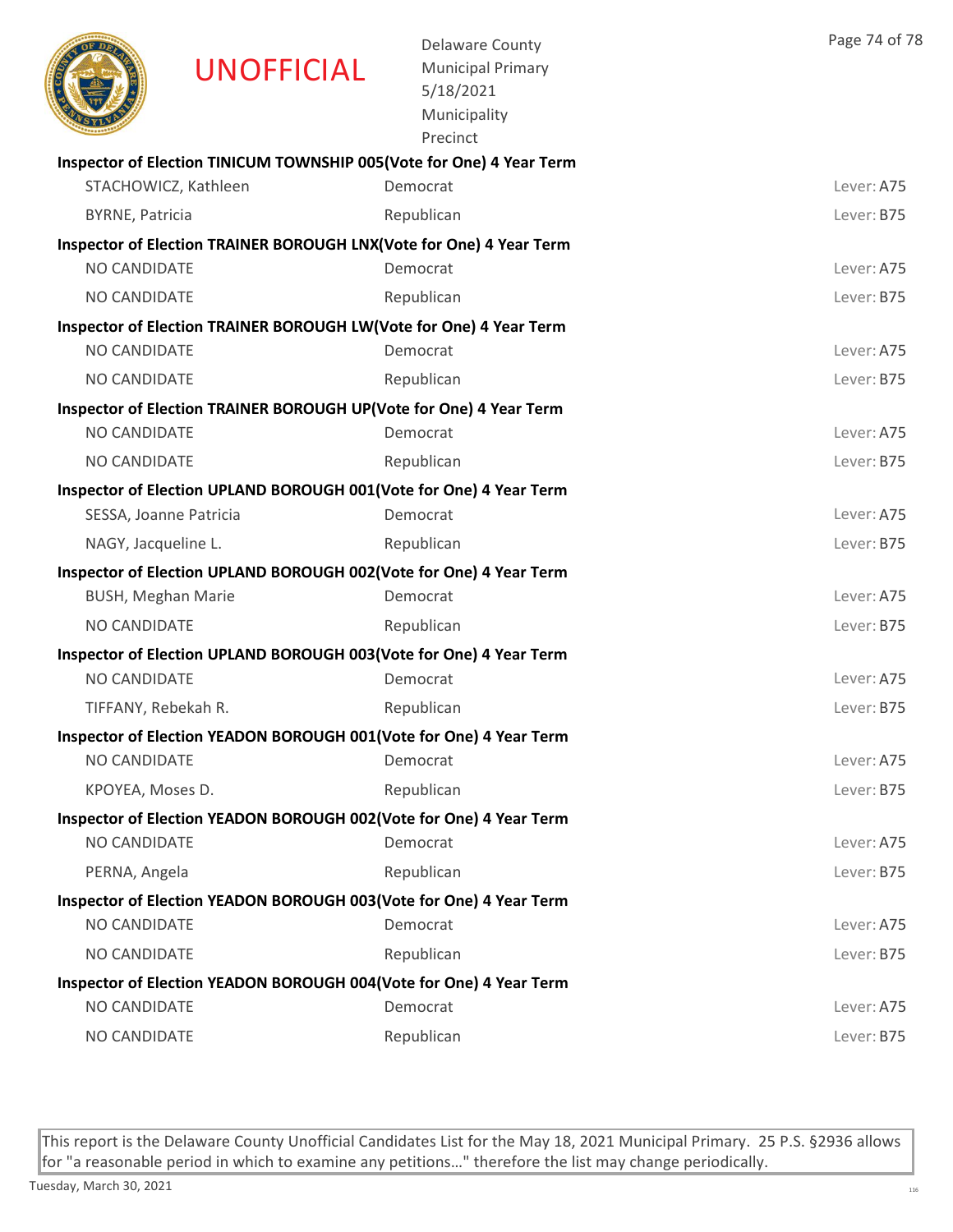|                     | <b>UNOFFICIAL</b>                                                    | <b>Delaware County</b><br><b>Municipal Primary</b><br>5/18/2021<br>Municipality<br>Precinct | Page 75 of 78 |
|---------------------|----------------------------------------------------------------------|---------------------------------------------------------------------------------------------|---------------|
|                     | Inspector of Election YEADON BOROUGH 005(Vote for One) 4 Year Term   |                                                                                             |               |
| NO CANDIDATE        |                                                                      | Democrat                                                                                    | Lever: A75    |
| <b>NO CANDIDATE</b> |                                                                      | Republican                                                                                  | Lever: B75    |
| NO CANDIDATE        | Inspector of Election YEADON BOROUGH 006(Vote for One) 4 Year Term   | Democrat                                                                                    | Lever: A75    |
|                     |                                                                      |                                                                                             | Lever: B75    |
| <b>NO CANDIDATE</b> |                                                                      | Republican                                                                                  |               |
| NO CANDIDATE        | Inspector of Election YEADON BOROUGH 007(Vote for One) 4 Year Term   | Democrat                                                                                    | Lever: A75    |
| NO CANDIDATE        |                                                                      | Republican                                                                                  | Lever: B75    |
|                     |                                                                      |                                                                                             |               |
| MAPP, Linda J.      | Inspector of Election YEADON BOROUGH 008(Vote for One) 4 Year Term   | Democrat                                                                                    | Lever: A75    |
| FRASER, Karen       |                                                                      | Republican                                                                                  | Lever: B75    |
|                     | Inspector of Election YEADON BOROUGH 009(Vote for One) 4 Year Term   |                                                                                             |               |
| <b>NO CANDIDATE</b> |                                                                      | Democrat                                                                                    | Lever: A75    |
| NO CANDIDATE        |                                                                      | Republican                                                                                  | Lever: B75    |
|                     | Inspector of Election CHESTER CITY 001 001(Vote for One) 4 Year Term |                                                                                             |               |
| NO CANDIDATE        |                                                                      | Democrat                                                                                    | Lever: A75    |
| <b>NO CANDIDATE</b> |                                                                      | Republican                                                                                  | Lever: B75    |
|                     | Inspector of Election CHESTER CITY 001 002(Vote for One) 4 Year Term |                                                                                             |               |
| NO CANDIDATE        |                                                                      | Democrat                                                                                    | Lever: A75    |
| NO CANDIDATE        |                                                                      | Republican                                                                                  | Lever: B75    |
|                     | Inspector of Election CHESTER CITY 001 003(Vote for One) 4 Year Term |                                                                                             |               |
| NO CANDIDATE        |                                                                      | Democrat                                                                                    | Lever: A75    |
| NO CANDIDATE        |                                                                      | Republican                                                                                  | Lever: B75    |
|                     | Inspector of Election CHESTER CITY 001 004(Vote for One) 4 Year Term |                                                                                             |               |
| DENNIS, Rikkaya L.  |                                                                      | Democrat                                                                                    | Lever: A75    |
| NO CANDIDATE        |                                                                      | Republican                                                                                  | Lever: B75    |
|                     | Inspector of Election CHESTER CITY 001 005(Vote for One) 4 Year Term |                                                                                             |               |
| NO CANDIDATE        |                                                                      | Democrat                                                                                    | Lever: A75    |
| NO CANDIDATE        |                                                                      | Republican                                                                                  | Lever: B75    |
|                     | Inspector of Election CHESTER CITY 001 006(Vote for One) 4 Year Term |                                                                                             |               |
| NO CANDIDATE        |                                                                      | Democrat                                                                                    | Lever: A75    |
| NO CANDIDATE        |                                                                      | Republican                                                                                  | Lever: B75    |
|                     |                                                                      |                                                                                             |               |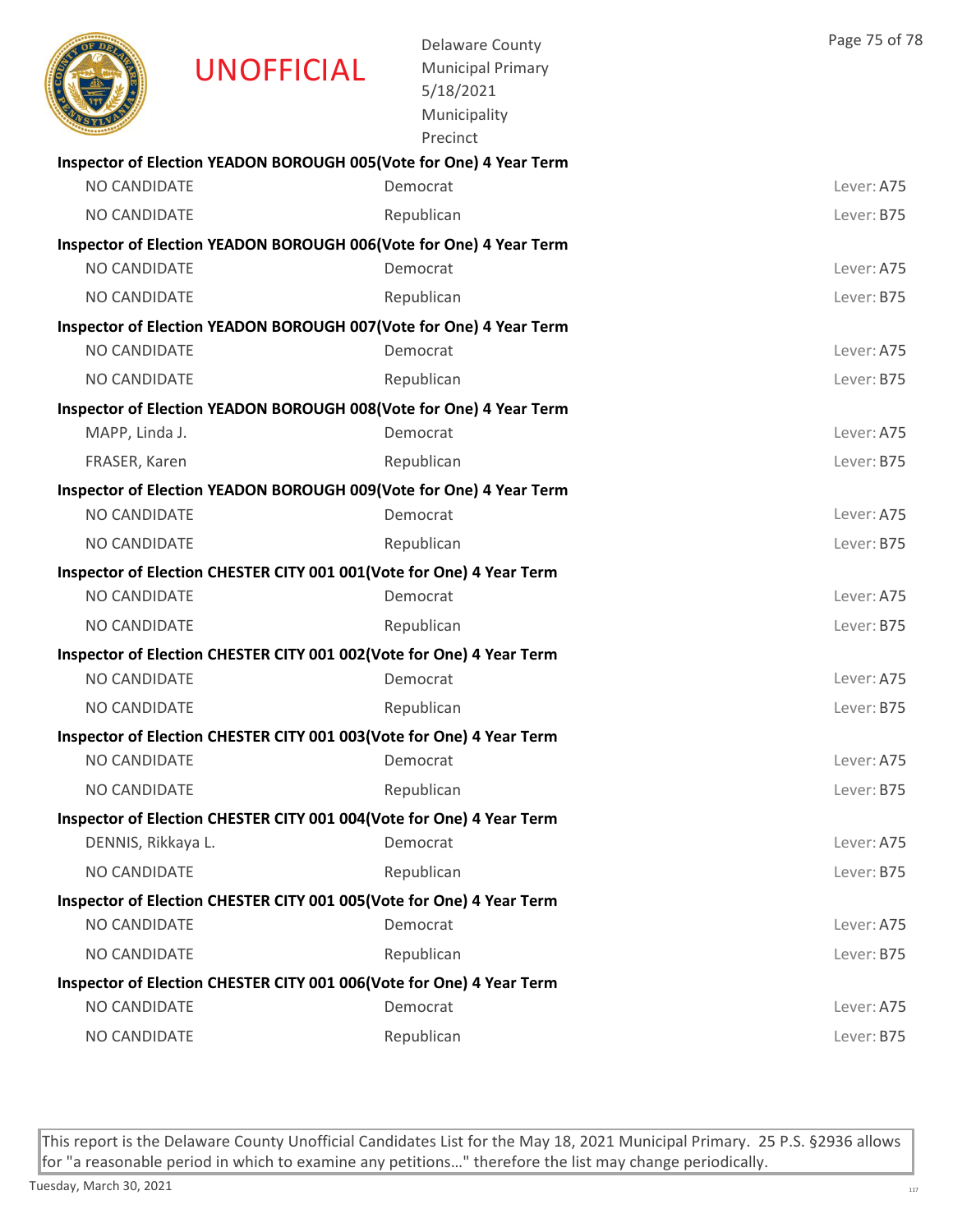|                     | <b>UNOFFICIAL</b>                                                     | <b>Delaware County</b><br><b>Municipal Primary</b><br>5/18/2021<br>Municipality<br>Precinct | Page 76 of 78 |
|---------------------|-----------------------------------------------------------------------|---------------------------------------------------------------------------------------------|---------------|
|                     | Inspector of Election CHESTER CITY 001 007 (Vote for One) 4 Year Term |                                                                                             |               |
| NO CANDIDATE        |                                                                       | Democrat                                                                                    | Lever: A75    |
| NO CANDIDATE        |                                                                       | Republican                                                                                  | Lever: B75    |
| <b>NO CANDIDATE</b> | Inspector of Election CHESTER CITY 001 008(Vote for One) 4 Year Term  | Democrat                                                                                    | Lever: A75    |
| <b>NO CANDIDATE</b> |                                                                       | Republican                                                                                  | Lever: B75    |
|                     | Inspector of Election CHESTER CITY 002 001(Vote for One) 4 Year Term  |                                                                                             |               |
| NO CANDIDATE        |                                                                       | Democrat                                                                                    | Lever: A75    |
| NO CANDIDATE        |                                                                       | Republican                                                                                  | Lever: B75    |
|                     | Inspector of Election CHESTER CITY 002 002(Vote for One) 4 Year Term  |                                                                                             |               |
| <b>NO CANDIDATE</b> |                                                                       | Democrat                                                                                    | Lever: A75    |
| <b>NO CANDIDATE</b> |                                                                       | Republican                                                                                  | Lever: B75    |
|                     | Inspector of Election CHESTER CITY 002 003(Vote for One) 4 Year Term  |                                                                                             |               |
| <b>NO CANDIDATE</b> |                                                                       | Democrat                                                                                    | Lever: A75    |
| NO CANDIDATE        |                                                                       | Republican                                                                                  | Lever: B75    |
|                     | Inspector of Election CHESTER CITY 002 004 (Vote for One) 4 Year Term |                                                                                             |               |
| NO CANDIDATE        |                                                                       | Democrat                                                                                    | Lever: A75    |
| NO CANDIDATE        |                                                                       | Republican                                                                                  | Lever: B75    |
|                     | Inspector of Election CHESTER CITY 003(Vote for One) 4 Year Term      |                                                                                             |               |
| NO CANDIDATE        |                                                                       | Democrat                                                                                    | Lever: A75    |
| NO CANDIDATE        |                                                                       | Republican                                                                                  | Lever: B75    |
|                     | Inspector of Election CHESTER CITY 004(Vote for One) 4 Year Term      |                                                                                             |               |
| NO CANDIDATE        |                                                                       | Democrat                                                                                    | Lever: A75    |
| NO CANDIDATE        |                                                                       | Republican                                                                                  | Lever: B75    |
|                     | Inspector of Election CHESTER CITY 005 001(Vote for One) 4 Year Term  |                                                                                             |               |
| NO CANDIDATE        |                                                                       | Democrat                                                                                    | Lever: A75    |
| NO CANDIDATE        |                                                                       | Republican                                                                                  | Lever: B75    |
|                     | Inspector of Election CHESTER CITY 005 002(Vote for One) 4 Year Term  |                                                                                             |               |
| NO CANDIDATE        |                                                                       | Democrat                                                                                    | Lever: A75    |
| NO CANDIDATE        |                                                                       | Republican                                                                                  | Lever: B75    |
|                     | Inspector of Election CHESTER CITY 006 001(Vote for One) 4 Year Term  |                                                                                             |               |
| NO CANDIDATE        |                                                                       | Democrat                                                                                    | Lever: A75    |
| NO CANDIDATE        |                                                                       | Republican                                                                                  | Lever: B75    |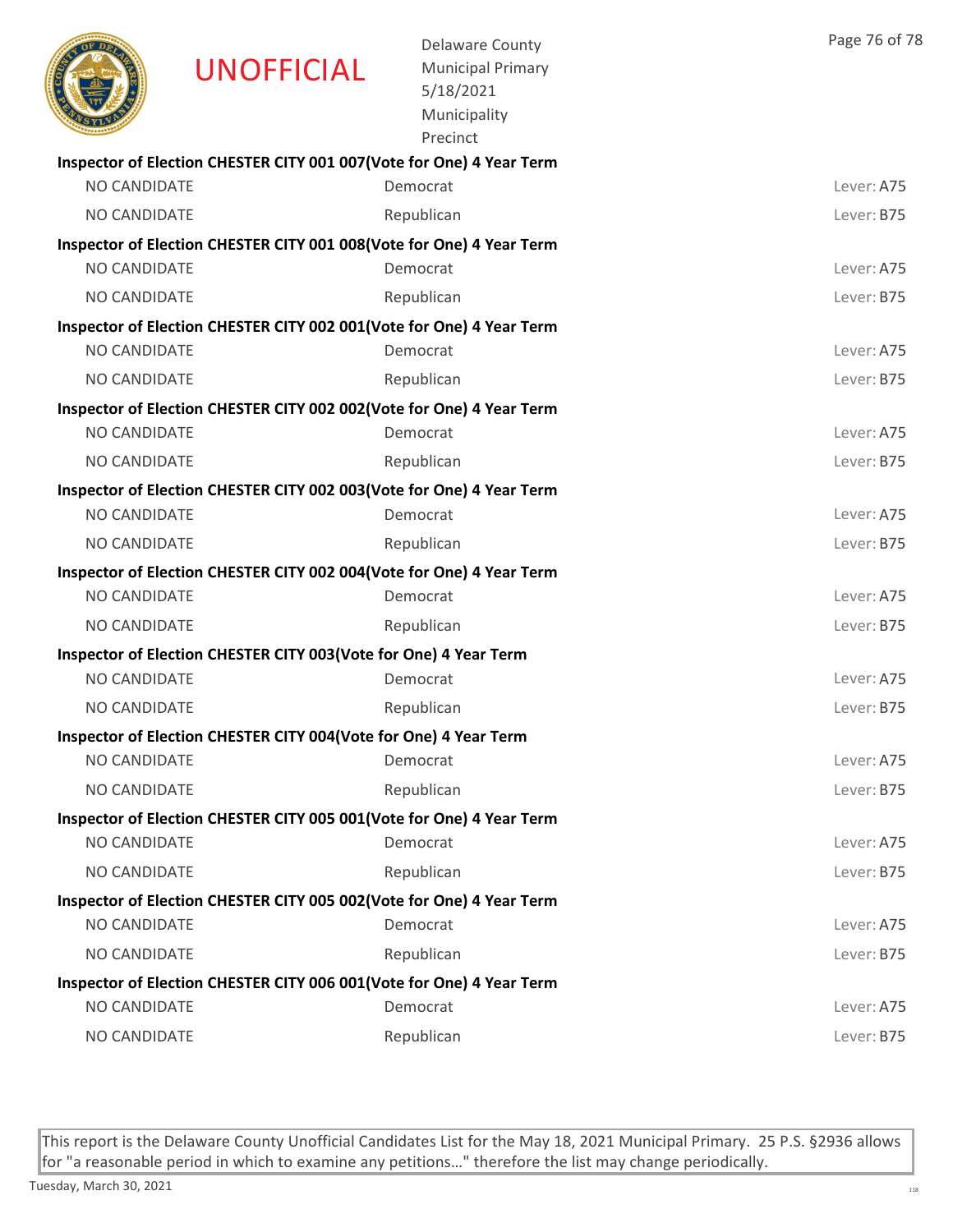|                     | <b>UNOFFICIAL</b>                                                     | <b>Delaware County</b><br><b>Municipal Primary</b><br>5/18/2021<br>Municipality<br>Precinct | Page 77 of 78 |
|---------------------|-----------------------------------------------------------------------|---------------------------------------------------------------------------------------------|---------------|
|                     | Inspector of Election CHESTER CITY 006 002(Vote for One) 4 Year Term  |                                                                                             |               |
| NO CANDIDATE        |                                                                       | Democrat                                                                                    | Lever: A75    |
| NO CANDIDATE        |                                                                       | Republican                                                                                  | Lever: B75    |
| <b>NO CANDIDATE</b> | Inspector of Election CHESTER CITY 007 001(Vote for One) 4 Year Term  | Democrat                                                                                    | Lever: A75    |
| <b>NO CANDIDATE</b> |                                                                       | Republican                                                                                  | Lever: B75    |
|                     | Inspector of Election CHESTER CITY 007 002(Vote for One) 4 Year Term  |                                                                                             |               |
| NO CANDIDATE        |                                                                       | Democrat                                                                                    | Lever: A75    |
| NO CANDIDATE        |                                                                       | Republican                                                                                  | Lever: B75    |
|                     | Inspector of Election CHESTER CITY 007 003 (Vote for One) 4 Year Term |                                                                                             |               |
| <b>NO CANDIDATE</b> |                                                                       | Democrat                                                                                    | Lever: A75    |
| <b>NO CANDIDATE</b> |                                                                       | Republican                                                                                  | Lever: B75    |
|                     | Inspector of Election CHESTER CITY 007 004(Vote for One) 4 Year Term  |                                                                                             |               |
| <b>NO CANDIDATE</b> |                                                                       | Democrat                                                                                    | Lever: A75    |
| NO CANDIDATE        |                                                                       | Republican                                                                                  | Lever: B75    |
|                     | Inspector of Election CHESTER CITY 008 001 (Vote for One) 4 Year Term |                                                                                             |               |
| NO CANDIDATE        |                                                                       | Democrat                                                                                    | Lever: A75    |
| NO CANDIDATE        |                                                                       | Republican                                                                                  | Lever: B75    |
|                     | Inspector of Election CHESTER CITY 008 002(Vote for One) 4 Year Term  |                                                                                             |               |
| <b>NO CANDIDATE</b> |                                                                       | Democrat                                                                                    | Lever: A75    |
| NO CANDIDATE        |                                                                       | Republican                                                                                  | Lever: B75    |
|                     | Inspector of Election CHESTER CITY 009 001 (Vote for One) 4 Year Term |                                                                                             |               |
| LONG, Kim           |                                                                       | Democrat                                                                                    | Lever: A75    |
| NO CANDIDATE        |                                                                       | Republican                                                                                  | Lever: B75    |
|                     | Inspector of Election CHESTER CITY 009 002(Vote for One) 4 Year Term  |                                                                                             |               |
| CHEATHAM, Mia       |                                                                       | Democrat                                                                                    | Lever: A75    |
| NO CANDIDATE        |                                                                       | Republican                                                                                  | Lever: B75    |
|                     | Inspector of Election CHESTER CITY 009 003(Vote for One) 4 Year Term  |                                                                                             |               |
| NO CANDIDATE        |                                                                       | Democrat                                                                                    | Lever: A75    |
| NO CANDIDATE        |                                                                       | Republican                                                                                  | Lever: B75    |
| NO CANDIDATE        | Inspector of Election CHESTER CITY 010 001(Vote for One) 4 Year Term  | Democrat                                                                                    | Lever: A75    |
| NO CANDIDATE        |                                                                       | Republican                                                                                  | Lever: B75    |
|                     |                                                                       |                                                                                             |               |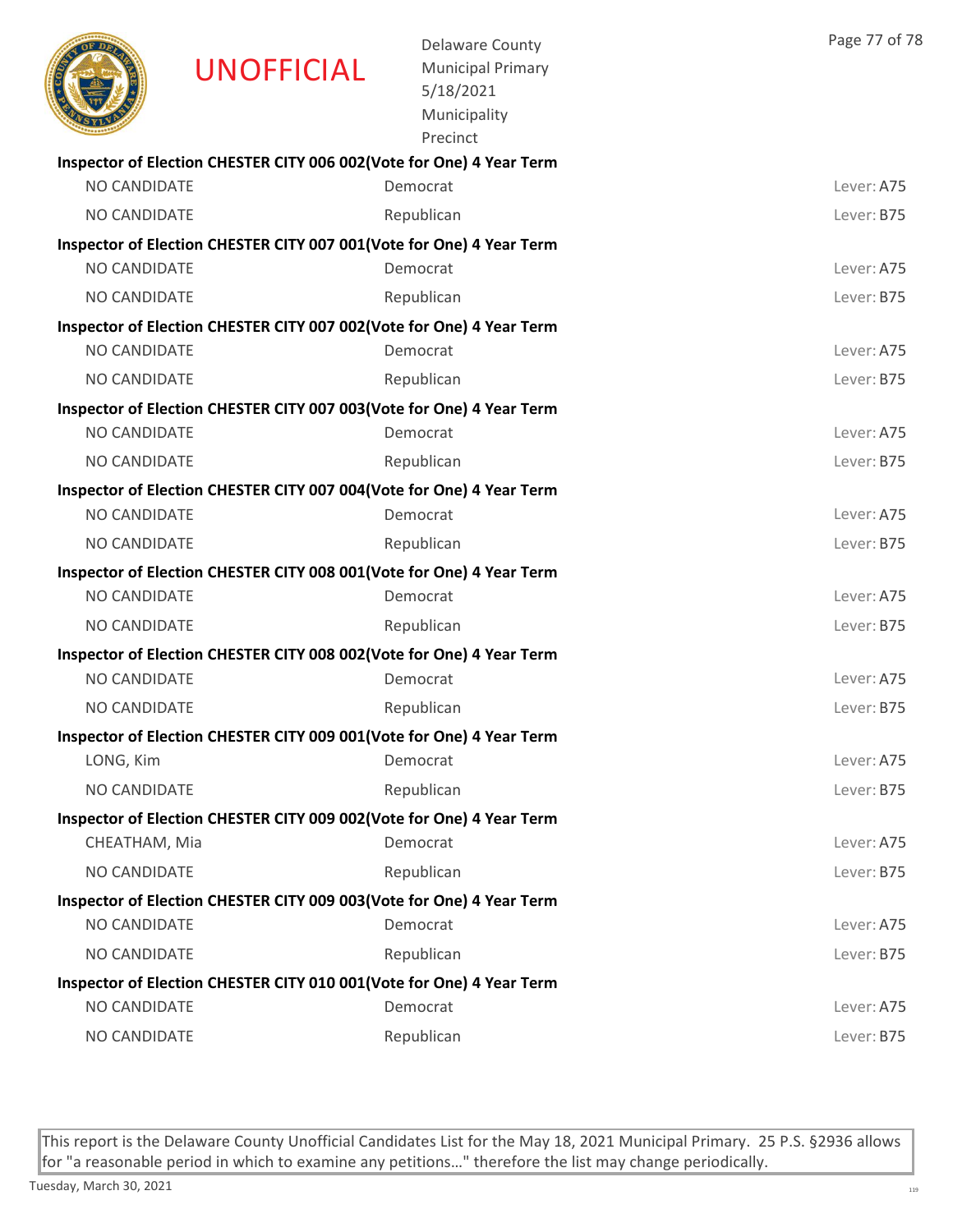|                     | <b>UNOFFICIAL</b>                                                     | Delaware County<br><b>Municipal Primary</b><br>5/18/2021<br>Municipality<br>Precinct | Page 78 of 78 |
|---------------------|-----------------------------------------------------------------------|--------------------------------------------------------------------------------------|---------------|
|                     | Inspector of Election CHESTER CITY 010 002(Vote for One) 4 Year Term  |                                                                                      |               |
| NO CANDIDATE        |                                                                       | Democrat                                                                             | Lever: A75    |
| NO CANDIDATE        |                                                                       | Republican                                                                           | Lever: B75    |
|                     | Inspector of Election CHESTER CITY 010 003(Vote for One) 4 Year Term  |                                                                                      |               |
| NO CANDIDATE        |                                                                       | Democrat                                                                             | Lever: A75    |
| NO CANDIDATE        |                                                                       | Republican                                                                           | Lever: B75    |
|                     | Inspector of Election CHESTER CITY 011 001(Vote for One) 4 Year Term  |                                                                                      |               |
| <b>NO CANDIDATE</b> |                                                                       | Democrat                                                                             | Lever: A75    |
| NO CANDIDATE        |                                                                       | Republican                                                                           | Lever: B75    |
|                     | Inspector of Election CHESTER CITY 011 002(Vote for One) 4 Year Term  |                                                                                      |               |
| <b>NO CANDIDATE</b> |                                                                       | Democrat                                                                             | Lever: A75    |
| NO CANDIDATE        |                                                                       | Republican                                                                           | Lever: B75    |
|                     | Inspector of Election CHESTER CITY 011 003 (Vote for One) 4 Year Term |                                                                                      |               |
| NO CANDIDATE        |                                                                       | Democrat                                                                             | Lever: A75    |
| NO CANDIDATE        |                                                                       | Republican                                                                           | Lever: B75    |
|                     | Inspector of Election CHESTER CITY 011 004 (Vote for One) 4 Year Term |                                                                                      |               |
| <b>NO CANDIDATE</b> |                                                                       | Democrat                                                                             | Lever: A75    |
| NO CANDIDATE        |                                                                       | Republican                                                                           | Lever: B75    |
|                     | Inspector of Election CHESTER CITY 011 005 (Vote for One) 4 Year Term |                                                                                      |               |
| <b>NO CANDIDATE</b> |                                                                       | Democrat                                                                             | Lever: A75    |
| NO CANDIDATE        |                                                                       | Republican                                                                           | Lever: B75    |
|                     | Inspector of Election CHESTER CITY 011 006(Vote for One) 4 Year Term  |                                                                                      |               |
| NO CANDIDATE        |                                                                       | Democrat                                                                             | Lever: A75    |
| <b>NO CANDIDATE</b> |                                                                       | Republican                                                                           | Lever: B75    |